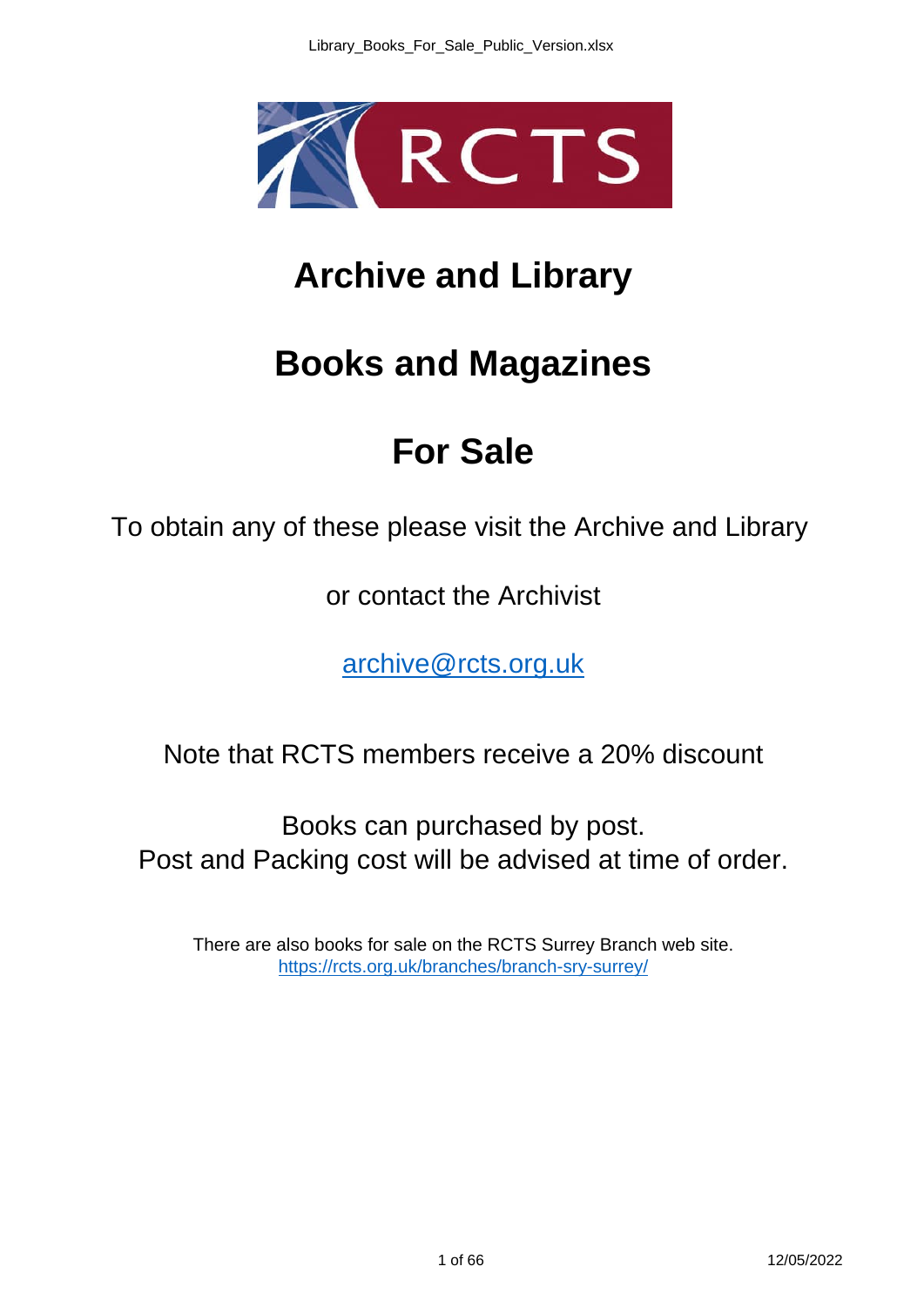|         | <b>Code Number</b> | Title                                                                       | Author                               | <b>Publisher</b>                     | Edition              | Year | <b>ISBN</b>       | Cover                 | Pages     | Price          |
|---------|--------------------|-----------------------------------------------------------------------------|--------------------------------------|--------------------------------------|----------------------|------|-------------------|-----------------------|-----------|----------------|
| L.      | 1                  | British Railways Steaming on the Ex-LNER                                    | Peter Hands, Colin                   | Defiant Publications                 |                      | 1991 | 0 946857 34 2     | Hardback              | 96        | £6.00          |
|         |                    | Lines Volume Two                                                            | <b>Richards</b>                      |                                      |                      |      |                   |                       |           |                |
| L.      | 6                  | Steam on the Shed                                                           | P B Whitehouse                       | lan Allan                            |                      | 1969 | 7110 0080-8       | Hardback              | 192       |                |
| L.      | $\overline{7}$     | Class 37s at Work                                                           | Michael J Collins                    | lan Allan                            |                      | 1984 | 0711014477        | Hardback              | 128       | £6.00          |
| L       | 8                  | Brunel, the GWR & Bristol                                                   | Various                              | lan Allan                            |                      | 1985 |                   | Soft back             | 50        | £2.00          |
| L.      | 9                  | <b>Great Western Tribute</b>                                                | Various                              | lan Allan                            |                      | 1985 |                   | Soft back             | 48        | £2.00          |
| L.      | 10                 | <b>Scottish Scenic Routes</b>                                               | Various                              | lan Allan                            |                      | 1985 |                   | Soft back             | 50        | £2.00          |
| ш       | 11                 | <b>BR Traction in Colour</b>                                                | <b>Brian Morrison</b>                | lan Allan                            |                      | 1987 | 0711016992        | Hardback              | 96        | £5.00          |
| L.      | 16                 | Last Years of Steam Paddington-                                             | aurence Waters                       | lan Allan                            |                      | 1988 | 0711018057        | Hardback              | 112       | £7.00          |
|         |                    | Wolverhampton                                                               |                                      |                                      |                      |      |                   |                       |           |                |
|         | 27                 | LNER Album Volume One                                                       | <b>Brian Stephenson</b>              | lan Allan                            | first edition 1970   | 1971 | 7110 0155 3       | Hardback              | 128       | £3.00          |
| L.      | 29                 | Steam in West Cheshire and the North Wales                                  | <b>IS D Wainright</b>                | lan Allan                            |                      | 1981 | 0711011419        | Hardback              | 96        | £3.00          |
|         |                    | Border                                                                      |                                      |                                      |                      |      |                   |                       |           |                |
| г       | 35                 | Industrial Railway in Northumberland and                                    | Malcolm Castledine                   | <b>Book Law Publications</b>         |                      | 2004 | 1901945359        | Hardback              | 112       | £5.00          |
|         |                    | County Durham in the Latter Days of Steam                                   |                                      |                                      |                      |      |                   |                       |           |                |
| ш       | 38                 | Passenger Timetable (1 May 1972 to 6 May                                    |                                      | <b>BR</b> Eastern                    |                      | 1972 | N/A               | Soft back             | 288       | £2.00          |
|         |                    | 1973) Eastern                                                               |                                      |                                      |                      |      |                   |                       |           |                |
| L.      | 44                 | Danger on the Line                                                          | <b>Stanley Hall</b>                  | lan Allan                            |                      | 1989 | 0711018723        | Hardback              | 128       | £8.00          |
| ш       | 45                 | A pictorial record of Great Western Engines                                 | J H Russell                          | Oxford Publishing                    | Reprinted as one     | 1978 | 902888 307        | Hardback              | 244       | £12.00         |
|         |                    | Combined Volumes One and Two                                                |                                      | Company                              | volume 1978          |      |                   |                       |           |                |
| L.      | 46                 | British Rail Fleet Survey 10 Third Rail DC                                  | Brian Haresnape, Alec<br>Swain       | lan Allan                            | 1989                 | 1989 | 0711017603        | Soft back             | 96        | £5.00          |
|         |                    | <b>Electric Multiple Units</b><br>Isle of Man Album                         |                                      | lan Allan                            | 1968                 | 1968 |                   | Hardback              | 108       |                |
| L.      | 48                 |                                                                             | W S Wyse, J Joyce                    |                                      |                      |      | 7110 0023 9       |                       |           | £3.00<br>£5.00 |
| L.      | 49<br>50           | The British Travelling Post Office<br>A Decade After                        | Peter Johnson<br>K E Tavlor compiler | lan Allan<br><b>Midland Railfans</b> | 1985                 | 1985 | 0711014590        | Hardback<br>Soft back | 104<br>40 | £1.00          |
| ш<br>L. | 51                 | Railways Restored Guide to Railway                                          | Alan C Butcher ed                    | lan Allan                            | 1992                 | 1992 | 0711020337        | Soft back             | 128       | £1.00          |
|         |                    | Preservation 1992/93                                                        |                                      |                                      |                      |      |                   |                       |           |                |
| ш       | 54                 | The Power of the AC Electrics                                               | <b>Brian Morrison</b>                | Oxford Publishing                    | 1988                 | 1988 | 086093246X        | Hardback              | 128       | £7.00          |
|         |                    |                                                                             |                                      | Company                              |                      |      |                   |                       |           |                |
| L.      | 56                 | Steam Horse: Iron Road                                                      | Brenda Horsfield ed                  | <b>BBC</b>                           | 1972                 | 1972 | 0 563 10692 1     | Hardback              | 112       | £4.00          |
| L.      | 57                 | The British Steam Railway Locomotive Volume O S Nock<br>2 from 1925 to 1965 |                                      | lan Allan                            | (first edition 1966) | 1969 | 7110 0125 1       | Hardback              | 276       | £7.00          |
| L.      | 59                 | The Complete BR Diesel & Electric Locomotive Colin J Marsden                |                                      | Oxford Publishing                    | 1991                 | 1991 | 0-86093-486-1     | Hardback              | 216       | £5.00          |
|         |                    | Directory                                                                   |                                      | Company                              |                      |      |                   |                       |           |                |
| L.      | 60                 | The Complete BR Diesel & Electric Locomotive Colin J Marsden                |                                      | Oxford Publishing                    | 1991                 | 1991 | 0-86093-486-1     | Hardback              | 216       | £5.00          |
|         |                    | Directory                                                                   |                                      | Company                              |                      |      |                   |                       |           |                |
| г       | 61                 | Railfreight                                                                 | Paul Shannon compiler                | Rail 9 Portfolios (Jane's            | 1987                 | 1987 | 0710604726        | Hardback              | 64        | £3.00          |
|         |                    |                                                                             |                                      | <b>Publishing Compnay</b>            |                      |      |                   |                       |           |                |
|         |                    |                                                                             |                                      | Limited)                             |                      |      |                   |                       |           |                |
| L       | 63                 | The Great Western at Swindon Works                                          | Alan S Peck                          | Oxford Publishing                    | 1983                 | 1983 | 0-86093-177-3     | Hardback              | 90        | £10.00         |
|         |                    |                                                                             |                                      | Company                              |                      |      |                   |                       |           |                |
| L.      | 64                 | Tornado                                                                     | Robin Jones                          | Wharncliffe Transport                | 2009                 | 2011 | 978 1 84468 120 4 | Hardback              | 206       | £7.00          |
| L.      | 65                 | British Steam - BR Standard Locomotives                                     | Keith Langston                       | <b>Wharncliffe Transport</b>         | 2012                 | 2012 | 978 1 84563 146 8 | Hardback              | 328       | £7.00          |
|         | 66                 | British Steam - Pacific Power                                               | Keith Langston                       | Wharncliffe Transport                | 2013                 | 2013 | 978 1 84563 156 7 | Hardback              | 352       | £7.00          |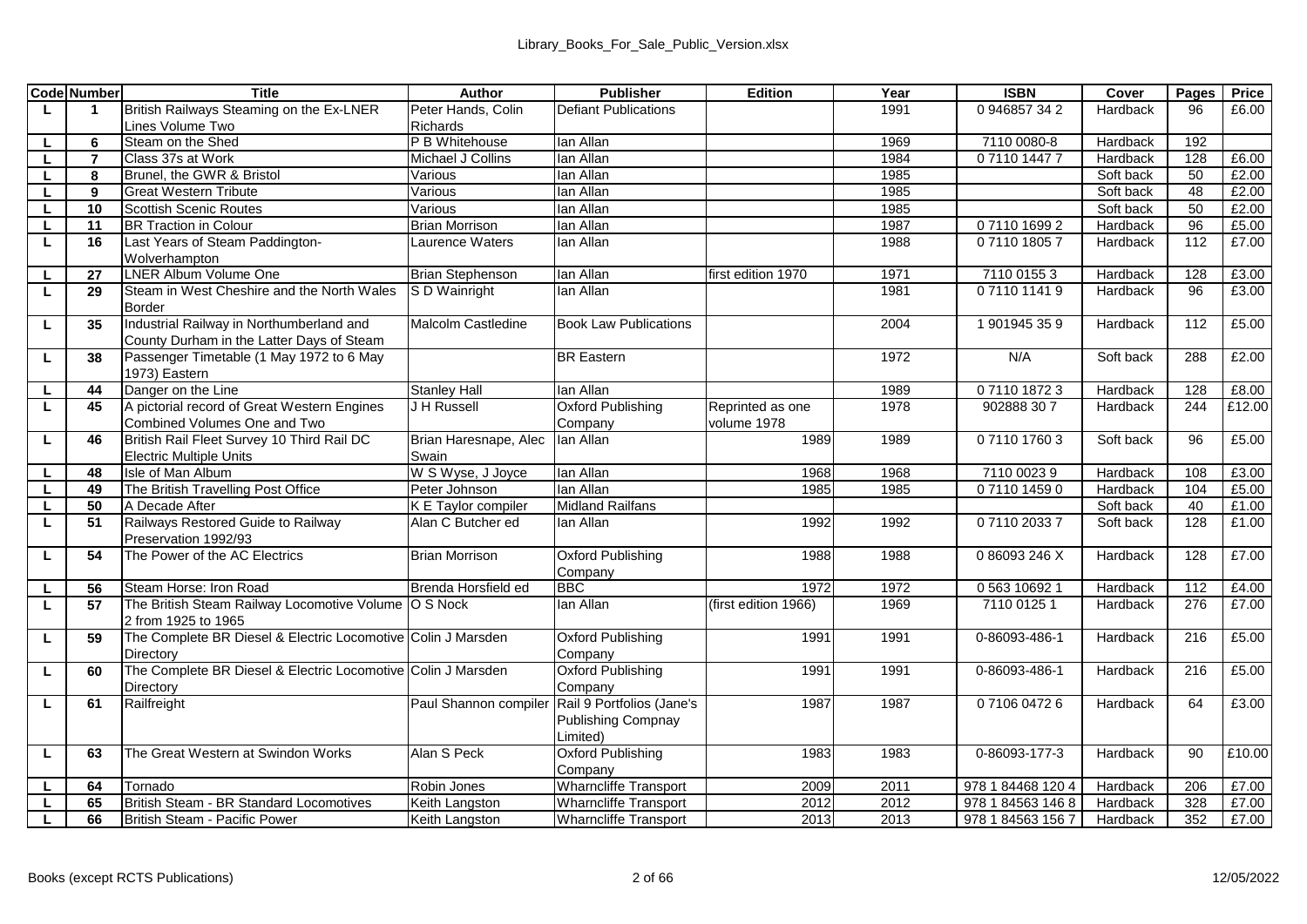|    | <b>Code Number</b> | Title                                                                                    | Author                                                 | Publisher                             | Edition      | Year        | <b>ISBN</b>       | Cover     | Pages | Price  |
|----|--------------------|------------------------------------------------------------------------------------------|--------------------------------------------------------|---------------------------------------|--------------|-------------|-------------------|-----------|-------|--------|
| L. | 67                 | South and West from Waterloo                                                             | Gerry Nichols, Mark B                                  | lan Allan                             | 2014         | 2014        | 978 0 7110 3795 3 | Hardback  | 96    | £6.00  |
|    |                    |                                                                                          | Warburton                                              |                                       |              |             |                   |           |       |        |
| L. | 70                 | Motive Power Review Second Year of Issue                                                 | Brian Morrison ed                                      | lan Allan                             | 1990         | 1990        | 0711019304        | Hardback  | 80    | £5.00  |
| L. | 71                 | Motive Power Review First Year of Issue                                                  | Rex Kennedy ed                                         | lan Allan                             | 1989         | 1989        | 0711018677        | Soft back | 80    | £5.00  |
| L. | 74                 | <b>HSTs at Work</b>                                                                      | Roger Ford, Brian                                      | lan Allan                             | 1988         | 1988        | 0711017840        | Hardback  | 128   | £6.00  |
|    |                    |                                                                                          | Perren                                                 |                                       |              |             |                   |           |       |        |
| ш  | 76                 | Sectional Maps of Britain's Railways with<br>gazetteer Third Edition                     | G A Jacobs                                             | lan Allan                             | 3rd          | 1989        | 0711017999        | Soft back | 64    | £2.00  |
| ш  | 78                 | British Rail Fleet Survey 3 Production Diesel-<br>Electrics Types 4 and 5                | Brian Haresnape.<br>Revised by S R Batty               | lan Allan                             | Third        | 1989        | 0711018596        | Soft back | 80    | £3.00  |
| г  | 79                 | The Railway Heritage of Britain. 150 years of<br>railway architecture and engineering    | Gordon Biddle, O S<br>Nock etc.                        | Michael Joseph London                 |              | 1983        | 07181 2355 7      | Hardback  | 270   | £8.00  |
| ш  | 80                 | British Rail Main Line Diesel Locomotives                                                | Colin J Marsden.<br>Graham B Fenn                      | Oxford Publishing<br>Company (Haynes) |              | 1988        | 0-86093-318-0     | Hardback  | 240   | £10.00 |
| ш  | 82                 | Hornby - the Official Illustrated History                                                | Ian Harrison, Pat<br>Hammond                           | <b>Harper Collins</b><br>Publishers   |              | 2002        | 000 715173 X      | Hardback  | 192   | £7.00  |
| г  | 90                 | Flying Scotsman A Pictorial History                                                      | Fred Kerr, Keith                                       | Pen and Sword                         |              | 2017        | 978 1 47389 992 6 | Hardback  | 146   | £5.00  |
|    |                    |                                                                                          | Langston                                               | Transport                             |              |             |                   |           |       |        |
| ш  | 92                 | Southern Railway Maunsell Moguls and Tank                                                | David Maidment                                         | Pen and Sword                         |              | 2018        | 978 1 52673 213 2 | Hardback  | 235   | £4.00  |
|    |                    | Locomotive Classes                                                                       |                                                        | Transport                             |              |             |                   |           |       |        |
| L. | 98                 | Intercity 125                                                                            | Hugh Llewelyn                                          | Amberlev                              |              | 2014        | 978 1 4456 3418 0 | Soft back | 128   | £5.00  |
| ш  | 99                 | Lost Tramways of England - Southampton                                                   | Peter Waller                                           | Graffeg                               |              | 2018        | 978 191265 436 9  | Hardback  | 64    | £2.00  |
| L. | 100                | Lost Tramways of England - Nottingham                                                    | Peter Waller                                           | Graffeg                               |              | 2018        | 978 191265 435 2  | Hardback  | 64    | £2.00  |
| L. | 103                | The North Yorkshire Moors Railway                                                        | Colin Alexander, Mark<br>Cessford                      | Amberley                              |              | 2016        | 978 1 4456 6184 1 | Soft back | 96    | £3.00  |
| L. | 104                | Leicestershire's Lost Railways                                                           | <b>Neil Burgess</b>                                    | Stenlake Publishing                   |              | 2018        | 978 1 84033 759 4 | Soft back | 56    | £2.00  |
| ш  | 105                | Looking back at Sulzer Locomotives                                                       | <b>Kevin Derrick</b>                                   | Amberley                              |              | 2016        | 978 1 4456 6055 4 | Soft back | 96    | £3.00  |
| L. | 106                | Seventies Spotting Days around the Southern<br>Region                                    | <b>Kevin Derrick</b>                                   | Amberley                              |              | 2016        | 978 1 4456 6085 1 | Soft back | 96    | £3.00  |
| г  | 110                | Locomotives & Coaching Stock of the<br>Netherlands Railways                              | Gordon Lacy, Peter<br>Fox                              | Platform 5                            |              | 1984        | 0906579384        | Soft back | 48    | £1.00  |
| ш  | 111                | Keeping Track - The Essential Transport<br>Directory Edition 27 Summer 2001              |                                                        | Keepint Trach Ltd                     |              | Summer 2001 | 1359-155X         | Soft back | 214   | £1.00  |
| ш  | 112                | Great Western Railway Track Topics A book of<br>railway engineering for boys of all ages | John Christopher (ed)                                  | Amberlev                              | 1935         | 2013        | 978 1 4456 2310 8 | Soft back | 288   | £3.00  |
| L. | 113                | Holding The Line. How Britain's Railways<br>Were Saved                                   | Richard Faulkner, Chris Crécy Publishing Ltd<br>Austin |                                       |              | 2018        | 978 0 86093 676 3 | Paperback | 344   | £3.00  |
| г  | 115                | West Somerset Railway. Further Recollections                                             | Colin Howard, Paul<br>Conibeare                        | Silver Link Publishing<br>Ltd         |              | 2018        | 978 1 85794 532 4 | Paperback | 64    | £2.00  |
| г  | 116                | Impermanent Ways The Closed Railway Lines<br>of Britain Volume 13 Kent                   | Jeffery Grayer                                         | Crécy Publishing Ltd                  | Noodle Books | 2018        | 978 1 90932875 4  | Paperback | 104   | £3.00  |
| ш  | 120                | A pictorial record of Great Western Absorbed<br>Engines                                  | J H Russell                                            | Oxford Publishing<br>Company          | 1978         | 1978        | 902888 74 98      | Hardback  | 280   | £12.00 |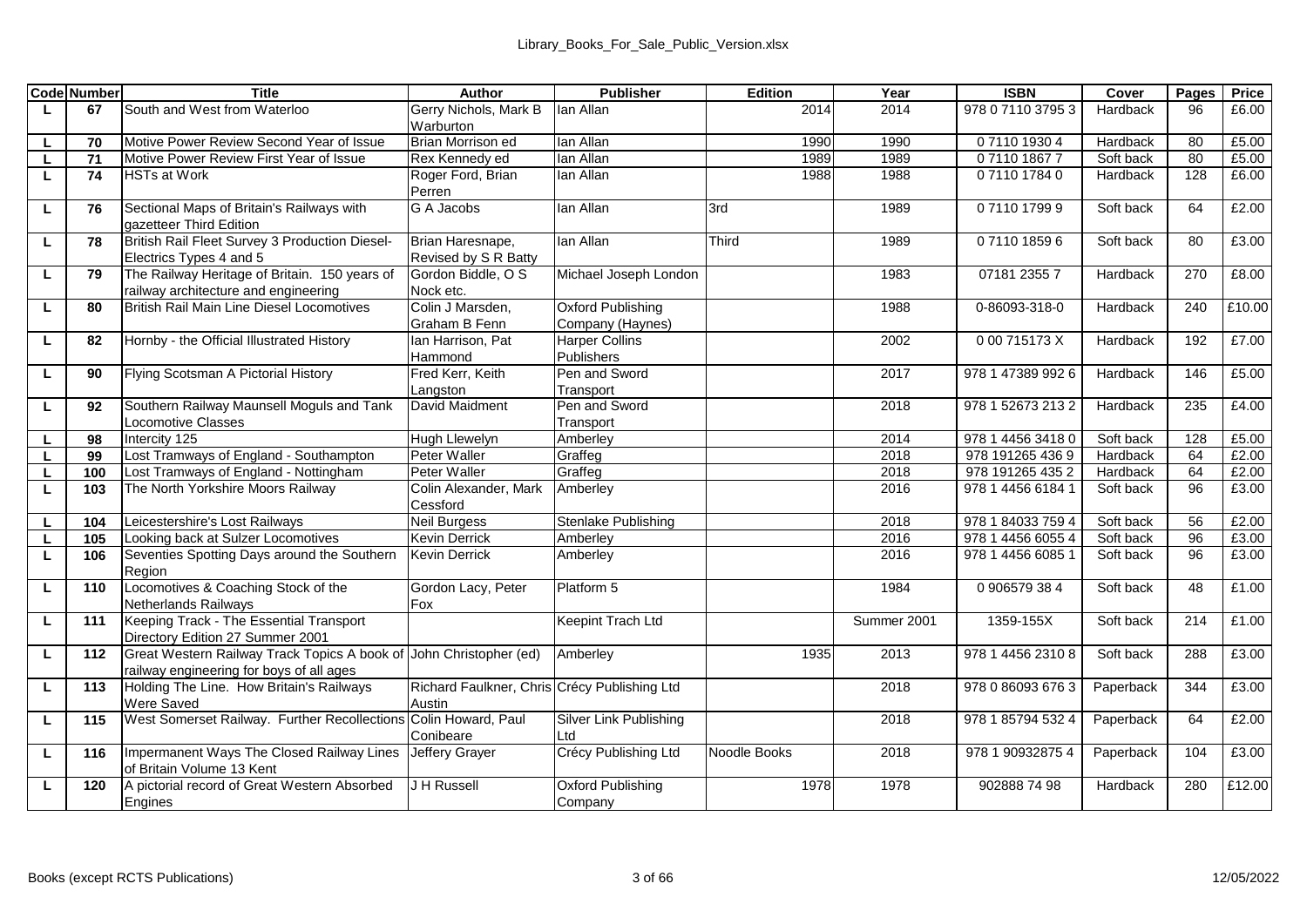|    | <b>Code Number</b> | Title                                                                      | Author                                                | Publisher                                | Edition             | Year | <b>ISBN</b>       | Cover     | Pages | Price  |
|----|--------------------|----------------------------------------------------------------------------|-------------------------------------------------------|------------------------------------------|---------------------|------|-------------------|-----------|-------|--------|
| L. | 123                | Flying Scotsman - the locomotive                                           | Geoffrey Hughes,<br>Philip Benham, Chris<br>Nettleton | Friends of the NRM                       | Feb-16              | 2016 | 978 0 9576788 4 2 | Soft back | 160   | £3.00  |
| L  | 124                | A Professional's Guide to Railway Photography                              | Roger Siviter ARPS                                    | Silver Link Publishing<br>Ltd            | 1983                | 2002 | 1857941950        | Hardback  | 128   | £6.00  |
| ш  | 125                | Grouping Britain's Railways. Creating the 'Big<br>Four' in 1923            | A J Mullay                                            | Pendragon Publishing                     | 2018                | 2018 | 978 1 899816 22 4 | Soft back | 88    | £6.00  |
| г  | 128                | The Origins of the LMS in South Wales                                      | Gwyn Briwnant Jones.<br>Denis Dunstone                | Gomer                                    | 1999                | 1999 | 1859026710        | Hardback  | 257   | £10.00 |
| L. | 129                | Shunter Duties. 10th Edition May 1985                                      | John Castle, Geoff<br>Woodley, Ron Wood               | Platform 5/Inter-City<br>Railway Society | 1985                | 1985 | 0 906579 46 56    | Soft back | 64    | £1.00  |
| L. | 130                | Memories of Steam                                                          | R S McNaught                                          | Sharman & Co Ltd                         | 1977                | 1977 |                   | Soft back | 50    | £1.00  |
| L. | 131                | Miniature Railways                                                         | Robin Butterwell                                      | lan Allan                                | 1965?               |      |                   | Soft back | 72    | £1.00  |
| г  | 132                | Swiss Railways Locomotives, Railcars &<br>Trams. European Handbook No. 5   | Chris Appleby                                         | Platform 5                               | second edition 1997 | 1997 | 1872524 907       | Soft back | 176   | £2.00  |
| ш  | 133                | French Railways Locomotives & Multiple Units.<br>European Handbook No. 4   | David Haydock, Peter<br>Fox                           | Platform 5                               | Third               | 1999 | 1872524877        | Soft back | 176   | £2.00  |
| ш  | 134                | Benelux Railways Locomotives & Coaching<br>Stock. European Handbook No. 1  | David Haydock, Peter<br>Fox. Brian Garvin             | Platform 5                               | Fourth              | 2000 | 1902366089        | Soft back | 176   | £2.00  |
| L. | 135                | Italian Railways - Locomotives & Multiple Units<br>European Handbook No. 6 | David Havdock                                         | Platform 5                               | First edition 1995  | 1995 | 1872524737        | Soft back | 160   | £2.00  |
| г  | 136                | Little and Good. The Great North of Scotland<br>Railway                    |                                                       | The Stephenson<br>Locomotive Society     |                     | 1972 |                   | Soft back | 112   | £4.00  |
| г  | 138                | Motive Power Recognition: 6 BR Depots                                      | Colin J Marsden                                       | lan Allan                                |                     | 1987 | 0711017190        | Soft back | 128   | £1.00  |
| L. | 142                | T. E. Williams The Lost Colour Collection<br>Volume 1                      | T E Williams, John<br>Jenninas                        | Irwell Press Ltd                         |                     | 2017 | 978 1 911262 04 6 | Hardback  | 124   | £7.00  |
| г  | 145                | British Rail at Work: Intercity                                            | John Gough                                            | lan Allan                                |                     | 1988 | 0711016054        | Hardback  | 112   | £6.00  |
| τ  | 146                | British Railfreight Today and Tomorrow                                     | Geoffrey Freeman<br>Allen                             | Jane's Publishing<br>Company Ltd         |                     | 1984 | 0710603126        | Hardback  | 144   | £7.00  |
| L. | 148                | Obstruction Danger. Significant British Railway<br>accidents 1890-1986     | Adrian Vaughan                                        | <b>Patrick Stephens</b><br>Limited       |                     | 1989 | 1852600551        | Hardback  | 256   | £8.00  |
| ш  | 149                | British Railways today and tomorrow                                        | G Freeman Allen                                       | lan Allan                                | 2nd                 | 1960 |                   | Hardback  | 196   | £6.00  |
| г  | 150                | The Last Drop. London Transport Steam 1963-John Day, William<br>1971       | Fenton                                                | London Transport                         |                     | 1971 | 85329 014 5       | Soft back | 24    | £1.00  |
| ш  | 151                | Rail Atlas Great Britain & Ireland                                         | S K Baker                                             | Oxford Publishing<br>Company             | 5th                 | 1988 | 0 86093 419 5     | Hardback  | 128   | £7.00  |
| L  | 152                | Rail Atlas Great Britain & Ireland 9th Edition                             | S K Baker                                             | Oxford Publishing<br>Company             | 9th                 | 2001 | 0 86093 553 1     | Hardback  | 128   | £7.00  |
| L. | 153                | Motive Power Annual 1998                                                   | Brian Morrison ed                                     | lan Allan                                |                     | 1998 | 0711016976        | Hardback  | 128   | £4.00  |
| τ  | 154                | The 56s and 58s                                                            | Paul Shannon compiler                                 | Rail 11 Portfolios/lan<br>Allan Ltd      |                     | 1989 | 0711018537        | Hardback  | 64    | £3.00  |
| г  | 155                | The AC Electrics                                                           | Chris Shaw compiler                                   | Rail 13 Portfolios (lan<br>Allan Ltd)    |                     | 1991 | 071101938X        | Hardback  | 64    | £3.00  |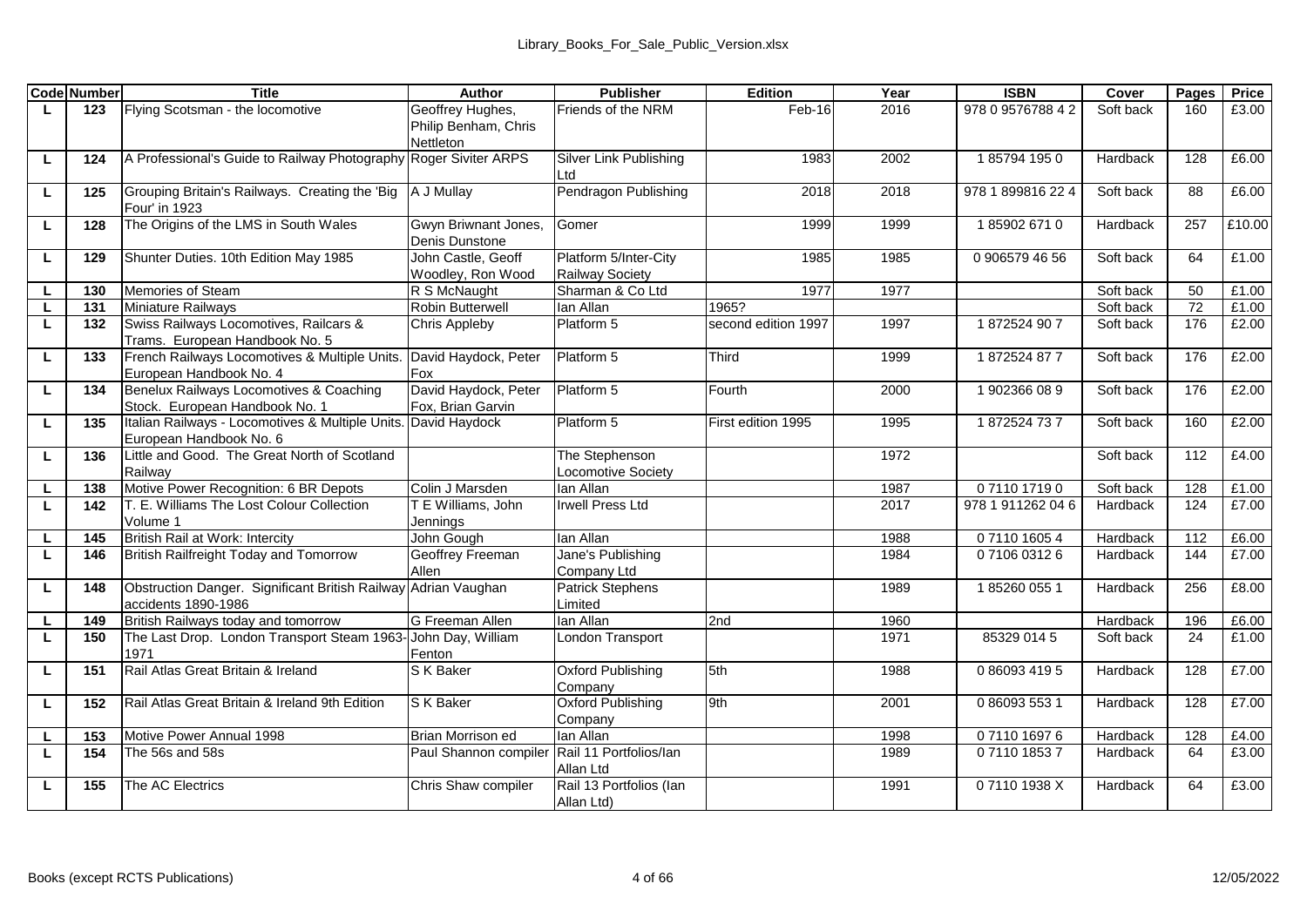|    | <b>Code Number</b> | Title                                                                                        | Author                             | <b>Publisher</b>                          | Edition            | Year         | <b>ISBN</b>              | Cover                  | Pages | Price |
|----|--------------------|----------------------------------------------------------------------------------------------|------------------------------------|-------------------------------------------|--------------------|--------------|--------------------------|------------------------|-------|-------|
| L  | 156                | <b>British Railway Stations Illustrated Series 1</b>                                         |                                    | The Railway &                             |                    | 1947         |                          |                        | 60    | £2.00 |
|    |                    | Volume One Book One Cornwall Devon and                                                       |                                    | <b>Technical Press</b>                    |                    |              |                          |                        |       |       |
|    |                    | Somerset<br>British Railway Stations Illustrated Series 1                                    |                                    | The Railway &                             |                    | 1947?        |                          | P                      | 60    | £2.00 |
| L. | 157                | Volume One Book Two North Wales                                                              |                                    | <b>Technical Press</b>                    |                    |              |                          |                        |       |       |
| ш  | 158                | British Railway Stations Illustrated Series 1                                                |                                    | The Railway &                             |                    | 1947?        |                          | Þ                      | 60    | £2.00 |
|    |                    | Volume One Book Three Kent Surrey Sussex                                                     |                                    | <b>Technical Press</b>                    |                    |              |                          |                        |       |       |
|    |                    |                                                                                              |                                    |                                           |                    |              |                          |                        |       |       |
| L. | 160                | The Dyke Branch Line. Brighton to the Devil's                                                | Harding Peter A                    | Peter A Harding                           | Reprint            | 2011         | 978 0 9523458            | Paperback              | 32    | £2.00 |
|    |                    | Dvke                                                                                         |                                    |                                           |                    |              |                          |                        | 40    | £2.00 |
| г  | 161                | BR Diesel Shunting Locos. A Pictorial History                                                | Michael Oakley etc                 | D Bradfor Barton<br>Ltd/Diesel & Electric |                    |              | 0851533612               | Soft back              |       |       |
|    |                    |                                                                                              |                                    | Group                                     |                    |              |                          |                        |       |       |
| L  | 162                | Irish Railways Traction & Travel. The                                                        | Peter Jones                        | Metro Enterprises Ltd                     | First Edition 1987 | 1987         | 0.947773.08.8            | Soft back              | 96    | £2.00 |
|    |                    | Complete Guide to all IR and NIR Locomotives                                                 |                                    |                                           |                    |              |                          |                        |       |       |
|    |                    | and Coaching Stock together with Loco                                                        |                                    |                                           |                    |              |                          |                        |       |       |
|    |                    | Diagrams and Distance Tables                                                                 |                                    |                                           |                    |              |                          |                        |       |       |
| L. | 163                | International Ferry Wagons                                                                   | Andrew Marshall                    | Metro Enterprises Ltd                     | First Edition 1990 | 1990         | 0947773207               | Soft back              | 144   | £2.00 |
| ш  | 164                | Austrian Railways Locomotives and Multiple<br>Units                                          | Brian Garvin, Peter Fox Platform 5 |                                           | 3rd                | 1995         | 1872524664               | Soft back              | 128   | £2.00 |
| L  | 165                | Swiss Railways - Chemin de Fer Suisses -                                                     | Chris Appleby, Paul                | Platform 5                                | 1st                | 1991         | 1872524095               | Soft back              | 176   | £2.00 |
|    |                    | Locomotives & Railcars, Materiel Moteur                                                      | Russenberger,                      |                                           |                    |              |                          |                        |       |       |
|    |                    |                                                                                              | translation by M. et               |                                           |                    |              |                          |                        |       |       |
|    |                    |                                                                                              | Mme D Haydock                      |                                           |                    |              |                          |                        |       |       |
| L. | 166                | Swiss Railways Locomotives Railcars and                                                      | Chris Appleby                      | Platform 5                                | 2nd                | 1997         | 1872524907               | Soft back              | 224   | £2.00 |
|    | 168                | Trams. European Handbook No. 5                                                               | Andrew Marshall                    |                                           |                    |              |                          |                        | 96    | £2.00 |
| ш  | 169                | Private Owner Wagons volume 1<br>German Railways Part 1. DB Locomotives &                    | Brian Garvin, Peter Fox Platform 5 | Metro Enterprises Ltd                     | 4th                | 1989<br>2004 | 0947773134<br>1902336364 | Soft back<br>Soft back | 176   | £2.00 |
|    |                    | Multiple Units. European Handbook No. 2A                                                     |                                    |                                           |                    |              |                          |                        |       |       |
| г  | 170                | German Railways Part 1. DB Locomotives &                                                     | Brian Garvin, Peter Fox Platform 5 |                                           | 4th                | 2004         | 1902336364               | Soft back              | 176   | £2.00 |
|    |                    | Multiple Units. European Handbook No. 2A                                                     |                                    |                                           |                    |              |                          |                        |       |       |
| ш  | 171                | British Rail Depot Directory. A guide to the                                                 | Neil Webster                       | Metro Enterprises Ltd                     | 3rd                | 1994         | 094777338X               | Soft back              | 80    | £2.00 |
|    |                    | location of over 260 BR, BRML & Private                                                      |                                    |                                           |                    |              |                          |                        |       |       |
|    |                    | Depots, Workshops and Stabling Points                                                        |                                    |                                           |                    |              |                          |                        |       |       |
| ш  | 173                | Freightmaster - the national railfreight                                                     | Mark Rawlinson                     | Freightmaster                             |                    | 2004         | 1357 4841                | Soft back              | 160   | £1.00 |
|    |                    | timetable. No.35 Autumn 2004                                                                 |                                    |                                           |                    |              |                          |                        |       |       |
| ш  | 175                | The Rannoch Line (Crianlarich to Fort William).<br>Edited selections from Mountain. Moor and |                                    | Famedram Publishers                       | 1894 original      | 2018?        |                          | Soft back              | 80    | £1.00 |
|    |                    | Loch first published in 1894                                                                 |                                    |                                           |                    |              |                          |                        |       |       |
| г  | 176                | AEB UK & Continental Wagons - Combined                                                       |                                    | <b>AEB Rail Publications</b>              |                    | 2004         |                          | Soft back              | 152   | £2.00 |
|    |                    | <b>Volume 1 2004</b>                                                                         |                                    |                                           |                    |              |                          |                        |       |       |
| L  | 177                | Vale of Rheidol Light Railway                                                                | W J K Davies, A L                  | lan Allan                                 |                    | 1964         |                          | Paperback              | 56    | £1.00 |
|    |                    |                                                                                              | Thomas - maps and                  |                                           |                    |              |                          |                        |       |       |
|    |                    |                                                                                              | layouts                            |                                           |                    |              |                          |                        |       |       |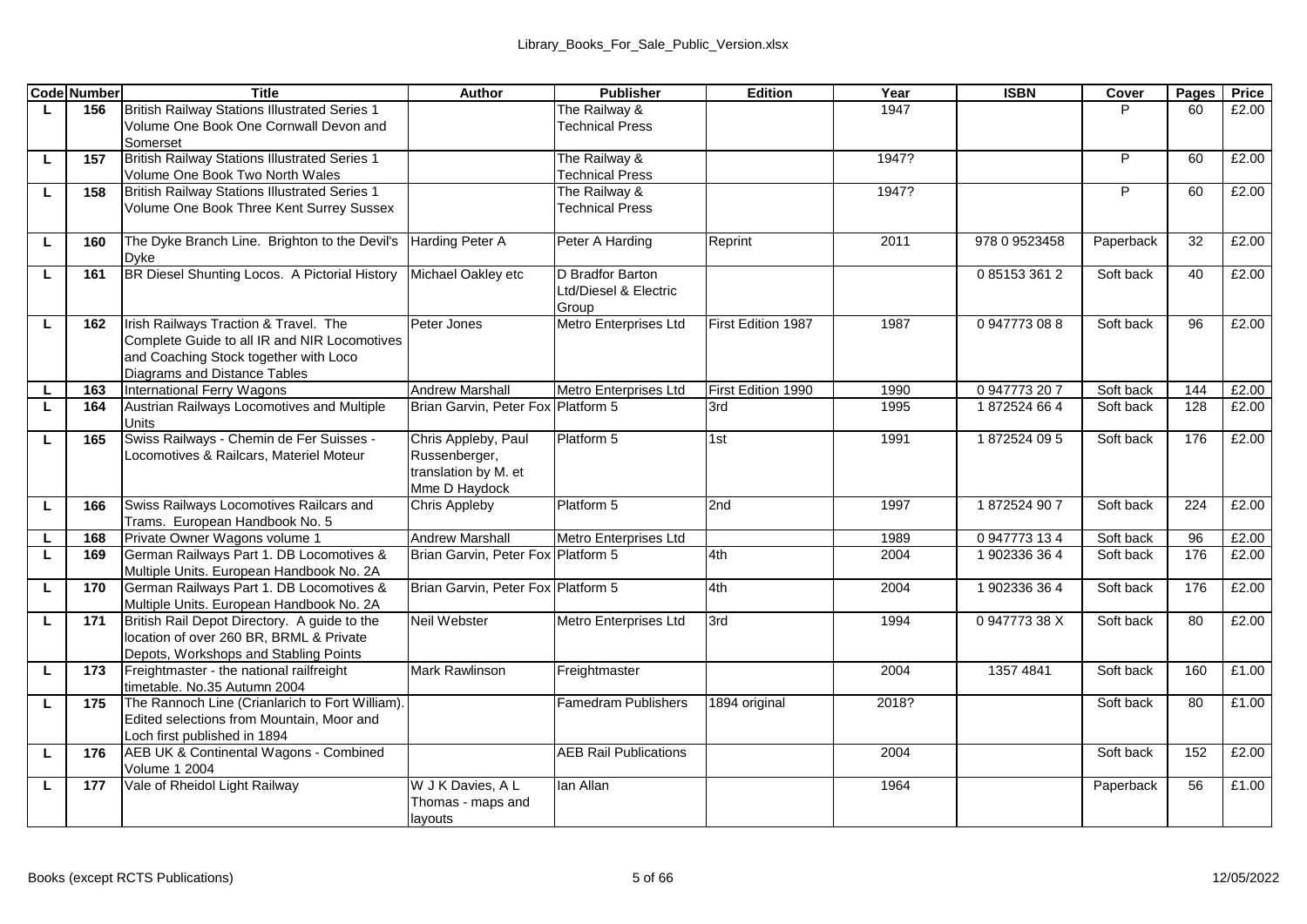|    | <b>Code Number</b> | Title                                                                                                                           | Author                                    | <b>Publisher</b>                                                                          | Edition        | Year          | <b>ISBN</b>   | Cover     | Pages | Price |
|----|--------------------|---------------------------------------------------------------------------------------------------------------------------------|-------------------------------------------|-------------------------------------------------------------------------------------------|----------------|---------------|---------------|-----------|-------|-------|
| L. | 178                | London's Termini                                                                                                                | Alan A Jackson                            | David & Charles                                                                           |                | 1969          | 7153 4474 9   | Soft back | 368   | £4.00 |
| L. | 179                | Railway Enthusiasts' Handbook 1971-1972                                                                                         | Geoffrey Body ed                          | David & Charles                                                                           |                | 1972          | 0715353071    | Hardback  | 192   | £3.00 |
| L. | 180                | Master Builders of Steam                                                                                                        | H A V Bulleid                             | lan Allan                                                                                 | 3rd impression | 1970          | 0711001774    | Soft back | 190   | £4.00 |
| L. | 181                | <b>BR Rolling Stock Fleet Survey</b>                                                                                            | Roger Wood compiler                       | Andred Publishing                                                                         |                | 1990          | 0951601407    | Soft back | 104   | £2.00 |
| τ  | 182                | <b>BR Rolling Stock Fleet Survey</b>                                                                                            | Roger Wood compiler                       | Andred Publishing                                                                         |                | 1990          | 0951601407    | Soft back | 104   | £2.00 |
| L  | 183                | <b>BR Rolling Stock Fleet Survey</b>                                                                                            | Roger Wood compiler                       | Andred Publishing                                                                         |                | 1990          | 0951601407    | Soft back | 104   | £2.00 |
| ш  | 184                | Edinburgh & Glasgow Railway Guidebook                                                                                           | Don Martin, A A<br>Maclean                | <b>Strathkelvin District</b><br>Libraries & Museums -<br>Auld Kirk Museum<br>Publications |                | 1992          | 0904966348    | Soft back | 128   | £2.00 |
| L  | 185                | German Railways Part 2: Private Railways &<br>Museums European Handbook No. 2B                                                  | Brian Garvin, Peter Fox Platform 5        |                                                                                           | 1st            | 2004          | 1902336372    | Soft back | 224   | £2.00 |
| L. | 186                | Motive Power Recognition: 1 Locomotives                                                                                         | Colin J Marsden                           | lan Allan                                                                                 | 3rd            | 1988          | 0711017689    | Soft back | 160   | £1.00 |
| τ  | 187                | Rolling Stock Recognition: 3 Departmental<br>Stock                                                                              | Colin J Marsden                           | lan Allan                                                                                 |                | 1984          | 0711014469    | Soft back | 144   | £1.00 |
| L. | 188                | European Datafile No. 9 Scandinavian<br>Railways 2011 (8th edition). Public Transport<br>mages                                  | <b>Martin Hall</b>                        | <b>HB Publications</b>                                                                    | 8th            | 2011          |               | Soft back | 142   | £2.00 |
| ш  | 189                | ICRS Preserved Industrial Diesels. Preserved<br>standard and narrow gauge industrial diesels in<br>numerical and location order | Martin Hall, Jeff Hall                    | <b>ICRS</b>                                                                               |                | <b>Nov-05</b> |               | Soft back | 64    | £2.00 |
| L  | 190                | ICRS UK datafiles No. 6 Active Industrial<br>Diesels. Details of diesel locomotives currently<br>active within industry         |                                           | <b>ICRS</b>                                                                               |                | 2007          |               | Soft back | 96    | £2.00 |
| г  | 191                | Rail Freight Handbook 1994/95                                                                                                   | Christopher Nichols ed Rail Freight Group |                                                                                           |                | 1994          | 0951551434    | Soft back | 256   | £1.00 |
| L  | 192                | AEB Rail Publications European Railways<br>Combined Volume 3 2010 Edition includes<br>Germany                                   |                                           | <b>AEB Rail Publications</b>                                                              |                | 2010          |               | Soft back | 64    | £2.00 |
| L. | 193                | AEB Rail Publications European Railways<br>Combined Volume II 2011 Edition Austria &<br>Switzerland                             |                                           | <b>AEB Rail Publications</b>                                                              | 6th            | 2011          |               | Soft back | 184   | £2.00 |
| L  | 194                | Industrial Locomotives Handbook 10FL<br>including preserved and minor railway<br>locomotives                                    |                                           | <b>Industrial Railway</b><br>Society                                                      |                | 1994          | 0.901096806   | Soft back | 318   | £3.00 |
| ш  | 195                | Preserved Locomotives                                                                                                           | Peter Fox, Alan<br>Suaden                 | Platform 5                                                                                |                | 1983          | 0906579309    | Soft back | 64    | £1.00 |
| Ц  | 196                | Preserved Locomotives                                                                                                           | Peter Fox, Neil<br>Webster                | Platform 5                                                                                |                | 1991          | 1872524273    | Soft back | 96    | £2.00 |
| L. | 197                | Preserved Locomotives and Multiple Units                                                                                        | Peter Fox, Alan<br>Suaden                 | Platform 5                                                                                |                | 1984          | 0906579368    | Soft back | 72    | £2.00 |
| L  | 198                | Preserved Locomotives and Multiple Units                                                                                        | Peter Fox, Howard<br>Johnston             | Platform 5                                                                                | 3rd            | 1986          | 0 906579 51 1 | Soft back | 80    | f2.00 |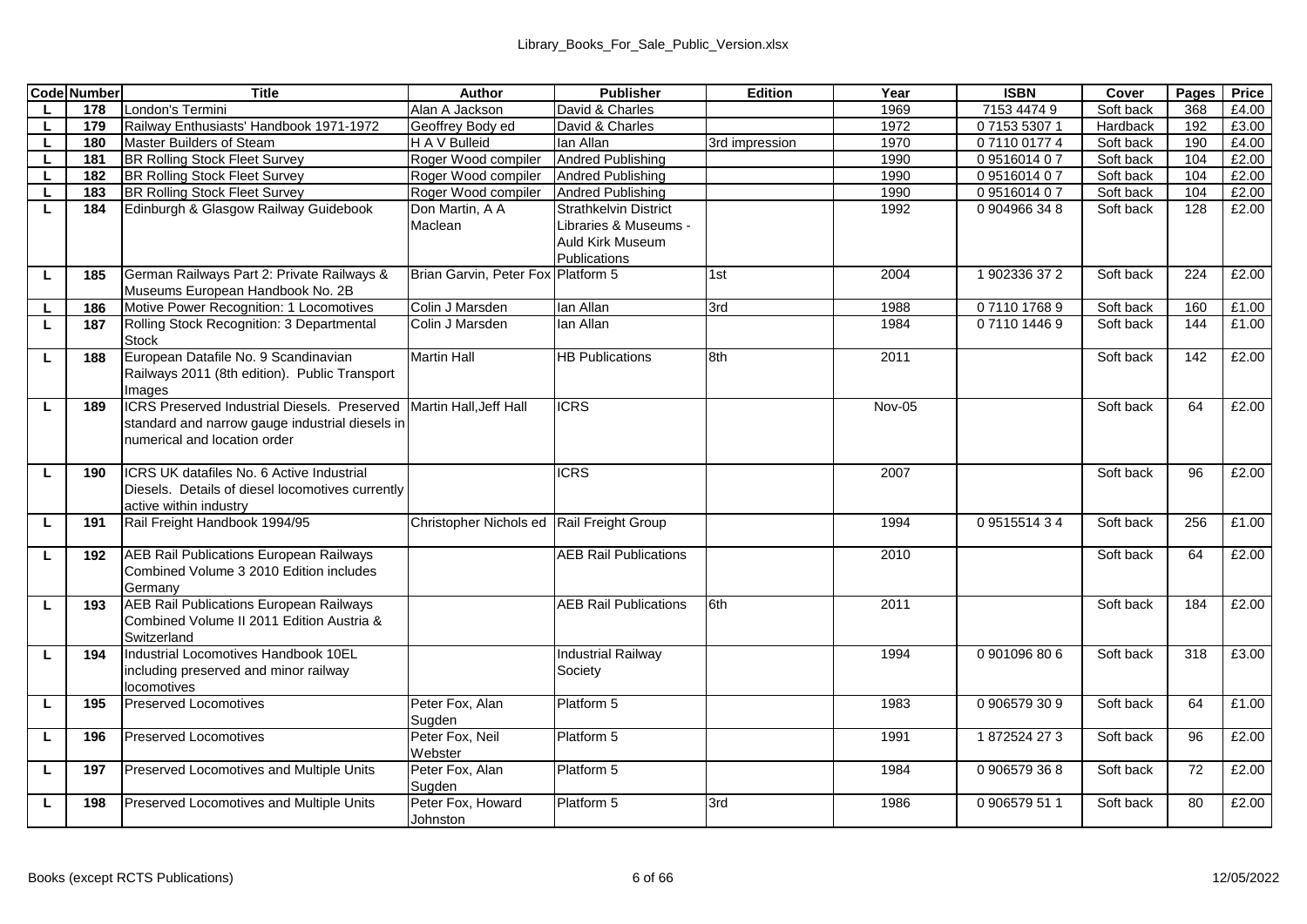|    | <b>Code Number</b> | <b>Title</b>                                  | Author                                 | <b>Publisher</b>          | Edition | Year  | <b>ISBN</b>       | Cover     | Pages | Price |
|----|--------------------|-----------------------------------------------|----------------------------------------|---------------------------|---------|-------|-------------------|-----------|-------|-------|
| L  | 199                | Preserved Locomotives and Multiple Units      | Peter Fox, Howard                      | Platform 5                | 4th     | 1987  | 0906579686        | Soft back | 80    | £2.00 |
|    |                    |                                               | Johnston                               |                           |         |       |                   |           |       |       |
|    | 200                | Preserved Locomotives and Multiple Units      | Peter Fox                              | Platform 5                | 5th     | 1988  | 0906579805        | Soft back | 80    | £2.00 |
| L. | 201                | abc Preserved Locomotives - includes steam.   |                                        | lan Allan                 | 1984    | 1984  | 0711013705        | Soft back | 64    | £1.00 |
|    |                    | diesel and electric locomotives               |                                        |                           |         |       |                   |           |       |       |
| L  | 202                | Preserved Locomotive of British Railways      | Peter Fox, Robert                      | Platform 5                | 13th    | 2009  | 978 1902 336 72 5 | Soft back | 160   | £2.00 |
|    |                    | Thirteenth Edition                            | Pritchard                              |                           |         |       |                   |           |       |       |
| г  | 203                | Preserved Locomotives of British Railways     | Robert Pritchard, Peter                | Platform 5                | 14th    | 2011  | 978 1 902336 84 8 | Soft back | 160   | £2.00 |
|    |                    | 14th Edition                                  | Hall                                   |                           |         |       |                   |           |       |       |
| L  | 204                | Preserved Locomotives of British Railways     | Robert Pritchard, Peter                | Platform 5                | 17th    | 2016  | 978 1 909431 29 4 | Soft back | 160   | £2.00 |
|    |                    | 17th Edition                                  | Hall                                   |                           |         |       |                   |           |       |       |
|    | 205                | Loco & Coaching Stock Handbook                | Neil Webster                           | Metro                     |         | 1996  | 094777355X        | Soft back | 129   | £2.00 |
| L  | 211                | Locomotive Datafile                           | Neil Webster, Simon                    | Metro/Platform 5          |         | 1986  | 090657952X        | Soft back | 104   | £2.00 |
|    |                    |                                               | Greaves, Robert                        |                           |         |       |                   |           |       |       |
|    |                    |                                               | Greengrass                             |                           |         |       |                   |           |       |       |
| L. | 212                | Locomotive Datafile                           | Simon Greaves, Robert Metro/Platform 5 |                           |         | 1988  | 0.947773 10 X     | Soft back | 112   | £2.00 |
|    |                    |                                               | Greengrass                             |                           |         |       |                   |           |       |       |
| L. | 213                | ICRS Preserved Datafiles No 1 standard, ex-   |                                        | <b>ICRS</b>               |         | 2007  |                   | Soft back | 76    | £2.00 |
|    |                    | industrial and narrow gauge steam locomotives |                                        |                           |         |       |                   |           |       |       |
|    |                    | preserved standard, ex-industrial and narrow  |                                        |                           |         |       |                   |           |       |       |
|    |                    | gauge steam locomotives in numerical and      |                                        |                           |         |       |                   |           |       |       |
|    |                    | location order                                |                                        |                           |         |       |                   |           |       |       |
| L. | 214                | Industrial Locomotives 1979 including         |                                        | <b>Industrial Railway</b> |         | 1979  | 0901096385        | Soft back | 340   | £3.00 |
|    |                    | preserved and minor railway locomotives       |                                        | Society                   |         |       |                   |           |       |       |
| г  | 215                | Royal Journey - Retrospect of Royal Train in  | C Hamilton Ellis                       | <b>BTC</b>                |         | 1953  |                   | Soft back | 32    | £2.00 |
|    | 216                | the British Isles<br>Service Suspended        | <b>H C Casserlev</b>                   | lan Allan                 |         | 1951  |                   | Soft back | 40    | £1.00 |
| L  | 217                | Ashford Works Brochure (1847-1957)            | anon                                   | Southern Railway          |         | 1947  |                   | Soft back | 47    | £3.00 |
| L  | 218                | Departmental Coaching Stock                   | Roger Butcher, Peter                   | Platform 5                | 3rd     | 1987  | 0906579708        | Soft back | 80    | £2.00 |
|    |                    |                                               | Fox                                    |                           |         |       |                   |           |       |       |
|    | 221                | It Can Now Be Revealed                        | <b>BR Press Office</b>                 | <b>British Railways</b>   |         | 1945  |                   | Soft back | 64    | £2.00 |
|    | 222                | British Railways in Peace & War               | <b>BR Press Office</b>                 | <b>British Railwavs</b>   |         | 1944  |                   | Paperback | 72    | £2.00 |
| L  | 223                | <b>Light Railways of Britain</b>              | R W Kidner                             | The Oakwood Press         |         | 1947  |                   | Soft back | 40    | £1.00 |
| L  | 224                | Clear the Lines! - The Railways ask for a     | anon                                   | Railway Companies         |         | c1938 |                   | Soft back | 16    | £1.00 |
|    |                    | Square Deal                                   |                                        | Assoc                     |         |       |                   |           |       |       |
| г  | 225                | LSWR Locomotives (1872-1923)                  | F Burtt                                | lan Allan                 |         | 1948  |                   | Soft back | 96    | £3.00 |
| τ  | 228                | Industrial Locomotives 1976 Including         |                                        | <b>Industrial Railway</b> |         | 1976  | 090109627X        | Soft back | 318   | £3.00 |
|    |                    | Preserved and Minor Railway Locomotives       |                                        | Society                   |         |       |                   |           |       |       |
| Ц  | 229                | Industrial Locomotives Handbook 12FL          |                                        | <b>Industrial Railway</b> |         | 2000  | 0901556174        | Soft back | 352   | £3.00 |
|    |                    | Including Preserved and Minor Railway         |                                        | Society                   |         |       |                   |           |       |       |
|    |                    | Locomotives                                   |                                        |                           |         |       |                   |           |       |       |
| Ц  | 230                | Industrial Locomotives Handbook 13EL          |                                        | <b>Industrial Railway</b> |         | 2003  | 090155628X        | Soft back | 368   | £3.00 |
|    |                    | Including Preserved and Minor Railway         |                                        | Society                   |         |       |                   |           |       |       |
|    |                    | Locomotives                                   |                                        |                           |         |       |                   |           |       |       |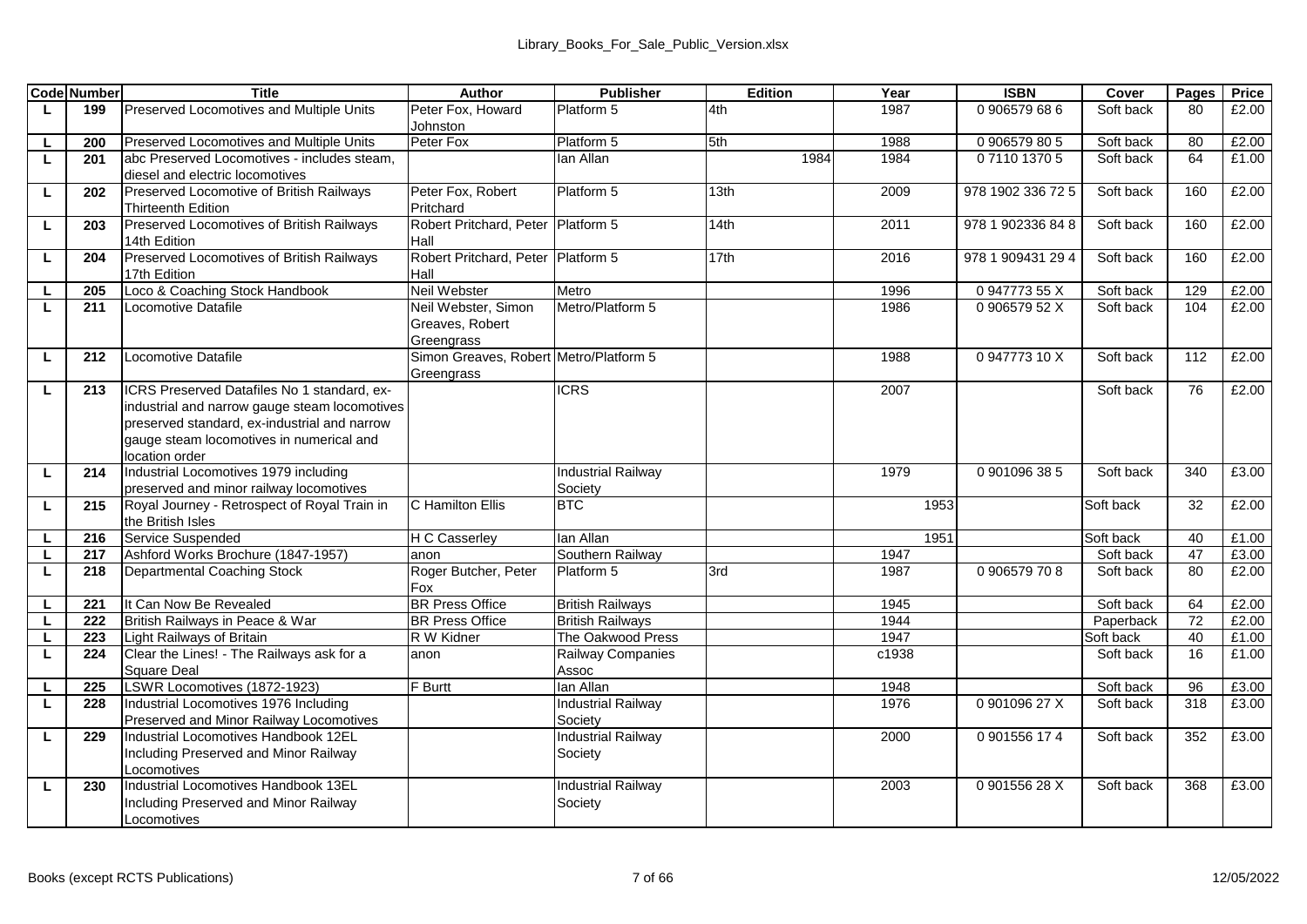|        | <b>Code Number</b> | <b>Title</b>                                    | Author                                      | <b>Publisher</b>                 | Edition | Year  | <b>ISBN</b>       | Cover     | Pages    | Price  |
|--------|--------------------|-------------------------------------------------|---------------------------------------------|----------------------------------|---------|-------|-------------------|-----------|----------|--------|
| ш      | 231                | Rolling Stock Recognition: 2 BR and Private     | Colin J Marsden                             | lan Allan                        |         | 1984  | 0711014035        | Soft back | 128      | £2.00  |
|        |                    | Owner Wagons                                    |                                             |                                  |         |       |                   |           |          |        |
| L      | 232                | DB / German Federal Railways Locomotives        | Garvin Brian, Peter Fox Platform 5          |                                  |         | 1988  | 0 906579 79 1     | Soft back | 113      | £2.00  |
|        |                    | and Multiple Units                              |                                             |                                  |         |       |                   |           |          |        |
| L      | 233                | Italian Railways - Locomotives & Multiple Units | David Haydock                               | Platform 5                       | 1st     | 1995  | 1872524737        | Soft back | 160      | £2.00  |
|        |                    | European Handbook No. 6                         |                                             |                                  |         |       |                   |           |          |        |
| г      | 235                | Legends of the Glasgow & South Western          | Smith DI                                    | David & Charles                  |         | 1980  | 071537981X        | Hardback  | 176      | £4.00  |
|        |                    | Railway in LMS Days                             |                                             |                                  |         |       |                   |           |          |        |
|        | 236                | The Greslev Observer No 172 Summer 2017         |                                             | <b>Gresley Society</b>           |         | 2017  |                   | Soft back | 96       | £1.00  |
| L.     | 242                | <b>British Rail Passenger Trains</b>            | Roger Wood                                  | Capital Transport                |         | 1993  | 185414 152 X      | Soft back | 128      | £2.00  |
|        |                    |                                                 |                                             | Publishina                       |         |       |                   |           |          |        |
| L.     | 243                | 100 Years of the West Highland Railway          | McGregor John                               | ScotRail                         |         | 1994  |                   | Soft back | 96<br>44 | £2.00  |
| L      | 246                | A Century of Progress - London to Birmingham    |                                             | <b>LMS Railwav</b>               |         | 1938  |                   | Soft back |          | £4.00  |
|        |                    | Railway (1838-1938). Souvenir of the            |                                             |                                  |         |       |                   |           |          |        |
|        |                    | Centenary of the London And Birmingham          |                                             |                                  |         |       |                   |           |          |        |
|        |                    | Railway September 1938<br>Rail Guide 2018       | Colin J Marsden                             | Crécy Publishing Ltd             |         | 2018  | 978 1 9108 0951 8 | Hardback  | 336      | £6.00  |
| ш<br>ш | 247<br>248         | Ian Allan Locomotive Profile Class 33           | <b>B K Cooper</b>                           | lan Allan                        | 9th     | 1990  | 0711018944        | Hardback  | 96       | £4.00  |
|        |                    | 'Cromptons'                                     |                                             |                                  |         |       |                   |           |          |        |
| ш      | 249                | British Railway Station Architecture in Colour  | Robert Hendry                               | lan Allan                        |         | 2007  | 0.7110.3282.8     | Soft back | 96       | £6.00  |
|        |                    | For the Modeller and Historian                  |                                             |                                  |         |       |                   |           |          |        |
| г      | 254                | <b>DBAG German Sighting File</b>                |                                             | <b>Intercity Railway Society</b> |         | 2000  |                   | Laminated | 84       | £2.00  |
|        |                    |                                                 |                                             |                                  |         |       |                   |           |          |        |
| г      | 255                | Irish Locomotives and Rolling Stock             | Andrew Marshall, Peter Irish Traction Group |                                  | 1st     | 1997  | 0947773592        | Soft back | 80       | £1.00  |
|        |                    |                                                 | Jones                                       |                                  |         |       |                   |           |          |        |
| ш      | 256                | Railways in the Isle of Man                     |                                             | Isle of Man Tourist              |         | 1966? |                   | Soft back | 32       | £1.00  |
|        |                    |                                                 |                                             | Board                            |         |       |                   |           |          |        |
| ш      | 257                | Our Railway History                             | <b>Rixon Bucknall</b>                       |                                  | 1st     | 1944  |                   | Soft back | 48       | £3.00  |
| L.     | 258                | <b>Transport Goes to War</b>                    | Min Transport                               | Official                         |         | 1942  |                   | Soft back | 79       | £3.00  |
| ш      | 261                | German Railways Part 2: Private Railways &      | Brian Garvin, Peter Fox Platform 5          |                                  | 1st     | 2004  | 1902336372        | Soft back | 224      | £2.00  |
|        |                    | <b>Museums</b>                                  |                                             |                                  |         |       |                   |           |          |        |
| ш      | 263                | The Rve & Camber Tramway                        | Peter A Harding                             | Peter A Harding                  |         | 2011  | 978 0 95094 036 2 | Soft back | 32       | £2.00  |
| г      | 264                | Kelvedon & Tollesbury Light Railway             | N J Stapleton                               | Town & Country Press             | 2nd     | 1968  |                   | Soft back | 32       | £2.00  |
| ш      | 266                | Railways of Port Sunlight & Bromborough Port    | M D Lister                                  | The Oakwood Press                |         | 1980  |                   | Soft back | 64       | £3.00  |
|        |                    |                                                 |                                             |                                  |         |       |                   |           |          |        |
| L      | 267                | Railroad Atlas of North America Volume 1        | Mike Walker                                 | Steam Powered                    | 1st     | 1933  | 1.874745.00.5     | Soft back | 74       | £5.00  |
|        |                    | North East USA                                  |                                             | Publishing                       |         |       |                   |           |          |        |
| г      | 270                | Out Of Steam. The Beeching years in             | Robert Adley                                | Patrick Stephens Ltd             |         | 1990  | 1852602023        | Hardback  | 184      | £6.00  |
|        |                    | hindsight                                       |                                             |                                  |         |       |                   |           |          |        |
| ш      | 271                | Locomotives of the Great Central Railway        | E M Johnson                                 | Irwell Press Ltd                 |         | 1989  | 1871608058        | Hardback  | 144      | £10.00 |
|        |                    | Volume One 1897-1914                            |                                             |                                  |         |       |                   |           |          |        |
|        | 273                | Locomotive Traction 2019                        | Pip Dunn                                    | Crécy Publishing Ltd             | 1st     | 2018  | 978 1 9108 0954 9 | Soft back | 144      | £5.00  |
|        | 274                | Penrhyn Castle Industrial Railway Museum        |                                             | The National Trust               | 3rd     | 1982  |                   | Soft back | 31       | £1.00  |
| L      | 275                | Penrhyn Castle Industrial Railway Museum        |                                             | <b>The National Trust</b>        |         | 196x  |                   | Soft back | 24       | £1.00  |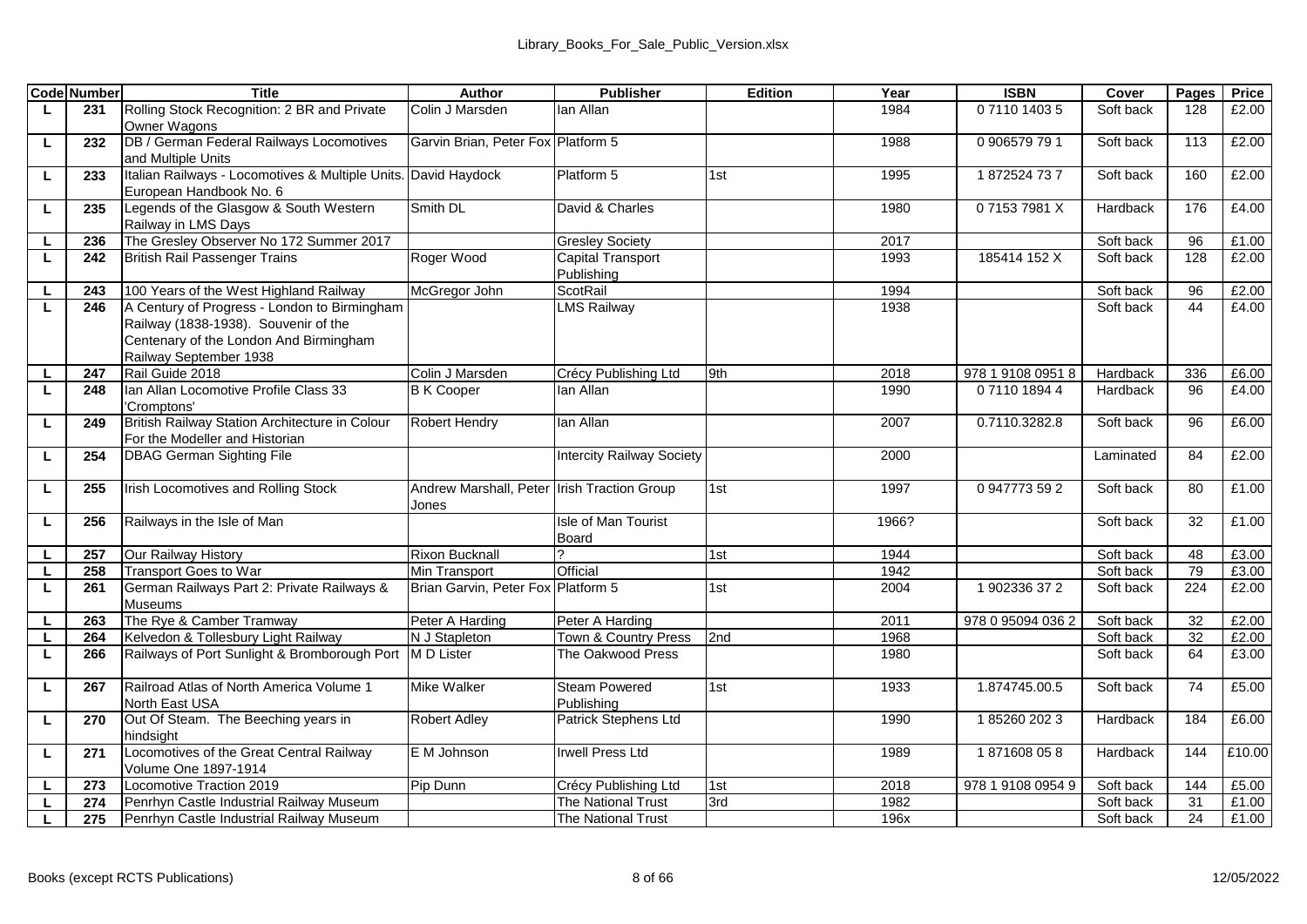|          | <b>Code Number</b> | Title                                                                                                                                                  | Author                                                        | Publisher                                         | Edition | Year  | <b>ISBN</b>       | Cover     | Pages | Price |
|----------|--------------------|--------------------------------------------------------------------------------------------------------------------------------------------------------|---------------------------------------------------------------|---------------------------------------------------|---------|-------|-------------------|-----------|-------|-------|
| <b>L</b> | 276                | Pendon Why, What and How                                                                                                                               |                                                               | Pendon Museum Trust                               | 2nd     | 1976  |                   | Soft back |       | £1.00 |
| L        | 279                | British Railcar AEC to HST                                                                                                                             | R M Tufnell                                                   | David & Charles                                   |         | 1984  | 0715385291        | Hardback  | 96    | £6.00 |
| L.       | 280                | Locomotives in detail 4 Maunsell 4-6-0 King<br>Arthur Class                                                                                            | Peter Swift                                                   | lan Allan                                         | 1st     | 2005  | 0711030863        | Hardback  | 96    | £4.00 |
| г        | 281                | Die Lokomotiven der Republik Osterreich 1918- Josef Otto Slezak<br>83                                                                                  |                                                               | Josef Otto Slezak                                 | 3rd     | 1983  | 3854160755        | Hardback  | 320   | £3.00 |
| L        | 283                | London & North Western Railway Thirty Foot<br>One Inch Carriages                                                                                       | Phillip A Millard                                             | <b>LNWR Society</b>                               | 1st     | 2001  | 095154909X        | Soft back | 44    | £4.00 |
| L.       | 284                | <b>British Railway Signalling</b>                                                                                                                      | Geoffrey M Kichenside, Ian Allan<br>Alan Williams             |                                                   | 1st     | 1963  |                   | Hardback  | 104   | £2.00 |
| L.       | 285                | Sectional Maps of the British Railways As at<br>December 1947                                                                                          | Anon                                                          | lan Allan                                         | Reprint | 1981  | 0711011567        | Paperback | 53    | £2.00 |
| τ        | 286                | Trains Annual 1957                                                                                                                                     | Allen Cecil J                                                 | lan Allan                                         |         | 1956  |                   | Hardback  | 96    | £3.00 |
| L        | 292                | Biographical Dictionary of Railway Engineers                                                                                                           | Marshall John                                                 | David & Charles                                   |         | 1978  | 0.7153.7489.3     | Hardback  | 249   | £6.00 |
| τ        | 294                | Lambourne Valley Railway Scrapbook.<br>Produced by British Rail Western on the<br>occasion of the last trains on this line Saturday<br>3 November 1973 | Emmerson Andrew.<br>Dumbleton Frank.<br><b>Rushton Gordon</b> | BR (WR)                                           |         | 1973  |                   | Paperback | 23    | £2.00 |
| L        | 295                | Southern Region Two Character Headcodes                                                                                                                |                                                               | B Rayner, R Whitbread Southern Electric Group 8th |         | 1986  | 0906988187        | Paperback | 30    | £1.00 |
| τ        | 299                | One young lad's further trainspotting trips with<br>a camera 1961-1964                                                                                 | Alan M Clark                                                  | Silver Link Publishing<br>Ltd                     | 1st     | 2018  | 978 1 85794 514 0 | Hardback  | 128   | £3.00 |
| L.       | 300                | Vintage Railway Posters 2013 Diary. Nostalgic<br>poster art from the golden age of rail travel                                                         |                                                               | J Salmon Ltd                                      |         | 2013  |                   | Paperback |       | £2.00 |
| L.       | 301                | Railways In Wharfdale. A Signalman's<br>Reflections                                                                                                    | F W Smith                                                     | 2                                                 |         | 2018  |                   | Paperback | 195   | £5.00 |
| <b>L</b> | 310                | Locomotives & Coaching Stock 1989                                                                                                                      | Peter Fox                                                     | Platform 5                                        |         | 1989  | 0906579937        | Hardback  | 352   | £3.00 |
| L.       | 311                | The Railway Museum York Catalogue                                                                                                                      |                                                               |                                                   |         | 1956  |                   | Paperback |       | £2.00 |
| L        | 312                | Southern Travellers Handbook 1965-1966                                                                                                                 |                                                               | BR (SR)                                           |         | 1965  |                   | Paperback |       | £2.00 |
| L.       | 313                | Locomotives / Coaching Stock & Unit<br>Combined 2004                                                                                                   |                                                               | <b>AEB Rail Publications</b>                      |         | 2004  |                   | Paperback |       | £2.00 |
| L        | 314                | Locomotives / Coaching Stock & Unit<br>Combined 2005                                                                                                   |                                                               | <b>AEB Rail Publications</b>                      |         | 2005  |                   | Paperback |       | £2.00 |
| г        | 315                | Locomotives / Coaching Stock & Unit<br>Combined 2006                                                                                                   |                                                               | <b>AEB Rail Publications</b>                      |         | 2006  |                   | Paperback |       | £2.00 |
| L.       | 316                | Locomotives / Coaching Stock & Unit<br>Combined 2007                                                                                                   |                                                               | <b>AEB Rail Publications</b>                      |         | 2007  |                   | Paperback |       | £2.00 |
| L        | 317                | Locomotives / Coaching Stock & Unit<br>Combined 2008                                                                                                   |                                                               | <b>AEB Rail Publications</b>                      |         | 2008  |                   | Paperback |       | £2.00 |
| L.       | 318                | Locomotives / Coaching Stock & Unit<br>Combined 2009                                                                                                   |                                                               | <b>AEB Rail Publications</b>                      |         | 2010  |                   | Paperback |       | £2.00 |
| <b>L</b> | 319                | The Aircraft And Spotter's Note Book                                                                                                                   | C Griffith                                                    | Charles Letts & Co Ltd 4th                        |         | 1940s |                   | Cloth     |       | £3.00 |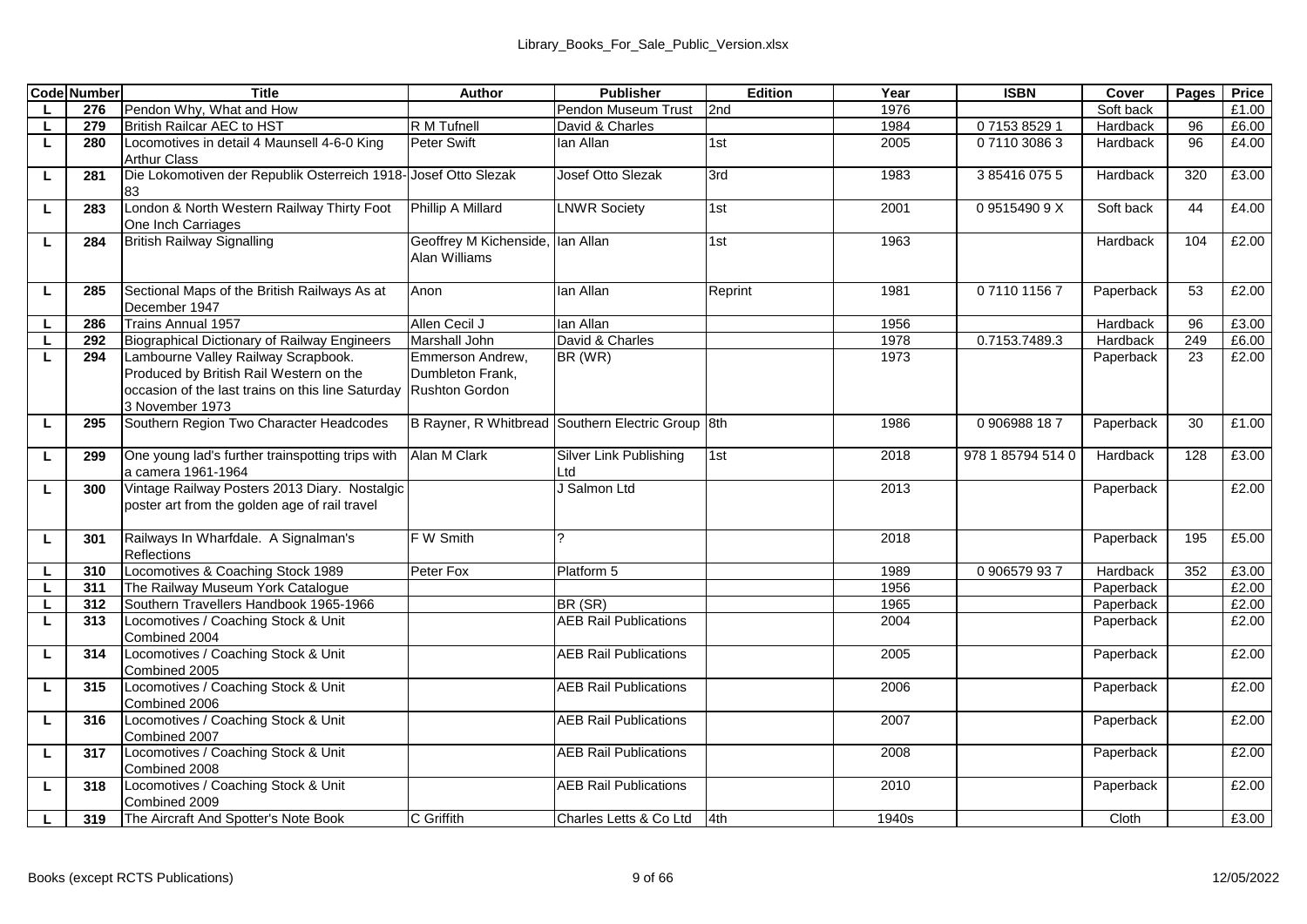|          | <b>Code Number</b> | <b>Title</b>                                                                                                           | Author                       | Publisher                      | Edition         | Year | <b>ISBN</b>       | Cover     | Pages                   | Price |
|----------|--------------------|------------------------------------------------------------------------------------------------------------------------|------------------------------|--------------------------------|-----------------|------|-------------------|-----------|-------------------------|-------|
| <b>L</b> | 320                | Great Railway Journeys of the World                                                                                    | various                      | <b>BBC</b>                     | Reprint         | 1982 | 0 563 17903 1     | Hardback  | 192                     | £4.00 |
| L        | 322                | BR Equipment 1 Drawings from Railnews<br>'Stockspot'                                                                   | Gibbons D                    | lan Allan                      |                 | 1986 | 0711016097        | Paperback | 96                      | £6.00 |
| L        | 324                | Diesel Enthusiast's Pocket Guide 2 Yorkshire & Michael Oakley<br>I incolnshire                                         |                              | D Bradford Barton              |                 |      | 0 85153 403 1     | Paperback |                         | £1.00 |
| ш        | 325                | Diesel Enthusiast's Pocket Guide 3 Northern<br>England                                                                 | Michael Oakley               | D Bradford Barton              |                 |      | 085153404X        | Paperback |                         | £1.00 |
| ш        | 326                | Diesel Enthusiast's Pocket Guide 4 L.M.Region Michael Oakley<br>South                                                  |                              | D Bradford Barton              |                 |      | 0 85153 405 8     | Paperback |                         | £1.00 |
| L        | 327                | Diesel Enthusiast's Pocket Guide 5 L.M.Region Michael Oakley<br>North West (Liverpool & Manchester)                    |                              | D Bradford Barton              |                 |      | 0 85153 406 6     | Paperback |                         | £1.00 |
| ш        | 328                | Diesel Enthusiast's Pocket Guide 7 Thames -<br>Cotswold                                                                | Michael Oakley               | D Bradford Barton              |                 |      | 0 85153 408 2     | Paperback |                         | £1.00 |
| Ц        | 329                | Diesel Enthusiast's Pocket Guide 8 Wessex &<br>West Country                                                            | Michael Oakley               | D Bradford Barton              |                 |      | 0 85153 409 0     | Paperback |                         | £1.00 |
| ш        | 330                | McIntosh Locomotives of the Caledonian<br>Railway (1895-1914)                                                          | A B MacLeod                  | lan Allan                      | 1st             | 1944 |                   | Paperback | 41                      | £2.00 |
| L.       | 333                | Locomotives & Recollections No 45596<br><b>Bahamas</b>                                                                 | John Hillier                 | Silver Link Publishing<br>ht I |                 | 2019 | 978 1 85794 509 6 | Paperback | 82                      | £3.00 |
| L.       | 335                | Passenger Transport Red Book 1961                                                                                      |                              | H F Maynard Ltd                |                 | 1961 |                   | Hardback  |                         | £2.00 |
| τ        | 375                | Swindon Works Apprentice in Steam.<br>Reminiscences as Office Boy and Apprentice<br>at Swindon Railway Works 1944-1951 | Ken Gibbs                    | OPC                            | 1st             | 1986 | 0 86093 380 6     | Hardback  | 192                     | f5.00 |
| L        | 377                | The Great Way West. The History and<br>Romance of the Great Western's Route to the<br>West                             | David St John Thomas         | David & Charles                |                 | 1975 | 0715370634        | Hardback  |                         | f4.00 |
| L.       | 378                | Great Western Portrait: 1913-1921                                                                                      | Adrian Vaughan               | OPC                            | 1st             | 1971 | 902888 02 1       | Hardback  | 59                      | £3.00 |
| L        | 415                | Kent & East Sussex Railway                                                                                             | Garrett Stephen C            | The Oakwood Press              | 2nd Enlarged    | 1987 | 0 85631 334 6     | Cloth     | 114                     | £5.00 |
| L        | 416                | Southern Railway                                                                                                       | Kidner RW                    | The Oakwood Press              |                 | 1958 |                   | Paperback | 52                      | £5.00 |
| L.       | 419                | The '4 Sub' Storv                                                                                                      | Bryan Rayner, David<br>Brown | Southern Electric Group 1st    |                 | 1983 | 0 906988 0988     | Cloth     | 108                     | £3.00 |
| τ        | 423                | Report on the collision which occurred on 22nd<br>October 1956 Near London Bridge Station                              |                              | <b>HMSO</b>                    | 1st             | 1957 |                   | Paperback | $\overline{\mathbf{g}}$ | £2.00 |
| Ц        | 424                | Report on the derailment which occurred on 1st<br>July 1950 At Edgware Road Station                                    |                              | <b>HMSO</b>                    | 1st             | 1951 |                   | Paperback | $\overline{5}$          | £2.00 |
| L        | 425                | Report on the collision which occurred on 19th<br>March 1962 At King Edward Bridge Junction<br>near Newcastle          |                              |                                |                 | 1962 |                   | Paperback | 8                       | £2.00 |
| L        | 431                | The Talyllyn Railway. Sixty Years of<br>Preservation                                                                   | David J Mitchell             | Silver Link Publishing<br>Ltd  | 1 <sub>st</sub> | 2011 | 978 1 85794 367 2 | Paperback | 128                     | £7.00 |
| <b>L</b> | 486                | <b>Twilight of Steam</b>                                                                                               | Colin Garratt                | <b>Blandford Press</b>         | 1st             | 1972 | 0713705809        | Hardback  | 185                     | £2.00 |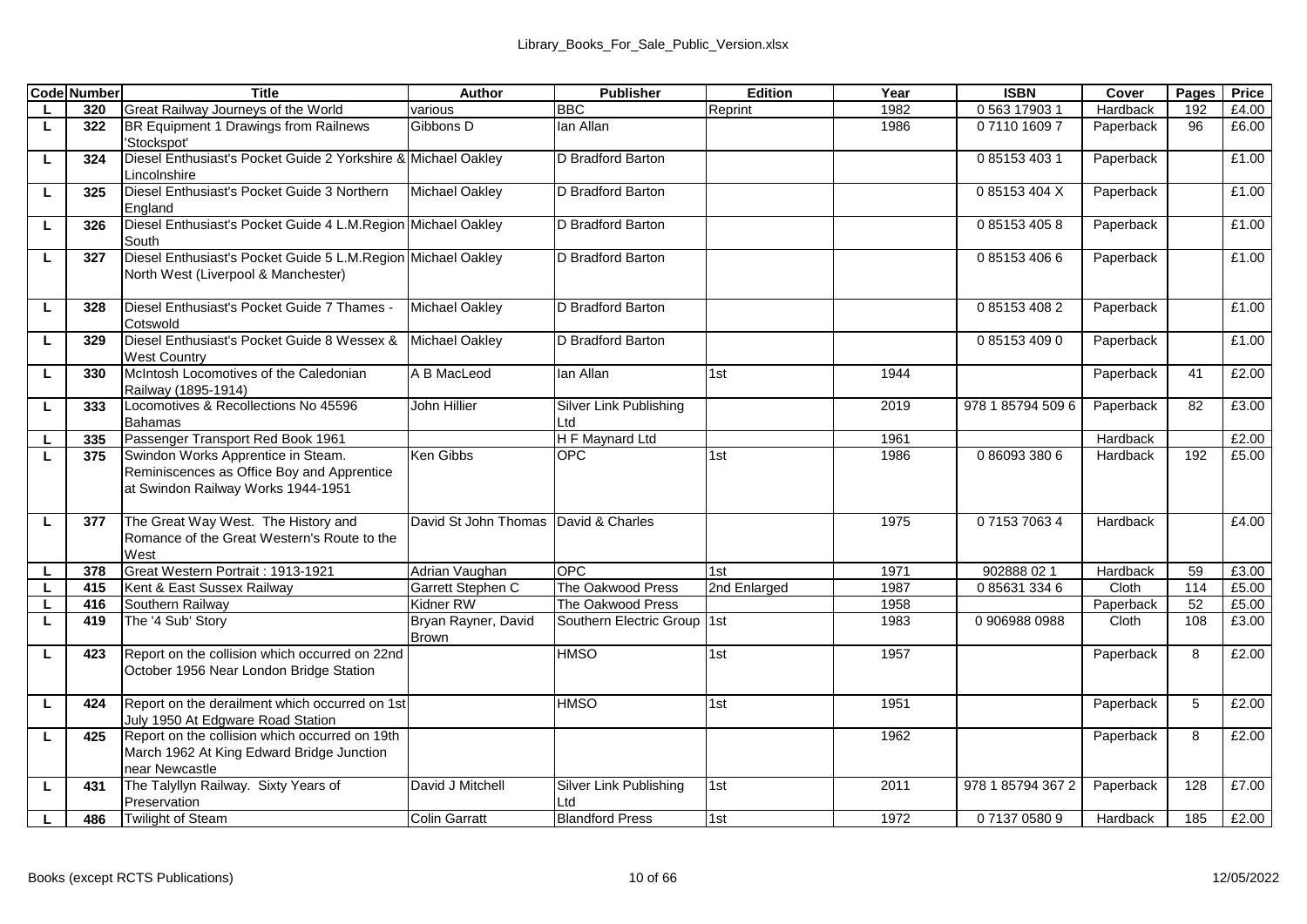|    | <b>Code Number</b> | Title                                                              | Author                        | <b>Publisher</b>            | Edition        | Year | <b>ISBN</b>   | Cover     | Pages | Price  |
|----|--------------------|--------------------------------------------------------------------|-------------------------------|-----------------------------|----------------|------|---------------|-----------|-------|--------|
| L. | 490                | Railway Magazine Volume 70 January - June                          |                               | Railway Magazine            |                | 1932 |               | Hardback  | 469   | £12.00 |
|    |                    | 1932                                                               |                               |                             |                |      |               |           |       |        |
| L  | 491                | Railway Magazine Volume 67 July - December                         |                               | Railway Magazine            |                | 1930 |               | Hardback  | 520   | £12.00 |
|    |                    | 1930                                                               |                               |                             |                |      |               |           |       |        |
| L  | 492                | Motive Power Monthly Volume 1                                      |                               | lan Allan                   |                | 1986 |               | Hardback  |       | £12.00 |
| г  | 493                | Motive Power Monthly Volume 2                                      |                               | lan Allan                   |                | 1987 |               | Hardback  |       | £12.00 |
|    | 494                | Motive Power Monthly Volume 3                                      |                               | lan Allan                   |                | 1988 |               | Hardback  |       | £12.00 |
| L  | 495                | Reprints of GWR Magazines Volume 1                                 |                               | Avon Anglia                 |                | 1983 |               | Paperback |       | £1.00  |
|    |                    | Number 1 December 1983                                             |                               |                             |                |      |               |           |       |        |
| L. | 496                | Reprints of GWR Magazines Volume 1                                 |                               | Avon Anglia                 |                | 1984 |               | Paperback |       | £1.00  |
|    |                    | Number 2 March 1984                                                |                               |                             |                |      |               |           |       |        |
| L  | 498                | Reprints of GWR Magazines Volume 1                                 |                               | Avon Anglia                 |                | 1984 |               | Paperback |       | £1.00  |
|    |                    | Number 4 November 1984                                             |                               |                             |                |      |               |           |       |        |
| L  | 504                | <b>East Cornwall Mineral Railways</b>                              | Maurice Dart                  | <b>Middleton Press</b>      |                | 2004 | 1.904474.22.5 | Hardback  | 96    | £10.00 |
| Ц  | 505                | BR Steam Motive Power Depots ER                                    | Paul Bolger                   | lan Allan                   |                | 1982 | 071101193.1   | Hardback  | 112   | £5.00  |
| г  | 506                | Southbound From Croydon                                            | JT King & A G                 | The Omnibus Society         |                | 1965 |               | Paperback | 190   | £5.00  |
|    |                    |                                                                    | Newman                        |                             |                |      |               |           |       |        |
| L  | 507                | The Memoirs of Field-Marshal Montgomery                            | Field-Marshal The             | Collins                     | 3rd impression | 1958 |               | Hardback  | 574   | £6.00  |
|    |                    |                                                                    | Viscount Montgomery           |                             |                |      |               |           |       |        |
|    |                    |                                                                    | of Alamein K.G.               |                             |                |      |               |           |       |        |
| L. | 508                | The Illustrated Encyclopaedia of Military                          | Guido Rosianoli               | <b>Book Club Associates</b> |                | 1987 |               | Hardback  | 224   | £8.00  |
|    |                    | Insignia of the 20th Century                                       |                               |                             |                |      |               |           |       |        |
| L. | 510                | World War Two Military Vehicles Transport &                        | G N Geogano                   | Osprey                      | 1st            | 1994 | 1855324067    | Hardback  | 208   | £7.00  |
|    |                    | <b>Halftracks</b>                                                  |                               |                             |                |      |               |           |       |        |
| L  | 512                | The Dick, Kerr Album. A Souvenir of Preston                        | W G S Hyde & F K              |                             |                | 1975 |               | Paperback | 51    | £6.00  |
|    | 513                | <b>Guild 1972</b><br>Streets Of The City. Histories of the City of | Pearson<br><b>Judy Pulley</b> | Capital History             |                |      | 1854142941    |           | 96    | £5.00  |
| г  |                    | London's principle streets.                                        |                               |                             | 1st            | 2006 |               | Hardback  |       |        |
| L  | 514                | The Titanic. The Extraordinary Story Of The                        | Geoff Tibballs                | Carlton Books Ltd           |                | 1997 | 1858682916    | Hardback  | 128   | £7.00  |
|    |                    | 'Unsinkable" Ship                                                  |                               |                             |                |      |               |           |       |        |
| L  | 515                | Croydon Tramways. A History of trams in the                        | Robert J Harley               | Capital Transport           |                | 2004 | 185414278X    | Hardback  | 128   | £10.00 |
|    |                    | Crovdon Area from 1879 to 1951                                     |                               | Publishing                  |                |      |               |           |       |        |
| г  | 516                | London's Victoria Embankment. A history of                         | Robert J Harley               | Capital History             |                | 2005 | 1854142844    | Hardback  | 120   | £5.00  |
|    |                    | the embankment and its bridges                                     |                               |                             |                |      |               |           |       |        |
| г  | 517                | The Discovery of the Bismark                                       | Robert D Ballard              | Guild Publishing London     |                | 1990 | CN5405        | Hardback  | 232   | £7.00  |
|    |                    |                                                                    |                               |                             |                |      |               |           |       |        |
| L  | 518                | Collapse. Why Buildings Fall Down                                  | Phillip Wearne                | Channel 4 Books             | 1st            | 1999 | 0752218174    | Hardback  | 186   | £4.00  |
| L  | 519                | The Theory Of Machines. A Text-book for                            | Thomas Bevin                  | Longmans, Green And         | 3rd            | 1956 |               | Hardback  | 621   | £4.00  |
|    |                    | <b>Engineering Students</b>                                        |                               | Co.                         |                |      |               |           |       |        |
| L  | 520                | The Great Eastern Steam Ship                                       |                               | Taste International         | Reprint        | 1974 | 0903234 18 1  | Paperback | c50   | £1.00  |
|    |                    |                                                                    |                               | Publications Ltd            |                |      |               |           |       |        |
| г  | 522                | The Harrow Railway Disaster 1952 Twenty                            | LFE Coombs                    | David & Charles             |                | 1977 | 0715374095    | Hardback  | 164   | £4.00  |
|    |                    | Five Years On                                                      |                               |                             |                |      |               |           |       |        |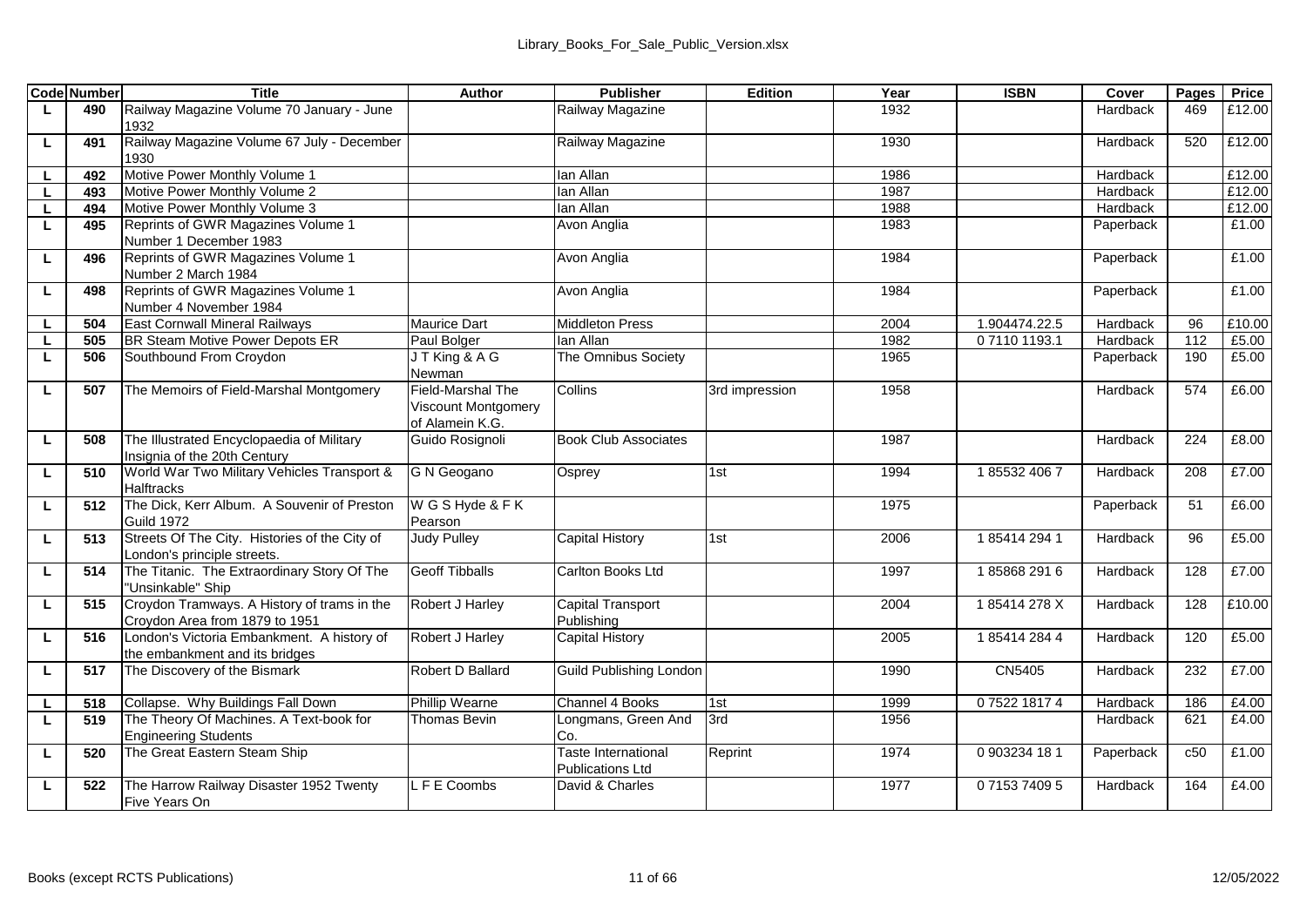|              | <b>Code Number</b> | <b>Title</b>                                                                         | Author                                            | <b>Publisher</b>                            | Edition        | Year    | <b>ISBN</b>   | Cover     | Pages | Price |
|--------------|--------------------|--------------------------------------------------------------------------------------|---------------------------------------------------|---------------------------------------------|----------------|---------|---------------|-----------|-------|-------|
| L.           | 523                | London Railway History. A Regional History Of H P White                              |                                                   | David & Charles                             |                | 1971    | 0715353373    | Paperback | 228   | £3.00 |
|              |                    | The Railways Of Great Britain Volume 3                                               |                                                   |                                             |                |         |               |           |       |       |
|              |                    | Greater London                                                                       |                                                   |                                             |                |         |               |           |       |       |
| L.           | 524                | North Eastern Locomotive Sheds                                                       | K Hoole                                           | David & Charles                             |                | 1972    | 0715353233    | Hardback  | 263   | £5.00 |
| L.           | 528                | Mountain Railway Guide to Central Switzerland                                        | Cecil J Allen                                     | lan Allan                                   |                |         |               | Paperback | 64    | £1.00 |
| L            | 529                | Great Western                                                                        | Cecil J Allen                                     | lan Allan                                   |                |         |               | Paperback | 72    | £1.00 |
| L.           | 530                | <b>Great Western</b>                                                                 | Cecil J Allen                                     | lan Allan                                   |                |         |               | Paperback | 72    | £1.00 |
| L            | 531                | abc Signalling In The Age Of Steam                                                   | Michael A Vanns                                   | lan Allan                                   |                | 1995    | 0711023506    | Paperback | 112   | £2.00 |
| L            | 532                | Vale of Rheidol Light Railway                                                        | W J K Davies, A L<br>Thomas - maps and<br>layouts | lan Allan                                   |                | 1964    |               | Paperback | 56    | £1.00 |
| L.           | 535                | London Underground Rolling Stock                                                     | <b>Brian Hardy</b>                                | Capital Transport<br>Publishing             | 10th           | 1986    | 0.904711 79 X | Paperback | 96    | £1.00 |
| L.           | 542                | Railways Before the Grouping Number One<br>L.B.8S.C.R.                               | O J Morris                                        | lan Allan                                   |                | pre1971 |               | Paperback | 32    | £2.00 |
| L            | 543                | Brush Diesel Locomotives 1940-78                                                     | George Toms                                       | Tumtable and The<br>Transport Publishing Co |                | 1978    | 0902844482    | Hardback  | 112   | £8.00 |
| L.           | 544                | <b>Trains Illustrated</b>                                                            |                                                   | lan Allan                                   | Reprint        | 1982    | 0711012784    | Paperback | 36    | £1.00 |
| L.           | 545                | The Railways of Mid-Sussex                                                           | <b>Adrian Gray</b>                                | The Oakwood Press                           |                | 1975    |               | Paperback | 85    | £5.00 |
| L.           | 546                | Life at Brighton Locomotive Works 1928-1936                                          | A C Perryman                                      | The Oakwood Press                           |                | 1971    |               | Paperback | 67    | £5.00 |
| L            | 547                | The Oxted Line                                                                       | R W Kidner                                        | The Oakwood Press                           |                | 1981    | 0 85361 103 3 | Paperback | 40    | £5.00 |
| τ            | 548                | The Woodstock Branch                                                                 | <b>Richard Lingard</b>                            | OPC                                         |                | 1973    | 0902888234    | Paperback | 60    | £5.00 |
| L            | 549                | The Caine Branch                                                                     | G H J Tanner                                      | OPC                                         |                | 1972    | 902888072     | Paperback | 64    | £5.00 |
| L            | 550                | The Metropolitan Line A Brief History                                                | Charles E Lee                                     | London Transport<br>Executive               |                | 1972    | 0853290334    | Paperback | 32    | £2.00 |
| L            | 551                | Talyllyn Handbook                                                                    | <b>Tallyllyn Railway</b><br>Preservation Society  | David & Charles                             |                | 1968    | 7153 4336 X   | Paperback | 64    | £1.00 |
| L            | 552                | Railway Adventure                                                                    | LTC Rolt                                          | Country Book Club                           |                | 1962    |               | Hardback  | 176   | £4.00 |
| L.           | 554                | Grand European Expresses The Story of<br>Wagons-Lits                                 | George Behrend                                    | George Allen & Unwin<br>Ltd                 | 1st            | 1962    |               | Hardback  | 260   | £4.00 |
| г            | 555                | Railway Carriages in the British Isles from 1830<br>to 1914                          | <b>Hamilton Ellis</b>                             | George Allen & Unwin<br>Ltd                 | 1st            | 1965    |               | Hardback  | 280   | £7.00 |
| г            | 556                | 4ft 8 1/2 And All That A Sort Of Railway History W Mills                             |                                                   | lan Allan                                   |                | 1964    |               | Hardback  | 68    | £2.00 |
|              | 557                | The Railways Of South East England                                                   | Andrew Knight                                     | lan Allan                                   | 1st            | 1986    | 0711015562    | Hardback  | 120   | £4.00 |
| $\mathbf{I}$ | 558                | The Greslev Pacifics Part 2: 1935-1974                                               | O S Nock                                          | David & Charles                             | 1st            | 1974    | 0715367188    | Hardback  | 144   | £7.00 |
| L            | 559                | The Stanier 4-6-0s Of The LMS. The Jubilees<br>Class 5s and the BR Standard Class 5s | J P W Rowledge &<br><b>Brian Reed</b>             | David & Charles                             | 3rd impression | 1981    | 0715373854    | Hardback  | 96    | £7.00 |
| L            | 560                | Standard Gauge Great Western 4-4-0s Part 1<br>Inside Cvlinder Classes 1894-1910      | O S Nock                                          | David & Charles                             |                | 1977    | 0715374117    | Hardback  | 96    | £7.00 |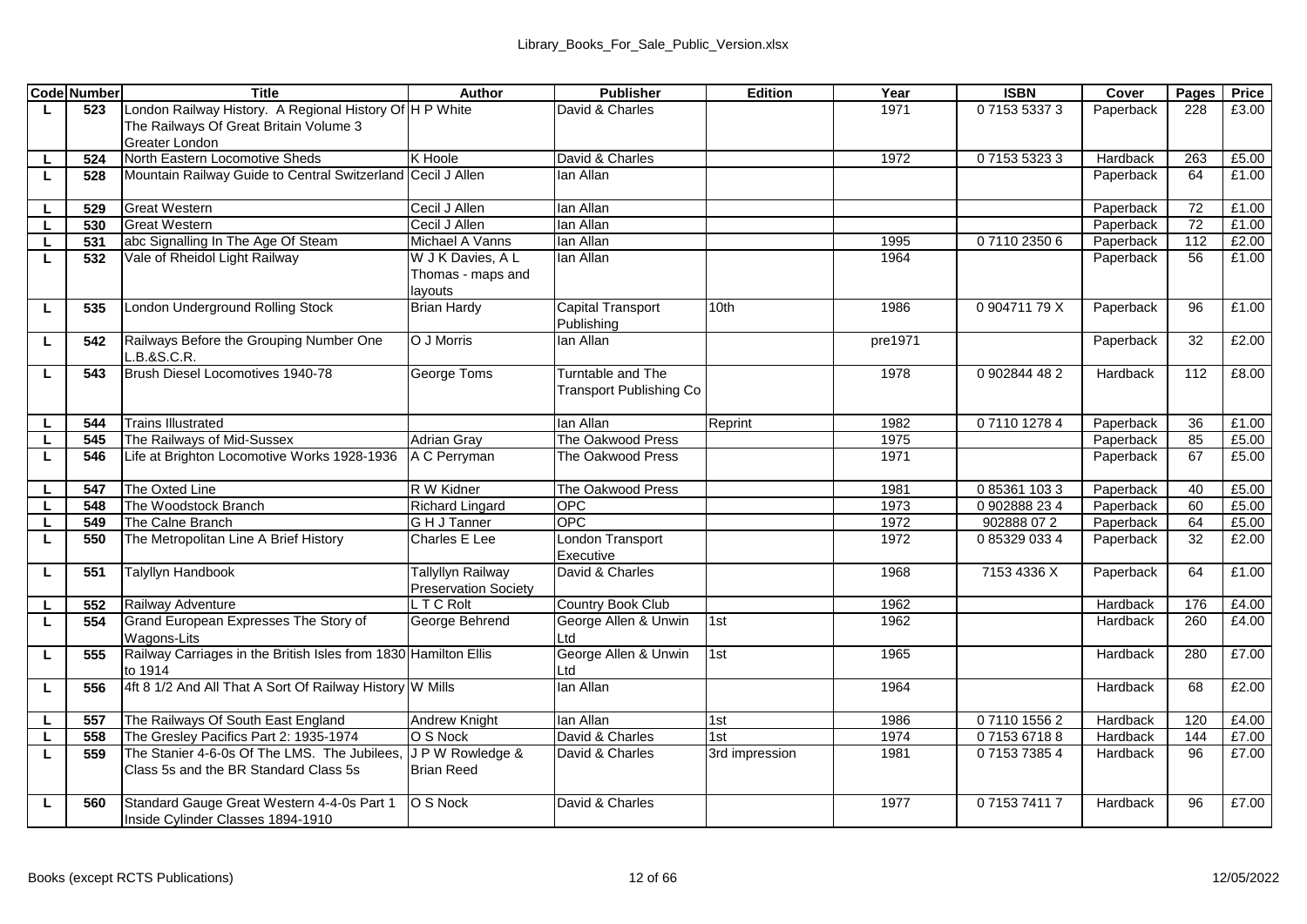|    | <b>Code Number</b> | Title                                                                 | Author               | <b>Publisher</b>            | Edition        | Year         | <b>ISBN</b>       | Cover     | Pages      | Price |
|----|--------------------|-----------------------------------------------------------------------|----------------------|-----------------------------|----------------|--------------|-------------------|-----------|------------|-------|
| L. | 562                | The GWR Stars, Castles &Kings Part 1: 1906-                           | O S Nock             | David & Charles             |                | 1967         |                   | Hardback  | 160        | £7.00 |
|    |                    | 1930                                                                  |                      |                             |                |              |                   |           |            |       |
| L  | 563                | The GWR Stars, Castles &Kings Part 2: 1930-                           | O S Nock             | David & Charles             |                | 1970         | 0715347438        | Hardback  | 160        | £7.00 |
|    |                    | 1965                                                                  |                      |                             |                |              |                   |           |            |       |
| L  | 564                | The Drummond Greyhounds of the LSWR                                   | D L Bradlev          | David & Charles             |                | 1977         | 0715373293        | Hardback  | 96         | £7.00 |
| г  | 565                | Roval Scots and Patriots of the LMS                                   | O S Nock             | David & Charles             | 2nd            | 1983         | 071537480X        | Hardback  | 96         | £7.00 |
|    | 566                | The Garratt Locomotive                                                | A E Durrant          | David & Charles             | 1st            | 1969         | 0715343564        | Hardback  | 144        | £7.00 |
|    | 567                | The Deltic Locomotives of British Rail                                | <b>Brian Webb</b>    | David & Charles             | 2nd Impression | 1982         | 0715381105        | Hardback  | 96         | £7.00 |
| г  | 568                | Diesel-Hydraulic Locomotives of the Western<br>Region                 | <b>Brian Reed</b>    | David & Charles             | 1st            | 1974         | 0715367692        | Hardback  | 112        | £7.00 |
| г  | 569                | English Electric Main Line Diesels of British                         | Brian Webb           | David & Charles             | 1st            | 1976         | 0715371584        | Hardback  | 96         | £7.00 |
|    |                    | Rail<br>Severn Valley Railway A View From The Past                    | Michael A Vanns      | lan Allan                   | 1st            | 1998         | 0711025991        | Hardback  | 96         | £6.00 |
| L  | 570                |                                                                       |                      |                             |                |              |                   |           |            |       |
| L  | 571                | Southern Electric Album                                               | Alan Williams        | lan Allan                   | 1st            | 1977         | 071100806X        | Hardback  | 92         | £4.00 |
| г  | 573                | Sir Herbert Walker's Southern Railway                                 | C F Klapper          | lan Allan                   | 1st            | 1973         | 0711004781        | Hardback  | 295        | £8.00 |
|    | 574                | 60 Years of Western Express Running                                   | O S Nock             | lan Allan                   | Revised        | 1973         | 0711004609        | Hardback  | 408        | £8.00 |
|    | 575                | Bulleid of the Southern                                               | H A V Bulleid        | lan Allan                   | 1st            | 1977         | 071100689X        | Hardback  | 229        | £6.00 |
| L. | 576                | <b>Bulleid's Pacifics</b>                                             | D W Winkworth        | George Allen & Unwin<br>Ltd | 2nd Impression | 1981         | 0 04 625005 0     | Hardback  | 264        | £6.00 |
| L  | 577                | The Railway-Lover's Companion                                         | Bryan Morgan         | Eyre & Spottiswoode         | 2nd Impression | 1963         |                   | Hardback  | 556        | £5.00 |
|    |                    | The GWR Mixed Traffic 4-6-0 Classes                                   | O S Nock             | (Publishers) Ltd            |                |              |                   |           |            | £5.00 |
|    | 579                |                                                                       |                      | lan Allan                   | 1st            | 1978         | 0711007810        | Hardback  | 96         |       |
| L  | 580<br>581         | Handling London's Underground Traffic                                 | J P Thomas           | London Underground          | 1st            | 1928<br>1963 |                   | Hardback  | 237<br>148 | £3.00 |
| г  |                    | The Reshaping of British Railways Part 1:<br>Report                   |                      | <b>HMSO</b>                 |                |              |                   | Paperback |            | £5.00 |
| г  | 582                | The Reshaping of British Railways Part 2:                             |                      | <b>HMSO</b>                 | 1st            | 1963         |                   | Paperback |            | £5.00 |
|    |                    | Maps                                                                  |                      |                             |                |              |                   |           |            |       |
| L  | 583                | British Railways Rule Book 1950                                       |                      | Railway Clearing House      |                | 1961         |                   | Hardback  | 330        | £3.00 |
|    |                    |                                                                       |                      |                             |                |              |                   |           |            |       |
| τ  | 586                | Preservation Pioneers. 150 years of Railway<br><b>Heritage Firsts</b> | Michael Whitehouse   | Key Publishing Ltd          |                | 2014         | 978 1 910415 03 0 | Paperback | 131        | £2.00 |
| г  | 587                | Flying Scotsman Travelogue                                            | Robin Jones          | Mortons Media Group         |                | 2012         | 978 1 906167 813  | Paperback | 131        | £2.00 |
| L. | 588                | Magnificent Mallard. National Railway Museum Harri Aston              |                      | <b>Trinity Mirror</b>       |                | 2013         | 978 1 907324 30 7 | Paperback | 82         | £2.00 |
|    |                    | & Baily Mirror Special Archive Edition On The                         |                      |                             |                |              |                   |           |            |       |
|    |                    | 75th Anniversary Of The World Speed Record                            |                      |                             |                |              |                   |           |            |       |
|    |                    |                                                                       |                      |                             |                |              |                   |           |            |       |
| L  | 589                | LNER Revival. A Pictorial History Of LNER                             | <b>Brian Sharpe</b>  | Mortons Media Group         |                | 2014         | 978 1 909128 637  | Paperback | 129        | £2.00 |
|    |                    | Steam Locomotive Preservation                                         |                      |                             |                |              |                   |           |            |       |
| г  | 590                | Trains At War. How The Allied Railway                                 | <b>Andrew Fowler</b> | MvTimeMedia Ltd             |                | 2014         | 978 1 907083 70 1 | Paperback | 130        | £2.00 |
|    |                    | Network Helped Win The War                                            |                      |                             |                |              |                   |           |            |       |
| L. | 591                | Manx Railways A Celebration. Trains and                               | David Lloyd-Jones    | Atlantic Transport          |                | 2009         | 978 1 902827 193  | Paperback | 96         | £2.00 |
|    |                    | trams on the Isle of Man                                              |                      | Publishers                  |                |              |                   |           |            |       |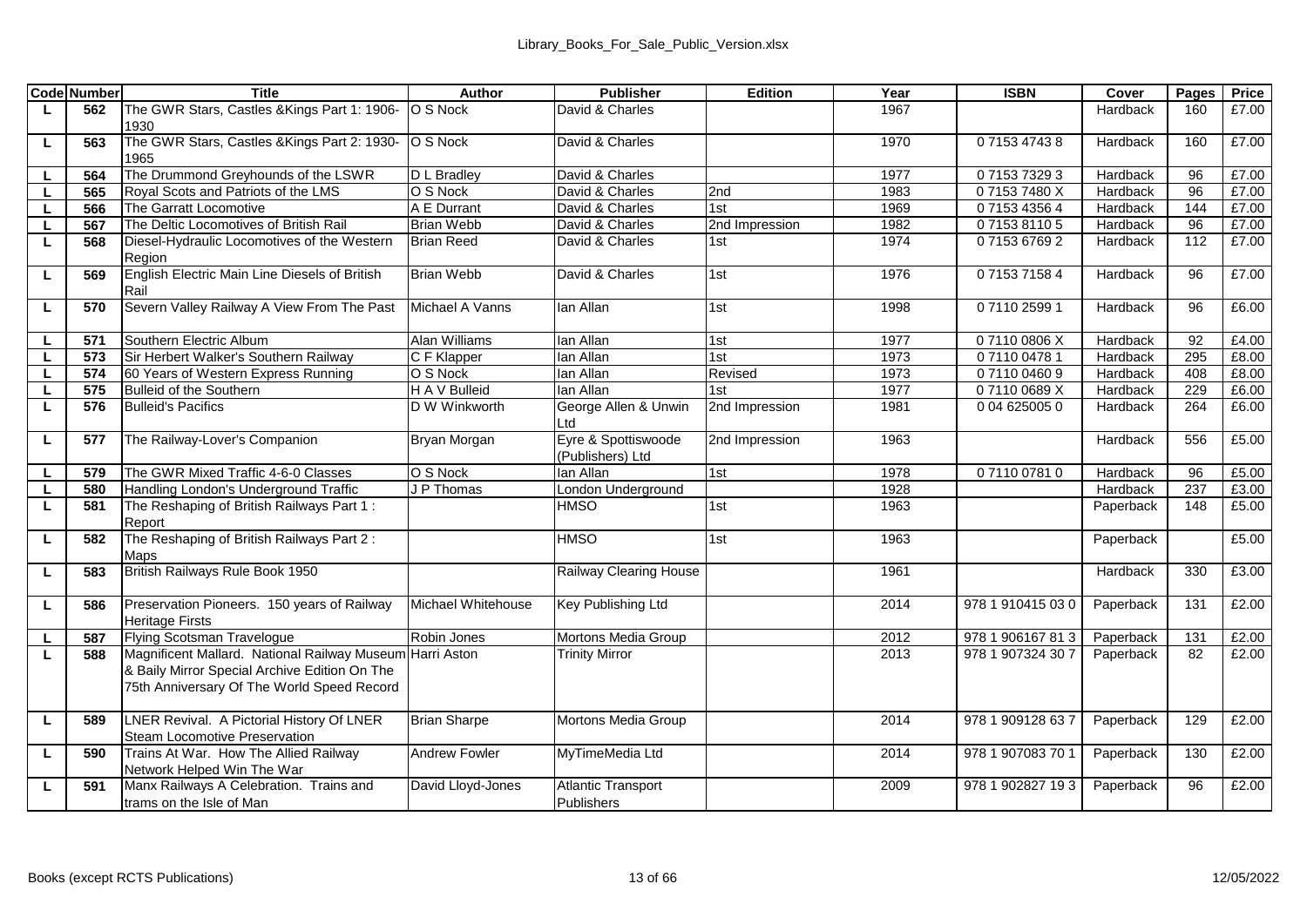|    | <b>Code Number</b> | Title                                        | Author                 | <b>Publisher</b>          | Edition        | Year | <b>ISBN</b>       | Cover     | Pages | Price  |
|----|--------------------|----------------------------------------------|------------------------|---------------------------|----------------|------|-------------------|-----------|-------|--------|
| L. | 592                | The Story of the Train                       |                        | National Railway          |                | 1999 | 1872826 113       | Paperback | 56    | £2.00  |
|    |                    |                                              |                        | Museum                    |                |      |                   |           |       |        |
| L  | 594                | The Steam Railway Volume 1 Oxfordshire       | Colin Walker           | Oxford Illustrators Ltd   | 1st            | 1970 | 902280 015        | Hardback  | 64    | £2.00  |
|    |                    | Remembered                                   |                        |                           |                |      |                   |           |       |        |
| L. | 595                | The Steam Railway Volume 2 Shrewsbury        | <b>Colin Walker</b>    | Oxford Illustrators Ltd   | 1st            | 1971 | 902280 023        | Hardback  | 64    | £2.00  |
| L. | 596                | The Steam Railway Volume 3 Kings Cross       | Colin Walker           | Oxford Illustrators Ltd   | 1st            | 1971 | 902280 03 1       | Hardback  | 64    | £2.00  |
| L. | 597                | The Steam Railway Volume 4 Over The          | Colin Walker           | Oxford Illustrators Ltd   | 1st            | 1972 | 902280 066        | Hardback  | 64    | £2.00  |
|    |                    | Pennine Fells The Settle And Carlisle Line   |                        |                           |                |      |                   |           |       |        |
| L  | 598                | The Steam Railway Volume 5 Birmingham To     | Colin Walker           | Oxford Illustrators Ltd   | 1st            | 1972 | 902280 07 4       | Hardback  | 64    | £2.00  |
|    |                    | Wolverhampton Western Region                 |                        |                           |                |      |                   |           |       |        |
| г  | 599                | The Steam Railway Volume 6 Southern to the   | Colin Walker           | Oxford Illustrators Ltd   | 1st            | 1972 | 902280 08 2       | Hardback  | 64    | £2.00  |
|    |                    | West                                         |                        |                           |                |      |                   |           |       |        |
| L. | 600                | The Steam Railway Volume 7 Carlisle          | Colin Walker           | Oxford Illustrators Ltd   | 1st            | 1973 | 0 902280 09 0     | Hardback  | 64    | £2.00  |
| L  | 601                | Steam Trails Cotswolds and South Midlands    | <b>Michael Clemens</b> | lan Allan                 | 1st            | 2007 | 978 0 7110 3220 0 | Hardback  | 96    | £3.00  |
| L. | 603                | The Didcot Story The Great Western Society   | Michael H C Baker &    | <b>Finial Publishing</b>  | 1st            | 2007 | 1 900467 34 8     | Hardback  |       | £4.00  |
|    |                    | At Didcot Since 1967                         | John Villers           |                           |                |      |                   |           |       |        |
| г  | 604                | Renaissance From Rust King George V (1968-   | G C Wood               | 6000 Locomotive           | 1st            | 1973 |                   | Hardback  | 64    | £2.00  |
|    |                    | 1973)                                        |                        | Association               |                |      |                   |           |       |        |
| L. | 607                | LSWR West Country Lines Then And Now         | Mac Hawkins            | David & Charles           | 1st            | 1993 | 0715301225        | Hardback  | 224   | £10.00 |
| L  | 609                | Steaming Through Britain A History Of The    | Chris Ellis & Greg     | Conway                    | 1st            | 2010 | 978 1 84486 1217  | Hardback  | 192   | £9.00  |
|    |                    | Nation's Railways                            | Morse                  |                           |                |      |                   |           |       |        |
| L. | 613                | <b>Beware of Trains</b>                      | David Weston           | lan Allan                 | 1st            | 1981 | 0711010609        | Hardback  | 108   | £6.00  |
|    | 615                | Leader Steam's Last Chance                   | Kevin Robertson        | Alan Sutton Publishing    | 1st            | 1988 | 0862993768        | Hardback  | 123   | £6.00  |
|    | 616                | The Fairlie Locomotive                       | Rowland A S Abbott     | David & Charles           | 1st            | 1970 | 0715349023        | Hardback  | 103   | £7.00  |
| г  | 617                | Great Western Coaches 1890-1954              | Michael Harris         | David & Charles           | 1st            | 1966 |                   | Hardback  | 160   | £7.00  |
| г  | 619                | Gresley's Coaches. Coaches Built for GNR,    | <b>Michael Harris</b>  | David & Charles           | 1st            | 1973 | 0715359355        | Hardback  | 160   | £7.00  |
|    |                    | ECJS and LNER 1905-53                        |                        |                           |                |      |                   |           |       |        |
|    | 620                | Steam Into Wessex                            | Mike Esau              | lan Allan                 | 1st            | 1971 | 7110 0246 0       | Hardback  | 128   | £3.00  |
|    | 621                | Salute To The LMS                            | Cecil J Allen          | lan Allan                 | 1st            | 1972 | 7110 0256 8       | Hardback  | 84    | £3.00  |
| L. | 623                | Southern Region Steam Album                  | S C Nash               | lan Allan                 | 1st            | 1974 | 0711005311        | Hardback  | 111   | £3.00  |
| L. | 624                | <b>LMS Album</b>                             | C C Dorman             | lan Allan                 | Reprint        | 1968 |                   | Hardback  |       | £3.00  |
| г  | 625                | Fowler Locomotives A Pictorial History       | <b>Brian Haresnape</b> | lan Allan                 | 1st            | 1972 | 7110 0374 2       | Hardback  | 128   | £4.00  |
|    | 627                | Salute to the Great Western                  | Cecil J Allen          | lan Allan                 | 1st            | 1970 | 7110 0181 2       | Hardback  | 64    | £2.00  |
| L  | 629                | The Spiral Tunnels And The Big Hill. A       | Graeme Pole            | Altitude Publishing       |                | 1995 | 155153908X        | Paperback | 80    | £1.00  |
|    |                    | Canadian Adventure                           |                        | Canada Ltd                |                |      |                   |           |       |        |
| L. | 631                | The Colour of Steam Vol. 5 London Midland in | <b>Derek Huntriss</b>  | <b>Atlantic Transport</b> | Reprint        | 1990 | 0906899184        | Paperback |       | £1.00  |
|    |                    | The Fells                                    |                        | Publishers                |                |      |                   |           |       |        |
| L  | 632                | The Colour of Steam Vol. 6 The LMS Pacifics  | <b>Derek Huntriss</b>  | <b>Atlantic Transport</b> | 2nd Impression | 1991 | 0906899281        | Paperback |       | £1.00  |
|    |                    |                                              |                        | Publishers                |                |      |                   |           |       |        |
| L  | 633                | Trains to Nowhere. British Steam Train       | J A B Hamilton &       | George Allen & Unwin      | 2nd            | 1981 | 0 04 385084 7     | Hardback  | 96    | £4.00  |
|    |                    | Accidents 1906-1960                          | Malcolm Gerard         | Ltd                       |                |      |                   |           |       |        |
|    | 634                | Steam In Dorset                              | Michael H C Baker      | lan Allan                 | 1st            | 1998 | 0711026106        | Hardback  | 96    | £3.00  |
|    | 635                | Fifty Years of the Deltics                   | Gavin Morrison         | lan Allan                 | 1st            | 2011 | 978 0 7110 3650 5 | Hardback  | 80    | £3.00  |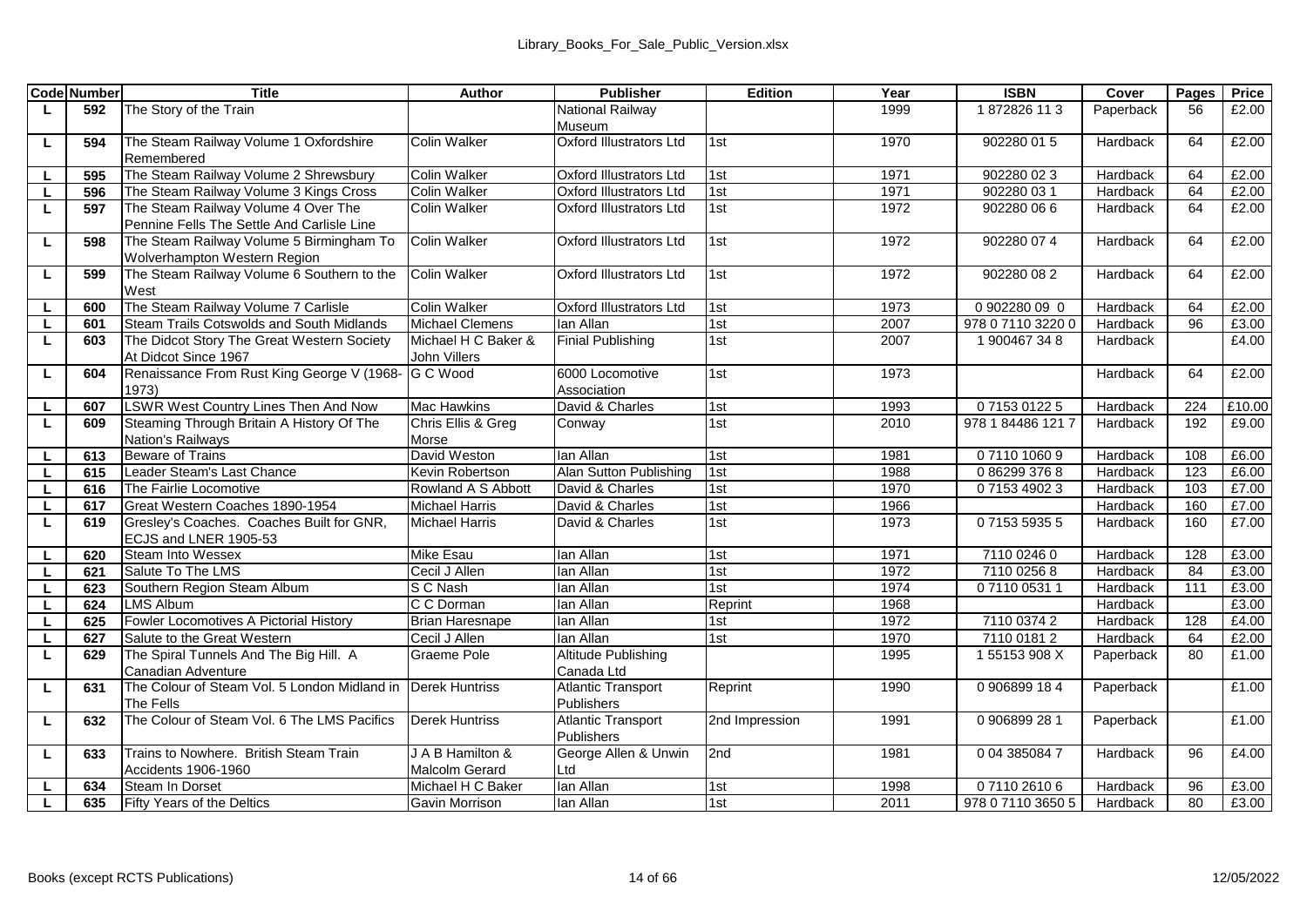|              | <b>Code Number</b> | Title                                                                         | Author                                         | <b>Publisher</b>                                     | Edition        | Year    | <b>ISBN</b>       | Cover     | Pages | Price |
|--------------|--------------------|-------------------------------------------------------------------------------|------------------------------------------------|------------------------------------------------------|----------------|---------|-------------------|-----------|-------|-------|
| L.           | 636                | The Pocket Encyclopaedia Of British Steam<br>Locomotives In Colour            | O S Nock                                       | <b>Blandford Press</b>                               |                | 1964    |                   | Hardback  | 192   | £2.00 |
| $\mathbf{I}$ | 637                | Engine 6000 The Saga of the King George V                                     | O S Nock                                       | David & Charles                                      |                | 1972    | 0715357166        | Hardback  | 108   | £3.00 |
| L.           | 638                | Last Call for the Dining Car. The Telegraph<br>Book Of Great Railway Journeys | Michael Kerr                                   | Arum Press Ltd                                       | 1st            | 2009    | 978 1 84513 497 6 | Hardback  | 339   | £7.00 |
| L            | 640                | This is Waterloo                                                              | Colin J Marsden                                | lan Allan                                            | 1st            | 1981    | 071101115X        | Paperback | 56    | £2.00 |
| L            | 641                | Trains in Trouble Railway Accidents in Pictures Arthur Trevena                |                                                | <b>Atlantic Books</b>                                | 1st            | 1980    | 090689901X        | Paperback |       | £1.00 |
| L.           | 642                | Trains in Trouble Railway Accidents in Pictures Arthur Trevena                |                                                | Atlantic Books                                       | 1st            | 1980    | 090689901X        | Paperback |       | £1.00 |
| L            | 643                | Trains in Trouble Railway Accidents in Pictures Arthur Trevena<br>Volume 2    |                                                | <b>Atlantic Books</b>                                | 1st            | 1981    | 0906899036        | Paperback |       | £1.00 |
| L            | 644                | Trains in Trouble Railway Accidents in Pictures Ken Hoole<br>Volume 4         |                                                | Atlantic Transport &<br><b>Historical Publishers</b> | 1st            | 1983    | 0906899079        | Paperback |       | £1.00 |
| L            | 645                | Trains in Trouble Railway Accidents in Pictures Ken Hoole<br>Volume 4         |                                                | Atlantic Transport &<br><b>Historical Publishers</b> | 1st            | 1983    | 0906899079        | Paperback |       | £1.00 |
| г            | 646                | Trains in Trouble Railway Accidents in Pictures Alan Earnshaw<br>Volume 8     |                                                | <b>Atlantic Transport</b><br>Publishers              | 1st            | 1993    | 0906899524        | Paperback |       | £1.00 |
| L.           | 647                | Southern Album                                                                | P Ransome-Wallis                               | lan Allan                                            | 1st            | 1968    | 7110 0005 0       | Hardback  | 128   | £3.00 |
| L            | 648                | Collett & Hawksworth Locomotives A Pictorial<br>History                       | <b>Brian Haresnape</b>                         | lan Allan                                            | 1st            | 1978    | 0711008698        | Hardback  | 128   | £4.00 |
| L            | 649                | Salute to the Southern                                                        | Cecil J Allen                                  | lan Allan                                            | 1st            | 1974    | 0711004714        | Hardback  | 100   | £4.00 |
| L.           | 650                | From The Footplate Atlantic Coast Express                                     | Stephen Austin                                 | lan Allan                                            | 1st            | 1989    | 0711018227        | Paperback | 113   | £4.00 |
|              | 651                | The L.M.S. Pacifics                                                           | J W P Rowledge                                 | David & Charles                                      | 2nd Impression | 1987    | 0715387766        | Hardback  | 96    | £5.00 |
| L            | 652                | <b>Brighton Line Album</b>                                                    | R C Rilev                                      | lan Allan                                            |                | 1967    |                   | Hardback  | 112   | £3.00 |
| L.           | 655                | Titled Trains of the Western                                                  | Cecil J Allen                                  | lan Allan                                            | 1st            | 1974    | 0711005133        | Hardback  | 96    | £4.00 |
| L.           | 656                | BR Diary 1948-1957                                                            | <b>Stanley Creer</b>                           | lan Allan                                            | 1st            | 1986    | 0711015724        | Hardback  | 112   | £3.00 |
| L            | 657                | Postcard Album for the OPC Collectors Series<br>of Postcards 65-128           |                                                | OPC                                                  |                |         |                   | Paperback |       | £1.00 |
| L.           | 658                | <b>LNER Album Volume One</b>                                                  | <b>Brian Stephenson</b>                        | lan Allan                                            | 1st            | 1970    | 7110 0155 3       | Hardback  | 128   | £3.00 |
| г            | 659                | Southern Rails In the 1980s                                                   | Colin J Marsden                                | lan Allan                                            | 1st            | 1983    | 0711013314        | Hardback  | 112   | £3.00 |
| L.           | 660                | <b>Brighton Line Album</b>                                                    | R C Rilev                                      | lan Allan                                            |                | 1967    |                   | Hardback  | 112   | £3.00 |
| L            | 663                | Bulleid Last Giant Of Steam                                                   | Sean Day-Lewis                                 | George Allen & Unwin<br>ht I                         | 2nd            | 1968    | 04 9230468        | Hardback  | 308   | £5.00 |
| L.           | 666                | Festiniog Railway Guide Book                                                  | <b>Trevor Bailey</b>                           | lan Allan                                            |                | pre1971 |                   | Paperback | 56    | £1.00 |
| L            | 669                | Railways of Canada                                                            | Robert F Fegget                                | Douglas & McIntyre                                   | Revised        | 1988    | 0 88894 605 8     | Paperback | 255   | £3.00 |
| L.           | 670                | State Railway of Thailand 1973 Information<br><b>Booklet</b>                  |                                                | State Railway of<br>Thailand                         |                | 1974    |                   | Paperback | 70    | £1.00 |
| L            | 674                | Locomotives at the Grouping No 3 London<br>Midland And Scottish               | H C Casserley & Stuart Ian Allan<br>W Johnston |                                                      |                | 1966    |                   | Hardback  | 192   | £4.00 |
| L            | 677                | The LNER 2-8-2 and 2-6-2 Classes                                              | J F Clay & J Cliffe                            | lan Allan                                            | 1st            | 1973    | 0711004277        | Hardback  | 111   | £5.00 |
| L            | 678                | Somerset And Dorset Locomotive History                                        | D Bradley & David<br>Milton                    | David & Charles                                      |                | 1973    | 0715359568        | Hardback  | 218   | £5.00 |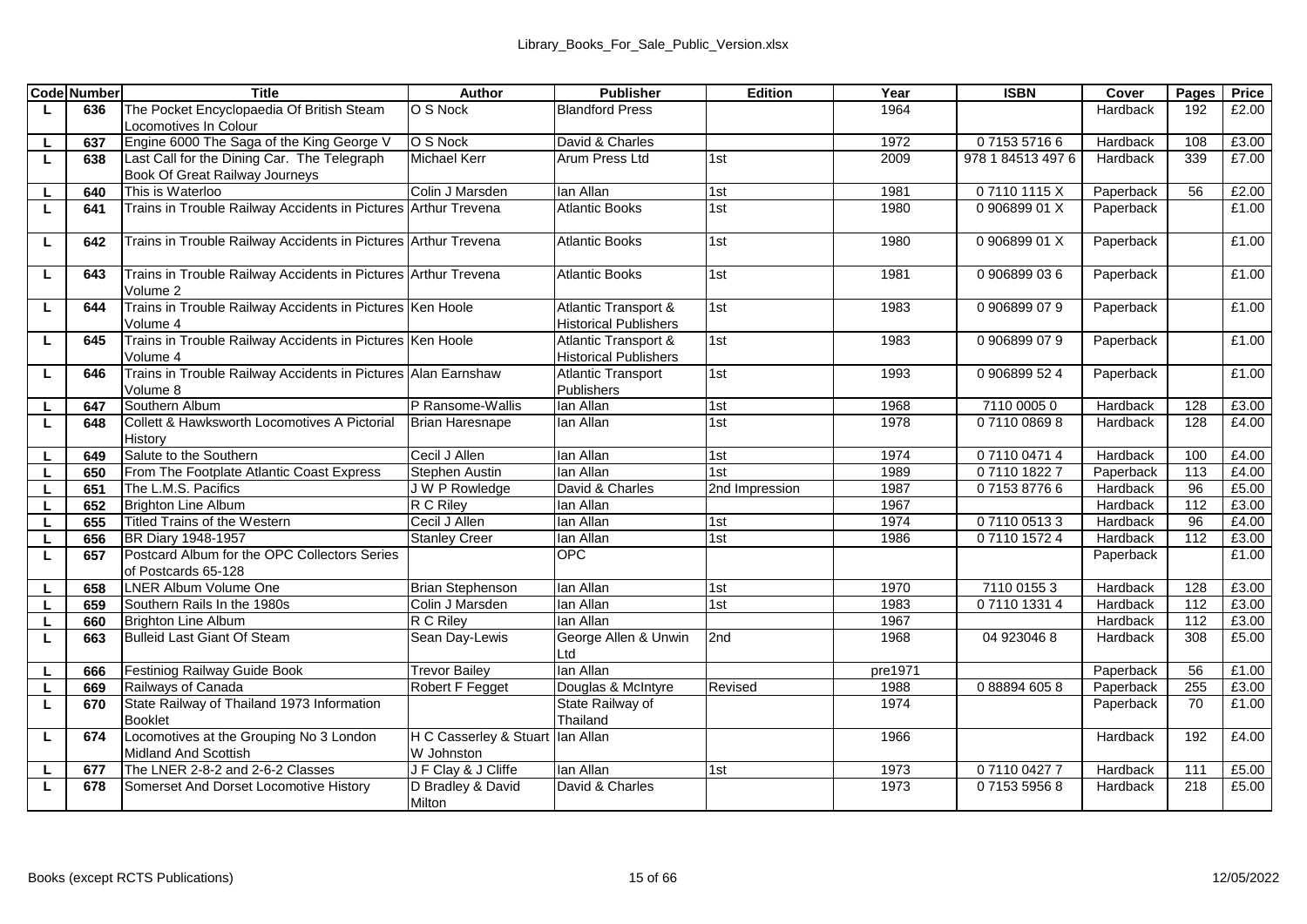|    | <b>Code Number</b> | Title                                                             | Author                | Publisher                       | Edition          | Year    | <b>ISBN</b>       | Cover        | Pages | Price |
|----|--------------------|-------------------------------------------------------------------|-----------------------|---------------------------------|------------------|---------|-------------------|--------------|-------|-------|
| L. | 679                | Roval Scots of the LMS                                            | E S Cox. John Powell. | lan Allan                       | 1st              | 1970    | 0711001650        | Hardback     | 64    | £5.00 |
|    |                    |                                                                   | W A Tuplin, P G       |                                 |                  |         |                   |              |       |       |
|    |                    |                                                                   | Johnson               |                                 |                  |         |                   |              |       |       |
| L. | 680                | Jubilees of the LMS                                               | John F Clav           | lan Allan                       | 1st              | 1971    | 071100188x        | Hardback     | 112   | £5.00 |
| L  | 681                | Kings & Castles of the GWR                                        | O S Nock              | lan Allan                       | 2nd              | 1969    | 7110 00719        | Hardback     | 96    | £3.00 |
| L. | 682                | <b>Historic Railway Disasters</b>                                 | O S Nock              | lan Allan                       | 1st              | 1966    |                   | Hardback     | 170   | £5.00 |
| L  | 683                | The Arthurs, Nelsons & Schools of the                             | S C Townroe           | lan Allan                       |                  | 1973    | 071100434X        | Hardback     | 103   | £4.00 |
|    |                    | Southern                                                          |                       |                                 |                  |         |                   |              |       |       |
| г  | 684                | <b>Great Western Shed Diagrams</b>                                | E G F Haswell         | lan Allan                       |                  | 1969    | 7110 0096 4       | Hardback     | 100   | £4.00 |
| L. | 685                | London & South Western Locomotives                                | <b>H C Casserlev</b>  | lan Allan                       | Enlarged         | 1971    | 7110 0151 0       | Hardback     | 184   | £5.00 |
| г  | 689                | London Underground Rolling Stock                                  | <b>Brian Hardy</b>    | Capital Transport<br>Publishing | 13th             | 1993    | 1854141643        | Paperback    | 96    | £1.00 |
| L. | 691                | The L.N.E.R. Era. A collection of photographs                     | Colin Judge           | OPC                             | Limited 603/1000 | 1971    |                   | Hardback     | 89    | £2.00 |
|    |                    | of locomotives                                                    |                       |                                 |                  |         |                   |              |       |       |
| г  | 692                | Underground Official Handbook                                     | Bob Bayman & Piers    | Capital Transport               | 3rd              | 1994    | 1854141694        | Paperback    | 96    | £1.00 |
|    |                    |                                                                   | Connor                | Publishing                      |                  |         |                   |              |       |       |
| L  | 694                | Mallard How The 'Blue Streak' Broke The                           | Don Hale              | Aurum Press Ltd                 | 1st              | 2005    | 1844109391        | Hardback     | 181   | £3.00 |
|    |                    | World Speed Record                                                |                       |                                 |                  |         |                   |              |       |       |
| г  | 695                | Great Western Progress 1835-1935                                  |                       | David & Charles                 | Reprint          | 1972    | 0715356682        | Hardback     | 184   | £5.00 |
| τ  | 696                | Go Great Western. A History of GWR Publicity Roger Burdett Wilson |                       | David & Charles                 |                  | 1970    | 0715348965        | Hardback     | 198   | £5.00 |
| г  | 697                | Railway Adventure                                                 | LTC Rolt              | Country Book Club               |                  | 1962    |                   | Hardback     | 176   | £4.00 |
| L. | 707                | London Transport Underground Guide                                |                       | London Transport                |                  | 1970    |                   | Paperback    | 150   | £1.00 |
| L  | 715                | <b>Great Western</b>                                              | Cecil J Allen         | lan Allan                       |                  |         |                   | Paperback    | 72    | £1.00 |
| L  | 721                | Heavy Goods Engines of the War Department                         | J W P Rowledge        | Springmead Railway              |                  | 1978    |                   | Cloth        | 64    | £4.00 |
|    |                    | Volume 3 Austerity 2-8-0 and 2-10-0                               |                       | <b>Books</b>                    |                  |         |                   |              |       |       |
|    |                    |                                                                   |                       |                                 |                  | 1972    | 0715357204        |              | 113   | £4.00 |
| L  | 722                | The Great Western Railway's Last Look                             | Christian Barman      | David & Charles                 | Reprint          |         |                   | Hardback     |       |       |
|    | 723                | Forward<br>Railways of Britain London North of the                | Colin & David         | lan Allan                       | 1st              |         | 978 0 7110 3346 7 | Hardback     |       | £8.00 |
| г  |                    | Thames                                                            | McCarthy              |                                 |                  | 2009    |                   |              |       |       |
| г  | 725                | TGV Handbook including Eurostar                                   | Brian Hardy           | Capital Transport               | 2nd              |         | 1854141953        | Paperback    | 160   | £3.00 |
|    |                    |                                                                   |                       | Publishing                      |                  |         |                   |              |       |       |
| г  | 728                | A.C Electric Locomotives For British Railways                     |                       | <b>Associated Electrical</b>    | Reprint          | 1960    |                   | Paperback    | 11    | £2.00 |
|    |                    | 25-kV 50-c/s system.                                              |                       | Indiustries Ltd. / Railway      |                  |         |                   |              |       |       |
|    |                    |                                                                   |                       | Gazette                         |                  |         |                   |              |       |       |
| г  | 729                | What you will see in the Vale of Rheidol. A                       | Norman R Young        | West Wales Naturalists'         |                  | 1971    |                   | Paperback    | 30    | £1.00 |
|    |                    | quide for passengers on the narrow gauge                          |                       | <b>Trust Ltd</b>                |                  |         |                   |              |       |       |
|    |                    | railwav                                                           |                       |                                 |                  |         |                   |              |       |       |
| L  | 730                | Meet The West Highland                                            |                       | Welsh Highland Light            |                  | 1970    |                   | Paperback    | 28    | £1.00 |
|    |                    |                                                                   |                       | Railway (1964) Ltd              |                  |         |                   |              |       |       |
| г  | 731                | Exhibition of Locomotives Carriages, Wagons                       |                       | <b>British Railways</b>         |                  | pre1971 |                   | Spiral Bound | 82    | £2.00 |
|    |                    | and Engineering Plant at Willesden                                |                       |                                 |                  |         |                   |              |       |       |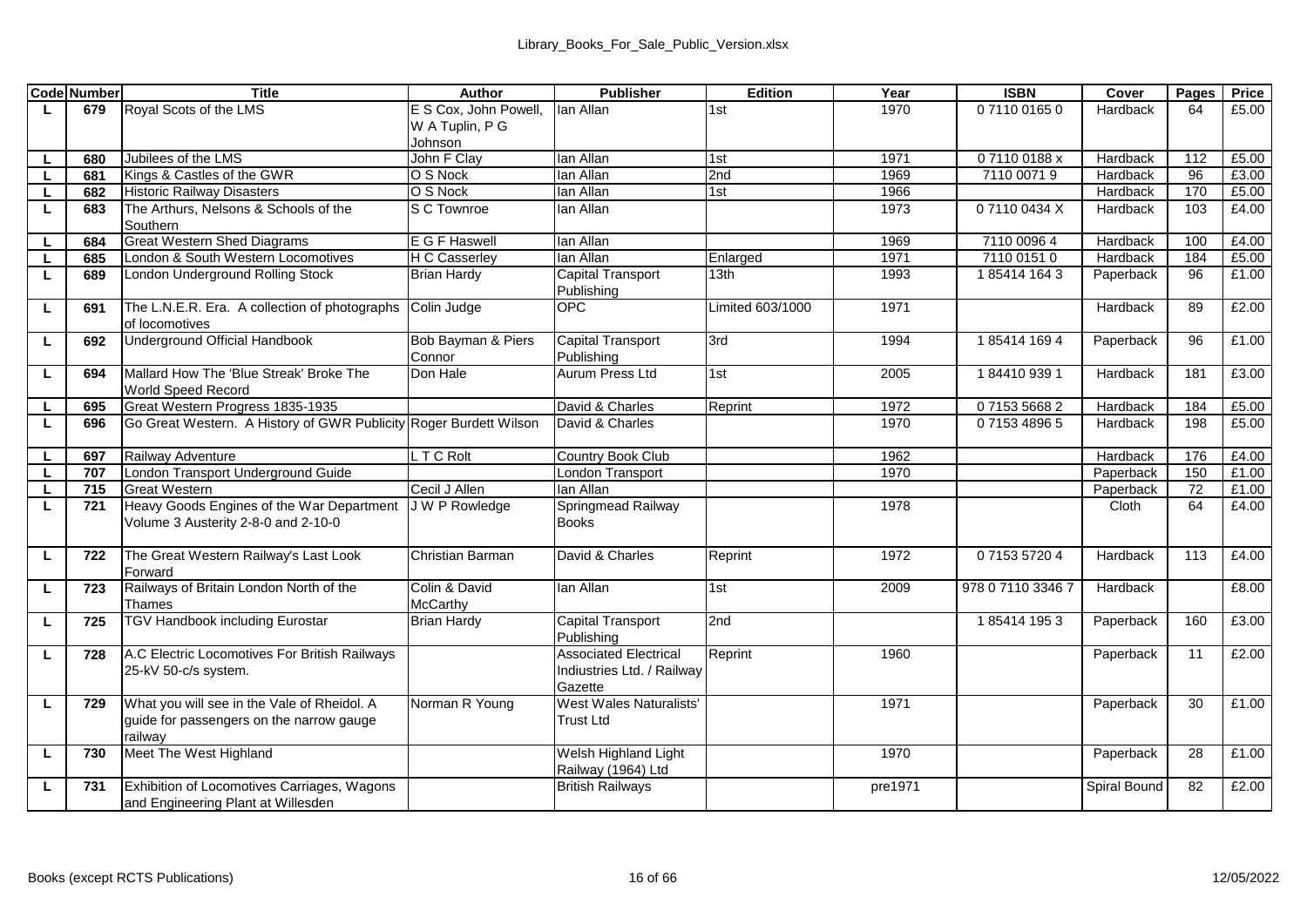|    | <b>Code Number</b> | Title                                          | Author                          | <b>Publisher</b>                           | Edition | Year         | <b>ISBN</b>              | Cover     | Pages    | Price          |
|----|--------------------|------------------------------------------------|---------------------------------|--------------------------------------------|---------|--------------|--------------------------|-----------|----------|----------------|
| L. | 732                | Taking the Train Railway Travel in Victorian   | Phillippa Bignell               | National Railway                           | 1st     | 1978         | 0 11 290 262 6           | Paperback | 32       | £1.00          |
|    |                    | Times                                          |                                 | Museum / HMSO                              |         |              |                          |           |          |                |
| ш  | 733                | Southern Steam in Camera                       | John Adams and                  | lan Allan                                  | 1st     | 1977         | 0711008116               | Hardback  | 64       | £2.00          |
|    |                    |                                                | Patrick Whitehouse              |                                            |         |              |                          |           |          |                |
| L. | 734                | One Stop Short Of Barking Uncovering the       | Mecca ibrahim                   | New Holland Publishers 1st                 |         | 2004         | 1843307081               | Hardback  | 96       | £1.00          |
|    |                    | London Underground                             |                                 | (UK) Ltd                                   |         |              |                          |           |          |                |
| г  | 735                | National Railway Museum On Tour Swindon        | Christine Heap                  | National Railway                           | 1st     | 1990         |                          | Paperback | 51       | £1.00          |
|    |                    | 1990 Souvenir Guidebook                        |                                 | Museum                                     |         |              |                          |           |          |                |
| ш  | 736                | Great Railway Show at the National Railway     | Michael Blakemore               | National Railway                           | 1st     | 1990         |                          | Paperback | 39       | £1.00          |
|    |                    | Museum Souvenir Booklet                        |                                 | Museum                                     |         |              |                          |           |          |                |
| ш  | 737                | Preserved locomotives and rolling stock in the | John van Riemsdijk &            | National Railway                           |         |              |                          | Paperback |          | £2.00          |
|    |                    | National Railway Museum York Leaflets 1-6      | David Jenkinson                 | Museum                                     |         |              |                          |           |          |                |
|    |                    |                                                |                                 |                                            |         |              |                          |           |          |                |
| L. | 738                | National Railway Museum York Fact Sheets 1-    |                                 | National Railway                           |         |              |                          | Paperback |          | £1.00          |
|    |                    | 4 Thomas Newcomen, James Watt, William         |                                 | Museum                                     |         |              |                          |           |          |                |
|    |                    | Murdock, Richard Trevithick                    |                                 |                                            |         |              |                          |           |          |                |
| ш  | 739                | abc Signalboxes<br>Yesterday's Railwayman      | Michael A Vanns<br>D A Newbould | lan Allan<br>OPC.                          | 1st     | 1997<br>1985 | 0711025185<br>0860933318 | Paperback | 128      | £1.00<br>£2.00 |
| г  | 740                | Stour Valley Album A Great Eastern Railway     | E W Lawrence                    | Stour Valley Railway                       |         | 1973         |                          | Paperback | 95<br>46 | £2.00          |
| ш  | 741                |                                                |                                 |                                            |         |              |                          | Paperback |          |                |
| L  | 742                | Line<br><b>Bristol Avon Railway</b>            |                                 | <b>Preservation Society</b><br>Avon Anglia |         | 1980         | 0905466314               | Paperback | 24       | £1.00          |
|    |                    |                                                |                                 | Publications                               |         |              |                          |           |          |                |
| L. | 743                | A Guide To Chappel & Wakes Colne Steam         | C M Wright                      | <b>Stour Valley Railway</b>                |         | 1977         |                          | Paperback | 48       | £1.00          |
|    |                    | Centre                                         |                                 | <b>Preservation Society</b>                |         |              |                          |           |          |                |
| ш  | 744                | Northern Rail Rover In the Closing Years Of    | Allan Heyes                     | Crécy Publishing Ltd                       |         | 2020         | 978 1 90932 894 5        | Hardback  | 240      | £12.00         |
|    |                    | Steam                                          |                                 |                                            |         |              |                          |           |          |                |
| ш  | 745                | Venice Simplon Orient-Express the return of    | Shirley Sherwood                | Wiedenfeld & Nicholson                     |         | 1983         | 0 207 78261 4            | Hardback  | 160      | £7.00          |
|    |                    | the world's most celebrated train              |                                 |                                            |         |              |                          |           |          |                |
| ш  | 746                | Great Railway Journeys Of The World            | Julian Holland                  | <b>Times Books</b>                         |         | 2015         | 978 0 00 794997 7        | Hardback  | 304      | £10.00         |
| л. | 748                | Tales of The Old Railwaymen                    | Tom Quinn                       | David & Charles                            | Reprint | 2001         | 0715305441               | Hardback  | 192      | £5.00          |
|    | 749                | Malcolm Root's Railway Paintings               | Tom Tyler                       | Halsgrove                                  |         | 2004         | 1841143669               | Hardback  | 138      | £6.00          |
| L  | 750                | Driven By Steam                                | lan Allan                       | lan Allan                                  |         | 1992         | 071102118X               | Hardback  | 160      | £5.00          |
| ш  | 751                | The Jungfrau region                            | Ralf Roman Rossberg             | <b>Hallwag AG</b>                          | 2nd     | 1992         | 3 444 10380 8            | Paperback | 256      | £4.00          |
|    | 753                | <b>Train Driver's Manual</b>                   | <b>Colin Maggs</b>              | Amberley                                   | 1st     | 2014         | 978 1 4456 1680 3        | Paperback | 277      | £2.00          |
| L. | 754                | Railways Around Dartmoor                       | <b>Bernard Mills</b>            | <b>PIXZ Books</b>                          | 1st     | 2019         | 978 0 85710 125 9        | Hardback  | 144      | £5.00          |
| L. | 755                | Llanelly West To Carmarthen                    | John Hodge                      | Pen & Sword Publishing 1st                 |         | 2020         | 978 1 52676 248 1        | Hardback  | 191      | £15.00         |
|    |                    |                                                |                                 |                                            |         |              |                          |           |          |                |
| г  | 763                | <b>Branch Line to Selsey</b>                   | Vic Mitchell, Keith             | <b>Middleton Press</b>                     |         | 1983         | 0 906520 04 5            | Hardback  |          | £8.00          |
|    |                    |                                                | Smith                           |                                            |         |              |                          |           |          |                |
| г  | 764                | Bedford to Wellingborough Including Hitchin,   | Geoff Goslin                    | <b>Middleton Press</b>                     |         | 2004         | 1904474314               | Hardback  |          | £10.00         |
|    |                    | Northampton and Higham Ferrers                 |                                 |                                            |         |              |                          |           |          |                |
| L. | 766                | A Pictorial Guide To Romney Marsh              | Geoffrey Spink Bagley           | Rye Museum                                 |         | 1986         |                          | Paperback | 64       | £1.00          |
|    |                    |                                                |                                 | Association                                |         |              |                          |           |          |                |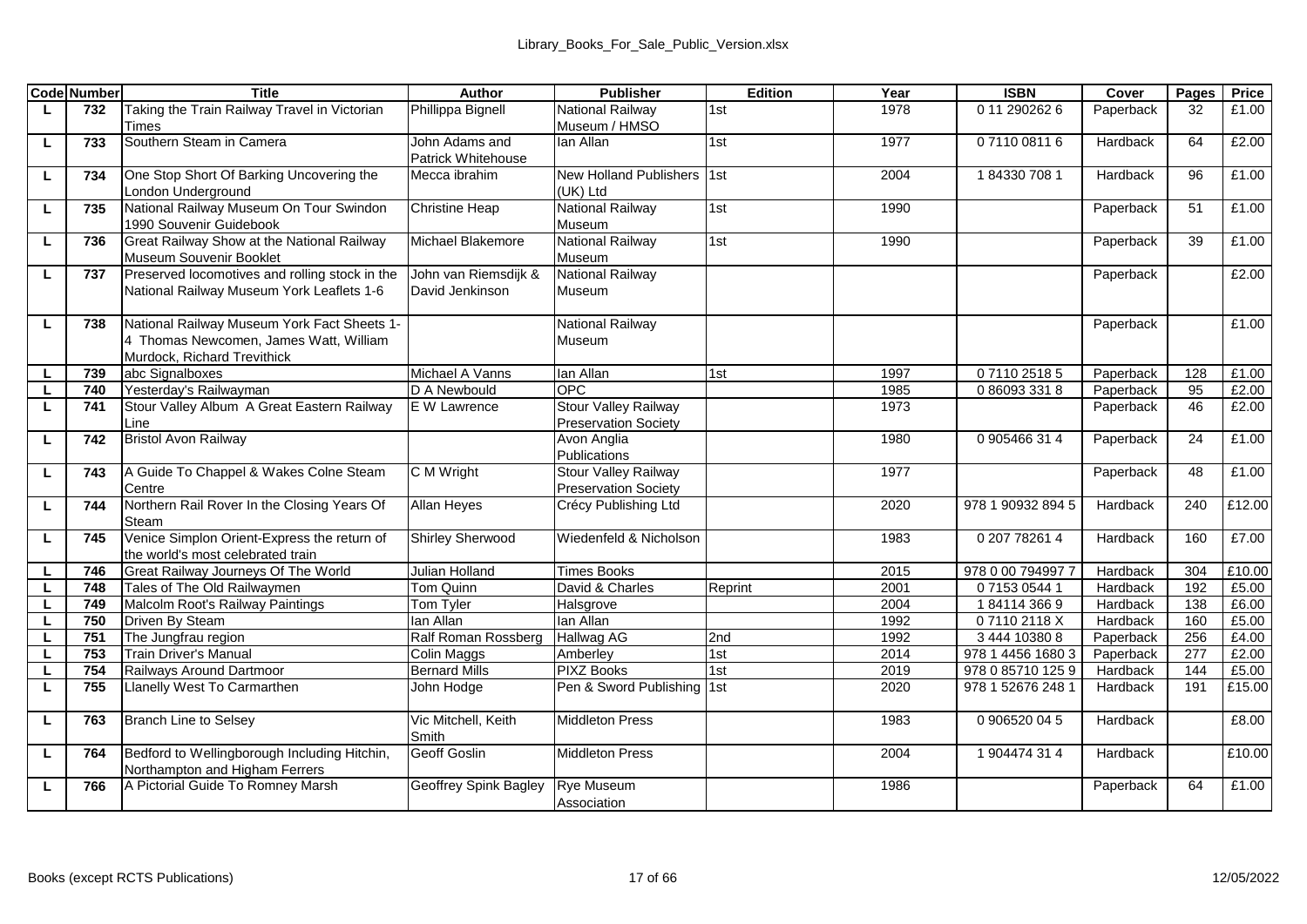|    | <b>Code Number</b> | Title                                                              | Author                | <b>Publisher</b>            | Edition | Year | <b>ISBN</b>       | Cover     | Pages | Price  |
|----|--------------------|--------------------------------------------------------------------|-----------------------|-----------------------------|---------|------|-------------------|-----------|-------|--------|
| L. | 768                | What's What In Shipping                                            |                       | General Steam               |         |      |                   | Paperback | 18    | £1.00  |
|    |                    |                                                                    |                       | Navigation Co.              |         |      |                   |           |       |        |
| ш  | 769                | Yeovil To Dorchester including the Branch Line Vic Mitchell, Keith |                       | <b>Middleton Press</b>      |         | 1997 | 0906520762        | Hardback  |       | £10.00 |
|    |                    | To Bridport                                                        | Smith                 |                             |         |      |                   |           |       |        |
| L  | 770                | The Stratford-Upon-Avon & Midland Junction                         | J M Dunn              | The Oakwood Press           |         | 1977 |                   | Paperback | 72    | £5.00  |
|    |                    | Railway                                                            |                       |                             |         |      |                   |           |       |        |
| г  | 771                | The GWR And The General Strike (1926)                              | C R Potts             | The Oakwood Press           |         | 1996 | 0 85361 488 1     | Cloth     | 136   | £5.00  |
| L  | 772                | Sir Henry Fowler A Versatile Life. The                             | John E Chacksfield    | The Oakwood Press           |         | 2000 | 0853615500        | Paperback | 168   | £5.00  |
|    |                    | biography of Sir Henry Fowler, KBE ,LLD, JP                        |                       |                             |         |      |                   |           |       |        |
|    |                    |                                                                    |                       |                             |         |      |                   |           |       |        |
| L. | 773                | Sir William Stanier - a New Biography                              | John E Chacksfield    | The Oakwood Press           |         | 2001 | 0 85361 576 4     | Paperback | 168   | £5.00  |
| L  | 774                | Sir Nigel Gresley - The Engineer and his                           | Geoffrey Hughes       | The Oakwood Press           |         | 2001 | 0853615799        | Paperback | 216   | £5.00  |
|    |                    | Family                                                             |                       |                             |         |      |                   |           |       |        |
| г  | 775                | Richard Maunsell - An Engineering Biography                        | John E Chacksfield    | The Oakwood Press           |         | 1998 | 0 85361 526 8     | Cloth     | 160   | £5.00  |
|    |                    |                                                                    |                       |                             |         |      |                   |           |       |        |
|    | 776                | The Jersey Railway                                                 | N R P Bonsor          | The Oakwood Press           |         | 1969 |                   | Paperback | 87    | £5.00  |
|    | 778                | The Robinson Locomotives of the Great<br>Central Railway 1900-1923 | C Langley Aldrich     | E V Aldrich                 |         | 1948 |                   | Paperback | 56    | £5.00  |
|    |                    | John Betjeman and the Railways A Centenary                         | Chris Green           | <b>Transport For London</b> |         | 2006 |                   | Paperback | 24    | £1.00  |
| ш  | 779                | Celebration 1906-2006                                              |                       |                             |         |      |                   |           |       |        |
| L  | 780                | Report on the accident which occurred on 21st                      |                       | <b>HMSO</b>                 |         | 1960 |                   | Paperback | 14    | £3.00  |
|    |                    | January 1960 near Settle in the London                             |                       |                             |         |      |                   |           |       |        |
|    |                    | Midland Division British Railways                                  |                       |                             |         |      |                   |           |       |        |
|    | 781                | Bedfordshire Railways - Then and Now                               | <b>Richard Crane</b>  | <b>Richard Crane</b>        |         | 1994 |                   | Paperback | 36    | £2.00  |
| L  | 782                | Midland Railway, The Rushden - Higham                              | P E B Butler          | P E B Butler                |         | 1994 |                   | Paperback | 48    | £2.00  |
|    |                    | Ferrers Branch                                                     |                       |                             |         |      |                   |           |       |        |
| Ц  | 783                | Oxford & Cambridge Railway In Profile Volume Bill Simpson          |                       | Lamplight Publications      |         | 2006 | 978 1 899246 168  | Paperback | 96    | £5.00  |
|    |                    | 1 Oxford to Bletchlev                                              |                       |                             |         |      |                   |           |       |        |
|    | 785                | The Gresley Observer "The Silver Jubilee"                          |                       | The Gresley Society         |         |      |                   | Paperback | 50    | £2.00  |
| L. | 786                | Steam Tracked Back Trains In Retrospect                            | Richard Inwood & Mike | Silver Link Publishing      |         | 2011 | 978 1 85794 383 2 | Paperback | 144   | £5.00  |
|    |                    | 1967-60                                                            | Smith                 | ht                          |         |      |                   |           |       |        |
| г  | 787                | Oliver Cromwell and British Railways' Standard                     | Rob Adamson           | Friends of the NRM          |         | 2007 | 095466857X        | Paperback | 48    | £3.00  |
|    |                    | Pacific Locomotives                                                |                       |                             |         |      |                   |           |       |        |
| г  | 789                | <b>British Steam Locomotives</b>                                   |                       | Photo Precision Ltd         |         |      |                   | Paperback | 32    | £1.00  |
| ш  | 790                | British Railways' Steam Locomotives                                | F G Cockman           | Shire Publications Ltd      |         | 1998 | 0747803722        | Paperback | 80    | £2.00  |
| Ц  | 791                | Derbyshire Railway Stations on old picture                         | <b>Brian Lund</b>     | Reflections of a Bygone     |         |      | 094624586X        | Paperback | 38    | £1.00  |
|    |                    | postcards                                                          |                       | Age                         |         |      |                   |           |       |        |
| г  | 792                | ABC of LMS Locomotives 1943                                        | A B MacLeod           | lan Allan                   | Reprint | 1982 | 071101261X        | Paperback | 53    | £1.00  |
| τ  | 793                | Dumfries And Galloway's Last Days Of Steam                         | W A C Smith           | Stenlake Publishing         |         | 2003 | 1840332344        | Paperback | 48    | £2.00  |
|    |                    |                                                                    |                       |                             |         |      |                   |           |       |        |
|    | 795                | Arthurs', 'Nelsons' & 'Schools At Work                             | S C Townroe           | lan Allan                   | Revised | 1983 | 071101292X        | Hardback  | 144   | £7.00  |
|    | 796                | Tales of The Old Railwaymen                                        | Tom Quinn             | David & Charles             | Reprint | 1999 | 0 7153 0544 1     | Hardback  | 192   | £5.00  |
|    | 797                | Sir Lamiel And The King Arthur Class                               | Rob Adamson           | Friends of the NRM          | 1st     | 2006 | 0954668561        | Paperback | 48    | £3.00  |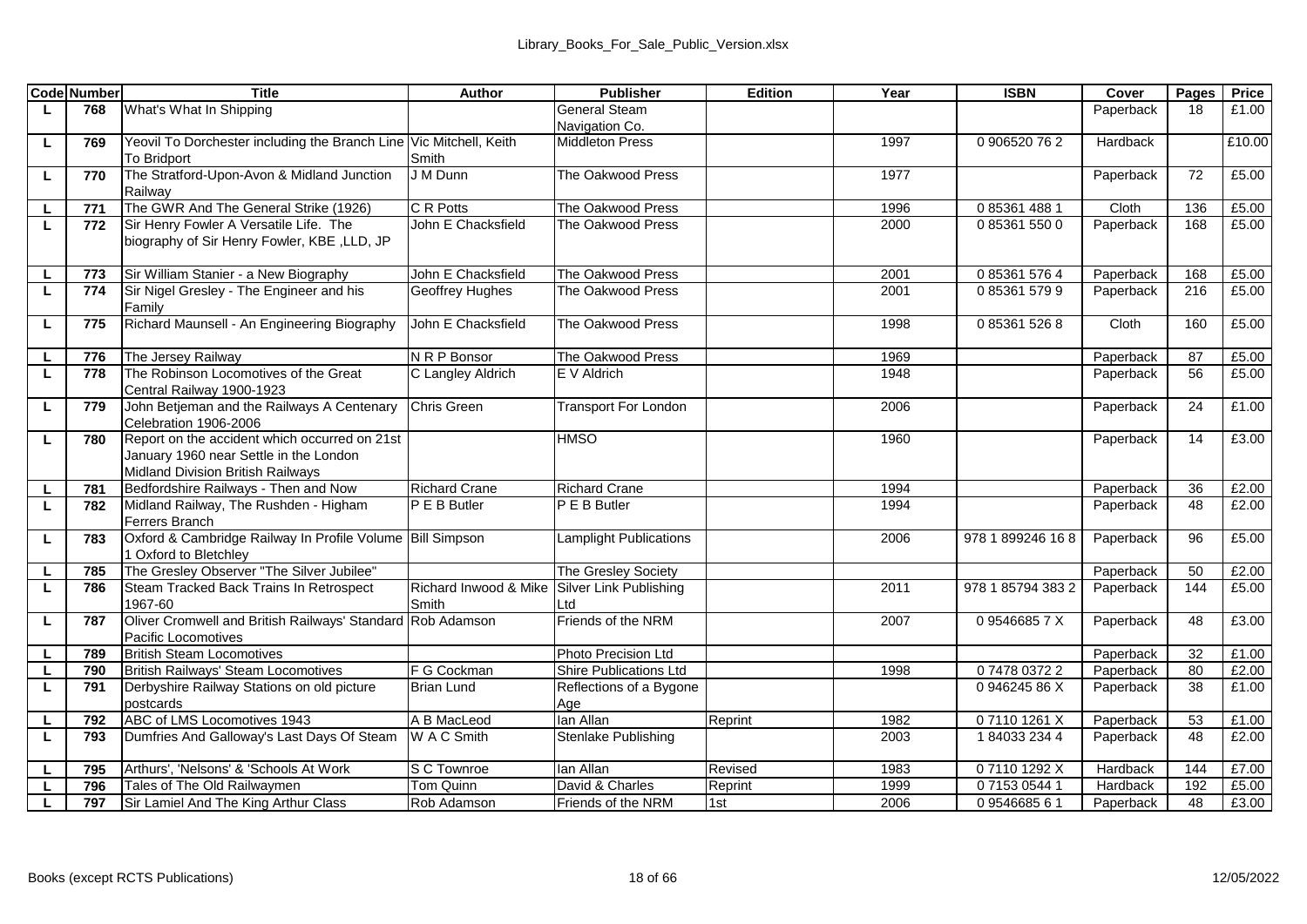|          | <b>Code Number</b> | Title                                         | Author                  | <b>Publisher</b>            | Edition | Year | <b>ISBN</b>      | Cover     | Pages | Price  |
|----------|--------------------|-----------------------------------------------|-------------------------|-----------------------------|---------|------|------------------|-----------|-------|--------|
| ш        | 801                | Railways South East The Album                 | H P White               | Capital Transport           | 1st     | 1994 | 185414 165 1     | Hardback  | 96    | £8.00  |
|          |                    |                                               |                         | Publishing                  |         |      |                  |           |       |        |
| ш        | 804                | Caledonian Cavalcade                          | A E Glen, I A Glen & A  | lan Allan                   | 1st     | 1979 | 0711009198       | Hardback  | 96    | £3.00  |
|          |                    |                                               | G Dunbar                |                             |         |      |                  |           |       |        |
| L.       | 805                | The Kenning Collection                        | A Vaughan               | OPC.                        | 1st     | 1972 | 902888 135       | Hardback  | 59    | £2.00  |
| ш        | 806                | The Last Trains (2) Glasgow & Central         | W S Sellar & J L        | Moorfoot Publishing         |         | 1980 | 0906606020       | Paperback |       | £1.00  |
|          |                    | Scotland                                      | Stevenson               |                             |         |      |                  |           |       |        |
|          | 807                | Bedfordshire's Branch Lines                   | <b>Richard Crane</b>    | <b>Richard Crane</b>        |         |      |                  | Paperback |       | £1.00  |
| ш        | 808                | Bedford to Bletchlev Pictorial                |                         | Bedford to Bletchley Rail   |         | 1988 |                  | Paperback |       | £1.00  |
|          |                    |                                               |                         | <b>Users Association</b>    |         |      |                  |           |       |        |
| L.       | 809                | Rails Around Glasgow                          | W A C Smith             | Scottish Steam Railtours    |         |      | 0950690902       | Paperback | 56    | £1.00  |
|          |                    |                                               |                         | Group                       |         |      |                  |           |       |        |
| L        | 810                | Paddington Steam                              | Keith Montague          | <b>Becknell Books</b>       | 1st     | 1982 | 0907087183       | Paperback | 32    | £1.00  |
| L.       | 811                | Lanarkshire's Last Davs Of Steam              | W A C Smith             | Stenlake Publishing         | 1st     | 2000 | 1840331275       | Paperback | 48    | £1.00  |
| L.       | 812                | The Schools 4-4-0s                            | D W Winkworth           | George Allen & Unwin        | Reprint | 1984 | 0 04 385095 2    | Hardback  | 112   | £3.00  |
|          |                    |                                               |                         | Ltd                         |         |      |                  |           |       |        |
| ш        | 816                | British Railways Locomotives 1948             | <b>Chris Banks</b>      | OPC.                        |         | 1990 | 0 86093 466 7    | Hardback  | 216   | £8.00  |
| L        | 818                | The Great Central From The Footplate          | Robert Robotham &       | <b>Heathfield Railway</b>   |         | 2009 | 978 1 906974 053 | Hardback  | 112   | £7.00  |
|          |                    |                                               | <b>Frank Stratford</b>  | Publications                |         |      |                  |           |       |        |
| L.       | 819                | Railway Stations From The Air                 | Aerofilms               | lan Allan                   | 1st     | 2003 | 0711028906       | Hardback  | 256   | £12.00 |
| ш        | 822                | British Railways Steaming on the Southern     | Peter Hands             | <b>Defiant Publications</b> | 1st     | 1996 | 0946857547       | Hardback  | 94    | £4.00  |
|          |                    | Region Volume 3                               |                         |                             |         |      |                  |           |       |        |
|          | 825                | The Southern Way Bumper Preview Issue         | Kevin Robertson         | Noodle Books                |         | 2007 | 978 0 9554110 21 | Paperback | 100   | £4.00  |
| L.       | 826                | Stopping Train Britain A Railway Odyssey      | Alexander Frater        | <b>Book Club Associates</b> |         | 1983 | CN5564           | Hardback  | 167   | £5.00  |
| L        | 830                | The Colonel Stephens Railways A Pictorial     | John Scott-Morgan       | <b>Book Club Associates</b> |         | 1985 | CN4005           | Hardback  | 96    | £5.00  |
|          |                    | Survey                                        |                         |                             |         |      |                  |           |       |        |
| ш        | 831                | Veterans In Steam                             | <b>Colin Garratt</b>    | <b>Blandford Press</b>      | Reprint | 1983 | 0713708549       | Hardback  | 160   | £4.00  |
|          | 832                | South Eastern & Chatham Railway Album         | P K Jones               | lan Allan                   |         | 1984 | 0711013454       | Hardback  | 96    | £3.00  |
| ш        | 833                | Steam On The Sierra The narrow gauge in       | Peter Allen & Robert    | Cleaver-Hume Press Ltd 1st  |         | 1960 |                  | Hardback  | 203   | £8.00  |
|          |                    | Spain And Portugal                            | Wheeler                 |                             |         |      |                  |           |       |        |
| г        | 834                | Down The Line To Dover A Pictorial History Of | Muriel V Searle         | Midas Books                 | 1st     | 1983 | 085936206X       | Hardback  | 163   | £7.00  |
|          |                    | Kent's Boat Train Line                        |                         |                             |         |      |                  |           |       |        |
| г        | 835                | A Regional History of the Railways of Great   | <b>Rex Christiansen</b> | David & Charles             | 2nd     | 1983 | 0946537003       | Hardback  | 305   | £6.00  |
|          |                    | Britain Volume 7 The West Midlands            |                         |                             |         |      |                  |           |       |        |
| ш        | 836                | A Regional History of the Railways of Great   | Geoffrey O Holt &       | David St John Thomas        | 2nd     | 1986 | 0946537348       | Hardback  | 280   | £6.00  |
|          |                    | Britain Volume 10 The North West              | Gordon Biddle           |                             |         |      |                  |           |       |        |
| L.       | 837                | A Regional History of the Railways of Great   | Peter E Baughan         | David & Charles             | 1st     | 1980 | 0715378503       | Hardback  | 249   | £6.00  |
|          |                    | Britain Volume 11 North And Mid Wales         |                         |                             |         |      |                  |           |       |        |
| ш        | 838                | A Regional History of the Railways of Great   | H P White               | David & Charles             |         | 1971 | 0715353373       | Paperback | 228   | £3.00  |
|          |                    | Britain Volume 3 Greater London               |                         |                             |         |      |                  |           |       |        |
|          | 839                | A Pictorial Record of Southern Locomotives    | J H Russell             | <b>Book Club Associates</b> |         | 1991 | CN2974           | Hardback  | 384   | £15.00 |
| <b>L</b> | 840                | Rail Centres: Clapham Junction                | J N Faulkner            | lan Allan                   | 1st     | 1991 | 0711020264       | Hardback  | 128   | £5.00  |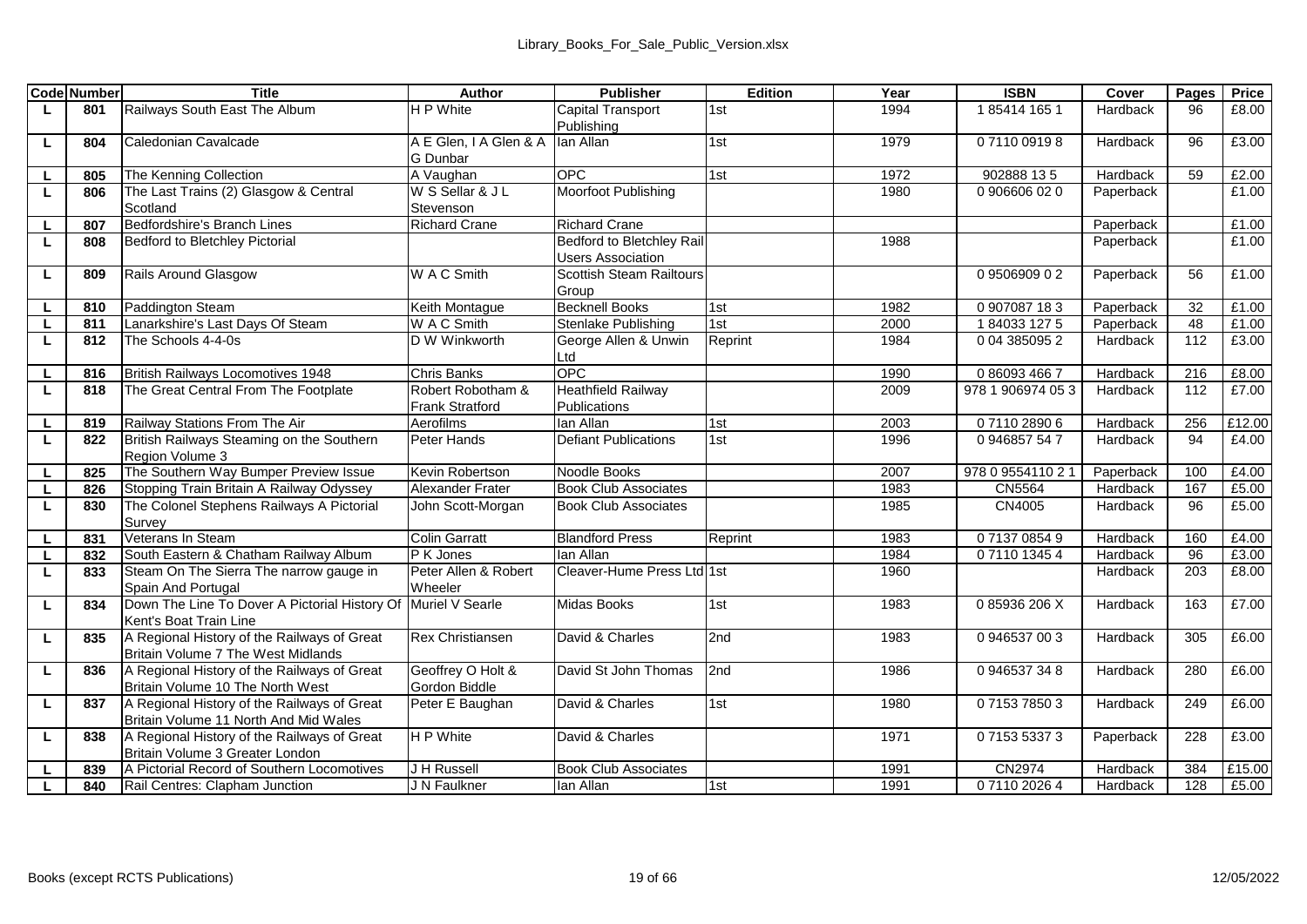|    | <b>Code Number</b> | <b>Title</b>                                                      | Author               | <b>Publisher</b>                   | Edition      | Year    | <b>ISBN</b>       | Cover     | Pages | Price  |
|----|--------------------|-------------------------------------------------------------------|----------------------|------------------------------------|--------------|---------|-------------------|-----------|-------|--------|
| L  | 841                | Transport In Jersey A Historical Survey of                        | Michael Ginns        | <b>Transport World</b>             | 1st          | 1961    |                   | Hardback  | 64    | £4.00  |
|    |                    | Public Transport Facilities by Rail and Road in                   |                      |                                    |              |         |                   |           |       |        |
|    |                    | the Island of Jersey 1788-1961                                    |                      |                                    |              |         |                   |           |       |        |
| L. | 842                | Locomotive Practice And Performance                               | O S Nock             | Patrick Stephens Ltd               | 1st          | 1989    | 1852601590        | Hardback  | 320   | £7.00  |
|    |                    | Highlights from the celebrated Railway                            |                      |                                    |              |         |                   |           |       |        |
|    |                    | Magazine articles Volume 1: The age of steam,<br>1959-68          |                      |                                    |              |         |                   |           |       |        |
| L  | 843                | History Of The Great Western Railway 3.                           | Peter Semmens        | <b>Book Club Associates</b>        |              | 1985    | CN1610            | Hardback  | 102   | £3.00  |
|    |                    | Wartime And The Final Years 1939-48                               |                      |                                    |              |         |                   |           |       |        |
| L. | 844                | Kent Railways Remembered                                          | eslie Oppitz         | Countryside Books                  | 1st          | 1988    | 185306016X        | Hardback  | 112   | £5.00  |
| ш  | 847                | Forgotten Railways: Vol 9 North-West England                      | John Marshall        | David St John Thomas               | 2nd revised  | 1992    | 0946537712        | Hardback  | 177   | £5.00  |
|    |                    |                                                                   |                      |                                    |              |         |                   |           |       |        |
| г  | 849                | The Blisworth Hill Railway 1800-1805                              | Victor A Hatley      | Northamptonshire                   |              | 1963    |                   | Paperback | 13    | £1.00  |
|    |                    |                                                                   |                      | Antiquarian Society                |              |         |                   |           |       |        |
| ш  | 851                | The Observer's Book of Railway Locomotives                        | <b>H C Casserlev</b> | Frederick Warne & Co.              |              | 1961    |                   | Hardback  | 282   | £1.00  |
|    |                    | of Britain                                                        |                      | ht I                               |              |         |                   |           |       |        |
| г  | 854                | Midland Record Issues Preview 1, 2 and 3                          |                      | Wild Swan Publications             |              | 1995    |                   | Hardback  |       | £15.00 |
|    |                    | <b>Bound Volume</b><br>Railway And Travel Monthly Bound Volume 12 |                      |                                    |              | 1916    |                   | Hardback  |       | £10.00 |
| ш  | 864                | Jan-June 1916                                                     |                      |                                    |              |         |                   |           |       |        |
| L  | 865                | Great Western Railway Journal Bound Volume John Copsey            |                      | Wild Swan Publications             |              | 1996-97 | 0944 6809         | Hardback  |       | £15.00 |
|    |                    | 3 Issues 17 - 24                                                  |                      |                                    |              |         |                   |           |       |        |
| L. | 868                | Leader Steam's Last Chance                                        | Kevin Robertson      | Alan Sutton Publishing             | 1st          | 1988    | 0862993768        | Hardback  | 123   | £6.00  |
| τ  | 869                | Impermanent Ways The Closed Railway Lines                         | Jeffery Grayer       | Crécy Publishing Ltd               | Noodle Books | 2020    | 978 1 909328 69 9 | Paperback | 104   | £3.00  |
|    |                    | of Britain Volume 15 Across The Shires                            |                      |                                    |              |         |                   |           |       |        |
|    |                    |                                                                   |                      |                                    |              |         |                   |           |       |        |
| L  | 870                | British Railways Locomotives & Coaching                           | Peter Fox            | Platform 5                         |              | 1992    | 1872524370        | Hardback  | 352   | £3.00  |
|    |                    | Stock 1992                                                        |                      |                                    |              |         |                   |           |       |        |
| г  | 871                | British Railways Locomotives & Coaching<br>Stock 1993             | Peter Fox            | Platform 5                         |              | 1993    | 1872524494        | Hardback  | 352   | £3.00  |
| ш  | 872                | British Railways Locomotives & Coaching                           | Peter Fox            | Platform 5                         |              | 1994    | 1872524621        | Hardback  | 352   | £3.00  |
|    |                    | Stock 1994                                                        |                      |                                    |              |         |                   |           |       |        |
| г  | 873                | British Railways Locomotives & Coaching                           | Peter Fox            | Platform 5                         |              | 1995    | 1872524729        | Hardback  | 352   | £3.00  |
|    |                    | Stock 1995                                                        |                      |                                    |              |         |                   |           |       |        |
| ш  | 874                | British Railways Locomotives & Coaching                           | Peter Fox            | Platform 5                         |              | 1996    | 1872524834        | Hardback  | 352   | £3.00  |
|    |                    | Stock 1996                                                        |                      |                                    |              |         |                   |           |       |        |
| г  | 875                | British Railways Locomotives & Coaching                           | Neil Webster & Peter | Platform 5                         |              | 1999    | 1902336070        | Hardback  | 384   | £3.00  |
|    |                    | Stock 1999                                                        | Fox                  |                                    |              |         |                   |           |       |        |
| г  | 876                | British Railways Locomotives & Coaching                           | Neil Webster, Peter  | Platform 5                         |              | 2001    | 1902336 194       | Hardback  | 400   | £3.00  |
|    |                    | <b>Stock 2001</b>                                                 | Hall & Peter Fox     |                                    |              |         |                   |           |       |        |
| L. | 877                | Glasgow Tramway and Railway Rolling Stock                         |                      | Scottish Tramway<br>Museum Society |              |         |                   | Paperback |       | £1.00  |
| L  | 878                | British Locomotives Multiple Units and                            |                      | <b>NFRA</b>                        | 25th         | 2003    | 0906439140        | Paperback | 152   | £1.00  |
|    |                    | Coaching Stock 2003                                               |                      |                                    |              |         |                   |           |       |        |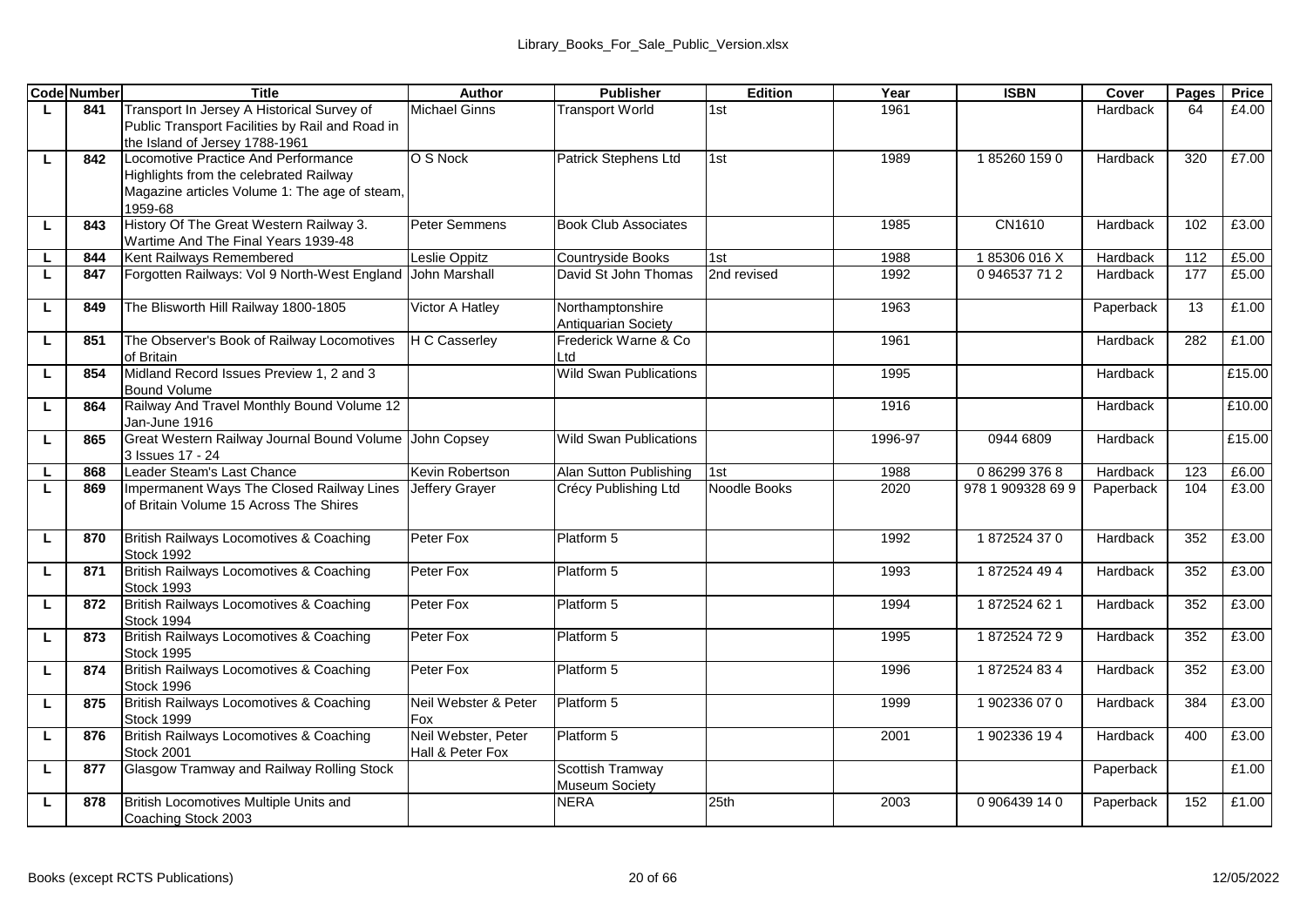|    | <b>Code Number</b> | Title                                                                                               | Author                              | Publisher                       | Edition        | Year | <b>ISBN</b>       | Cover     | Pages | Price  |
|----|--------------------|-----------------------------------------------------------------------------------------------------|-------------------------------------|---------------------------------|----------------|------|-------------------|-----------|-------|--------|
| L. | 879                | abc Signalboxes                                                                                     | Michael A Vanns                     | lan Allan                       | 1st            | 1997 | 0711025185        | Paperback | 128   | £1.00  |
| τ  | 880                | abc National Railways A Guide to the                                                                | John Glover                         | lan Allan                       | 1st            | 1996 | 071102457X        | Paperback | 128   | £1.00  |
|    |                    | <b>Privatised Railwav</b>                                                                           |                                     |                                 |                |      |                   |           |       |        |
| L  | 881                | Industrial Locomotives of Eastern England                                                           | <b>Eric S Tonks</b>                 | Birmingham Locomotive<br>Club   |                | 1960 |                   | Paperback | 102   | £1.00  |
| L. | 882                | Johnson's Atlas & Gazetteer of the Railways of Stephen Johnson<br>Ireland                           |                                     | Midland Publishing Ltd          | 1st            | 1997 | 1857800443        | Hardback  | 160   | £12.00 |
| L  | 883                | Complete British Railways Maps and Gazetteer C J Wignall<br>From 1830-1981                          |                                     | OPC.                            | 1st            | 1983 | 0 86093 162 5     | Paperback | 192   | £9.00  |
| L. | 948                | Complete Atlas of Railway Station Names                                                             | <b>Tony Dewick</b>                  | lan Allan                       | 1st            | 2002 | 0711027986        | Hardback  |       | £10.00 |
| L. | 949                | <b>British Rail Passenger Trains</b>                                                                | Roger Wood                          | Capital Transport<br>Publishing | 1st            | 1993 | 185414 152 X      | Paperback | 128   | £3.00  |
| L  | 950                | Night Ferry A tribute to Britain's only<br>international through train, 1936 to 1980                | George Behrend &<br>Gary Buchanan   | Jersey Artists Ltd              | 1st            | 1985 | 0901845132        | Hardback  | 136   | £8.00  |
| L  | 951                | The Romney, Hythe & Dymchurch Railway                                                               | W J K Davies                        | David & Charles                 | Revised        | 1988 | 0715392255        | Hardback  | 218   | £5.00  |
| τ  | 957                | The Stanier 4-6-0s Of The LMS. The Jubilees.<br>Class 5s and the BR Standard Class 5s               | JPW Rowledge &<br><b>Brian Reed</b> | David & Charles                 |                | 1977 | 0715373854        | Hardback  | 96    | £7.00  |
| L. | 958                | The Stanier 4-6-0s Of The LMS. The Jubilees<br>Class 5s and the BR Standard Class 5s                | JPW Rowledge &<br><b>Brian Reed</b> | David & Charles                 | 3rd impression | 1981 | 0715373854        | Hardback  | 96    | £7.00  |
| L  | 959                | The Royal Scots And Patriots Of The LMS                                                             | O S Nock                            | David & Charles                 |                | 1978 | 071537480X        | Hardback  | 96    | £7.00  |
| L. | 963                | From Salisbury To Exeter The Branch Lines                                                           | <b>Derek Phillips</b>               | Oxford Publishing<br>Company    | 1st            | 2000 | 0 86093 546 9     | Hardback  | 240   | £12.00 |
| L  | 964                | A Pictorial Record Of LMS Road Vehicles                                                             | H N Twells & T W<br>Bourne          | Oxford Publishing<br>Company    | 1st            | 1983 | 0 86093 174 9     | Hardback  |       | £12.00 |
| L. | 966                | The AC Electrics                                                                                    | Colin J Marsden                     | Oxford Publishing<br>Company    | 1st            | 2007 | 0860936147        | Hardback  | 128   | £8.00  |
| L. | 969                | The Lynton & Barnstaple Railway 1895-1935                                                           | L T Catchpole                       | The Oakwood Press               | 1st            | 1988 | 085361363X        | Cloth     | 84    | £5.00  |
| L  | 971                | The Minehead Branch and the West Somerset<br>Railway                                                | Colin G Maggs                       | The Oakwood Press               | 1st            | 1998 | 0 85361 528 4     | Cloth     | 128   | £5.00  |
| L  | 973                | The Northampton & Banbury Junction Railway                                                          | Stanley C Jenkins                   | The Oakwood Press               | 1st            | 1990 | 0 85361 390 7     | Cloth     | 112   | £5.00  |
| L. | 974                | Dad Had An Engine Shed Some childhood<br>railway reminiscences of a North Wales<br>shedmaster's son | Anthony J Robinson                  | The Oakwood Press               | 1st            | 2010 | 978 0 85361 707 5 | Paperback | 184   | £5.00  |
| L. | 976                | Lawson Billinton A Career Cut Short                                                                 | <b>Klaus Marx</b>                   | The Oakwood Press               | 1st            | 2007 | 978 0 85361 661 0 | Paperback | 192   | £5.00  |
| τ  | 977                | Douglas Earle Marsh His Life and Times                                                              | <b>Klaus Marx</b>                   | The Oakwood Press               | 1st            | 2005 | 0853616337        | Paperback | 160   | £5.00  |
| L. | 978                | C B Collett A Competent Successor                                                                   | John E Chacksfield                  | The Oakwood Press               | 1st            | 2002 | 0 85361 586 1     | Paperback | 160   | £5.00  |
| L  | 979                | Ron Jarvis From Midland Compound to the<br><b>HST</b>                                               | John E Chacksfield                  | The Oakwood Press               | 1st            | 2004 | 0853616183        | Paperback | 176   | £5.00  |
| L  | 983                | Under 10 CMEs Volume One: Dugald<br>Drummond to W A Stanier 1912-1944                               | E A Langridge                       | The Oakwood Press               | 1st            | 2011 | 978 0 85361 701 3 | Paperback | 232   | £5.00  |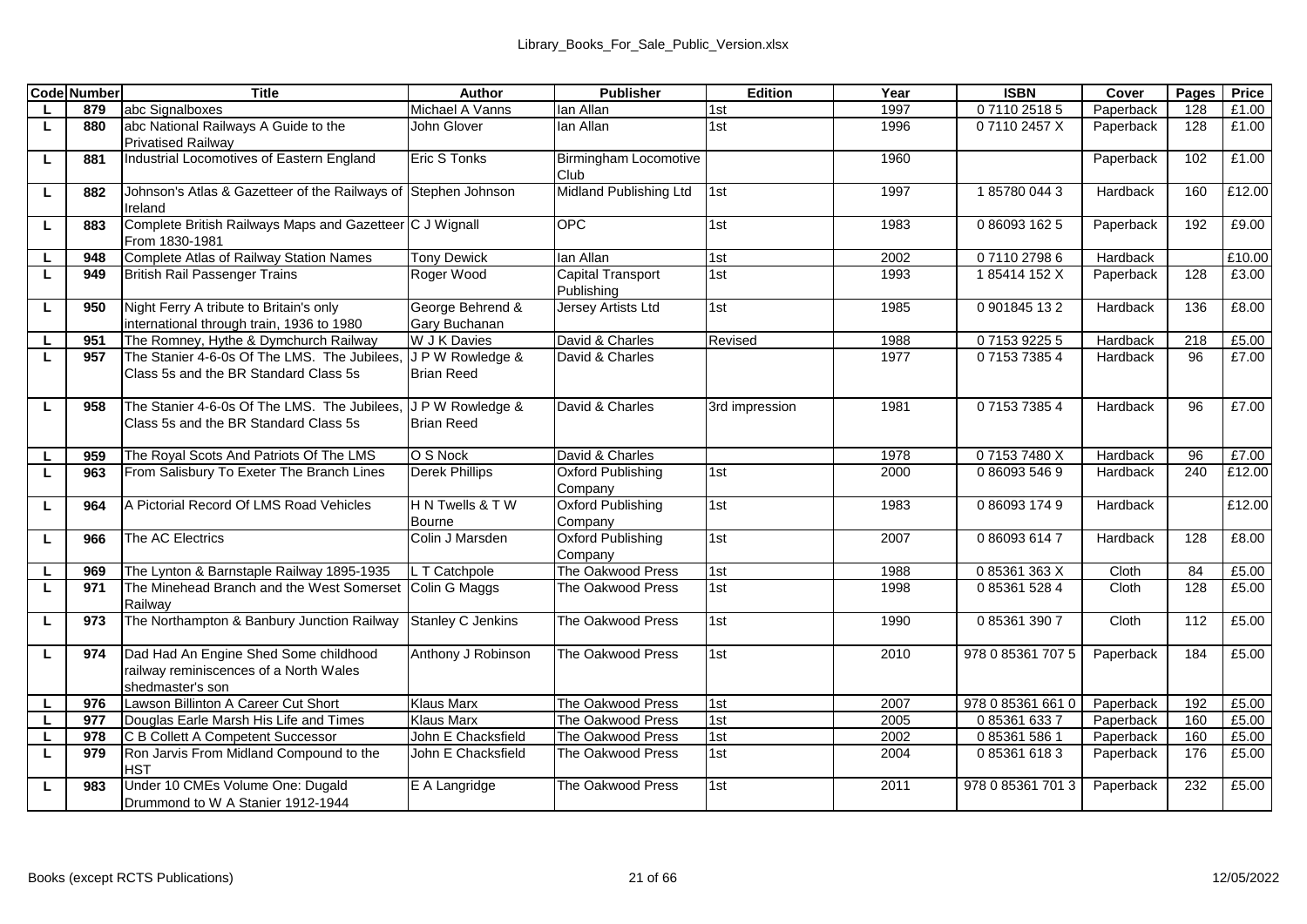|    | <b>Code Number</b> | Title                                                                          | Author                                                 | <b>Publisher</b>       | Edition         | Year | <b>ISBN</b>        | Cover     | Pages | Price  |
|----|--------------------|--------------------------------------------------------------------------------|--------------------------------------------------------|------------------------|-----------------|------|--------------------|-----------|-------|--------|
| L. | 984                | Under 10 CMEs Volume Two: C E Fairburn to                                      | E A Langridge                                          | The Oakwood Press      | 1st             | 2011 | 978 0 85361 716 7  | Paperback | 224   | £5.00  |
|    |                    | J F Harrison 1944-1959                                                         |                                                        |                        |                 |      |                    |           |       |        |
| L. | 988                | Somerset & Dorset Engineman                                                    | <b>F E Stickley</b>                                    | The Oakwood Press      | 1st             | 1979 |                    | Paperback | 51    | £5.00  |
| L. | 990                | Vintage Railtours RCTS A pictorial record 1954-Gavin Morrison                  |                                                        | Silver Link Publishing | 1st             | 1993 | 185794 0075        | Hardback  | 192   | £10.00 |
|    |                    | 69                                                                             |                                                        | Ltd                    |                 |      |                    |           |       |        |
| L. | 992                | The Essential Guide to French Heritage and<br><b>Tourist Railways</b>          | Mervyn Jones                                           | The Oakwood Press      | 1st             | 2006 | 0 85361 648 5      | Paperback | 192   | £5.00  |
| L  | 993                | Rail Atlas of Britain 1977                                                     | <b>Stuart K Baker</b>                                  | lan Allan              | 1st             | 1977 | 86093 009 2        | Hardback  |       | £6.00  |
| L. | 994                | Rail Atlas Great Britain & Ireland 11th Edition                                | Stuart K Baker                                         | lan Allan              | 11th            | 2007 | 0 86093 602 3      | Hardback  | 123   | £6.00  |
| L. | 997                | <b>HST Silver Jubilee</b>                                                      | Colin J Marsden                                        | lan Allan              | 1st             | 2001 | 0711028478         | Hardback  | 176   | £10.00 |
| ш  | 998                | 25 Years Of Railway Research                                                   | Colin J Marsden                                        | OPC                    | 1st             | 1989 | 0 86093 441 1      | Hardback  | 112   | £12.00 |
| L. | 999                | InterCity 125 The World's Fastest Diesels                                      | <b>B K Cooper</b>                                      | lan Allan              | 1st             | 1987 | 0711017050         | Hardback  | 80    | £6.00  |
| L. | 1000               | <b>Crewe Sheds</b>                                                             | Allan Baker & Gavin<br>Morrison                        | lan Allan              | 1st             | 1988 | 071101809X         | Hardback  | 112   | £6.00  |
| ш  | 1001               | Railway Liveries Privatisation 1995-2000                                       | Colin Boocock                                          | lan Allan              | 1st             | 2001 | 0711027838         | Hardback  | 128   | £7.00  |
| L. | 1003               | The London & Birmingham A Railway Of                                           | David Jenkinson                                        | Capital Transport      | 1st             | 1988 | 1854141023         | Paperback | 88    | £6.00  |
|    |                    | Consequence                                                                    |                                                        | Publishing             |                 |      |                    |           |       |        |
| ш  | 1013               | Swiss Railways Locomotives, Multiple Units &<br>Trams. European Handbook No. 5 | David Havdock                                          | Platform 5             | 4th             | 2016 | 978 1 909431 23 2  | Paperback | 223   | £2.00  |
| ш  | 1014               | French Railways Locomotives & Multiple Units.                                  | David Havdock                                          | Platform 5             | 6th             | 2016 | 978 1 909431 34 8  | Paperback | 240   | £2.00  |
|    |                    | European Handbook No. 4                                                        |                                                        |                        |                 |      |                    |           |       |        |
| L. | 1016               | The Changing Railway Scene London Midland<br>Region                            | <b>Derek Huntriss</b>                                  | lan Allan              | 1st             | 2008 | 978 0 711 0 3243 9 | Hardback  | 96    | £3.00  |
| ш  | 1021               | Handbook for Railway Steam Locomotive                                          | <b>British Transport</b>                               | lan Allan              | Reprint         | 1977 | 0711006280         | Hardback  | 196   | £4.00  |
|    |                    | Enginemen                                                                      | Commission                                             |                        |                 |      |                    |           |       |        |
| L  | 1023               | The Story of London's Underground                                              | John R Dav                                             | London Transport       |                 | 1979 | 0853290946         | Hardback  | 168   | £4.00  |
| L. | 1024               | The Story Of The West Highland                                                 | George Dow                                             | <b>INFR</b>            | 2 <sub>nd</sub> | 1947 |                    | Paperback | 68    | £1.00  |
| L  | 1025               | The Lickey Incline                                                             | <b>H C Casserlev</b>                                   | The Oakwood Press      |                 | 1976 | 0305 5493          | Paperback | 34    | £3.00  |
| L  | 1027               | British Railways Locomotives & Coaching<br><b>Stock 2009</b>                   | Robert Pritchard, Peter Platform 5<br>Fox & Peter Hall |                        | 1st             | 2009 | 978 1 902336 70 1  | Hardback  | 384   | £3.00  |
| L. | 1028               | British Railways Locomotives & Coaching<br>Stock 2010                          | Robert Pritchard, Peter Platform 5<br>Fox & Peter Hall |                        | 1st             | 2010 | 978 1 902336 78 7  | Hardback  | 384   | £3.00  |
| L  | 1029               | British Railways Locomotives & Coaching<br><b>Stock 2011</b>                   | Robert Pritchard, Peter<br>Fox & Peter Hall            | Platform 5             | 1st             | 2011 | 978 1 902336 83 1  | Hardback  | 384   | £3.00  |
| L. | 1030               | British Railways Locomotives & Coaching                                        | Robert Pritchard &                                     | Platform 5             | 1st             | 2016 | 978 1 909431 27 0  | Hardback  | 400   | £3.00  |
|    |                    | Stock 2016                                                                     | Peter Hall                                             |                        |                 |      |                    |           |       |        |
| L  | 1032               | Locomotives & Coaching Stock 1990                                              | Peter Fox                                              | Platform 5             | 1st             | 1990 | 1872524060         | Hardback  | 352   | £3.00  |
| ш  | 1035               | British Railways Locomotives & Coaching<br>Stock 1992                          | Peter Fox                                              | Platform 5             | 1st             | 1992 | 1872524370         | Hardback  | 352   | £3.00  |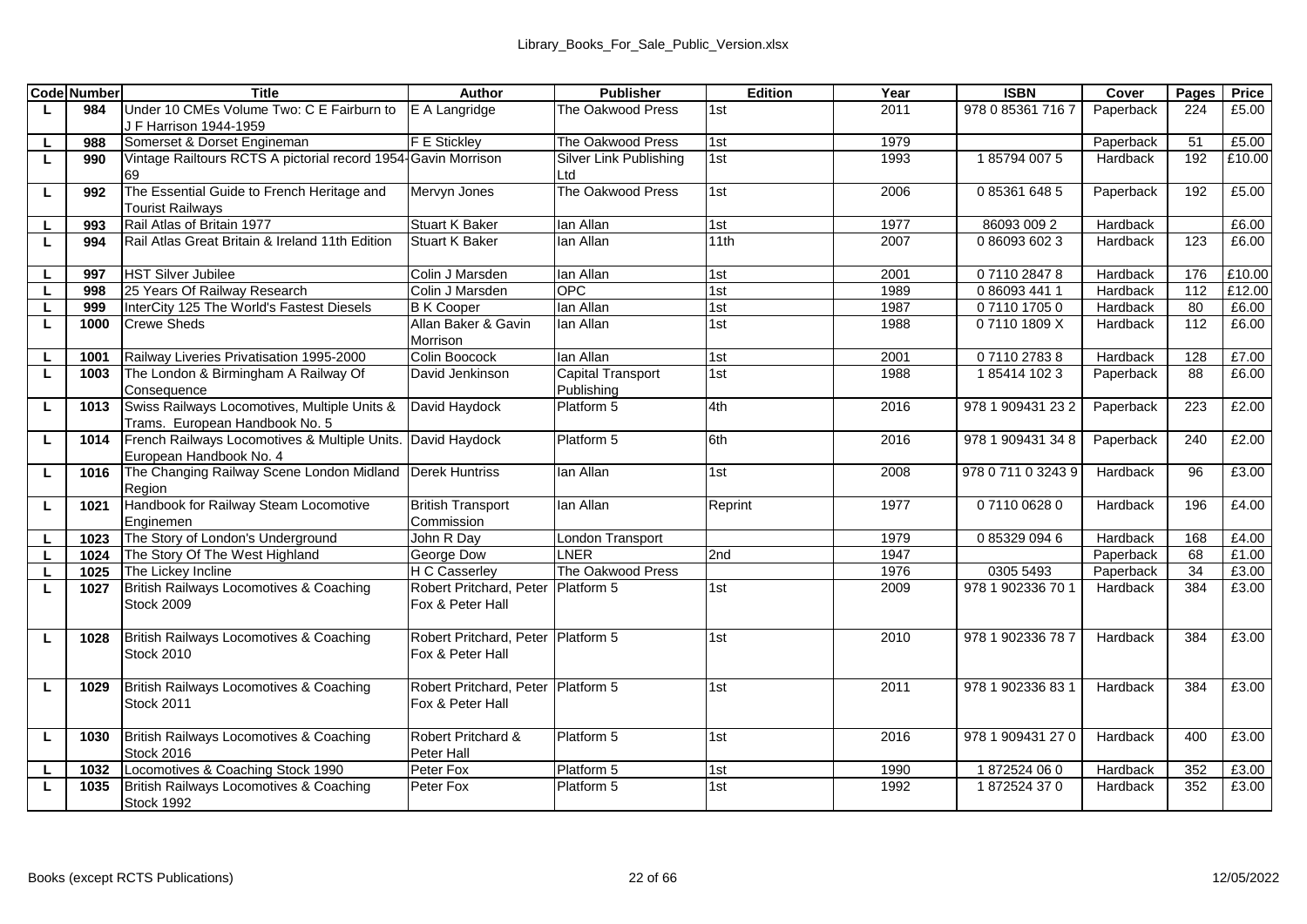|    | <b>Code Number</b> | Title                                       | Author                  | <b>Publisher</b>            | Edition | Year  | <b>ISBN</b>       | Cover     | Pages | Price  |
|----|--------------------|---------------------------------------------|-------------------------|-----------------------------|---------|-------|-------------------|-----------|-------|--------|
| ш  | 1038               | British Railways Locomotives & Coaching     | Peter Fox               | Platform 5                  | 1st     | 1996  | 1872524834        | Hardback  | 354   | £3.00  |
|    |                    | Stock 1996                                  |                         |                             |         |       |                   |           |       |        |
| L. | 1039               | British Railways Locomotives & Coaching     | Peter Fox, Neil         | Platform 5                  | 1st     | 2000  | 1902336135        | Hardback  | 384   | £3.00  |
|    |                    | Stock 2000                                  | Webster & Peter Hall    |                             |         |       |                   |           |       |        |
| ш  | 1040               | British Railways Locomotives & Coaching     | Robert Pritchard, Peter | Platform 5                  | 1st     | 2003  | 1902336313        | Hardback  | 384   | £3.00  |
|    |                    | Stock 2000                                  | Fox & Peter Hall        |                             |         |       |                   |           |       |        |
|    |                    |                                             |                         |                             |         |       |                   |           |       |        |
| L  | 1044               | British Railways Locomotives & Coaching     | Peter Fox               | Platform 5                  | 1st     | 1995  | 1872524729        | Hardback  | 352   | £3.00  |
|    |                    | Stock 1995                                  |                         |                             |         |       |                   |           |       |        |
| L. | 1045               | British Railways Locomotives & Coaching     | Peter Fox               | Platform 5                  | 1st     | 1998  | 1902338 003       | Hardback  | 384   | £3.00  |
|    |                    | Stock 1998                                  |                         |                             |         |       |                   |           |       |        |
| ш  | 1047               | Richard Maunsell - An Engineering Biography | John E Chacksfield      | The Oakwood Press           | 1st     | 1998  | 0 85361 526 8     | Paperback | 160   | £5.00  |
| L. | 1052               | The Middleton Colliery Railway, Leeds Built |                         | Middleton Railway           | 2nd     | 1960  |                   | Paperback | 16    | £1.00  |
|    |                    | 1758 First Steam Locomotives 1812           |                         | Preservation Society        |         |       |                   |           |       |        |
| L. | 1053               | The Middleton Colliery Railway, Leeds Built |                         | Middleton Railway           | 3rd     | 1965  |                   | Paperback |       | £1.00  |
|    |                    | 1758 First Steam Locomotives 1812           |                         | <b>Preservation Society</b> |         |       |                   |           |       |        |
| ш  | 1054               | The Middleton Colliery Railway, Leeds Built |                         | Middleton Railway           | 3rd     | 1965  |                   | Paperback |       | £1.00  |
|    |                    | 1758 First Steam Locomotives 1812           |                         | <b>Preservation Society</b> |         |       |                   |           |       |        |
|    | 1059               | Western Class Locomotives A Tribute         | <b>Bernard Mills</b>    | <b>Kev Books</b>            | 1st     | 2020  | 978 1 913870 03 4 | Paperback | 96    | £3.00  |
| ш  | 1061               | The Dart Valley Railway Story               | <b>Hugh Tours</b>       | The Dart Valley Light       |         | 1972? |                   | Paperback | 23    | £1.00  |
|    |                    |                                             |                         | Railway Company Ltd         |         |       |                   |           |       |        |
| L. | 1063               | A Locoman's Log, 1937-85 Steam and diesel   | <b>Bill Alcock</b>      | Silver Link Publishing      | 1st     | 1996  | 1857940830        | Paperback | 224   | £5.00  |
|    |                    | footplate life                              |                         | Ltd                         |         |       |                   |           |       |        |
| г  | 1071               | The Railways Of Britain A Journey Through   | <b>Jack Simmons</b>     | Guild Publishing London     |         | 1986  | <b>CN5568</b>     | Hardback  | 256   | £6.00  |
|    |                    | History                                     |                         |                             |         |       |                   |           |       |        |
| ш  | 1072               | <b>Forgotten Railways</b>                   | <b>HP</b> White         | <b>Book Club Associates</b> |         | 1986  | CN5698            | Hardback  | 240   | £7.00  |
| L  | 1073               | Walking Old Railways                        | Christopher Somerville  | David & Charles             |         | 1990  | 0715376810        | Hardback  | 144   | £5.00  |
| ш  | 1074               | <b>Great Northern Steam</b>                 | W A Tuplin              | lan Allan                   |         | 1971  | 7110 0179 0       | Hardback  | 208   | £5.00  |
| L  | 1075               | Encyclopaedia of British Railway Companies  | Christopher Awdry       | Guild Publishing London     |         | 1990  | CN8983            | Hardback  | 288   | £10.00 |
|    |                    |                                             |                         |                             |         |       |                   |           |       |        |
| ш  | 1077               | Rails In The Valleys                        | James Page              | Guild Publishing London     |         | 1989  | CN6056            | Hardback  | 192   | £10.00 |
|    |                    |                                             |                         |                             |         |       |                   |           |       |        |
| ш  | 1079               | The Greslev Pacifics Omnibus edition        | O S Nock                | Guild Publishing London     |         | 1985  | CN3760            | Hardback  | 285   | £7.00  |
|    |                    | combining Parts 1 & 2                       |                         |                             |         |       |                   |           |       |        |
| ш  | 1080               | The Railway Magazine. Incomplete bound      |                         | <b>Tothill Press Ltd</b>    |         | 1955  |                   | Cloth     |       | £6.00  |
|    |                    | volume. November 1953-April 1955.           |                         |                             |         |       |                   |           |       |        |
|    | 1081               | London's Railways Then & Now                | <b>Edwin Course</b>     | <b>B T Batsford Ltd</b>     |         | 1987  | 0 7134 5257       | Hardback  | 115   | £6.00  |
| L  | 1083               | The North Eastern Railway                   | Cecil J Allen           | lan Allan                   |         | 1974  | 0711004951        | Paperback | 240   | £3.00  |
| ш  | 1087               | Classic Locomotives Great Northern 4-4-2    | O S Nock                | Patrick Stephens Ltd        |         | 1984  | 0850596831        | Hardback  | 136   | £5.00  |
|    |                    | 'Atlantics'                                 |                         |                             |         |       |                   |           |       |        |
| ш  | 1088               | British Locomotives Of The 20th Century     | O S Nock                | <b>Book Club Associates</b> |         | 1985  | CN5096            | Hardback  | 257   | £6.00  |
|    |                    | Volume 1 1900-1930                          |                         |                             |         |       |                   |           |       |        |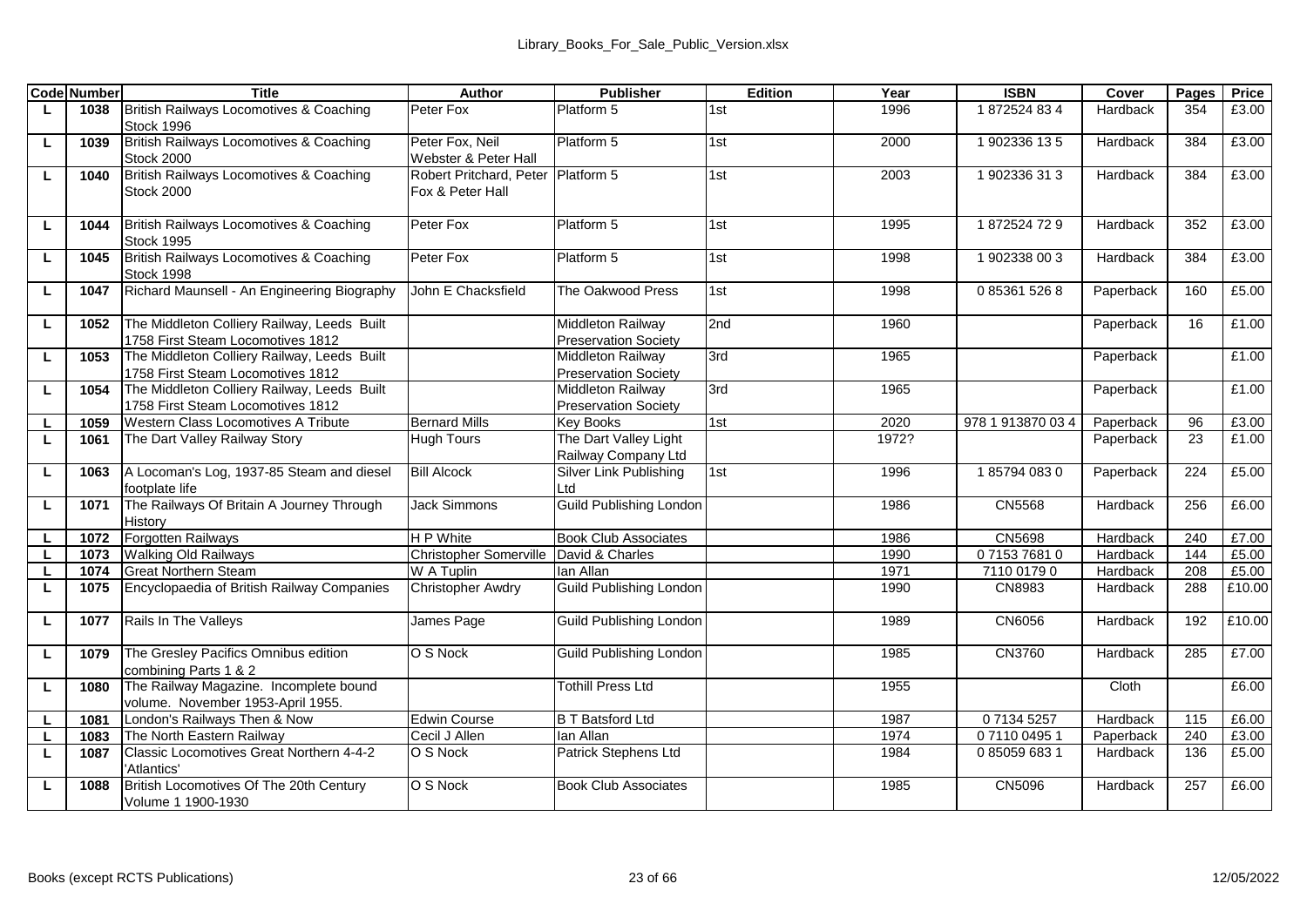|    | <b>Code Number</b> | Title                                             | Author                             | <b>Publisher</b>            | Edition                           | Year | <b>ISBN</b>       | Cover     | Pages | Price  |
|----|--------------------|---------------------------------------------------|------------------------------------|-----------------------------|-----------------------------------|------|-------------------|-----------|-------|--------|
| L. | 1089               | British Locomotives Of The 20th Century           | O S Nock                           | <b>Book Club Associates</b> |                                   | 1985 | CN6569            | Hardback  | 256   | £6.00  |
|    |                    | Volume 2 1930-1960                                |                                    |                             |                                   |      |                   |           |       |        |
| ш  | 1090               | British Locomotives Of The 20th Century           | O S Nock                           | <b>Book Club Associates</b> |                                   | 1985 | CN9613            | Hardback  | 257   | £6.00  |
|    |                    | Volume 3 1960 - the present day                   |                                    |                             |                                   |      |                   |           |       |        |
| Ц  | 1091               | Railway Stations of Britain A guide to 75         | Geoffrey Body                      | Patrick Stephens Ltd        |                                   | 1990 | 185260 171 X      | Hardback  |       | £4.00  |
|    |                    | important centres                                 |                                    |                             |                                   |      |                   |           |       |        |
| L. | 1092               | Jowett's Railway Atlas of Great Britain &         | Alan Jowett                        | Guild Publishing London     |                                   | 1985 | CN2155            | Hardback  |       | £15.00 |
|    |                    | Ireland                                           |                                    |                             |                                   |      |                   |           |       |        |
|    | 1093               | Beeching 50 Years Of The Axeman                   | Robin Jones                        | Mortons Media Group         |                                   | 2011 | 978 1 906167 68 4 | Paperback | 130   | £2.00  |
| г  | 1094               | LNER 4-6-0 Locomotives Their Design,              | David Maidment                     | Pen & Sword Publishing      |                                   | 2021 | 978 1 52677 254 1 | Hardback  | 380   | £20.00 |
|    |                    | Operation & Performance                           |                                    |                             |                                   |      |                   |           |       |        |
| ш  | 1095               | The Railway Dictionary An A-Z of Railway          | Alan A Jackson                     | Alan Sutton Publishing      | 3rd                               | 2000 | 07509 2554 X      | Hardback  | 368   | £10.00 |
|    |                    | Terminology                                       |                                    |                             |                                   |      |                   |           |       |        |
|    | 1096               | The Southern Since 1953                           | Michael Baker                      | Fonthill Media Ltd          | 1st                               | 2021 | 978 1 78155 807 2 | Paperback | 140   | £8.00  |
| г  | 1116               | Mile by Mile On The LMS                           | Stuart N Pike                      | Sliver Link Publishing      | Reprint                           | 1988 |                   | Paperback |       | £1.00  |
| г  | 1120               | Lives On The Line                                 | David Maidment                     | Max Books                   | 1st                               | 2012 | 978 0 9562224 5 9 | Paperback | 301   | £2.00  |
| г  | 1123               | <b>Country Railways</b>                           | Paul Atterbury & lan               | Weidenfeld & Nicolson       | 1st                               | 1996 | 1857999193        | Paperback | 160   | £4.00  |
|    |                    |                                                   | Burgum                             |                             |                                   |      |                   |           |       |        |
|    | 1124               | Discovering Britain's Lost Railways               | Paul Atterbury                     | AA Publishing               |                                   | 2000 | 978 0 7495 6371 4 | Paperback | 160   | £5.00  |
| L  | 1125               | Railway Ribaldry                                  | W Heath Robinson                   | Great Western Railway       | 1st                               | 1935 |                   | Cloth     | 96    | £25.00 |
| L. | 1142               | abc British Railways Locomotives Winter<br>1962/3 |                                    | Crécy Publishing Ltd        | <b>Combined Volume</b><br>Reprint | 2021 | 978 1 91080 984 6 | Hardback  | 326   | £3.00  |
|    | 1145               | Locomotives & Coaching Stock 1989                 | Peter Fox                          | Platform 5                  |                                   | 1989 | 0906579937        | Hardback  | 352   | £3.00  |
|    | 1146               | Locomotives & Coaching Stock 1991                 | Peter Fox                          | Platform 5                  |                                   | 1991 | 1872524265        | Hardback  | 352   | £3.00  |
| L  | 1147               | British Railways Locomotives & Coaching           | Peter Fox                          | Platform 5                  |                                   | 1993 | 1872524494        | Hardback  | 352   | £3.00  |
|    |                    | Stock 1993                                        |                                    |                             |                                   |      |                   |           |       |        |
| г  | 1148               | British Railways Locomotives & Coaching           | Peter Fox                          | Platform 5                  |                                   | 1995 | 1872524729        | Hardback  | 352   | £3.00  |
|    |                    | Stock 1995                                        |                                    |                             |                                   |      |                   |           |       |        |
| ш  | 1149               | British Railways Locomotives & Coaching           | Peter Fox                          | Platform 5                  |                                   | 1997 | 1872524974        | Hardback  | 352   | £3.00  |
|    |                    | Stock 1997                                        |                                    |                             |                                   |      |                   |           |       |        |
| ш  | 1150               | British Railways Locomotives & Coaching           | Neil Webster & Peter               | Platform 5                  |                                   | 1999 | 1902336070        | Hardback  | 384   | £3.00  |
|    |                    | Stock 1999                                        | Fox                                |                             |                                   |      |                   |           |       |        |
| L. | 1151               | British Railways Locomotives & Coaching           | Webster Neil, Peter                | Platform 5                  |                                   | 2001 | 1902336194        | Hardback  | 400   | £3.00  |
|    |                    | Stock 2001                                        | Hall & Peter Fox                   |                             |                                   |      |                   |           |       |        |
| L  | 1152               | British Railways Locomotives & Coaching           | Peter Fox, Robert                  | Platform 5                  |                                   | 2003 | 1902336313        | Hardback  | 384   | £3.00  |
|    |                    | <b>Stock 2003</b>                                 | Pritchard & Peter Hall             |                             |                                   |      |                   |           |       |        |
| Ц  | 1153               | British Railways Locomotives & Coaching           | Robert Pritchard, Peter Platform 5 |                             |                                   | 2005 | 1 902336 44 5     | Hardback  | 384   | £3.00  |
|    |                    | <b>Stock 2005</b>                                 | Fox & Peter Hall                   |                             |                                   |      |                   |           |       |        |
|    |                    |                                                   |                                    |                             |                                   |      |                   |           |       |        |
| L. | 1154               | British Railways Locomotives & Coaching           | Peter Fox, Robert                  | Platform 5                  |                                   | 2009 | 1902336701        | Hardback  | 384   | £3.00  |
|    |                    | <b>Stock 2009</b>                                 | Pritchard & Peter Hall             |                             |                                   |      |                   |           |       |        |
| г  | 1155               | British Railways Locomotives & Coaching           | Peter Fox, Robert                  | Platform 5                  |                                   | 2011 | 1902336831        | Hardback  | 384   | £3.00  |
|    |                    | <b>Stock 2011</b>                                 | Pritchard & Peter Hall             |                             |                                   |      |                   |           |       |        |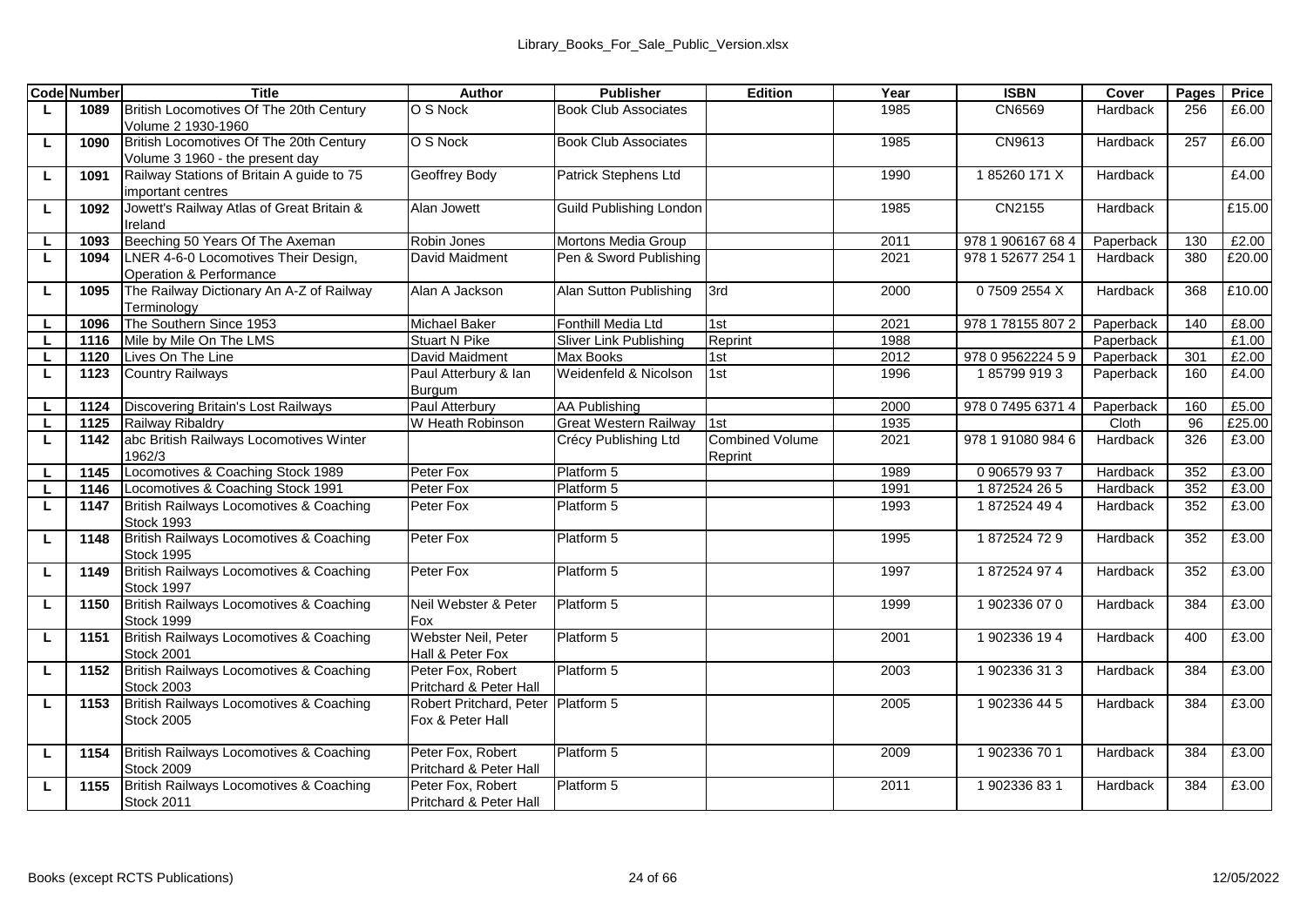|    | <b>Code Number</b> | <b>Title</b>                                                      | Author                              | <b>Publisher</b>                 | Edition    | Year         | <b>ISBN</b>       | Cover     | Pages    | Price  |
|----|--------------------|-------------------------------------------------------------------|-------------------------------------|----------------------------------|------------|--------------|-------------------|-----------|----------|--------|
| L  | 1156               | British Railways Locomotives & Coaching                           | Robert Pritchard &                  | Platform 5                       |            | 2013         | 978 1 909431 027  | Hardback  | 384      | £3.00  |
|    |                    | <b>Stock 2013</b>                                                 | Peter Hall                          |                                  |            |              |                   |           |          |        |
| ш  | 1157               | British Railways Locomotives & Coaching                           | Robert Pritchard &                  | Platform 5                       |            | 2015         | 978 1 909431 17 1 | Hardback  | 384      | £3.00  |
|    |                    | <b>Stock 2015</b>                                                 | Peter Hall                          |                                  |            |              |                   |           |          |        |
| ш  | 1158               | British Railways Locomotives & Coaching                           | Robert Pritchard &                  | Platform 5                       |            | 2017         | 978 1 909431 36 2 | Hardback  | 400      | £3.00  |
|    |                    | Stock 2017                                                        | Peter Hall                          |                                  |            |              |                   |           |          |        |
| г  | 1160               | North Woolwich To Palace Gates A                                  | J E Connor                          | Connor & Butler                  | 1st        | 1997         | 0947699244        | Paperback | 64       | £2.00  |
|    |                    | Photographic Journey                                              |                                     | Specialist Publishers            |            |              |                   |           |          |        |
|    | 1161               | To The Crystal Palace                                             | C T Goode                           | Forge Books                      | 1st        | 1994         | 904664 136        | Paperback | 56       | £2.00  |
| L  | 1162               | Hampshire Railways in Old Photographs                             | Kevin Robertson                     | Alan Sutton Publishing           | 1st        | 1989         | 0862996686        | Paperback | 144      | £2.00  |
| ш  | 1163               | The Tramways Of The North Midlands                                | W H Bett, J C Gillham               | <b>Light Railway Transport</b>   | Reprint    |              | 900433 50 7       | Paperback | 51       | £2.00  |
|    |                    | London Tramway Pictorial                                          | & J H Price<br>D W Willoughby & E R | League<br>D W Willoughby & E R   | 1st        | 1972         | 090347901X        | Paperback | 48       | £1.00  |
| г  | 1164               |                                                                   | Oaklev                              | Oaklev                           |            |              |                   |           |          |        |
| ш  | 1165               | Derbyshire Railway Stations on old picture                        | Brian Lund                          | Reflections of a Bygone          |            |              | 094624586X        | Paperback | 38       | £1.00  |
|    |                    | postcards                                                         |                                     | Age                              |            |              |                   |           |          |        |
| ш  | 1166               | The North Midland Railway Guide                                   |                                     | <b>Tumbtable Enterprises</b>     | Reprint    | 1973         | 090284413X        | Paperback |          | £1.00  |
| L. | 1167               | East German Steam In Close-Up                                     | Ray Dauwalder                       | Ray Dauwalder                    | 1st        | 1978         |                   | Paperback |          | £1.00  |
|    | 1168               | <b>British Tramway Guide</b>                                      | P H Abell                           | P H Abell                        | 3rd        | 1984         | 0901182060        | Paperback | 74       | £1.00  |
| L  | 1169               | The London & North Western Railway Articles                       | Neil Smith                          | Pen & Sword Transport            | 1st        | 2021         | 978 1 52678 137 6 | Hardback  | 303      | £18.00 |
|    |                    | from the Railway Magazine Archives. The                           |                                     |                                  |            |              |                   |           |          |        |
|    |                    | Victorian Era and the early 20th century.                         |                                     |                                  |            |              |                   |           |          |        |
|    |                    |                                                                   |                                     |                                  |            |              |                   |           |          |        |
|    | 1171               | Railway Track Diagrams Southern & TfL                             | Gerald Jacobs                       | Trackmaps                        | 3rd        | 2008         | 978 0 9549866 43  | Cloth     |          | £5.00  |
| L. | 1172               | The Changing Railway Scene In Hampshire                           | Edwin Course & Pam                  | Southampton University           | 1st        | 1991         | 0905280083        | Paperback | 42       | £3.00  |
|    |                    |                                                                   | Moore                               | Industrial Archaeology           |            |              |                   |           |          |        |
|    |                    |                                                                   |                                     | Group                            |            |              |                   |           |          |        |
| L. | 1174               | Steam Around Eastleigh                                            | Kevin Robertson                     | Sutton Publishing                | 1st        | 1997         | 0750916508        | Paperback | 128      | £3.00  |
| ш  | 1175               | Night Ferry A tribute to Britain's only                           | George Behrend &                    | <b>Jersey Artists Ltd</b>        | 1st        | 1985         | 0901845132        | Hardback  | 136      | £8.00  |
|    |                    | international through train, 1936 to 1980                         | Gary Buchanan                       |                                  |            |              |                   |           |          |        |
|    | 1176               | Salute to the Southern                                            | Cecil J Allen                       | lan Allan                        | 1st        | 1974         | 0711004714        | Hardback  | 100      | £4.00  |
| ш  | 1177               | The Maunsell S15s                                                 | Peter Cooper                        | Kingfisher Railway               | 1st        |              | 0946184089        | Paperback | 48       | £2.00  |
|    |                    |                                                                   |                                     | Productions                      |            |              |                   |           |          |        |
|    | 1178               | Railways of Waterloo<br>Castleman's Corkscrew The Southampton and | J N Faulkner                        | lan Allan                        | 1st<br>2nd | 1994<br>1975 | 0711022372        | Paperback | 96<br>39 | £2.00  |
| L  | 1179               |                                                                   | J G Cox                             | City of Southampton              |            |              |                   | Paperback |          | £2.00  |
|    |                    | Dorchester Railway 1844-1848<br>The Urie S15s                     | Peter Cooper                        | Urie S15 Preservation            |            | 1982         |                   | Paperback | 33       | £1.00  |
| г  | 1180               |                                                                   |                                     |                                  |            |              |                   |           |          |        |
| г  | 1181               | London's First Railway - The London &                             | R H G Thomas                        | Group<br><b>B T Batsford Ltd</b> | 1st        | 1972         | 07134 0468 X      | Hardback  | 270      | £5.00  |
|    |                    | Greenwich                                                         |                                     |                                  |            |              |                   |           |          |        |
| L  | 1182               | The Locomotives of the Great Eastern Railway                      | C Langley Aldritch                  | C Langley Aldritch               | 7th        | 1969         |                   | Hardback  | 148      | £4.00  |
|    |                    | 1862-1962. A Brief Descriptive Illustrated                        |                                     |                                  |            |              |                   |           |          |        |
|    |                    | Souvenir Of Type band LNER Rebuilds with                          |                                     |                                  |            |              |                   |           |          |        |
|    |                    | <b>Detailed Stock List</b>                                        |                                     |                                  |            |              |                   |           |          |        |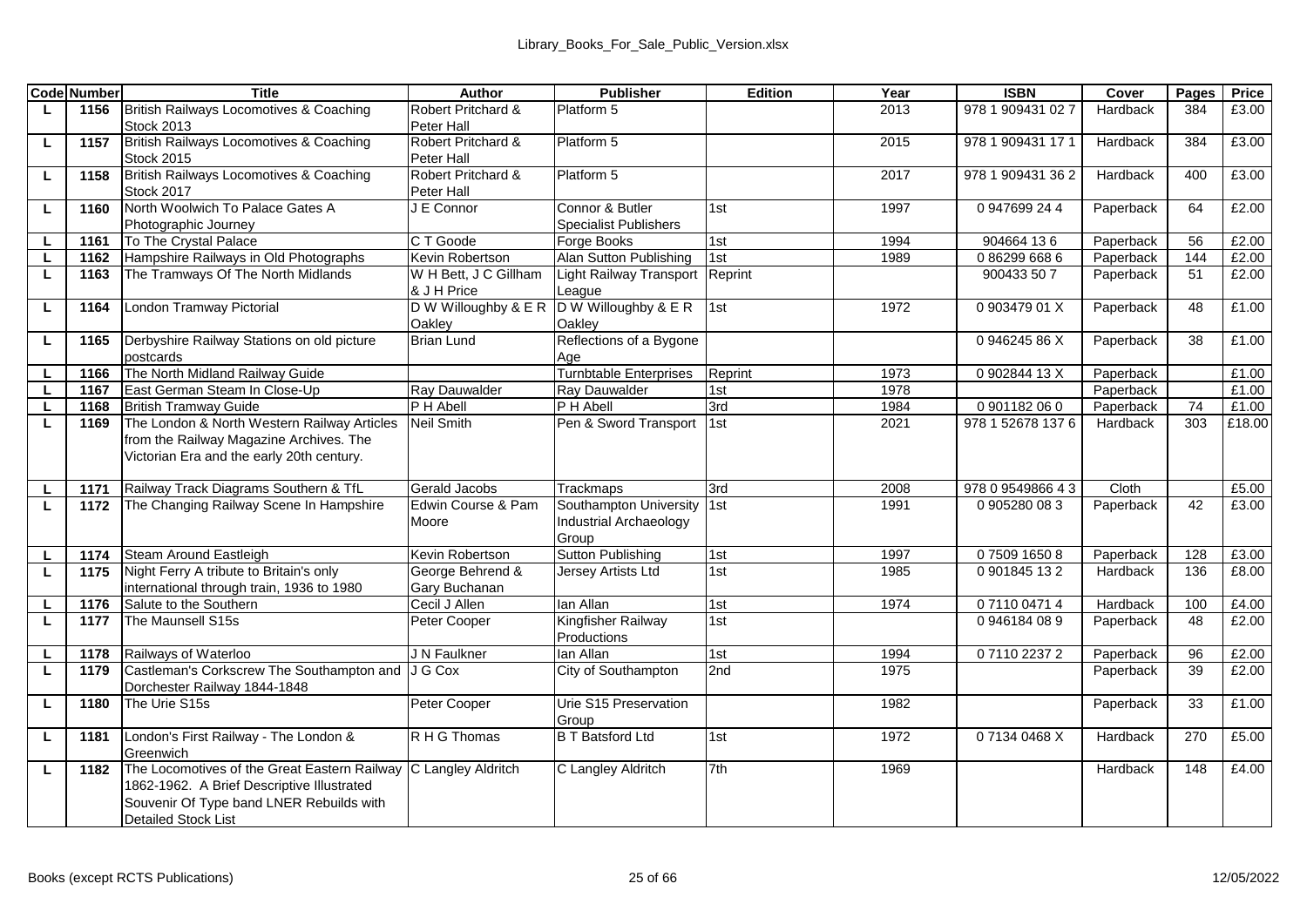|    | <b>Code Number</b> | Title                                                                      | Author                           | <b>Publisher</b>                | Edition    | Year         | <b>ISBN</b>              | Cover                | Pages     | Price          |
|----|--------------------|----------------------------------------------------------------------------|----------------------------------|---------------------------------|------------|--------------|--------------------------|----------------------|-----------|----------------|
| L. | 1183               | BR Steam Locomotives From Nationalisation to Alan Williams & David         |                                  | lan Allan                       | 1st        | 1967         |                          | Hardback             | 64        | £2.00          |
|    |                    | Modernisation No.2 Southern Region                                         | Percival                         |                                 |            |              |                          |                      |           |                |
|    |                    |                                                                            |                                  |                                 |            |              |                          |                      |           |                |
| L  | 1184               | BR Steam Motive Power Depots SR                                            | Paul Bolger                      | lan Allan                       | 1st        | 1983         | 0711012741               | Hardback             | 108       | £3.00          |
| L. | 1185               | Rail Centres: Clapham Junction                                             | J N Faulkner                     | lan Allan                       | 1st        | 1991         | 0711020264               | Hardback             | 128       | £5.00<br>£5.00 |
|    | 1186               | Rail Centres: Brighton<br>Netley Hospital and its Railways                 | <b>B</b> K Cooper<br>J R Fairman | lan Allan<br>Kingfisher Railway | 1st<br>1st | 1981<br>1984 | 0711011559<br>0946184097 | Hardback<br>Hardback | 144<br>96 | £5.00          |
| L  | 1187               |                                                                            |                                  | Productions                     |            |              |                          |                      |           |                |
| г  | 1188               | British Locomotives Of The 20th Century                                    | O S Nock                         | <b>Book Club Associates</b>     |            | 1985         | CN5096                   | Hardback             | 257       | £6.00          |
|    |                    | Volume 1 1900-1930                                                         |                                  |                                 |            |              |                          |                      |           |                |
| г  | 1189               | British Locomotives Of The 20th Century<br>Volume 2 1930-1960              | O S Nock                         | <b>Book Club Associates</b>     |            | 1985         | CN6569                   | Hardback             | 256       | £6.00          |
| L. | 1190               | British Locomotives Of The 20th Century<br>Volume 1 1960 - the present day | O S Nock                         | <b>Book Club Associates</b>     |            | 1985         | CN9613                   | Hardback             | 257       | £6.00          |
|    | 1191               | Great Locomotives Of The Southern Railway                                  | O S Nock                         | <b>Book Club Associates</b>     |            | 1987         | CN5587                   | Hardback             | 216       | £5.00          |
| τ  | 1192               | Castleman's Corkscrew The Southampton and<br>Dorchester Railway 1844-1848  | J G Cox                          | City of Southampton             | 1st        | 1975         |                          | Paperback            | 37        | £2.00          |
|    | 1194               | Master Builders of Steam                                                   | H A V Bulleid                    | lan Allan                       | 2nd        | 1983         | 0711001774               | Hardback             | 190       | £4.00          |
| г  | 1195               | The Portstewart Tramway                                                    | J R L Currie                     | The Oakwood Press               | 1st        | 1968         |                          | Paperback            | 31        | £2.00          |
| г  | 1196               | The Hundred of Manhood and The Selsey                                      | Edward C Griffith                | Edward C Griffith               | 2nd        | 1968         |                          | Paperback            | 63        | £3.00          |
|    |                    | Tramways The West Sussex Railway 1897-<br>1935                             |                                  |                                 |            |              |                          |                      |           |                |
|    | 1197               | The Easingwold Railway                                                     | <b>K E Hartley</b>               | The Oakwood Press               | 1st        | 1970         |                          | Paperback            | 55        | £3.00          |
|    | 1198               | The South Eastern Railway & SECR                                           | R W Kidner                       | The Oakwood Press               | 1st        | 1953         |                          | Hardback             | 52        | £3.00          |
| τ  | 1201               | Fenchurch Street to Barking                                                | J E Connor & Charles<br>Phillips | <b>Middleton Press</b>          | 1st        | 1998         | 1901706206               | Hardback             |           | £8.00          |
| L  | 1202               | Charing Cross to Orpington                                                 | Vic Mitchell & Keith<br>Smith    | <b>Middleton Press</b>          | 1st        | 1991         | 0906520967               | Hardback             |           | £8.00          |
| ш  | 1204               | Southampton to Bournemouth Including the<br>Fawley and Lymington branches  | Vic Mitchell & Keith<br>Smith    | <b>Middleton Press</b>          | Reprint    | 1990         | 0 906520 42 8            | Hardback             |           | £8.00          |
| τ  | 1205               | Portsmouth to Southampton                                                  | Vic Mitchell & Keith<br>Smith    | <b>Middleton Press</b>          | 1st        | 1986         | 0906520312               | Hardback             |           | £8.00          |
| г  | 1206               | West London Line Clapham Junction to<br>Willesden Junction                 | Vic Mitchell & Keith<br>Smith    | <b>Middleton Press</b>          | 1st        | 1996         | 1873793847               | Hardback             | 96        | £8.00          |
| L. | 1207               | East London Line                                                           | Vic Mitchell & Keith<br>Smith    | Middleton Press                 | 1st        | 1996         | 1873793804               | Hardback             | 96        | £8.00          |
| г  | 1210               | Branch Lines around North Woolwich From                                    | Vic Mitchell & Keith             | <b>Middleton Press</b>          | 1st        | 2001         | 1901706656               | Hardback             | 96        | £8.00          |
|    |                    | Victoria Park to Beckton and Gallions                                      | Smith                            |                                 |            |              |                          |                      |           |                |
| г  | 1211               | Victoria to Bromley South                                                  | Vic Mitchell & Keith<br>Smith    | <b>Middleton Press</b>          | 1st        | 1992         | 0906520983               | Hardback             |           | £8.00          |
| L. | 1212               | London Bridge to East Croydon                                              | Vic Mitchell & Keith<br>Smith    | <b>Middleton Press</b>          | 1st        | 1988         | 0 906520 58 4            | Hardback             | 96        | £8.00          |
| L  | 1213               | Crystal Palace (High Level) and Catford Loop                               | Vic Mitchell & Keith<br>Smith    | <b>Middleton Press</b>          | 1st        | 1991         | 0906520878               | Hardback             |           | £8.00          |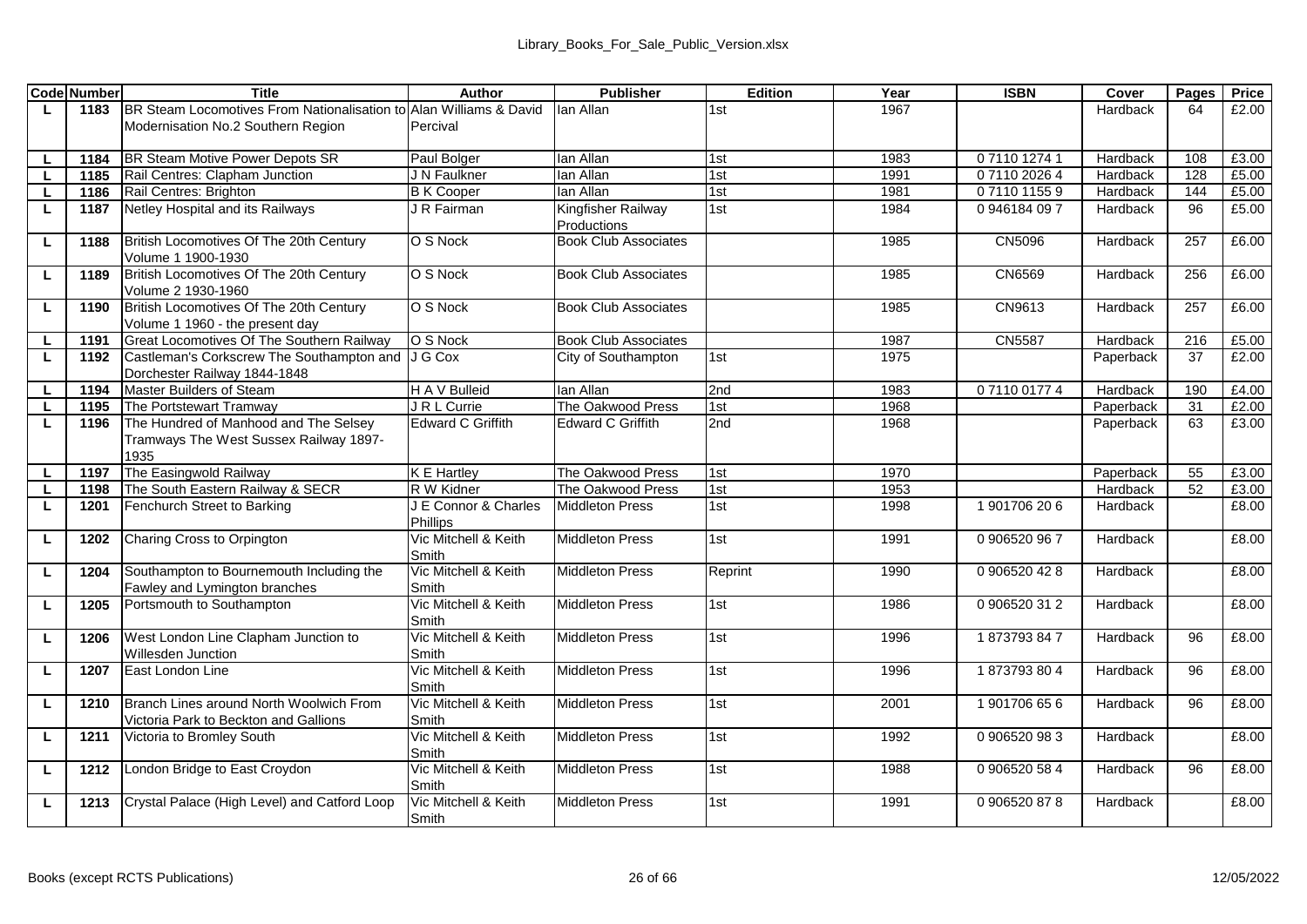|    | <b>Code Number</b> | <b>Title</b>                                                                                                           | Author                               | <b>Publisher</b>                    | Edition | Year | <b>ISBN</b>       | Cover     | Pages | Price |
|----|--------------------|------------------------------------------------------------------------------------------------------------------------|--------------------------------------|-------------------------------------|---------|------|-------------------|-----------|-------|-------|
| L. | 1214               | London Bridge to Addiscombe including the<br>Haves Branch                                                              | Vic Mitchell & Keith<br>Smith        | <b>Middleton Press</b>              | 1st     | 1993 | 1873793200        | Hardback  | 96    | £8.00 |
| ш  | 1215               | Lewisham to Dartford via Bexleyheath and<br>Sidcup                                                                     | Vic Mitchell & Keith<br>Smith        | <b>Middleton Press</b>              | 1st     | 1991 | 0 906520 92 4     | Hardback  | 96    | £8.00 |
| L  | 1216               | Victoria to East Croydon                                                                                               | Vic Mitchell & Keith<br>Smith        | <b>Middleton Press</b>              | 1st     | 1987 | 0 906520 40 1     | Hardback  | 96    | £8.00 |
| ш  | 1217               | Charing Cross to Dartford                                                                                              | Vic Mitchell & Keith<br>Smith        | Middleton Press                     | 1st     | 1990 | 0906520754        | Hardback  |       | £8.00 |
| L  | 1218               | South London Line London Bridge to Victoria                                                                            | Vic Mitchell & Keith<br>Smith        | <b>Middleton Press</b>              | 1st     | 1995 | 1873793464        | Hardback  |       | £8.00 |
| L. | 1220               | Railway Holiday in Switzerland                                                                                         | George Behrend                       | David & Charles                     |         | 1965 |                   | Hardback  | 182   | £3.00 |
| τ  | 1222               | Operation Tramway The End Of London's<br>Trams 1950-1952                                                               | J Joyce                              | lan Allan                           | 1st     | 1987 | 0711016860        | Hardback  | 112   | £4.00 |
| L  | 1223               | Fifty Years of The Green Line                                                                                          | Kenneth Warren                       | lan Allan                           | 1st     | 1980 | 0711010293        | Hardback  | 128   | £4.00 |
| L  | 1224               | The Romney, Hythe & Dymchurch Railway                                                                                  | W J K Davies                         | David & Charles                     | 1st     | 1975 | 0715368273        | Hardback  | 208   | £5.00 |
| ш  | 1225               | Switzerland - Its Railways and Cableways<br>Mountain Roads and Lake Steamers                                           | Cecil J Allen                        | Ian Allan                           | 1st     | 1967 |                   | Hardback  | 249   | £4.00 |
| г  | 1226               | Metre Gauge Railways in South & East<br>Switzerland                                                                    | John Marshall                        | David & Charles                     | 1st     | 1974 | 0715364081        | Hardback  | 262   | £4.00 |
| L  | 1227               | A Regional History Of The Railways Of Great<br>Britain Volume 3 Greater London                                         | H P White                            | David & Charles                     | 1st     | 1963 |                   | Paperback | 228   | £3.00 |
| τ  | 1228               | A Regional History Of The Railways Of Great<br>Britain Volume 6 Scotland The Lowlands And<br>The Borders               | John Thomas & Alan J<br>S Paterson   | David & Charles                     | 2nd     | 1984 | 0946537127        | Hardback  | 325   | £7.00 |
| L  | 1229               | A Regional History Of The Railways Of Great<br>Britain Volume 9 The East Midlands                                      | Robin Leleux                         | David & Charles                     | 1st     | 1976 | 0713571657        | Hardback  | 240   | £7.00 |
| L  | 1230               | <b>London Railways</b>                                                                                                 | <b>Edwin Course</b>                  | <b>B T Batsford Ltd</b>             | 1st     | 1962 |                   | Hardback  | 280   | £7.00 |
| τ  | 1232               | British Railways Past and Present No. 10 The<br>East Midlands - Leicestershire.<br>Northamptonshire and Cambridgeshire | Chris Milner & Chris<br><b>Banks</b> | Silver Link Publishing<br>Ltd       | 1st     | 1991 | 0947971653        | Paperback | 128   | £3.00 |
| L  | 1233               | Bradshaw's Descriptive Railway Handbook of<br>Great Britain And Ireland 1863                                           |                                      | Old House                           | Reprint | 2012 | 978 1 90840 202 8 | Hardback  |       | £6.00 |
| г  | 1235               | London Transport from the 1930s to the 1950s                                                                           | Michael H C Baker                    | lan Allan                           | 1st     | 2009 | 978 0 7110 3391 7 | Hardback  | 288   | £8.00 |
| L. | 1236               | Guinness Book of Rail Facts and Feats                                                                                  | John Marshall                        | <b>Guinness Superlatives</b><br>Ltd |         | 1971 | 900424 08 7       | Hardback  | 255   | £5.00 |
|    | 1237               | London's Historic Railway Stations                                                                                     | John Betieman                        | John Murray                         |         | 1978 | 0719534267        | Paperback | 126   | £4.00 |
| L. | 1238               | Lost Lines London                                                                                                      | Nigel Welbourn                       | lan Allan                           |         | 1998 | 0711026238        | Paperback | 128   | £4.00 |
| L  | 1240               | Ally Pally The Alexandra Palace - Its Transport<br>& Its Troubles                                                      | C T Goode                            | Forge Books                         |         | 1983 | 0904662128        | Paperback | 68    | £2.00 |
|    | 1241               | The Hythe Pier Railway                                                                                                 | Peter A Harding                      | Peter A Harding                     |         | 2009 | 0955240348        | Paperback | 32    | £2.00 |
| L  | 1242               | British Locomotive Shed Directory 1960                                                                                 | Aidan L F Fuller                     | Aidan L F Fuller                    | 9th     | 1960 |                   | Paperback | 123   | £1.00 |
| L  | 1245               | European Handbook No. 5 Swiss Railways<br>Locomotives, Multiple Units & Trams                                          | David Havdock                        | Platform 5                          | 4th     | 2016 | 978 1 909431 23 2 | Paperback | 224   | £3.00 |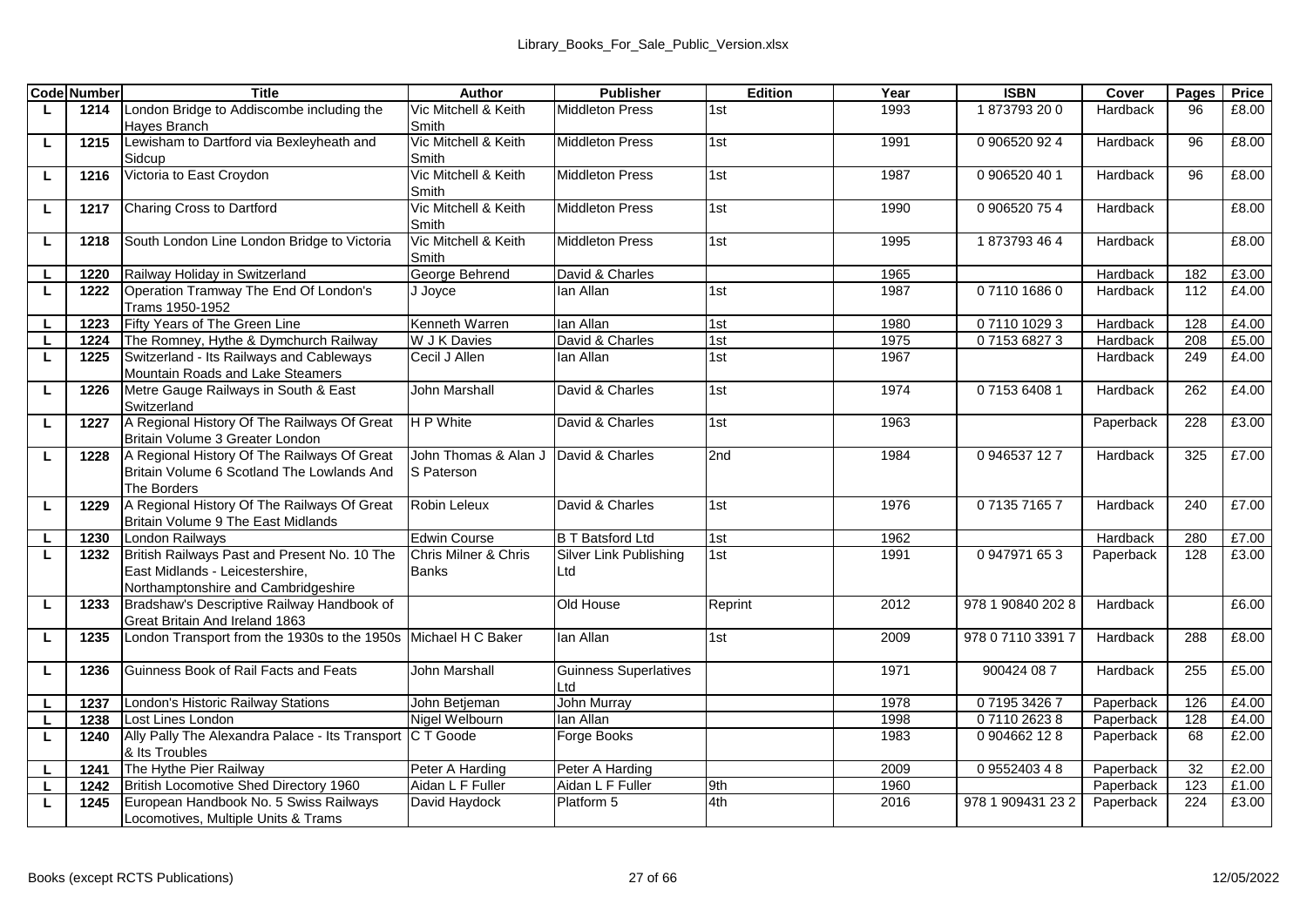|    | <b>Code Number</b> | Title                                                                                                 | Author                                         | <b>Publisher</b>                     | Edition | Year | <b>ISBN</b>       | Cover     | Pages | Price  |
|----|--------------------|-------------------------------------------------------------------------------------------------------|------------------------------------------------|--------------------------------------|---------|------|-------------------|-----------|-------|--------|
|    | 1246               | Preserved Locomotives of British Railways                                                             | Robert Pritchard &<br>Peter Hall               | Platform 5                           | 18th    | 2018 | 978 1 909431 45 4 | Paperback | 160   | £3.00  |
| г  | 1247               | UK Metro & Light Rail Systems Including<br>London Underground                                         | Robert Pritchard & Alan Platform 5<br>Yearsley |                                      | 1st     | 2017 | 978 1 909431 37 9 | Paperback | 160   | £3.00  |
| г  | 1248               | Handbook 12EL Industrial Locomotives<br>including preserved and minor railway<br>locomotives          |                                                | <b>Industrial Railway</b><br>Society |         | 2000 | 0901556174        | Paperback | 366   | £3.00  |
| L  | 1249               | Sidcup and district local road & rail timetable<br>August 1955                                        |                                                | London Transport                     |         | 1955 |                   | Paperback |       | £1.00  |
| L  | 1250               | Timetable London Area Buses, Trolleybuses,<br>Tramways May 1936                                       |                                                | London Transport                     |         | 1936 |                   | Paperback |       | £2.00  |
| г  | 1251               | A Text Book Of Steam And Steam Engines                                                                | Andrew Jamieson                                | Charles Griffin And Co.<br>Ltd.      | 12th    | 1897 |                   | Hardback  | c500  | £10.00 |
| г  | 1252               | German Railways Part 1: Locomotives and<br>Multiple Units Of Deutsche Bahn                            | <b>Brian Garvin</b>                            | Platform 5                           | 5th     | 2013 | 978 1 909431 03 4 | Paperback | 224   | £2.00  |
| L  | 1253               | German Railways Part 2: Private Operators.<br>Museums And Museum Lines                                | <b>Brian Garvin</b>                            | Platform 5                           | 5th     | 2015 | 978 1 909431 188  | Paperback | 336   | £2.00  |
| L. | 1255               | The Great Western & Great Central Joint<br>Railway                                                    | <b>Stanley C Jenkins</b>                       | The Oakwood Press                    |         | 1978 |                   | Paperback | 51    | £3.00  |
|    | 1256               | The London, Chatham & Dover Railway                                                                   | R W Kidner                                     | The Oakwood Press                    |         | 1952 |                   | Hardback  | 43    | £2.00  |
| L. | 1257               | The Jersey Eastern Railway & German<br>Occupation Lines                                               | N R P Bonsor                                   | The Oakwood Press                    | Revised | 1977 |                   | Paperback | 142   | £3.00  |
| г  | 1258               | The Euston and Crewe Companion                                                                        | D S Barrie                                     | The Oakwood Press                    |         | 1947 |                   | Paperback | 46    | £2.00  |
| г  | 1259               | The Furness Railway 1843-1923                                                                         | R W Rush                                       | The Oakwood Press                    |         | 1973 |                   | Paperback | 113   | £3.00  |
| г  | 1260               | A Numerical List of the Locomotives of the<br>SER, LCDR, SECR and SR (Eastern Section)                | N Wakeman                                      | The Oakwood Press                    |         | 1953 |                   | Paperback | 50    | £3.00  |
| τ  | 1261               | A Southern Region Chronology and Record<br>1803-1965                                                  | R H Clark                                      | The Oakwood Press                    |         | 1964 |                   | Hardback  | 164   | £5.00  |
| г  | 1263               | The Hundred of Manhood and The Selsey<br>Tramways later known as The West Sussex<br>Railway 1897-1935 | Edward C Griffith                              | <b>Edward C Griffith</b>             | 1st     | 1948 |                   | Paperback | 42    | £2.00  |
| г  | 1264               | Network Southeast Story 1982-2014                                                                     | Chris Green & Mike<br>Vincent                  | OPC.                                 |         | 2014 | 9780 86093 653 4  | Hardback  | 240   | £10.00 |
| L  | 1267               | Southern Electric Vol: 1 Development of the<br>London Suburban Network & its Trains                   | David Brown                                    | Capital Transport                    |         | 2009 | 9781 85414 330 3  | Hardback  | 224   | £12.00 |
| L  | 1268               | Southern Flectric Vol: 2 Main Line<br>Electrification, War Years & British Railways                   | David Brown                                    | Capital Transport                    |         | 2010 | 9781 85414 340 2  | Hardback  | 248   | £12.00 |
| L  | 1269               | <b>Branch Line Album</b>                                                                              | P B Whitehose                                  | lan Allan                            | 1st     | 1962 |                   | Hardback  |       | £3.00  |
| τ  | 1270               | Steam In Camera 1898-1959 Photographs<br>From The LCGB Ken Nunn Collection                            | <b>Patrick Russell</b>                         | lan Allan                            | 1st     | 1972 | 7110 0248 7       | Hardback  | 128   | £3.00  |
|    | 1271               | Southern Album                                                                                        | P Ransome-Wallis                               | lan Allan                            | 1st     | 1968 | 7110 00050        | Hardback  | 128   | £3.00  |
| L. | 1272               | Southern Holiday Lines in Hampshire and Isle<br>of Wight                                              | Alan Bennett                                   | Runpast Publishing                   | 1st     | 1994 | 187075431X        | Paperback | 80    | £3.00  |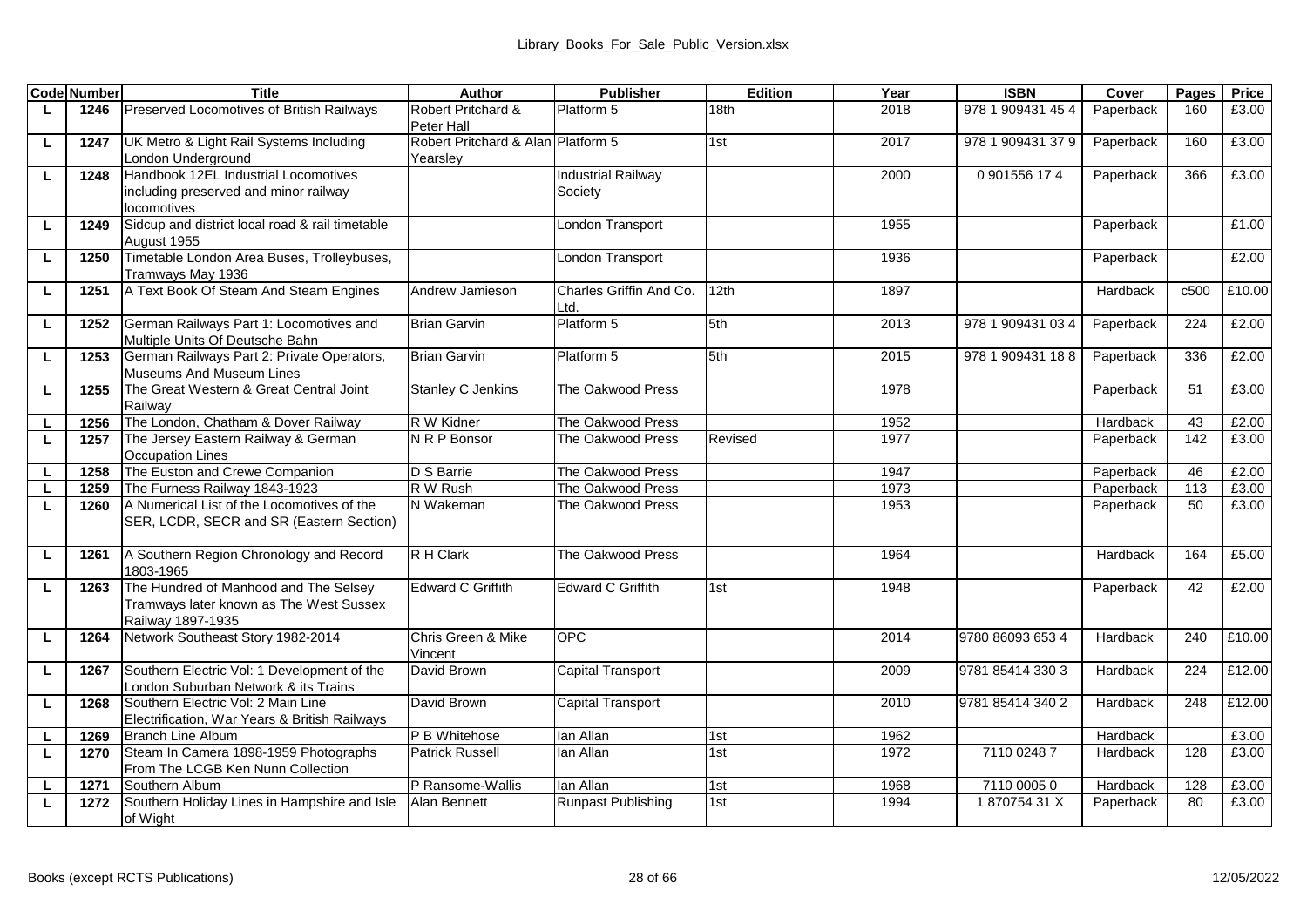|        | <b>Code Number</b> | <b>Title</b>                                                                        | Author                                                | Publisher                                 | Edition    | Year         | <b>ISBN</b>       | Cover                  | Pages    | Price          |
|--------|--------------------|-------------------------------------------------------------------------------------|-------------------------------------------------------|-------------------------------------------|------------|--------------|-------------------|------------------------|----------|----------------|
| L.     | 1273               | Around The Branch Lines No.1 Southern                                               | <b>Terry Gough</b>                                    | OPC                                       | 1st        | 1982         | 86093 159 5       | Hardback               |          | £4.00          |
|        | 1274               | The Southern in Kent and Sussex                                                     | <b>Terry Gough</b>                                    | OPC.                                      | 1st        | 1984         | 0860932757        | Hardback               |          | £4.00          |
| L.     | 1275               | The Southern in Surrey and Berkshire                                                | Terry Gough                                           | OPC                                       | 1st        | 1988         | 0 86093 426 8     | Hardback               |          | £4.00          |
| L      | 1276               | Steam on the Isle of Wight (1956-1966)                                              | P Paye & K Paye                                       | OPC.                                      | 1st        | 1988         | 0 86093 426 8     | Hardback               |          | £4.00          |
| L      | 1277               | Last Steam Locomotives of Western Germany                                           | <b>Brian Stephenson</b>                               | lan Allan                                 | 1st        | 1978         | 0711008353        | Hardback               | 112      | £4.00          |
| L      | 1278               | Steam In Western Germany                                                            | J S Whitelev & G W<br>Morrison                        | OPC.                                      | 1st        | 1976         | 0902888722        | Hardback               | 112      | £4.00          |
| L.     | 1279               | Eisenbahnatlas Schweiz                                                              |                                                       | Verlag Schweers + Wall 1st<br>GmbH        |            | 2012         | 978 3 89494 130 7 | Hardback               | 106      | £5.00          |
| L      | 1280               | Schienennetz Schweiz Strecken, Brucken,<br>Tunnels Fin technisch-historischer Atlas | Hans G Wäglii,<br>Sèbastien Jacobi &<br>Roland Probst | SBB Bern                                  |            | 1980         |                   | Hardback               | 170      | £4.00          |
| L.     | 1281               | Southampton's Railways                                                              | <b>Bert Moodv</b>                                     | <b>Waterfront Publications</b>            | 1st        | 1992         | 0946184631        | Hardback               | 144      | £6.00          |
| L      | 1283               | RhB Gebirgsbahn in Graubünden                                                       | <b>Bernhard Studer</b>                                | Verlag Alfred Bucheli<br>Zua              |            | 1985         | 3716816590        | Hardback               | 208      | £3.00          |
| L.     | 1285               | Branch Lines of Hampshire                                                           | Colin G Maggs                                         | Sutton Publishing Ltd                     | 1st        | 1997         | 0790912979        | Hardback               | 143      | £4.00          |
| L      | 1286               | Steam In Camera 1898-1960 Second Series<br>Photographs From The LCGB Ken Nunn       | <b>Patrick Russell</b>                                | lan Allan                                 | 1st        | 1981         | 0711010684        | Hardback               | 112      | £3.00          |
|        |                    | Collection                                                                          |                                                       |                                           |            |              |                   |                        |          |                |
| L      | 1287               | <b>Branch Lines of Dorset</b>                                                       | Colin G Maggs                                         | Sutton Publishing Ltd                     | 1st        | 1996         | 0790911476        | Hardback               | 144      | £4.00          |
|        | 1288               | East Midlands Branch Line Album                                                     | Anthony J Lambert                                     | lan Allan                                 | 1st        | 1978         | 0711008280        | Hardback               |          | £3.00          |
| L.     | 1289               | The Southsea Railway                                                                | Kevin Robertson                                       | Kingfisher Railway<br>Productions         | 1st        | 1985         | 0946184 16 X      | Paperback              | 32       | £1.00          |
| L      | 1291               | SUP44A London Bus Disposals Where are<br>they now?                                  |                                                       | London Omnibus<br><b>Traction Society</b> |            | 2008         | 1897983018        | Paperback              | 112      | £1.00          |
| L      | 1292               | The Southern King Arthur Family                                                     | O S Nock                                              | David & Charles                           | 1st        | 1976         | 0715371568        | Hardback               | 96       | £5.00          |
| L.     | 1296               | The Cromford & High Peak Railway                                                    | A Rimmer                                              | The Oakwood Press                         | Reprint    | 1998         | 0853613192        | Paperback              | 104      | £5.00          |
| L.     | 1297               | The Dartford Loop Line                                                              | R W Kidner                                            | The Oakwood Press                         | 1st        | 1966         |                   | Paperback              | 23       | £5.00          |
| L      | 1298               | The Isle of Wight Railways                                                          | <b>Michael Robbins</b>                                | The Oakwood Press                         | 1st        | 1963         |                   | Hardback               | 38       | £5.00          |
| L      | 1299               | The Maunsell Moguls                                                                 | Peter Rowledge                                        | The Oakwood Press                         | 1st        | 1976         |                   | Paperback              | 64       | £5.00          |
|        | 1303               | The London To Brighton Line 1841-1977                                               | <b>Adrian Grav</b>                                    | The Oakwood Press                         | 1st        | 1977         |                   | Cloth                  | 127      | £5.00          |
| L      | 1304               | The Reading To Tonbridge Line                                                       | R W Kidner                                            | The Oakwood Press                         | 1st        | 1974         |                   | Paperback              | 72       | £5.00          |
| L      | 1306               | The Railways Of Purbeck                                                             | R W Kidner                                            | The Oakwood Press                         | 1st<br>1st | 1988<br>1980 | 0853613729        | Cloth                  | 48<br>64 | £5.00<br>£5.00 |
| L.     | 1307               | Railways to Exmouth<br>The Tattenham Corner Branch                                  | Colin G Maggs<br>N Owen                               | The Oakwood Press<br>The Oakwood Press    | 1st        | 1978         |                   | Paperback<br>Paperback | 32       | £5.00          |
|        | 1308<br>1309       | The Horsham - Guildford Direct Railway                                              | H R Hodd                                              | The Oakwood Press                         | 1st        | 1975         |                   | Paperback              | 54       | £5.00          |
| L<br>L | 1310               | The Brighton To Portsmouth Line                                                     | N Pallant                                             | The Oakwood Press                         | 1st        | 1981         | 085361279X        | Paperback              | 44       | £5.00          |
| ш      | 1313               | The Lymington Branch                                                                | Peter Paye                                            | The Oakwood Press                         | 1st        | 1979         |                   | Paperback              | 44       | £5.00          |
| L      | 1314               | The Caterham Railway The Story of a Feud -                                          | Jeoffry Spence                                        | The Oakwood Press                         | Revised    | 1986         | 0853613257        | Cloth                  | 120      | £5.00          |
|        |                    | and its Aftermath                                                                   |                                                       |                                           |            |              |                   |                        |          |                |
|        | 1315               | The Wotton Tramway (Brill Branch)                                                   | Ken Jones                                             | The Oakwood Press                         | 1st        | 1974         |                   | Paperback              | 60       | £5.00          |
| L      | 1316               | The Bognor Branch Line                                                              | S Jordan                                              | The Oakwood Press                         | 1st        | 1989         | 0 85361 393 1     | Cloth                  | 96       | £5.00          |
| L      | 1317               | The Watford To St Albans Branch                                                     | S C Jenkins                                           | The Oakwood Press                         | 1st        | 1990         | 0853613990        | Cloth                  | 96       | £5.00          |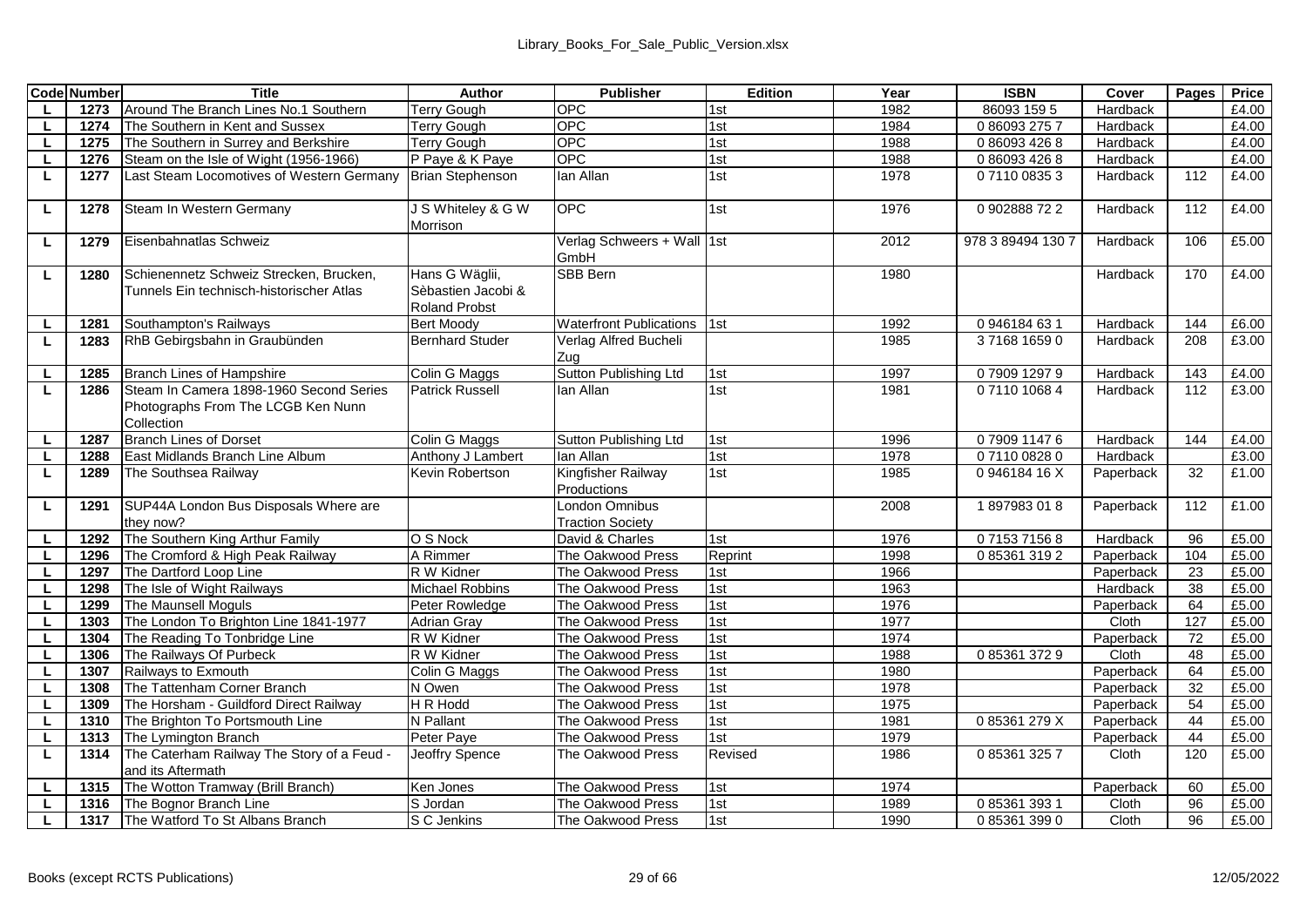|    | <b>Code Number</b> | <b>Title</b>                                                                               | Author                                 | <b>Publisher</b>                              | Edition         | Year | <b>ISBN</b>   | Cover           | Pages | Price |
|----|--------------------|--------------------------------------------------------------------------------------------|----------------------------------------|-----------------------------------------------|-----------------|------|---------------|-----------------|-------|-------|
| L  | 1318               | The North Kent Line                                                                        | R W Kidner                             | The Oakwood Press                             | 1st             | 1977 |               | Paperback       | 62    | £5.00 |
| L  | 1319               | The Melbourne Military Railway A History of                                                | Alan Cooper, Peter                     | The Oakwood Press                             | 1st             | 1980 | 0853614113    | Cloth           | 96    | £5.00 |
|    |                    | the Railway Training Centre at Melbourne and                                               | Leggott & Cyril                        |                                               |                 |      |               |                 |       |       |
|    |                    | King's Newton: 1939-1945                                                                   | Spenger                                |                                               |                 |      |               |                 |       |       |
| L  | 1320               | The "Brighton Baltics"                                                                     | A C Perryman                           | The Oakwood Press                             | 1st             | 1973 |               | Paperback       | 65    | £5.00 |
| L  | 1321               | The Canterbury & Whitstable Railway                                                        | van Maxted                             | The Oakwood Press                             | 1st             | 1970 |               | Paperback       | 35    | £5.00 |
| L. | 1322               | The Railways of Mid-Sussex                                                                 | Adrian Grav                            | The Oakwood Press                             | 1st             | 1975 |               | Paperback       | 86    | £5.00 |
| L  | 1323               | The Newhaven and Seaford Branch                                                            | R W Kidner                             | The Oakwood Press                             | 1st             | 1979 |               | Paperback       | 32    | £5.00 |
| L  | 1325               | The Peak Line                                                                              | John M Stephenson                      | The Oakwood Press                             | 1st             | 1982 | 085361282X    | Paperback       | 88    | £5.00 |
| L  | 1326               | The Bexlevheath Line                                                                       | <b>Edwin Course</b>                    | The Oakwood Press                             | 1st             |      | 0853612714    | Paperback       | 40    | £5.00 |
| L  | 1327               | Gradients of the British Main-Line Railways                                                |                                        | The Railway Publishing                        |                 | 1947 |               | Cloth           | 90    | £7.00 |
|    |                    |                                                                                            |                                        | Сo                                            |                 |      |               |                 |       |       |
| L  | 1328               | The Ventnor West Branch Line                                                               | Peter A Harding                        | Peter A Harding                               | 1st             | 1990 | 0950941468    | Paperback       | 32    | £2.00 |
| L  | 1330               | The Leicester & Swannington Railway                                                        |                                        | Avon-Anglia<br>Publications                   | Reprint         | 1977 | 0905466047    | Paperback       | 72    | £3.00 |
| L  | 1331               | The Glasgow Subway                                                                         | David L Thompson &<br>David E Sinclair | Scottish Tramway<br>Museum Society            | 1st             | 1964 |               | Paperback       | 78    | £4.00 |
| L. | 1333               | Retracing the First Public Railway                                                         | Derek A Bavlis                         | <b>Living History</b><br>Publications         | 1st             | 1981 |               | Paperback       | 81    | £3.00 |
| L  | 1334               | The Hertford Loop                                                                          | Peter Hodge                            | Southgate Civic Trust                         | 1st             | 1976 | 0905494008    | Paperback       | 32    | £1.00 |
| L  | 1336               | Gosport's Railway Era                                                                      | <b>G A Allcock</b>                     | <b>Gosport Historic</b><br>Records and Museum |                 | 1975 |               | Spiral Bound    | 60    | £2.00 |
|    |                    |                                                                                            |                                        | Society                                       |                 |      |               |                 |       |       |
| L. | 1338               | The Chichester & Midhurst Railway                                                          | Paul Clark                             | <b>Tumtable Publications</b>                  |                 | 1979 | 0902844539    | Paperback       | 72    | £2.00 |
| L  | 1340               | The Railways of Devil's Dyke                                                               | Paul Clark                             | <b>Turntable Publications</b>                 |                 | 1976 | 0902844350    | Cloth           | 69    | £2.00 |
| L  | 1341               | The Walthamstow and Chingford Railway                                                      | Line 112 Group                         | Walthamstow                                   |                 | 1970 | 0 85480 009 3 | Paperback       | 78    | £2.00 |
|    |                    |                                                                                            |                                        | Antiguarian Society                           |                 |      |               |                 |       |       |
| L  | 1342               | Railways in Guernsey With special reference to Frank E Wilson<br>the German Steam Railways |                                        | Paramount- Lithoprint                         |                 |      |               | Paperback       | 56    | £2.00 |
| г  | 1346               | The Calshot and Fawley Narrow Gauge<br>Railways                                            | Frederick W Cooper                     | <b>Plateway Press</b>                         |                 | 1989 | 095111087X    | Paperback       | 64    | £3.00 |
| L  | 1347               | <b>Bulleid's Pacifics</b>                                                                  | D W Winkworth                          | George Allen & Unwin<br>Ltd                   | 1st             | 1974 | 0 04 625005 0 | Hardback        | 264   | £6.00 |
| L  | 1349               | Switzerland's Amazing Railways                                                             | Cecil J Allen                          | Thomas Nelson and<br>Sons Ltd.                |                 | 1953 |               | Hardback        | 179   | £6.00 |
| L  | 1352               | The West Highland Railway                                                                  | John Thomas                            | David & Charles                               | 2nd Impression  | 1966 |               | Hardback        | 174   | £6.00 |
| L  | 1353               | London's First Railway - The London &<br>Greenwich                                         | R H G Thomas                           | <b>B T Batsford Ltd</b>                       | 1st             | 1972 | 07134 0468 X  | <b>Hardback</b> | 270   | £5.00 |
| L  | 1355               | British Railways Past and Present London                                                   | Brian Morrison & Ken<br><b>Brunt</b>   | Silver Link Publishing<br>Ltd                 | Combined Volume | 1992 | 0947871998    | Hardback        | 266   | £8.00 |
| L. | 1357               | Tramway Twilight The story of British<br>Tramways from 1945 to 1962                        | J Joyce                                | lan Allan                                     | Reprint         | 1963 |               | Hardback        | 112   | £4.00 |
| L  | 1358               | The Industrial Heritage of Hampshire and the<br>Isle of Wight                              | Pam Moore                              | Phillimore & Co Ltd                           | 1st             | 1988 | 0 85033 665 1 | Hardback        | 124   | £3.00 |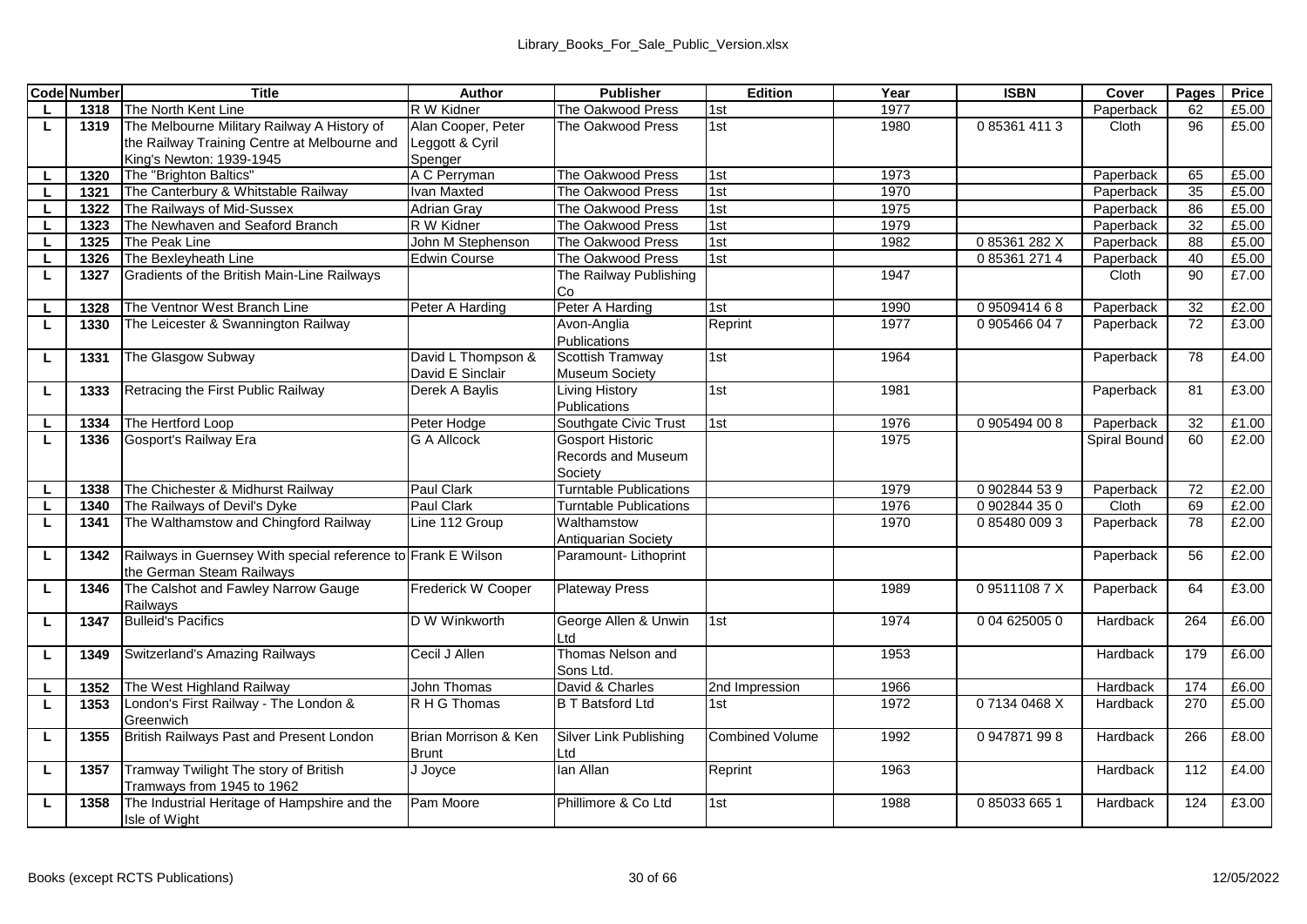|    | <b>Code Number</b> | Title                                                                                  | Author                           | <b>Publisher</b>                                         | Edition | Year | <b>ISBN</b>       | Cover     | Pages | Price |
|----|--------------------|----------------------------------------------------------------------------------------|----------------------------------|----------------------------------------------------------|---------|------|-------------------|-----------|-------|-------|
| L. | 1359               | London Bus and Tram Album Second Series                                                | <b>Michael Drvhurst</b>          | lan Allan                                                | 1st     | 1979 | 0711009856        | Hardback  | 128   | £3.00 |
|    | 1360               | <b>Brighton Line Album</b>                                                             | R C Rilev                        | lan Allan                                                |         | 1967 |                   | Hardback  | 112   | £3.00 |
| L  | 1364               | London Trams in Camera An illustrated survey                                           | Julian Thompson                  | lan Allan                                                | 1st     | 1971 | 7110 0230 4       | Hardback  | 127   | £3.00 |
|    |                    | of the last years of the London tramways                                               |                                  |                                                          |         |      |                   |           |       |       |
| L. | 1365               | <b>Traction Engines in Focus</b>                                                       | John Crawley                     | John Crawley Ltd                                         | 1st     | 1982 | 0950804606        | Hardback  |       | £3.00 |
|    | 1366               | London's Suburban Buses                                                                | John A Grav                      | lan Allan                                                | Reprint | 1977 | 0711007136        | Hardback  | 128   | £3.00 |
| L  | 1367               | London's Termini                                                                       | Alan A Jackson                   | David & Charles                                          | 1st     | 1969 | 7153 4474 9       | Hardback  | 368   | £4.00 |
| L  | 1369               | The Lancashire, Derbyshire & East Coast<br>Railway                                     | J Cupit & W Taylor               | The Oakwood Press                                        | 1st     | 1966 |                   | Paperback | 42    | £5.00 |
| г  | 1370               | Locomotives of British Railways A Pictorial<br>Record                                  | H C Casserley & L L<br>Asher     | <b>Spring Books</b>                                      | 1st     | 1961 |                   | Hardback  | 488   | £4.00 |
| L  | 1372               | The Railway Heritage of Britain 150 years of<br>Railway Architecture And Engineering   | Gordon Biddle & O S<br>Nock      | Michael Joseph                                           | 1st     | 1983 | 0718123557        | Hardback  | 270   | £8.00 |
| L  | 1373               | The Freshwater . Yarmouth & Newport Railway                                            | Alan Blackburn & John<br>Mackett | Branch-Line Handbooks 1st<br>& West Country<br>Handbooks |         | 1966 |                   | Hardback  | 66    | £2.00 |
| L  | 1375               | The Southampton and Netley Railway                                                     | <b>Edwin Course</b>              | City of Southampton                                      | 1st     | 1973 |                   | Paperback | 40    | £2.00 |
| L. | 1376               | The Longmoor Military Railway                                                          | D W Ronald & R J<br>Carter       | David & Charles                                          | 1st     | 1974 | 0715363573        | Hardback  | 255   | £8.00 |
| L  | 1377               | Forgotten Railways The East Midlands                                                   | P Howard Anderson                | David & Charles                                          | 1st     | 1973 | 0715360949        | Hardback  | 224   | £6.00 |
|    | 1378               | Forgotten Railways South-East England                                                  | <b>HP</b> White                  | David & Charles                                          | 1st     | 1976 | 0715372865        | Hardback  | 192   | £6.00 |
| L  | 1380               | Do Not Alight Here Walking London's Lost<br><b>Underground And Railway Stations</b>    | Ben Pedroche                     | Capital History                                          | 1st     | 2011 | 978 1 85414 352 5 | Paperback | 144   | £1.00 |
| L  | 1381               | abc British Railways Locomotives Part 6 Diesel<br>Multiple Units Summer 1962           |                                  | lan Allan                                                |         | 1962 |                   | Paperback | 56    | £1.00 |
| L. | 1384               | London Transport Trams & Trolleybuses 1948                                             | <b>SL Poole</b>                  | lan Allan                                                |         | 1948 |                   | Paperback | 60    | £1.00 |
|    | 1385               | abc European Railway Atlas                                                             | M G Ball                         | lan Allan                                                | 1st     | 1997 | 0711025231        | Paperback |       | £2.00 |
| L. | 1386               | abc British Railways Locomotives Part 5 Diesel<br>And Electric Locomotives Summer 1962 |                                  | lan Allan                                                |         | 1962 |                   | Paperback | 48    | £1.00 |
| L  | 1387               | British Rail Pocket Book No.1 Motive Power<br>Pocket Book Winter 1982                  | Neil Webster & Peter<br>Fox      | Platform 5                                               | 9th     | 1982 | 090657918X        | Paperback | 72    | £1.00 |
| L  | 1388               | abc British Railways Locomotives Summer<br>1954                                        | Combined Volume                  | lan Allan                                                | Reprint | 2008 | 0711033307        | Hardback  |       | £3.00 |
| г  | 1392               | The London Underground A Diagrammatic<br>History                                       | Douglas Rose                     | Douglas Rose                                             | 7th     | 1999 | 1854142194        | Paperback |       | £1.00 |
| L  | 1395               | A History of the Middleton Railway, Leeds                                              |                                  | Middleton Railway<br><b>Preservation Trust</b>           | 6th     | 1990 | 0951620509        | Paperback | 43    | £2.00 |
| L  | 1396               | The Dyke Branch Line Brighton to the Devil's<br>Dyke                                   | Peter A Harding                  | Peter A Harding                                          | 1st     | 2000 | 0952345854        | Paperback | 32    | £2.00 |
|    |                    | 1397 The Colonel Stephens Railways in Kent                                             | Peter A Harding                  | Peter A Harding                                          | 1st     | 1993 | 0950941492        | Paperback | 32    | £2.00 |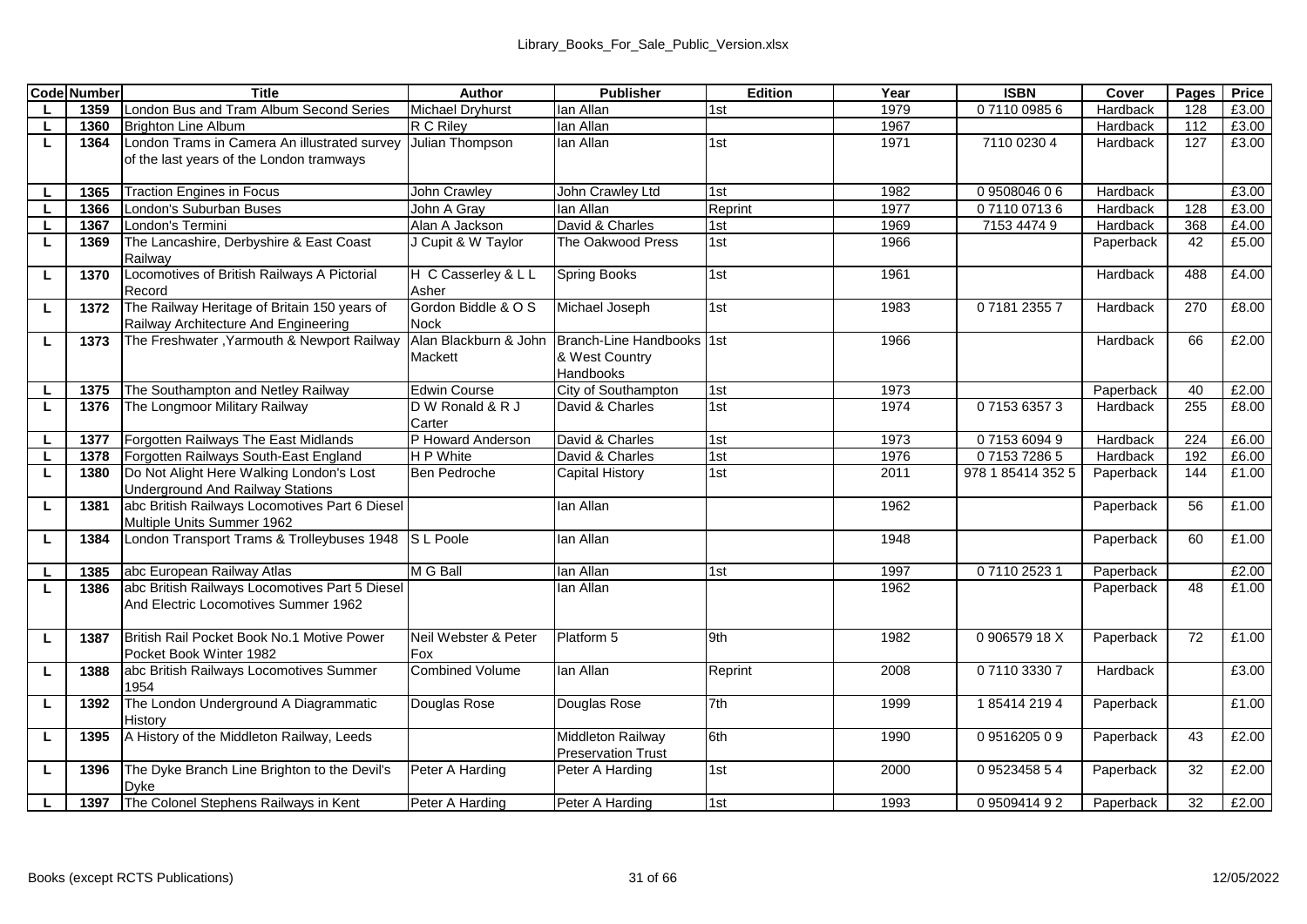|    | <b>Code Number</b> | Title                                                                                     | Author                          | <b>Publisher</b>                   | Edition          | Year | <b>ISBN</b>       | Cover     | Pages | Price  |
|----|--------------------|-------------------------------------------------------------------------------------------|---------------------------------|------------------------------------|------------------|------|-------------------|-----------|-------|--------|
| L  | 1398               | Branch lines Around Ascot From Ash Vale.                                                  | Vic Mitchell & Keith            | Middleton Press                    | 1st              | 1989 | 0.906520.64.9     | Hardback  |       | £10.00 |
|    |                    | Wevbridge, Staines and Wokingham                                                          | Smith                           |                                    |                  |      |                   |           |       |        |
| ш  | 1399               | The Tramways of Croydon                                                                   | 'SouthmeT"                      | Light Railway Transport            | 1 <sub>1st</sub> | 1960 |                   | Hardback  | 212   | £6.00  |
|    |                    |                                                                                           |                                 | eague                              |                  |      |                   |           |       |        |
| г  | 1400               | The Tramways of Woolwich and South East                                                   | 'Southeastern"                  | Light Railway Transport            | 1st              | 1963 |                   | Hardback  | 248   | £6.00  |
|    |                    | London                                                                                    |                                 | League                             |                  |      |                   |           |       |        |
| L. | 1401               | <b>British Branch Lines</b>                                                               | H A Vallance                    | <b>B T Batsford Ltd</b>            | 1st              | 1965 |                   | Hardback  | 216   | £6.00  |
|    | 1402               | Rail Atlas of Great Britain and Ireland                                                   | <b>Stuat K Baker</b>            | OPC.                               | 14th             | 2015 | 978 0 86093 669 5 | Hardback  | 139   | £6.00  |
| L. | 1455               | An Illustrated History of British Railway Hotels<br>1838-1983                             | Oliver Carter                   | Silver Link Publishing<br>Ltd      | 1st              | 1990 | 094797136X        | Hardback  | 132   | £7.00  |
| г  | 1456               | Railway Posters 1923-1947                                                                 | Beverley Cole &                 | Laurence King                      | 1st              | 1992 | 1856690148        | Paperback | 160   | £7.00  |
|    |                    |                                                                                           | <b>Richard Durack</b>           | Publishing                         |                  |      |                   |           |       |        |
| г  | 1457               | The Great Western Railway 1835-1985 Bristol<br>To London                                  |                                 | City of Bristol                    | 1st              | 1985 |                   | Paperback |       | £1.00  |
| L  | 1458               | Broadgate And Liverpool Street Station                                                    |                                 | Rosehaugh Stanhope<br>Developments | 1st              | 1991 | 1873175019        | Paperback | 111   | £5.00  |
| г  | 1461               | The Regional Railways Story Sectorisation to                                              | Gordon Pettitt &                | OPC.                               | 1st              | 2015 | 978 0 86093 663 3 | Hardback  | 240   | £15.00 |
|    |                    | Privatisation: Three Decades of revival                                                   | Nicholas Comfort                |                                    |                  |      |                   |           |       |        |
|    | 1462               | Trains 'sixtyeight                                                                        | J B Snett                       | lan Allan                          | 1st              | 1967 |                   | Hardback  | 96    | £3.00  |
|    | 1463               | Trains Annual 1967                                                                        |                                 | lan Allan                          | 1st              | 1967 |                   | Hardback  | 96    | £3.00  |
|    | 1465               | The Organisation Of British Railways                                                      | Michael R Bonavia               | lan Allan                          | 1st              | 1971 | 7110 01987        | Hardback  | 192   | £5.00  |
|    | 1466               | <b>Titled Trains of Great Britain</b>                                                     | Cecil J Allen                   | lan Allan                          |                  | 1946 |                   | Hardback  | 128   | £4.00  |
|    | 1467               | Caledonian Railway Centenary (1847-1947)                                                  |                                 | Stephenson Locomotive<br>Society   |                  | 1947 |                   | Paperback | 80    | £5.00  |
| L  | 1468               | Pacific Steam The British Pacific Locomotive                                              | Martin Fvans                    | Percival Marshall                  | 1st              | 1961 |                   | Hardback  | 80    | £4.00  |
|    | 1469               | <b>British Railways</b>                                                                   | <b>Arthur Elton</b>             | Collins                            | 1st              | 1945 |                   | Hardback  | 49    | £4.00  |
|    | 1470               | The North British Railway                                                                 | C Hamilton Ellis                | lan Allan                          | 1st              | 1955 |                   | Hardback  | 232   | £6.00  |
|    | 1471               | <b>British Pacific Locomotives</b>                                                        | Cecil J Allen                   | lan Allan                          | 1st              | 1962 |                   | Hardback  | 240   | £6.00  |
| L  | 1473               | The Dalmellington Iron Company Its Engines<br>and Men                                     | David L Smith                   | David & Charles                    | 1st              | 1967 |                   | Hardback  | 256   | £6.00  |
| Ц  | 1474               | <b>Glasgow Stations</b>                                                                   | Colin Johnston & John<br>R Hume | David & Charles                    | 1st              | 1979 | 0715375695        | Hardback  | 175   | £5.00  |
|    | 1475               | The Callander & Oban Railway                                                              | John Thomas                     | David & Charles                    | 1st              | 1966 |                   | Hardback  | 200   | £6.00  |
|    | 1476               | <b>LNER Album Volume One</b>                                                              | <b>Brian Stephenson</b>         | lan Allan                          | 1st              | 1970 | 7110 0155 3       | Hardback  | 128   | £3.00  |
|    | 1478               | Yorkshire Humour On The Railways                                                          | Peter Kirton                    | Write Books CPR Ltd                | 1st              | 2003 | 0954611802        | Paperback | 223   | £3.00  |
| L  | 1479               | Last Trains Dr Beeching and the Death of                                                  | Charles Loft                    | Biteback Publishing                | 1st              | 2014 | 978 1 84954 712 3 | Paperback | 330   | £4.00  |
|    |                    | Rural England                                                                             |                                 |                                    |                  |      |                   |           |       |        |
| г  | 1480               | Modern Railway Working Volume 1 Section 1                                                 | John Macaulav                   | Gresham Publishing Co              |                  | 1912 |                   | Hardback  | 284   | £20.00 |
|    |                    | The History, Constitution, And Management Of                                              |                                 |                                    |                  |      |                   |           |       |        |
|    |                    | Railways                                                                                  |                                 |                                    |                  |      |                   |           |       |        |
| L  | 1482               | abc British Rail Multiple-Units 1983 includes all Colin J Marsden<br><b>DMUs and EMUs</b> |                                 | lan Allan                          |                  | 1983 | 0711012865        | Paperback | 96    | £1.00  |
|    | 1484               | DMU & Light Rail Datafile 1995                                                            | Neil Webster                    | Metro Enterprises Ltd              |                  | 1994 | 0947773479        | Paperback | 64    | £1.00  |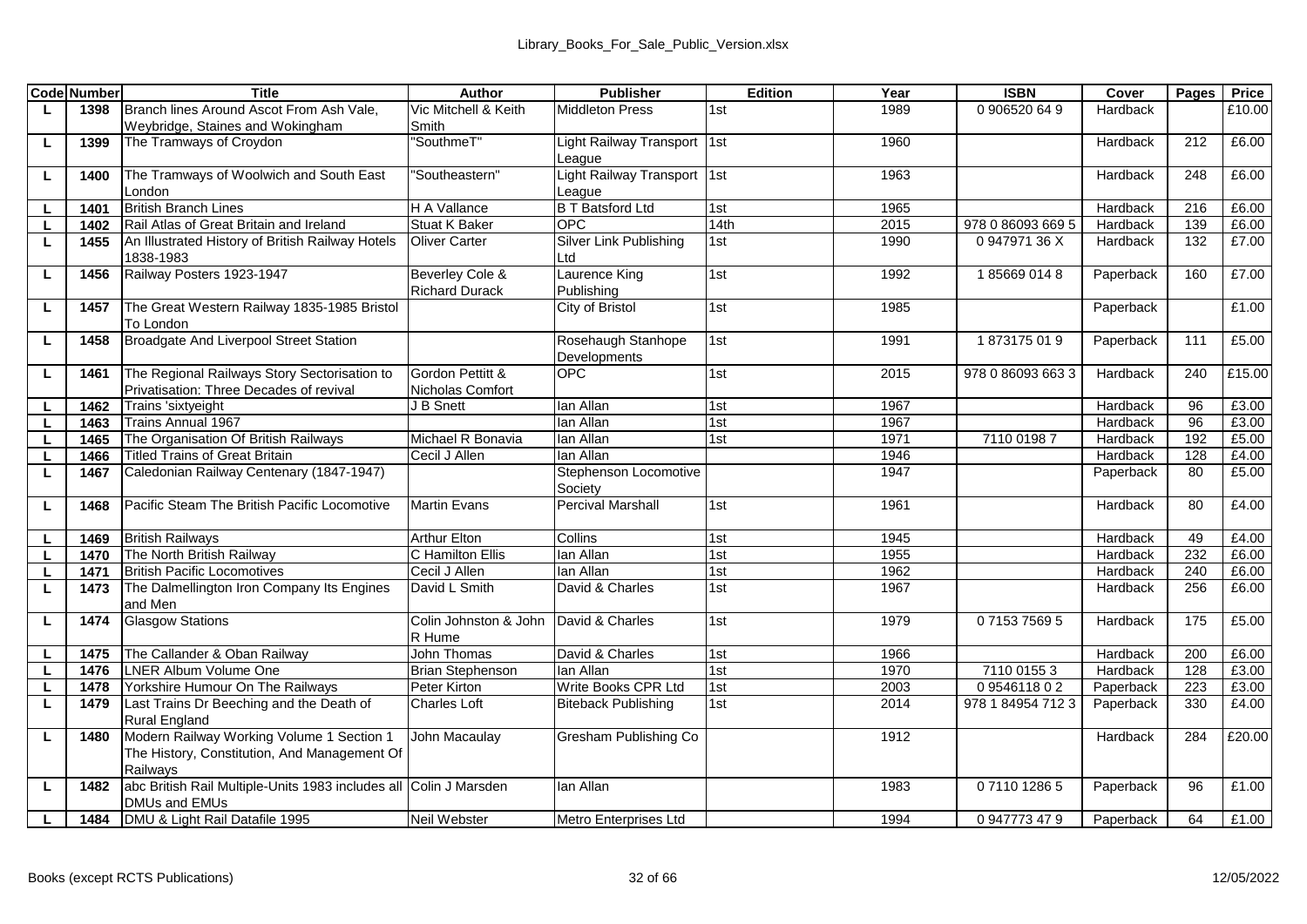|        | <b>Code Number</b> | Title                                                                     | Author                            | <b>Publisher</b>                  | Edition | Year  | <b>ISBN</b>       | Cover     | Pages    | Price          |
|--------|--------------------|---------------------------------------------------------------------------|-----------------------------------|-----------------------------------|---------|-------|-------------------|-----------|----------|----------------|
| L.     | 1485               | British Railways Pocket Book No. 4 Electric                               | Peter Fox                         | Platform 5                        | 9th     | 1995  | 1872524818        | Paperback | 92       | £1.00          |
|        |                    | Multiple Units 1996                                                       |                                   |                                   |         |       |                   |           |          |                |
| г      | 1486               | British Railways Pocket Book No. 4 Electric                               | Peter Fox                         | Platform 5                        | 5th     | 1991  | 1872524346        | Paperback | 92       | £1.00          |
|        |                    | Unit Pocket Book 1992                                                     |                                   |                                   |         |       |                   |           |          |                |
| L      | 1487               | British Railways Pocket Book No. 4 Electric                               | Peter Fox & Steven                | Platform 5                        | 1st     | 1989  | 0906579910        | Paperback | 88       | £1.00          |
|        |                    | Unit Pocket Book 1989                                                     | Knight                            |                                   |         |       |                   |           |          |                |
| L.     | 1488               | British Rail Pocket Book No. 1 Motive Power                               | Neil Webster & Peter              | Platform 5                        | 19th    | 1987  | 0906579643        | Paperback | 80       | £1.00          |
|        |                    | Pocket Book Spring 1987                                                   | Fox                               |                                   |         |       |                   |           |          |                |
| L      | 1489               | British Railways Pocket Book No. 3 DMUs &                                 | Peter Fox                         | Platform 5                        | 10th    | 1996  | 1872524931        | Paperback | 76       | £1.00          |
|        |                    | Light Rail Systems 1997                                                   |                                   |                                   |         |       |                   |           |          |                |
| L      | 1491               | British Rail Pocket Book No. 1 Motive Power                               | Neil Webster & Peter              | Platform 5                        | 24th    | 1989  | 187252401X        | Paperback | 96       | £1.00          |
|        |                    | Pocket Book Spring 1990                                                   | Fox                               |                                   |         |       |                   |           |          |                |
| L.     | 1492               | British Railways Pocket Book No. 3 Diesel Unit Peter Fox & Steven         |                                   | Platform 5                        | 1st     | 1989  | 0906579902        | Paperback | 76       | £1.00          |
|        |                    | Pocket Book 1989                                                          | Knight                            |                                   |         |       |                   |           |          |                |
| L      | 1493               | British Railways Pocket Book No. 3 Diesel Unit                            | Peter Fox                         | Platform 5                        | 5th     | 1991  | 1872524338        | Paperback | 76       | £1.00          |
|        |                    | Pocket Book 1992                                                          |                                   |                                   |         |       |                   |           |          |                |
| L      | 1494               | British Railways Pocket Book No. 3 Diesel                                 | Peter Fox                         | Platform 5                        | 21st    | 2007  | 978 1 902336 61 9 | Paperback | 80       | £1.00          |
|        |                    | Multiple Units 2008                                                       |                                   |                                   |         |       |                   |           |          |                |
| г      | 1495               | abc British Express Freight Trains                                        | <b>Brian Perren</b><br>L H Liddle | lan Allan<br>Irish Railway Record |         | c1962 |                   | Paperback | 64<br>66 | £1.00<br>£3.00 |
| τ      | 1518               | Steam Finale. A Review of Present-Day<br>Steam Traction on Irish Railways |                                   | Society London Area               | 1st     | 1964  |                   | Cloth     |          |                |
|        | 1519               | British Railways Today and Tomorrow                                       | G Freeman Allen                   | lan Allan                         | 2nd     | 1960  |                   | Hardback  | 196      | £4.00          |
| г<br>τ | 1521               | Celebrating 50 Years of the Isle Of Wight                                 |                                   | Isle of wight Steam               | 1st     | 2021  | 978 1 8384745 0 8 | Paperback | 124      | £5.00          |
|        |                    | Steam Railway                                                             |                                   | Railway Ltd                       |         |       |                   |           |          |                |
| L      | 1522               | Railways Restored 2011                                                    | Alan C Butcher                    | lan Allan                         | 32nd    | 2011  | 978 0 7110 3551 5 | Paperback | 240      | £2.00          |
| L.     | 1523               | Railways before the Grouping Number One L.                                | O J Morris                        | lan Allan                         | 1st     | 1952  |                   | Paperback | 32       | £2.00          |
|        |                    | <b>B.&amp; S.C.R.</b>                                                     |                                   |                                   |         |       |                   |           |          |                |
| г      | 1525               | My Area Volume 2 - Derbyshire &                                           | Alan Gilmour & Simon              | Inter City Railway                | 1st     | 1994  | 0950762857        | Paperback | 32       | £1.00          |
|        |                    | Nottinghamshire (Part 1)                                                  | Thrower                           | Society                           |         |       |                   |           |          |                |
| г      | 1526               | Triang Railways the first ten years                                       |                                   | Rovex Scale Models Ltd 1st        |         | 1962? |                   | Cloth     | 116      | £3.00          |
|        |                    |                                                                           |                                   |                                   |         |       |                   |           |          |                |
|        | 1532               | Trains Annual 1965                                                        |                                   | lan Allan                         | 1st     | 1964  |                   | Hardback  | 96       | £2.00          |
|        | 1533               | Trains Annual 1967                                                        |                                   | lan Allan                         | 1st     | 1966  |                   | Hardback  | 96       | £2.00          |
| г      | 1534               | Railway World Annual 1983                                                 | <b>Michael Harris</b>             | lan Allan                         | 1st     | 1982  | 0711012342        | Hardback  | 128      | £4.00          |
| г      | 1535               | Modern Railways Pictorial Annual 1985                                     | <b>Brian Morrison</b>             | lan Allan                         | 1st     | 1984  | 0711014442        | Hardback  | 128      | £4.00          |
| Ц      | 1536               | British Railways Past And Present No.1                                    | John Broughton &                  | Past & Present                    | Reprint | 1993  | 1858950066        | Paperback |          | £3.00          |
|        |                    | Cumbria                                                                   | <b>Nigel Harris</b>               | Publishing Ltd                    |         |       |                   |           |          |                |
| ш      | 1538               | British Railways Past And Present No.3 The                                | Paul Shannon & John               | Silver Link Publishing            | 1st     | 1986  | 0947971106        | Paperback | 104      | £3.00          |
|        |                    | North West                                                                | Hillmer                           | Ltd                               |         |       |                   |           |          |                |
| г      | 1539               | British Railways Past And Present No.4 The                                | Peter J Robinson &                | Silver Link Publishing            | Reprint | 1988  | 0947971173        | Paperback | 104      | £3.00          |
|        |                    | North East                                                                | Ken Groundwater                   | Ltd                               |         |       |                   |           |          |                |
| г      | 1540               | British Railways Past And Present No.5 The                                | John Whitehouse &                 | Past & Present                    | Reprint | 1993  | 1858950074        | Paperback | 104      | £3.00          |
|        |                    | West Midlands                                                             | <b>Geoff Dowling</b>              | Publishing Ltd                    |         |       |                   |           |          |                |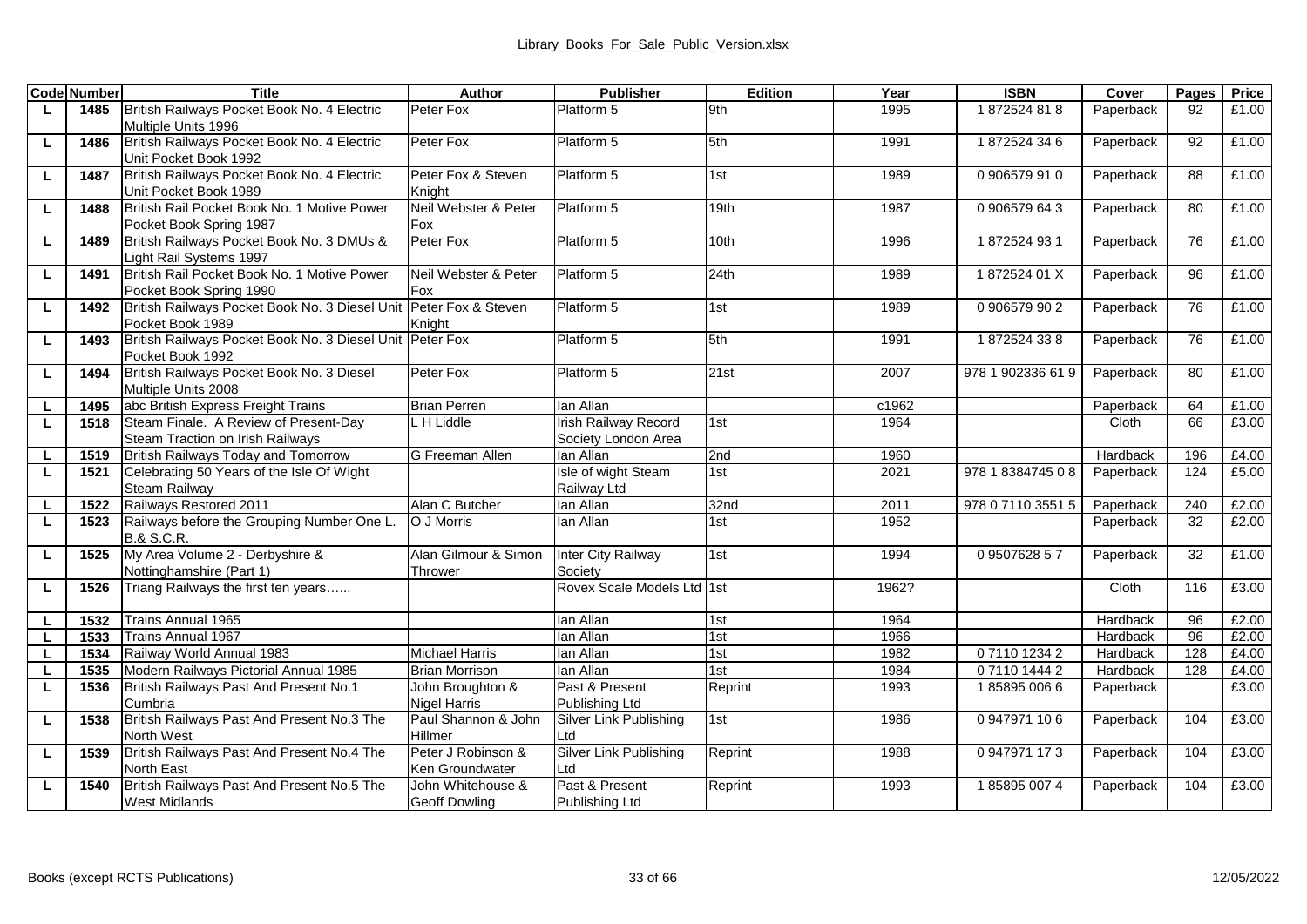|          | <b>Code Number</b> | Title                                                                                | Author                                | <b>Publisher</b>              | Edition                | Year | <b>ISBN</b>   | Cover     | Pages | Price  |
|----------|--------------------|--------------------------------------------------------------------------------------|---------------------------------------|-------------------------------|------------------------|------|---------------|-----------|-------|--------|
| L.       | 1541               | British Railways Past And Present No.9 South                                         | Keith Sanders &                       | Past & Present                | Reprint                | 1993 | 1858950104    | Paperback | 128   | £3.00  |
|          |                    | <b>East Scotland</b>                                                                 | Douglas Hodgins                       | Publishing Ltd                |                        |      |               |           |       |        |
| L.       | 1542               | British Railways Past And Present No.11 North                                        | Alan R Thompson &                     | Silver Link Publishing        | 1st                    | 1991 | 0947971718    | Paperback | 128   | £3.00  |
|          |                    | Yorkshire (Part 1) York and Selby, the Dales,                                        | Ken Groundwater                       | Ltd                           |                        |      |               |           |       |        |
|          |                    | and Skipton to Garsdale                                                              |                                       |                               |                        |      |               |           |       |        |
| L.       | 1543               | British Railways Past and Present London                                             | Brian Morrison & Ken<br>Brunt         | Silver Link Publishing<br>Ltd | <b>Combined Volume</b> | 1992 | 0947871998    | Hardback  | 266   | £8.00  |
| L        | 1568               | DC Flectric Trains And Locomotives In The                                            | R L Vickers                           | David & Charles               | 1st                    | 1986 | 0715386743    | Hardback  | 96    | £6.00  |
|          |                    | <b>British Isles</b>                                                                 |                                       |                               |                        |      |               |           |       |        |
| L.       | 1569               | The LMS Pacifics                                                                     | J W P Rowledge                        | David & Charles               | 1st                    | 1987 | 0715387766    | Hardback  | 96    | £6.00  |
| L.       | 1570               | The Deltic Locomotives of British Rail                                               | <b>Brian Webb</b>                     | David & Charles               | 2nd Impression         | 1982 | 0715381105    | Hardback  | 96    | £7.00  |
| L.       | 1571               | English Electric Main Line Diesels of British                                        | <b>Brian Webb</b>                     | David & Charles               | 1st                    | 1976 | 0715371584    | Hardback  | 96    | £7.00  |
|          |                    | Rail                                                                                 |                                       |                               |                        |      |               |           |       |        |
| <b>L</b> | 1572               | The Roval Scots And Patriots Of The LMS                                              | O S Nock                              | David & Charles               | 2nd Impression         | 1983 | 071537480X    | Hardback  | 96    | £7.00  |
| L        | 1573               | AC Electric Locomotives Of British Rail                                              | Brian Webb & John                     | David & Charles               | 1st                    | 1979 | 0715376632    | Hardback  | 96    | £7.00  |
|          |                    |                                                                                      | Duncan                                |                               |                        |      |               |           |       |        |
| L.       | 1574               | The Stanier 4-6-0s Of The LMS. The Jubilees<br>Class 5s and the BR Standard Class 5s | J W P Rowledge &<br><b>Brian Reed</b> | David & Charles               | 1st                    | 1977 | 0715373854    | Hardback  | 96    | £7.00  |
|          |                    |                                                                                      |                                       |                               |                        |      |               |           |       |        |
| L.       | 1575               | The Southern King Arthur Family                                                      | O S Nock                              | David & Charles               | 1st                    | 1976 | 0715371568    | Hardback  | 96    | £7.00  |
| <b>L</b> | 1576               | 4-8-0 Tender Locomotives                                                             | D Rock Carling                        | David & Charles               | 1st                    | 1971 | 071535204     | Hardback  | 96    | £7.00  |
| г        | 1577               | Steam Locomotives Of The East African                                                | R Ramaer                              | David & Charles               | 1st                    | 1974 | 0715364375    | Hardback  | 96    | £7.00  |
|          |                    | Railways                                                                             |                                       |                               |                        |      |               |           |       |        |
| L.       | 1578               | The Caledonian Dunalastairs and Associated                                           | O S Nock                              | David & Charles               | 1st                    | 1968 | 7153 4251 7   | Hardback  | 159   | £7.00  |
|          |                    | Classes                                                                              |                                       |                               |                        |      |               |           |       |        |
| L.       | 1579               | The LNWR Precursor Family (Precursors,                                               | O S Nock                              | David & Charles               | 1st                    | 1966 |               | Hardback  | 159   | £7.00  |
|          |                    | Experiments, Georges, Princes)                                                       |                                       |                               |                        |      |               |           |       |        |
| τ        | 1580               | The British Internal Combustion Locomotive<br>1894-1940                              | <b>Brian Webb</b>                     | David & Charles               | 1st                    | 1973 | 0715361155    | Hardback  | 120   | £7.00  |
| г        | 1581               | Diesel-Hydraulic Locomotives of the Western                                          | <b>Brian Reed</b>                     | David & Charles               | 2nd Impression         | 1978 | 0715367692    | Hardback  | 112   | £7.00  |
|          |                    | Region                                                                               |                                       |                               |                        |      |               |           |       |        |
| L        | 1582               | The Railway Foundry Leeds 1839-1969 E. B.                                            | Ronald Nelson                         | Goose & Son Publishers 1st    |                        | 1972 | 0 900404 11 6 | Hardback  | 206   | £10.00 |
|          |                    | Wilson-Hudswell Clarke & Co Ltd                                                      | Redman                                | Ltd                           |                        |      |               |           |       |        |
| L.       | 1583               | Railway Design since 1830 Volume 1 1830-                                             | <b>Brian Haresnape</b>                | lan Allan                     | 1st                    | 1968 | 7110 0029 8   | Hardback  | 130   | £7.00  |
|          |                    | 1914                                                                                 |                                       |                               |                        |      |               |           |       |        |
| L.       | 1584               | Railway Design since 1830 Volume 2 1914-                                             | <b>Brian Haresnape</b>                | lan Allan                     | 1st                    | 1969 | 7110 0072 7   | Hardback  | 128   | £7.00  |
|          |                    | 1969                                                                                 |                                       |                               |                        |      |               |           |       |        |
| L        | 1586               | The abc Of LNER Locomotives A Complete                                               |                                       | lan Allan                     | Reprint                |      | 0711006245    | Paperback | 104   | £1.00  |
|          |                    | List of all LNE Engines in Service in 1947                                           |                                       |                               |                        |      |               |           |       |        |
|          |                    | Renumbering Edition                                                                  |                                       |                               |                        |      |               |           |       |        |
| L        | 1587               | Off The Rails                                                                        | Patrick Wright                        | David & Charles               | 1st                    | 1985 | 0715386204    | Paperback |       | £1.00  |
| L.       | 1588               | The GWR Stars, Castles & Kings Part 1 : 1906- O S Nock<br>1930                       |                                       | David & Charles               | 3rd impression         | 1975 | 0715366815    | Hardback  | 160   | £7.00  |
|          |                    |                                                                                      |                                       |                               |                        |      |               |           |       |        |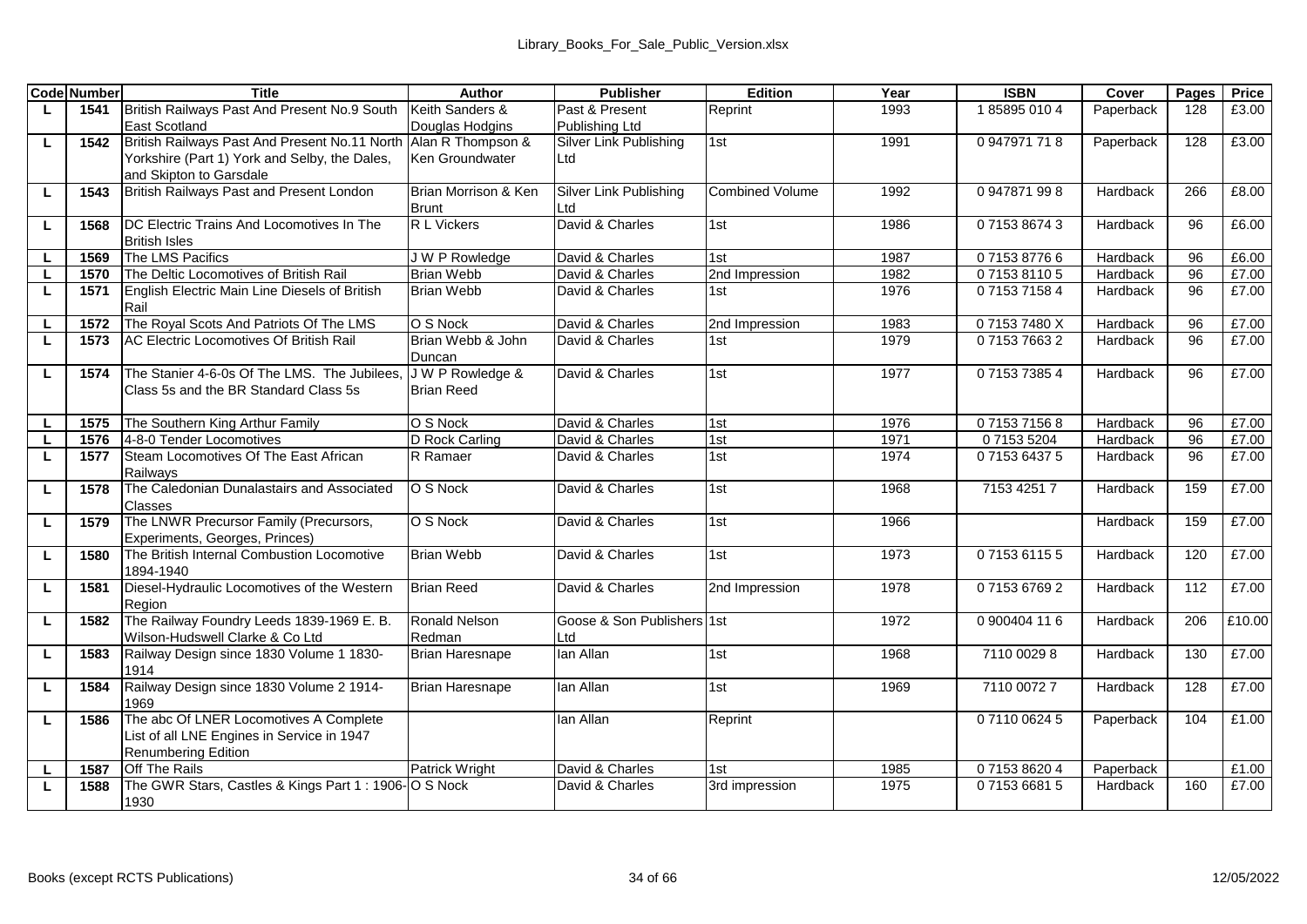|    | <b>Code Number</b> | Title                                                                                                                          | Author                          | <b>Publisher</b>                     | Edition        | Year | <b>ISBN</b>   | Cover     | Pages | Price  |
|----|--------------------|--------------------------------------------------------------------------------------------------------------------------------|---------------------------------|--------------------------------------|----------------|------|---------------|-----------|-------|--------|
| L. | 1589               | The GWR Stars, Castles & Kings Part 2: 1930- O S Nock<br>1965                                                                  |                                 | David & Charles                      | 1st            | 1970 | 0715347438    | Hardback  | 160   | £7.00  |
|    | 1590               | The Drummond Greyhounds of the LSWR                                                                                            | D L Bradlev                     | David & Charles                      | 1st            | 1977 | 0715373293    | Hardback  | 96    | £7.00  |
| L. | 1594               | A Bibliography of British Railway History                                                                                      | George Ottley                   | <b>HMSO</b>                          | 2nd            | 1983 | 0 11 290334 7 | Hardback  | 683   | £10.00 |
| τ  | 1595               | An Illustrated History of LMS Locomotives<br>Volume Three: Absorbed Pre-Group Classes<br>Northern Division                     | Bob Essery & David<br>Jenkinson | Silver Link Publishing<br>Ltd        |                | 1994 | 1857940245    | Hardback  | 216   | £12.00 |
| L  | 1596               | An Illustrated History of LMS Locomotives<br>Volume Five: The Post Grouping Standard<br>Desians                                | Bob Essery & David<br>Jenkinson | Silver Link Publishing<br>Ltd        | Reprint        | 1992 | 0 947971 394  | Hardback  | 248   | £12.00 |
| L  | 1597               | The Weston Collection A Unique series of<br>paintings by David Weston depicting the<br>history of the British Steam Locomotive | David Weston                    | New Cavendish Books                  | 1st            | 1977 | 0904568148    | Cloth     | 29    | £3.00  |
| г  | 1598               | On Great Northern Lines                                                                                                        | <b>Derek Huntriss</b>           | lan Allan                            | 1st            | 1994 | 0711022860    | Hardback  |       | £3.00  |
| L  | 1599               | <b>Titled Trains of Great Britain</b>                                                                                          | Cecil J Allen                   | lan Allan                            | 1st            | 1946 |               | Hardback  | 128   | £1.00  |
| г  | 1600               | Locomotives of Sir Nigel Gresley                                                                                               | O S Nock                        | Longmans, Green And<br>Co.           | 2nd Impression | 1946 |               | Hardback  | 181   | £4.00  |
| ш  | 1601               | The North Eastern Railway - A Centenary Story C M Jenkin Jones                                                                 |                                 | BR (NER)                             | 1st            | 1954 |               | Paperback | 32    | £2.00  |
| ш  | 1602               | LB&SCR Locomotives An up-to-date Survey<br>From 1870 - 1927                                                                    | <b>F</b> Burtt                  | lan Allan                            | 1st            | 1946 |               | Paperback | 57    | £2.00  |
| г  | 1603               | Pullman The Pullman Car Company - its<br>services, cars, and traditions                                                        | Julian Morel                    | David & Charles                      | 1st            | 1983 | 0715383825    | Hardback  | 224   | £5.00  |
| г  | 1604               | The Dyke Branch Line Brighton to the Devil's<br>Dvke                                                                           | Peter A Harding                 | Peter A Harding                      | 1st            | 2000 | 0952345854    | Paperback | 32    | £2.00  |
| г  | 1605               | Advanced Passenger Train The official<br>illustrated account of British Rail's revolutionary<br>new 155mph train               | Geoffrey Body                   | Avon-Anglia<br>Publications          | 1st            | 1981 | 0905466373    | Paperback | 48    | £2.00  |
|    | 1606               | British Railway Bridges & Viaducts                                                                                             | Martin Smith                    | lan Allan                            | 1st            | 1994 | 0711022739    | Hardback  | 176   | £5.00  |
| L  | 1607               | Sir Henry Fowler - A Versatile Life. The<br>biography of Sir Henry Fowler, KBE, LLD, JP                                        | J E Chacksfield                 | The Oakwood Press                    | 1st            | 2000 | 0853615500    | Cloth     | 168   | £5.00  |
|    | 1608               | Sir William Stanier - a New Biography                                                                                          | J E Chacksfield                 | The Oakwood Press                    | Reprint        | 2004 | 0 85361 576 4 | Paperback | 168   | £5.00  |
| L  | 1610               | Steam Locomotives in India Part 1 Narrow<br>Gauge                                                                              | Hugh Hughes & Frank<br>Jux      | <b>Continental Railway</b><br>Circle | 2nd            | 1980 | 0 9503469 5 0 | Cloth     | 96    | £4.00  |
| г  | 1611               | Steam Locomotives in India Part 2: Metre<br>Gauge                                                                              | <b>Hugh Hughes</b>              | Continental Railway<br>Circle        | 1st            | 1977 | 0950346934    | Cloth     | 96    | £4.00  |
| г  | 1612               | Steam Locomotives in India Part 3: Broad<br>Gauge                                                                              | <b>Hugh Hughes</b>              | <b>Continental Railway</b><br>Circle | 1st            | 1979 | 0950346942    | Cloth     | 96    | £4.00  |
| г  | 1613               | Indian Locomotives Part 1 Broad Gauge 1851-<br>1940                                                                            | <b>Hugh Hughes</b>              | <b>Continental Railway</b><br>Circle | 1st            | 1990 | 0950346985    | Cloth     | 112   | £4.00  |
| г  | 1614               | Indian Locomotives Part 2 Metre Gauge 1872-<br>1940                                                                            | <b>Hugh Hughes</b>              | Continental Railway<br>Circle        | 1st            | 1992 | 0950346993    | Cloth     | 112   | £4.00  |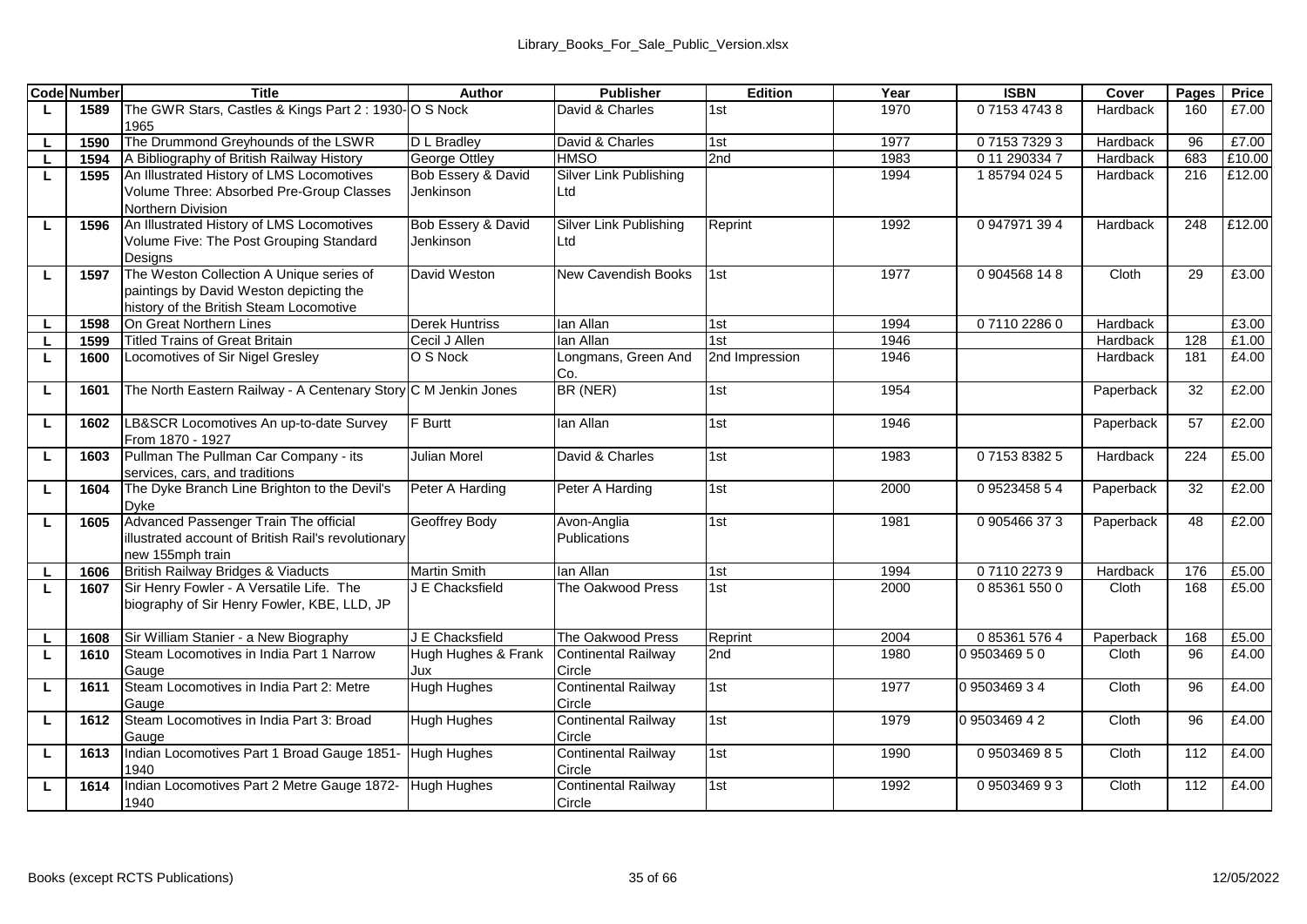|    | <b>Code Number</b> | Title                                                                             | Author                                                                                       | Publisher                                    | Edition        | Year | <b>ISBN</b>      | Cover     | Pages | Price  |
|----|--------------------|-----------------------------------------------------------------------------------|----------------------------------------------------------------------------------------------|----------------------------------------------|----------------|------|------------------|-----------|-------|--------|
| L. | 1615               | Steyning & The Steyning Line                                                      | George Cockman &<br><b>William Oakev</b>                                                     | George Cockman                               | 1st            | 1987 |                  | Paperback | 99    | £1.00  |
| ш  | 1616               | <b>Flying Scotsman</b>                                                            | Alan Pegler, Cecil J<br>Allan, Trevor Bailey,<br>Harold Edmonson &<br><b>Brian Haresnape</b> | lan Allan                                    | 3rd impression | 1978 | 0 7110 0663 6    | Hardback  | 80    | £3.00  |
| ш  | 1617               | Trains in Trouble Railway Accidents in Pictures Ken Hoole<br>Volume Three         |                                                                                              | <b>Atlantic Transport</b><br>Publishers      | 1st            | 1987 | 0906899052       | Paperback |       | £2.00  |
| ш  | 1618               | Trains in Trouble Railway Accidents in Pictures Ken Hoole<br>Volume Four          |                                                                                              | <b>Atlantic Transport</b><br>Publishers      | 2nd            | 1989 | 0906899079       | Paperback |       | £2.00  |
| ш  | 1619               | The Electric Railway That Never Was York -<br>Newcastle 1919                      | R A S Hennessey                                                                              | Oriel Press Ltd                              | 1st            | 1970 | 0 85362 087 3    | Paperback | 32    | £2.00  |
| ш  | 1621               | Private & Untimetabled Railway Stations Halts<br>And Stopping Places              | Godfrey Croughton, R<br>W Kidner & Alan Young                                                | The Oakwood Press                            | 1st            | 1982 | 0853612811       | Paperback | 148   | £5.00  |
| L. | 1626               | No Need to Ask! Early Maps of London's<br><b>Underground Railways</b>             | David Leboff & Tim<br>Demuth                                                                 | Capital Transport                            | 1st            | 1999 | 1854142151       | Hardback  | 80    | £7.00  |
| L. | 1627               | Mr Beck's Underground Map                                                         | Ken Garland                                                                                  | Capital Transport                            | 1st            | 1994 | 1854141686       | Hardback  | 96    | £7.00  |
| ш  | 1630               | The British Internal Combustion Locomotive<br>1894-1940                           | Brian Webb                                                                                   | David & Charles                              | 1st            | 1973 | 0715361155       | Hardback  | 120   | £7.00  |
| ш  | 1631               | British Railways Atlas 1947 The Last Days Of<br>The Big Four                      |                                                                                              | lan Allan                                    |                | 1998 | 0711024383       | Paperback | 53    | £3.00  |
| L. | 1632               | Electrifying The East Coast Route The Making<br>of Britain's first 140mph railway | Peter Semmens                                                                                | Patrick Stephens Ltd                         | 1st            | 1991 | 0850599296       | Hardback  | 224   | £6.00  |
|    | 1633               | London Railway Atlas                                                              | Joe Brown                                                                                    | lan Allan                                    | 1st            | 2006 | 0711031371       | Hardback  |       | £5.00  |
| L. | 1634               | Railway Liveries 1923-1947                                                        | <b>Brian Haresnape</b>                                                                       | lan Allan                                    | 1st            | 1989 | 0711018294       | Hardback  | 208   | £7.00  |
| ш  | 1636               | The Hixon Analysis Catastrophe and its<br>Preconditions                           |                                                                                              | The Open University                          | Reprint        | 1979 | 0 335 06251 2    | Paperback | 45    | £1.00  |
| ш  | 1637               | Encyclopaedia of British Railway Companies                                        | Christopher Awdry                                                                            | Guild Publishing London                      |                | 1990 | CN8983           | Hardback  | 288   | £10.00 |
| ш  | 1638               | Sectional Maps Of Britain's Railways as at<br>January 1982                        | Robert Antell                                                                                | lan Allan                                    |                | 1982 | 0711012571       | Paperback | 45    | £2.00  |
| г  | 1639               | Signalling Atlas And Signal Box Directory Great Peter Kay<br>Britain and Ireland  |                                                                                              | Peter Kay                                    |                | 1997 | 1899890157       | Paperback | 46    | £4.00  |
| ш  | 1641               | Railway Track Diagrams 2 Eastern                                                  | Gerald Jacobs                                                                                | Trackmaps                                    | 3rd            | 2008 | 0954986628       | Cloth     |       | £4.00  |
| L. | 1643               | Railway Track Diagrams 1 Scotland and the<br>Isle of Man                          | Gerald Jacobs                                                                                | Trackmaps                                    | 5th            | 2007 | 978 0 9549866 36 | Cloth     |       | £4.00  |
| ш  | 1644               | North Eastern Railway Historical Maps                                             | R A Cook & K Hoole                                                                           | Railway & Canal<br><b>Historical Society</b> | 1st            | 1975 | 901461 105       | Paperback | 44    | £3.00  |
| г  | 1645               | Sectional Maps Of Britain's Railways With<br>Gazetteer                            |                                                                                              | lan Allan                                    | Revised        | 1985 | 0711014582       | Paperback |       | £2.00  |
| L  | 1646               | Heavy Goods Engines of the War Department<br>Volume 2 Stanier 8F 2-8-0            | J W P Rowledge                                                                               | Springmead Railway<br><b>Books</b>           |                | 1977 |                  | Cloth     | 64    | £4.00  |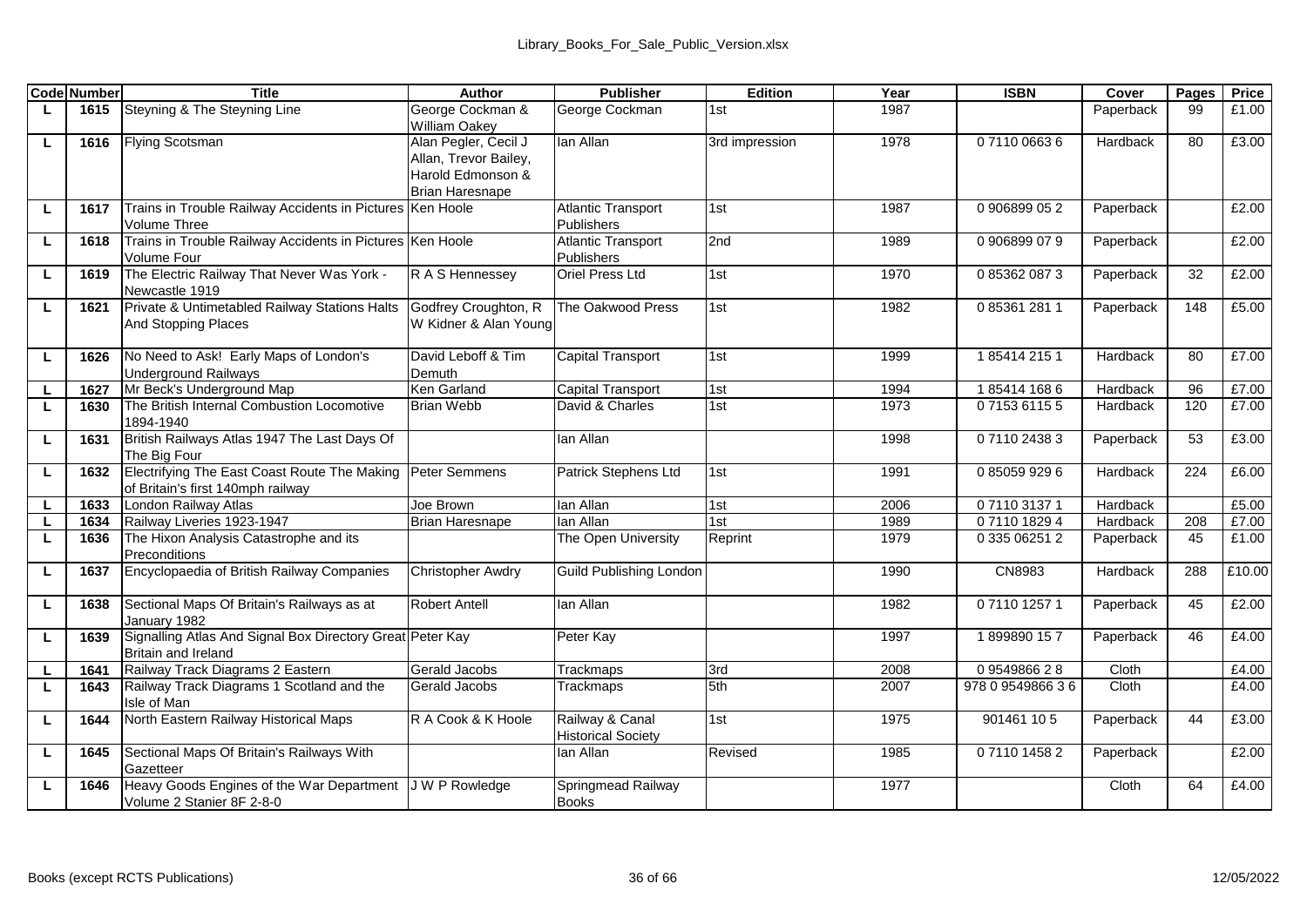|    | <b>Code Number</b> | <b>Title</b>                                                                        | Author                         | <b>Publisher</b>                                    | Edition    | Year         | <b>ISBN</b>                     | Cover          | Pages | Price          |
|----|--------------------|-------------------------------------------------------------------------------------|--------------------------------|-----------------------------------------------------|------------|--------------|---------------------------------|----------------|-------|----------------|
|    | 1648               | Vintage Railtours RCTS A pictorial record 1954-Gavin Morrison                       |                                | Silver Link Publishing                              | 1st        | 1993         | 185794 0075                     | Hardback       | 192   | £10.00         |
|    |                    | 69                                                                                  |                                | Ltd                                                 |            |              |                                 |                |       |                |
|    | 1649               | London Main Line War Damage                                                         | <b>B W L Brooksbank</b>        | Capital Transport                                   | 1st        | 2007         | 978 1 85414 309 9               | Hardback       | 144   | £8.00          |
|    | 1650               | The Railmag Index                                                                   | P J Long                       | P J Long                                            |            | 1995         |                                 | Spiral Bound   | 164   | £3.00          |
| г  | 1651               | A Railway Chronology of the Sheffield Area                                          | <b>Richard V Proctor</b>       | Sheffield City Libraries                            | 3rd        | 1975         | 0900660252                      | Paperback      |       | £1.00          |
| г  | 1655               | European Railway Atlas Denmark, Germany,                                            | Mike G Ball                    | lan Allan                                           | 2nd        | 1998         | 0711025509                      | Paperback      |       | £5.00          |
|    |                    | Austria, Switzerland                                                                |                                |                                                     |            |              |                                 |                |       |                |
| г  | 1657               | Railway Track Diagrams 4 Midlands & North                                           | Gerald Jacobs                  | Trackmaps                                           | 2nd        | 2005         | 0954986601                      | Cloth          | 56    | £4.00          |
|    |                    | West                                                                                |                                |                                                     |            |              |                                 |                |       |                |
| г  | 1658               | Railway Track Diagrams 4 Midlands & North                                           | Mike Bridge                    | Trackmaps                                           | 3rd        | 2013         | 978 0 9549866 7 4               | Paperback      |       | £4.00          |
|    | 1660               | West                                                                                |                                |                                                     |            |              |                                 |                | 43    | £4.00          |
| г  |                    | British Rail Track Diagrams 3 Western<br>British Rail Track Diagrams 5 Southern and | Gerald Jacobs<br>Gerald Jacobs | Trackmaps<br>Trackmaps                              | 4th<br>3rd | 2005<br>2008 | 095498661X<br>978 0 9549866 4 3 | Cloth<br>Cloth |       | f4.00          |
| L  | 1662               | TFI                                                                                 |                                |                                                     |            |              |                                 |                |       |                |
|    | 1664               | European Railway Atlas British Isles                                                | Mike G Ball                    | lan Allan                                           | 2nd        | 1996         | 0711024073                      | Cloth          | c70   | £4.00          |
|    | 1665               | Midland Railway System Maps Vol: 6 The                                              | Peter Kay                      | Peter Kay                                           | Reprint    | 1999         | 1899890289                      | Paperback      |       | £4.00          |
|    |                    | Gradient Diagrams (of 1902)                                                         |                                |                                                     |            |              |                                 |                |       |                |
| L. | 1666               | Midland Railway System Maps (The Distance                                           |                                | Author                                              |            | 1997         | 1899890181                      | Paperback      |       | £4.00          |
|    |                    | Diagrams) Volume 4 Birmingham To Bristol                                            |                                |                                                     |            |              |                                 |                |       |                |
|    |                    | And Branches, South Wales, Somerset And                                             |                                |                                                     |            |              |                                 |                |       |                |
|    |                    | Dorset Joint Line                                                                   |                                |                                                     |            |              |                                 |                |       |                |
| L  | 1667               | Midland Railway System Maps (The Distance                                           |                                | Author                                              |            | 1998         | 1899890173                      | Paperback      |       | f4.00          |
|    |                    | Diagrams) Volume 2 Leeds To Leicester And                                           |                                |                                                     |            |              |                                 |                |       |                |
|    |                    | Branches, Derby To Manchester And                                                   |                                |                                                     |            |              |                                 |                |       |                |
|    |                    | Branches, Cheshire Lines                                                            |                                |                                                     |            |              |                                 |                |       |                |
|    | 1669               | Railway Maps Of The World                                                           | Mark Ovenden                   | Penguin Group                                       | 1st        | 2011         | 978 0 670 02265 6               | Hardback       | 138   | £7.00          |
| L  | 1671<br>1673       | The Railways of Devil's Dyke<br>Britain's Electric Railways Today A Centenary       | Paul Clark                     | <b>Tumtable Publications</b>                        | 1st        | 1976<br>1983 | 0902844350<br>0 85534 021 5     | Cloth          | 69    | £1.00<br>£2.00 |
|    |                    | Review OF Present Day Practice                                                      | lain Frew                      | Electric Railway Society 1st<br>& Southern Electric |            |              |                                 | Paperback      | 88    |                |
|    |                    |                                                                                     |                                | Group                                               |            |              |                                 |                |       |                |
|    | 1674               | Railway Executive / British Transport                                               | Industrial Locomotive          | <b>Industrial Railway</b>                           | 1st        | 1998         | 1 901556 06 9                   | Paperback      | 53    | £1.00          |
|    |                    | Commission / British Railways Board Industrial                                      | <b>Registration Numbers</b>    | Society                                             |            |              |                                 |                |       |                |
|    |                    | Locomotive Registration Numbers (Including                                          | (Including Great               |                                                     |            |              |                                 |                |       |                |
|    |                    | Great Western Railway Series)                                                       | Western Railway                |                                                     |            |              |                                 |                |       |                |
|    |                    |                                                                                     | Series)                        |                                                     |            |              |                                 |                |       |                |
|    | 1675               | The Locomotive Names of British Railways                                            | E Talbot                       | <b>Halcyon Books</b>                                | 1st        | 1982         | 0950792306                      | Paperback      | 55    | £1.00          |
|    |                    | Their Origins and Meaning                                                           |                                |                                                     |            |              |                                 |                |       |                |
| Ц  | 1679               | The Malayan Railway Keretapi Tanah Melayu                                           | J A Stanistreet                | The Oakwood Press                                   | 1st        | 1972         |                                 | Paperback      | 63    | £5.00          |
|    |                    |                                                                                     |                                |                                                     |            |              |                                 |                |       |                |
| L  | 1680               | PNKA Power Parade Indonesian Steam                                                  | A E Durrant                    | Continental Railway                                 | 1st        | 1974         |                                 | Paperback      | 100   | £2.00          |
|    |                    | Locomotives                                                                         |                                | Circle                                              |            |              |                                 |                |       |                |
| L. | 1684               | The Channel Tunnel and its High Speed Links                                         | Nicholas Comfort               | The Oakwood Press                                   | 1st        | 2006         | 0 85361 644 2                   | Cloth          | 256   | £5.00          |
| L  | 1685               | Reflections on the Portishead Branch                                                | <b>Mike Vincent</b>            | OPC                                                 | 1st        | 1983         | 0 86093 190 0                   | Cloth          | 224   | £5.00          |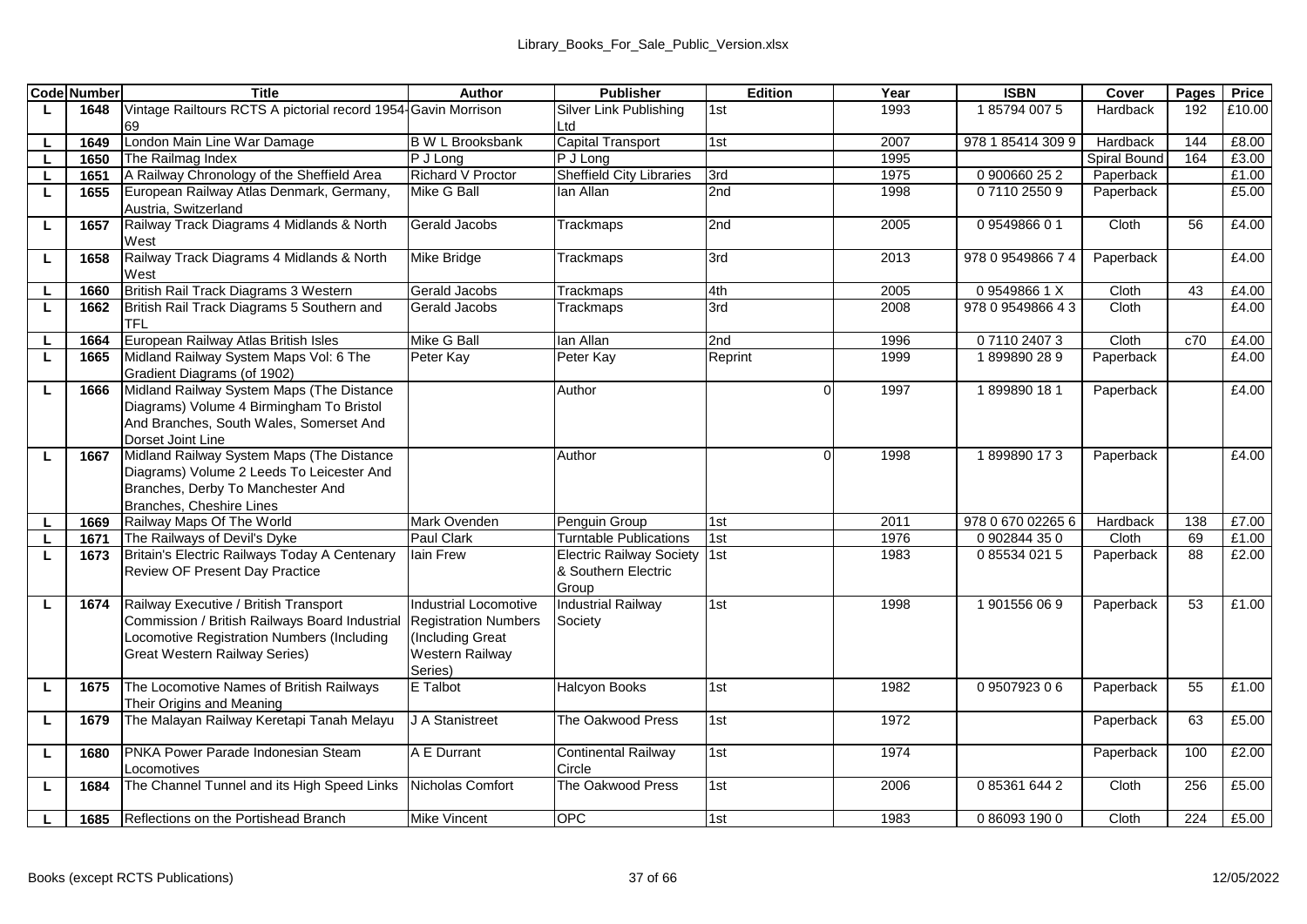|   | <b>Code Number</b> | <b>Title</b>                                                                              | Author                 | <b>Publisher</b>                   | Edition | Year | <b>ISBN</b>       | Cover     | Pages | Price  |
|---|--------------------|-------------------------------------------------------------------------------------------|------------------------|------------------------------------|---------|------|-------------------|-----------|-------|--------|
|   | 1686               | A Biographical Dictionary of Railway Engineers John Marshall                              |                        | David & Charles                    | 1st     | 1978 | 0715374893        | Hardback  | 249   | £6.00  |
| г | 1687               | Broken Rails How Privatisation Wrecked<br><b>Britain's Railwavs</b>                       | Christian Wolmar       | Aurum Press Ltd                    | 2nd     | 2001 | 1854108573        | Paperback | 279   | £3.00  |
| г | 1688               | The Great Railway Revolution The Epic Story<br>of the American Railroad                   | Christian Wolmar       | <b>Atlantic Books</b>              | 1st     | 2012 | 978 0 85789 035 1 | Hardback  | 414   | £6.00  |
| г | 1689               | Engines Of War How Wars Were Won & Lost<br>On The Railwavs                                | Christian Wolmar       | Atlantic Books                     | 1st     | 2010 | 978 1 84887 172 4 | Hardback  | 310   | £6.00  |
| ш | 1690               | Blood Iron & Gold How The Railways<br><b>Transformed The World</b>                        | Christian Wolmar       | <b>Atlantic Books</b>              | 1st     | 2009 | 978 1 84887 1700  | Hardback  | 373   | £6.00  |
| ш | 1691               | Fire & Steam A New History of the Railways in<br><b>Britain</b>                           | Christian Wolmar       | <b>Atlantic Books</b>              | 1st     | 2007 | 978 1 84354 629 0 | Hardback  | 364   | £6.00  |
| τ | 1692               | Steaming To Victory How Britain's Railways<br>Won The War                                 | Michael Williams       | Preface Publishing                 | 1st     | 2013 | 978 1 848 09314 0 | Hardback  | 374   | £6.00  |
| Ц | 1693               | Historischer Eisenbahn-Atlas Deutschland und<br>angrenzende Länder 1925                   |                        | Hermann Merker Verlag<br>GmbH      | Reprint |      | 4 398021 52480 0  | Paperback |       | £1.00  |
| ш | 1702               | <b>LMS Answers vour questions</b>                                                         |                        | <b>LMSR</b>                        |         | 1946 |                   | Paperback | 20    | £2.00  |
| г | 1704               | Facts about British Railways in Wartime                                                   | <b>BR Press Office</b> | <b>BR Press Office</b>             |         | 1943 |                   | Paperback | 64    | £2.00  |
|   | 1705               | British Railways in Peace & War                                                           | <b>BR Press Office</b> | <b>BR Press Office</b>             |         | 1944 |                   | Paperback | 72    | £2.00  |
| L | 1706               | It Can Now Be Revealed More About British<br>Railways In Peace And War                    | <b>BR Press Office</b> | <b>BR Press Office</b>             |         | 1945 |                   | Paperback | 64    | £2.00  |
| г | 1707               | A Chronology of Railway Stations in the<br>Greater London Area                            | A Leonard              | A Leonard                          |         | 1980 |                   | Cloth     |       | £1.00  |
|   | 1708               | Sectional Maps of the British Railways                                                    |                        | lan Allan                          | 1st     | 1948 |                   | Hardback  | 53    | £2.00  |
| L | 1711               | Jowett's Railway Atlas of Great Britain &<br>Ireland From pre-Grouping to the present day | Alan Jowett            | Guild Publishing London            |         | 1989 | CN2155            | Hardback  | 321   | £15.00 |
| L | 1712               | Jowett's Nationalised Railway Atlas Of Great<br>Britain & Ireland                         | Alan Jowett            | <b>Atlantic Books</b>              | 1st     | 2000 | 0906899990        | Hardback  | 240   | £15.00 |
| г | 1713               | Johnson's Atlas & Gazetteer of the Railways of Stephen Johnson<br>Ireland                 |                        | Midland Publishing Ltd             | 1st     | 1997 | 1857800443        | Hardback  | 160   | £12.00 |
| г | 1714               | Complete British Railways Maps and Gazetteer C J Wignall<br>From 1830-1981                |                        | OPC.                               | 1st     | 1983 | 0 86093 162 5     | Hardback  | 171   | £9.00  |
| г | 1717               | <b>Hediaz Railway</b>                                                                     | <b>R</b> Tourret       | Tourret Publishing                 | 1st     | 1989 | 0 905878 051      | Hardback  | 181   | £6.00  |
| τ | 1718               | Heavy Goods Engines of the War Department<br>Volume 1 The ROD 2-8-0                       | J W P Rowledge         | Springmead Railway<br><b>Books</b> |         | 1977 |                   | Paperback | 72    | £4.00  |
| г | 1719               | Heavy Goods Engines of the War Department<br>Volume 3 Austerity 2-8-0 and 2-10-0          | J W P Rowledge         | Springmead Railway<br><b>Books</b> |         | 1978 |                   | Paperback | 64    | £4.00  |
| г | 1722               | Locomotives that Never Were Some 20th<br>Century British Projects                         | Robin Barnes           | Jane's Publishing                  | 1st     | 1985 | 0710603266        | Hardback  | 96    | £5.00  |
|   | 1723               | Electrische Bahnen Electric Railways 1900                                                 |                        | Siemens & Halske                   |         | 1981 | 3884901060        | Paperback | 129   | £3.00  |
| L | 1724               | Portsmouth Railways                                                                       | Edwin Course           | Portsmouth City Council Reprint    |         | 1972 |                   | Paperback | 27    | £2.00  |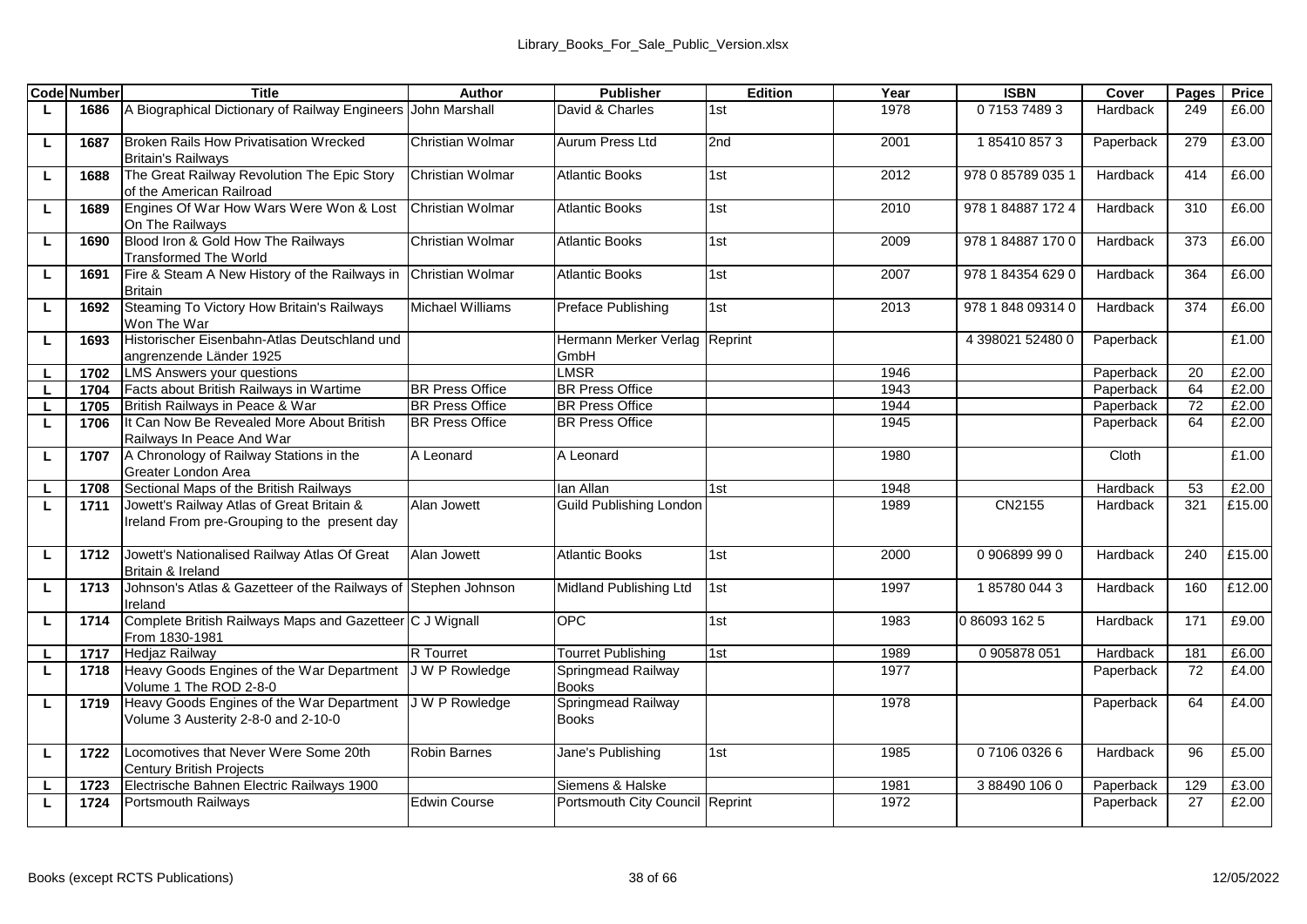|    | <b>Code Number</b> | Title                                                         | Author                 | Publisher                     | Edition | Year | <b>ISBN</b>      | Cover     | Pages | Price  |
|----|--------------------|---------------------------------------------------------------|------------------------|-------------------------------|---------|------|------------------|-----------|-------|--------|
| L  | 1725               | European Railway Atlas British Isles                          | Mike G Ball            | lan Allan                     | 1st     | 1992 | 0711020485       | Paperback |       | £4.00  |
|    | 1728               | Railways of Palestine And Israel                              | Paul Cotterell         | Tourret Publishing            | 1st     | 1984 | 0905878043       | Hardback  | 149   | £8.00  |
| ш  | 1729               | A History of London Transport Volume One                      | T C Barker & Michael   | George Allen & Unwin          | 1st     | 1963 |                  | Hardback  | 412   | £10.00 |
|    |                    | The Nineteenth Century                                        | <b>Robbins</b>         |                               |         |      |                  |           |       |        |
| ш  | 1730               | A History of London Transport Volume Two                      | T C Barker & Michael   | George Allen & Unwin          | 1st     | 1974 | 0 04 385063 4    | Hardback  | 554   | £10.00 |
|    |                    | The Twentieth Century To 1970                                 | <b>Robbins</b>         |                               |         |      |                  |           |       |        |
| ш  | 1732               | Sir Henry Fowler - A Versatile Life. The                      | J E Chacksfield        | The Oakwood Press             | 1st     | 2000 | 0853615500       | Cloth     | 168   | £5.00  |
|    |                    | biography of Sir Henry Fowler, KBE, LLD, JP                   |                        |                               |         |      |                  |           |       |        |
|    |                    | Steel Wheels and Rubber Tyres Volume 1                        | Geoffrey Hilditch      | The Oakwood Press             | 1st     | 2003 | 0853616140       | Hardback  | 168   | £5.00  |
| ш  | 1733               | Transport around Oldham in the 1930s.                         |                        |                               |         |      |                  |           |       |        |
|    |                    | Locomotives at Gorton in the 1940s                            |                        |                               |         |      |                  |           |       |        |
|    |                    | eeds Trams in the 1950s                                       |                        |                               |         |      |                  |           |       |        |
| L  | 1734               | Steel Wheels and Rubber Tyres Volume 2 A                      | Geoffrey Hilditch      | The Oakwood Press             | 1st     | 2004 | 0853616167       | Cloth     | 184   | £5.00  |
|    |                    | General Manager's Journey: Manchester                         |                        |                               |         |      |                  |           |       |        |
|    |                    | Plymouth Great Yarmouth Halifax                               |                        |                               |         |      |                  |           |       |        |
| ш  | 1738               | Railway Accidents The Safety Record of the                    |                        | <b>HMSO</b>                   | 1st     | 1970 | 11 550039 1      | Paperback | 105   | £1.00  |
|    |                    | Railways in Great Britain during the Year 1969                |                        |                               |         |      |                  |           |       |        |
|    |                    |                                                               |                        |                               |         |      |                  |           |       |        |
| L. | 1739               | Railway Accidents The Safety Record of the                    |                        | <b>HMSO</b>                   | 1st     | 1974 | 0 11 550353 6    | Paperback | 105   | £1.00  |
|    |                    | Railways in Great Britain during the Year 1973                |                        |                               |         |      |                  |           |       |        |
|    |                    |                                                               |                        |                               |         |      |                  |           |       |        |
| L  | 1740               | British Railway Atlas 1955                                    |                        | lan Allan                     | 1st     | 2000 | 0711027269       | Hardback  | 79    | £7.00  |
| L. | 1741               | Railway Clearing House Atlas of London 1935                   |                        | lan Allan                     | Reprint | 2001 | 0711027897       | Hardback  | 57    | £6.00  |
|    |                    |                                                               |                        |                               |         |      |                  |           |       |        |
| L. | 1742               | Rail Atlas of Great Britain and Ireland                       | S K Baker              | OPC                           | 9th     | 2001 | 0 86093 553 1    | Hardback  | 123   | £6.00  |
| ш  | 1743               | Rail Atlas of Great Britain and Ireland                       | S K Baker              | OPC                           | 6th     | 1990 | 0 86093 474 8    | Hardback  | 128   | £6.00  |
|    | 1744               | Rail Atlas of Great Britain and Ireland                       | S K Baker              | OPC.                          | 5th     | 1988 | 0 86093 419 5    | Hardback  | 124   | £4.00  |
|    | 1746               | Britain's Railways Rail Atlas 1970                            |                        | lan Allan                     | 1st     | 2003 | 0711029652       | Hardback  | 61    | £5.00  |
| ш  | 1748               | Tourist Railways Around Belgium And                           | <b>Richard Haworth</b> | <b>Rapid Transit</b>          | 1st     | 2002 | 0948619090       | Paperback | 116   | £2.00  |
|    |                    | Luxembourg                                                    |                        | Publications                  |         |      |                  |           |       |        |
| L. | 1749               | The Tourist Railways Of France                                | <b>Richard Haworth</b> | Rapid Transit<br>Publications | 2nd     | 1996 | 0948619058       | Paperback | 156   | £2.00  |
|    | 1752               | Couplings to the Khyber The Story of the North P S A Berridge |                        | Augustus M Kelley             | 1st     | 1969 |                  | Hardback  | 320   | Ebay   |
| ш  |                    | Western Railway                                               |                        |                               |         |      |                  |           |       |        |
| ш  | 1753               | Bradshaw's Railway Almanack, Directory,                       | George Bradshaw        | Nabu Public Domain            | Reprint |      | 978 1 145791 190 | Paperback | 608   | £5.00  |
|    |                    | Shareholders' Guide and Manual 1885                           |                        | Reprints                      |         |      |                  |           |       |        |
|    | 1754               | Lost Railways of Middlesex                                    | <b>Mike Hall</b>       | Countryside Books             | 1st     | 2003 | 1853068020       | Paperback | 192   | £3.00  |
| п. | 1755               | The Railway Mania And Its Aftermath                           | Henry Grote Lewin      | David & Charles               | Revised | 1968 | 7153 4262 2      | Hardback  | 526   | £10.00 |
| ш  | 1756               | Learning the Hard Way A Case Study of                         |                        | New Zealand Railway           | 1st     | 1991 | 090857357X       | Paperback | 47    | £3.00  |
|    |                    | Selected Railway Accidents in New Zealand                     |                        | And Locomotive Society        |         |      |                  |           |       |        |
|    |                    | since the 1920s                                               |                        |                               |         |      |                  |           |       |        |
| L  | 1761               | 1943 ABC Of LMS Locomotives A Complete                        | lan Allan & A B        | lan Allan                     | Reprint | 1982 | 071101261X       | Paperback | 52    | £1.00  |
|    |                    | List of all LMS Engines in Service                            | MacLeod                |                               |         |      |                  |           |       |        |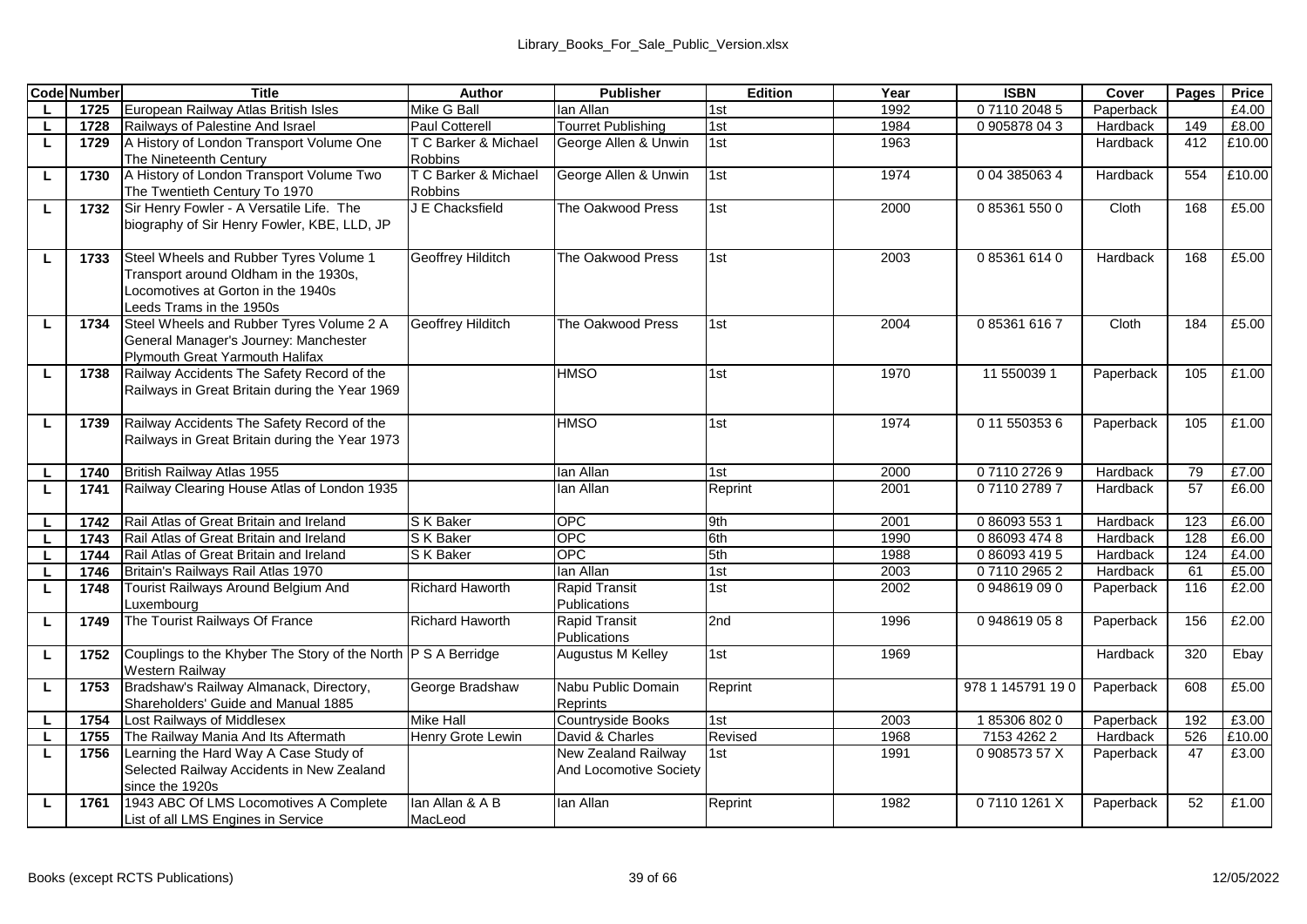|    | <b>Code Number</b> | Title                                         | Author                 | <b>Publisher</b>                                     | Edition     | Year   | <b>ISBN</b>       | Cover     | Pages | Price |
|----|--------------------|-----------------------------------------------|------------------------|------------------------------------------------------|-------------|--------|-------------------|-----------|-------|-------|
|    | 1764               | <b>British Rail Headcodes</b>                 | M R Bailev             | lan Allan                                            | 5th         | 1960s? |                   | Paperback | 88    | £1.00 |
| L. | 1765               | The Romney, Hythe & Dymchurch Railway         | R W Kidner             | The Oakwood Press                                    | 2nd         | 1978   |                   | Paperback | 36    | £5.00 |
| L. | 1766               | The Hellingly Hospital Railway                | Peter A Harding        | Peter A Harding                                      | 1st         | 1989   | 095094145X        | Paperback | 32    | £3.00 |
| L. | 1767               | Rosedale Mines and Railway                    | R H Haves & J G        | Scarborough                                          |             | 1991   |                   | Paperback | 32    | £2.00 |
|    |                    |                                               | Rutter                 | Archaeological And                                   |             |        |                   |           |       |       |
|    |                    |                                               |                        | <b>Historical Society</b>                            |             |        |                   |           |       |       |
| L. | 1771               | Picked Passengers The Sentinel-Cammell        | Paul Bennett           | Narrow Gauge Railway                                 |             | c2014  | 978 0 9554326 6 8 | Paperback | 83    | £2.00 |
|    |                    | Narrow-gauge railcars                         |                        | Society                                              |             |        |                   |           |       |       |
| L  | 1772               | Closed Passenger Lines of Great Britain 1827  | M D Greville & Jeoffry | Railway & Canal                                      | 2nd         | 1974   |                   | Paperback | 64    | £2.00 |
|    |                    | 1947                                          | Spence                 | <b>Historical Society</b>                            |             |        |                   |           |       |       |
| г  | 1773               | Closed Passenger Lines of Great Britain 1827- | M D Greville & Jeoffry | Railway & Canal                                      | 2nd         | 1974   |                   | Paperback | 64    | £2.00 |
|    |                    | 1947                                          | Spence                 | <b>Historical Society</b>                            |             |        |                   |           |       |       |
| L. | 1774               | The Quintinshill Conspiracy The Shocking True | Jack Richards & Adrian | Pen and Sword                                        | Reprint     | 2014   | 978 1 78159 099 7 | Hardback  | 267   | £7.00 |
|    |                    | Story Behind Britain's Worst Railway Disaster | Searle                 | Transport                                            |             |        |                   |           |       |       |
|    |                    |                                               |                        |                                                      |             |        |                   |           |       |       |
| L  | 1775               | The Grand Experiment The Birth of the Railway | Stuart Hylton          | Ian Allan                                            | 1st         | 2007   | 071103172X        | Hardback  | 208   | £6.00 |
|    |                    | Age 1820-1845                                 |                        |                                                      |             |        |                   |           |       |       |
| L  | 1776               | Building the Railways of the Raj 1850-1900    | lan J Kerr             | <b>Oxford University Press</b>                       | Reprint     | 1997   | 0 19 5 64 238 4   | Paperback | 254   | £5.00 |
|    |                    |                                               |                        |                                                      |             |        |                   |           |       |       |
| L  | 1778               | Engines of the LMS built 1923-51              | <b>JWP</b> Rowledge    | OPC                                                  | 1st<br>1st  | 1975   | 0902888595        | Cloth     | 148   | £3.00 |
| τ  | 1779               | <b>Glasgow Stations</b>                       | Colin Johnston & John  | David & Charles                                      |             | 1979   | 0715375695        | Hardback  | 175   | £3.00 |
|    |                    | British Railways Engineering 1948-80          | R Hume                 | John Johnson & Robert Mechanical Engineering Reprint |             | 1982   | 0 85298 446 4     | Hardback  | 636   | £9.00 |
| ш  | 1781               |                                               | A Long                 | Publications                                         |             |        |                   |           |       |       |
|    |                    |                                               |                        |                                                      |             |        |                   |           |       |       |
| L  | 1783               | A Regional History of the Railways of Great   | <b>HP</b> White        | David & Charles                                      | 4th         | 1982   | 0715383655        | Hardback  | 232   | £6.00 |
|    |                    | Britain Volume 2 Southern England             |                        |                                                      |             |        |                   |           |       |       |
| ш  | 1784               | A Regional History Of The Railways Of Great   | <b>HP</b> White        | David St John Thomas                                 | 3rd         | 1987   | 0946537399        | Hardback  | 237   | £6.00 |
|    |                    | Britain Volume 3 Greater London               |                        |                                                      |             |        |                   |           |       |       |
| г  | 1785               | A Regional History of the Railways of Great   | Ken Hoole              | David & Charles                                      | 2nd         | 1974   | 0715364391        | Hardback  | 237   | £6.00 |
|    |                    | Britain Volume 4 The North East               |                        |                                                      |             |        |                   |           |       |       |
| L. | 1786               | A Regional History of the Railways of Great   | D I Gordon             | David & Charles                                      | 2nd         | 1977   | 0715374311        | Hardback  | 256   | £6.00 |
|    |                    | Britain Volume 5 The Eastern Counties         |                        |                                                      |             |        |                   |           |       |       |
| ш  | 1788               | A Regional History of the Railways of Great   | Rex Christiansen       | David St John Thomas                                 | 3rd revised | 1991   | 0946537585        | Hardback  | 319   | £6.00 |
|    |                    | Britain Volume 7 The West Midlands            |                        |                                                      |             |        |                   |           |       |       |
| г  | 1789               | A Regional History of the Railways of Great   | David Joy              | David & Charles                                      | 1st         | 1975   | 0715368834        | Hardback  | 304   | £6.00 |
|    |                    | Britain Volume 8 South And West Yorkshire     |                        |                                                      |             |        |                   |           |       |       |
| ш  | 1790               | A Regional History Of The Railways Of Great   | Robin Leleux           | <b>Book Club Associates</b>                          | 2nd         | 1984   | 0 946537 06 2     | Hardback  | 268   | £6.00 |
|    |                    | Britain Volume 9 The East Midlands            |                        |                                                      |             |        |                   |           |       |       |
| ш  | 1791               | A Regional History of the Railways of Great   | Geoffrey O Holt        | David & Charles                                      | 1st         | 1978   | 0715375210        | Hardback  | 256   | £6.00 |
|    |                    | Britain Volume 10 The North West              |                        |                                                      |             |        |                   |           |       |       |
| L  | 1792               | A Regional History of the Railways of Great   | Peter E Baughan        | David & Charles                                      | 1st         | 1980   | 0715378503        | Hardback  | 248   | £6.00 |
|    |                    | Britain Volume 11 North And Mid Wales         |                        |                                                      |             |        |                   |           |       |       |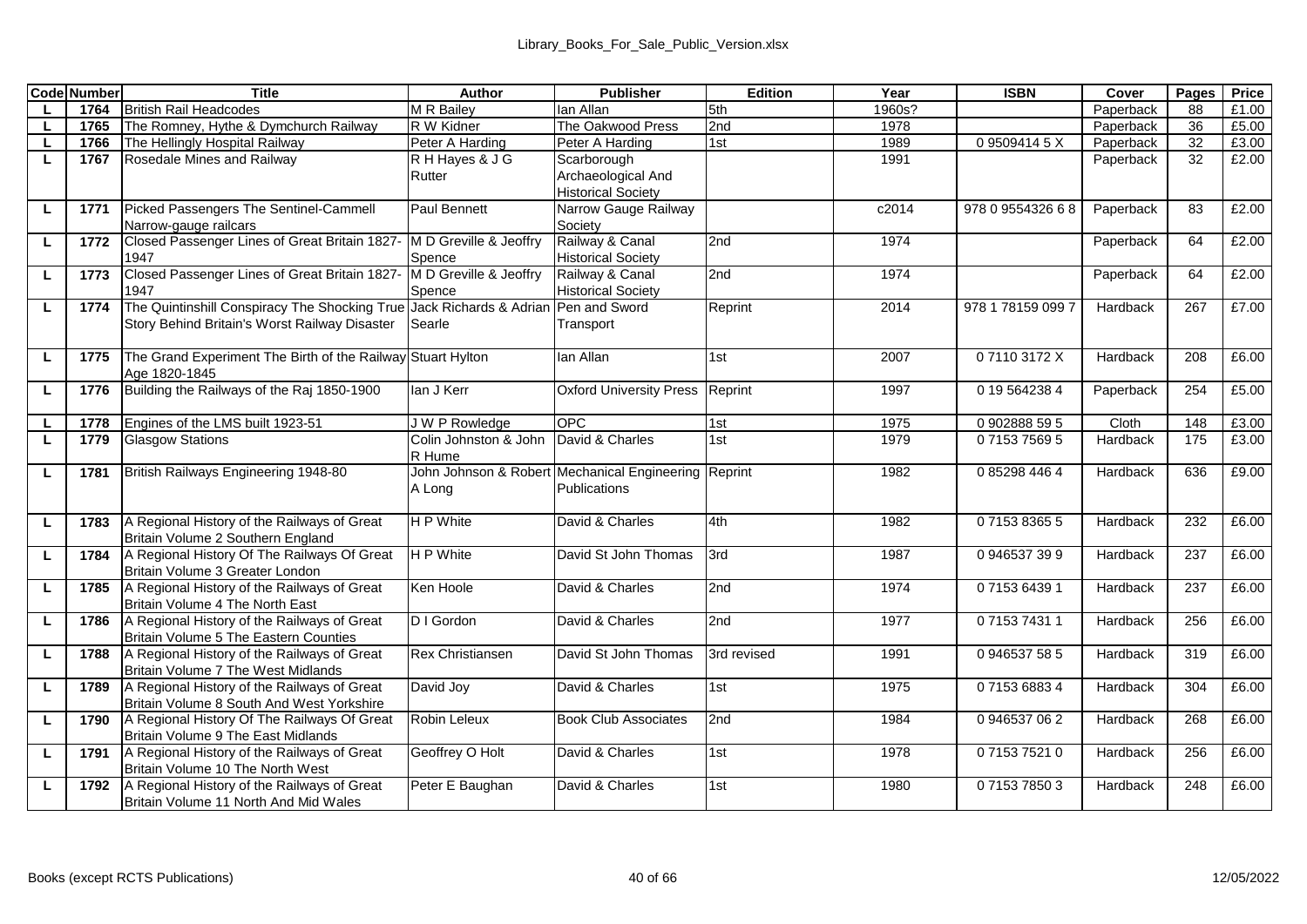|    | <b>Code Number</b> | <b>Title</b>                                                            | Author                               | Publisher                      | Edition | Year  | <b>ISBN</b> | Cover        | Pages | Price |
|----|--------------------|-------------------------------------------------------------------------|--------------------------------------|--------------------------------|---------|-------|-------------|--------------|-------|-------|
| L. | 1793               | A Regional History of the Railways of Great                             | D S M Barrie & Peter E               | Thomas & Lochar                | 2nd     | 1994  | 0946537690  | Hardback     | 322   | £6.00 |
|    |                    | Britain Volume 12 South Wales                                           | Baughan                              |                                |         |       |             |              |       |       |
| ш  | 1794               | A Regional History of the Railways of Great                             | Rex Christiansen                     | David & Charles                | 1st     | 1981  | 0715380044  | Hardback     | 205   | £6.00 |
|    |                    | Britain Volume 13 Thames & Severn                                       |                                      |                                |         |       |             |              |       |       |
| L. | 1795               | A Regional History of the Railways of Great                             | David Joy                            | David St John Thomas           | 1st     | 1983  | 094653702X  | Hardback     | 270   | £6.00 |
|    |                    | Britain Volume 14 The Lake Counties                                     |                                      |                                |         |       |             |              |       |       |
| L. | 1796               | A Regional History of the Railways of Great                             | John Thomas & David                  | David St John Thomas           | 1st     | 1989  | 0946537038  | Hardback     | 336   | £6.00 |
|    |                    | Britain Volume 15 North Of Scotland<br>Railways And Scenery A Record of | Turnock<br>J P Pearson               | Cassell and Co Ltd             |         | 1932  |             | Hardback     | 480   |       |
| L  | 1810               | Journeyings in Many Lands Volume 1 Pre-War                              |                                      |                                | 1st     |       |             |              |       | Ebay  |
|    |                    | Journeys (Nos 1 to 76)                                                  |                                      |                                |         |       |             |              |       |       |
| L  | 1811               | Railways And Scenery A Record of                                        | J P Pearson                          | Cassell and Co Ltd             | 1st     | 1932  |             | Hardback     | 544   | Ebay  |
|    |                    | Journeyings in Many Lands Volume 2 Pre-War                              |                                      |                                |         |       |             |              |       |       |
|    |                    | Journeys (Nos 1 to 76)                                                  |                                      |                                |         |       |             |              |       |       |
| L  | 1812               | Railways And Scenery A Record of                                        | J P Pearson                          | Cassell and Co Ltd             | 1st     | 1932  |             | Hardback     | 500   | Ebay  |
|    |                    | Journeyings in Many Lands Volume 3 Pre-War                              |                                      |                                |         |       |             |              |       |       |
|    |                    | Journeys (Nos 1 to 76)                                                  |                                      |                                |         |       |             |              |       |       |
| L. | 1813               | Railways And Scenery A Record of                                        | J P Pearson                          | Cassell and Co Ltd.            | 1st     | 1932  |             | Hardback     | 556   | Ebav  |
|    |                    | Journeyings in Many Lands Volume 4 Pre-War                              |                                      |                                |         |       |             |              |       |       |
|    |                    | Journeys (Nos 1 to 76)                                                  |                                      |                                |         |       |             |              |       |       |
| ш  | 1814               | 19th Century Railway Accidents An Index Of                              | John Dixon                           | John Dixon                     | 1st     | 1991  |             | Spiral Bound | 92    | £1.00 |
|    |                    | The Board Of Trade Railway Department                                   |                                      |                                |         |       |             |              |       |       |
|    |                    | Reports                                                                 |                                      |                                |         |       |             |              |       |       |
| п. | 1816               | The Steam Locomotives Of Eastern Europe                                 | A E Durrant                          | David & Charles                | 1st     | 1966  |             | Hardback     | 160   | £5.00 |
| L. | 1818               | Railways To-Day                                                         | J W Williamson                       | <b>Oxford University Press</b> | Reprint | 1944  |             | Hardback     | 160   | £4.00 |
| L  | 1819               | British Railways In War Time                                            |                                      | <b>British Railways</b>        |         | 1941? |             | Paperback    |       | £1.00 |
| L. | 1822               | Railway Printed Ephemera                                                | William Fenton                       | Antique Colectors' Club        | 1st     | 1992  | 1851491376  | Hardback     | 200   | £6.00 |
|    |                    |                                                                         |                                      | Ltd                            |         |       |             |              |       |       |
| L  | 1823               | Metro Memories A Pictorial History Of Metro-                            | Dennis Edwards & Ron Midas Books     |                                | 1st     | 1977  | 085936058X  | Hardback     | 128   | £5.00 |
|    |                    | l and                                                                   | Pigram                               |                                |         |       |             |              |       |       |
| ш  | 1824               | The Romance Of Metro-Land A further pictoria                            | Dennis Edwards & Ron Midas Books     |                                | 1st     | 1979  | 085936061X  | Hardback     | 128   | £5.00 |
|    |                    | history of the countryside served by the old                            | Pigram                               |                                |         |       |             |              |       |       |
|    |                    | Metropolitan Railway                                                    |                                      |                                |         |       |             |              |       |       |
| L  | 1825               | The Golden Years Of The Metropolitan Railway                            | Dennis Edwards & Ron Baton Transport |                                | Reprint | 1985  | 0859362469  | Hardback     | 128   | £5.00 |
|    |                    | and the Metro-Land Dream                                                | Pigram                               |                                |         |       |             |              |       |       |
| г  | 1826               | Engine-Driving Life. Stirring Adventures and                            | Michael Revnolds                     | Hugh Evelyn Ltd                | 1st     | 1968  | 238 78908 X | Hardback     | 72    | £3.00 |
|    |                    | Incidents in the Lives Of Locomotive Engine-                            |                                      |                                |         |       |             |              |       |       |
|    |                    | <b>Drivers</b>                                                          |                                      |                                |         |       |             |              |       |       |
| г  | 1860               | Compound Locomotives An International                                   | J T van Riemsdiik                    | <b>Atlantic Transport</b>      | 1st     | 1994  | 0906899613  | Hardback     | 140   | £8.00 |
|    |                    | Survey                                                                  |                                      | Publishers                     |         |       |             |              |       |       |
| L  | 1861               | The Bluebell Railway (Railway World Special)                            | Klaus Marx, Peter                    | lan Allan                      | 1st     | 1988  | 071101793X  | Paperback    | 56    | £2.00 |
|    |                    |                                                                         | Thomas & John Potter                 |                                |         |       |             |              |       |       |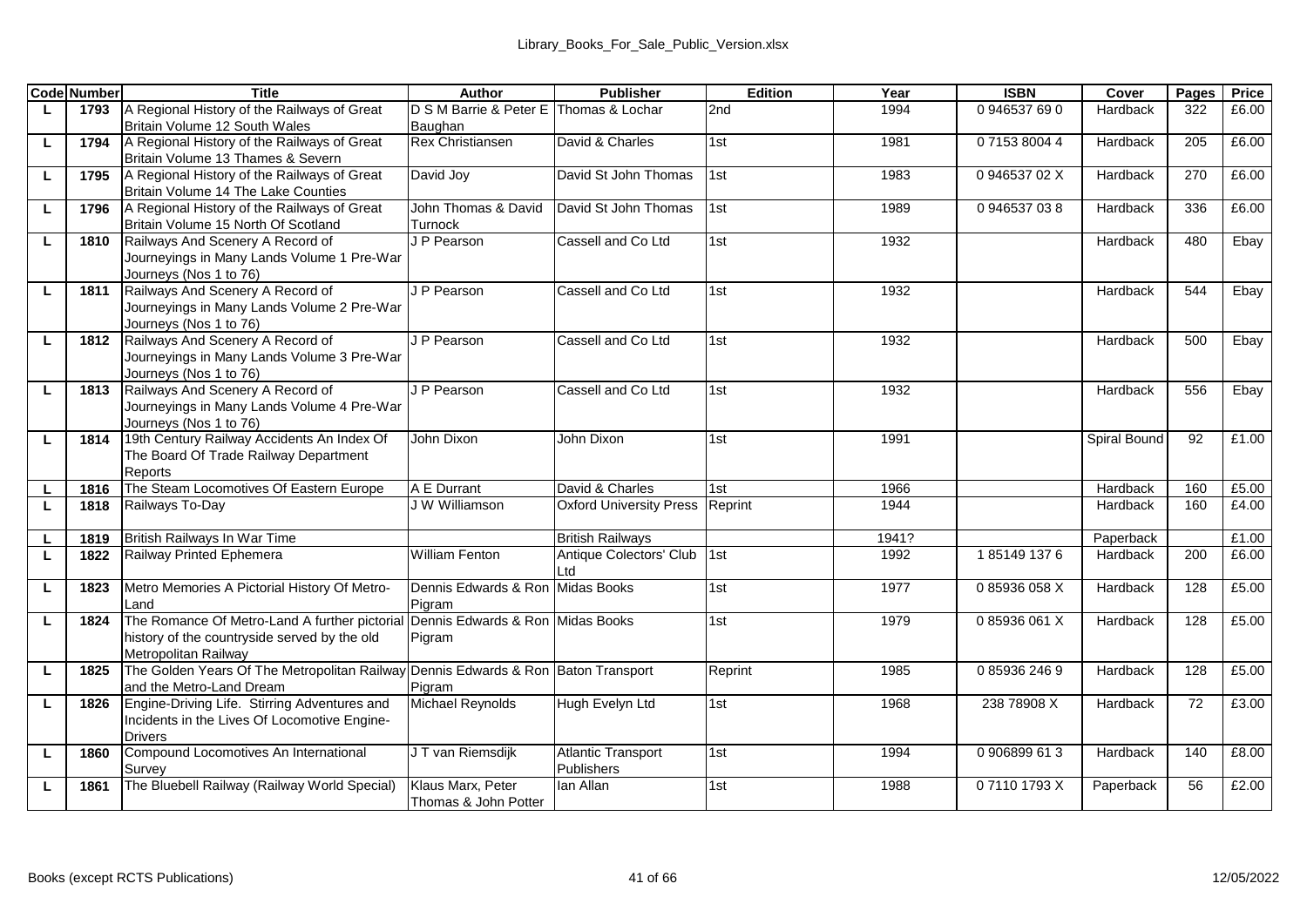|    | <b>Code Number</b> | Title                                                      | Author                | <b>Publisher</b>                | Edition        | Year  | <b>ISBN</b>       | Cover     | Pages | Price  |
|----|--------------------|------------------------------------------------------------|-----------------------|---------------------------------|----------------|-------|-------------------|-----------|-------|--------|
| ш  | 1862               | The British Steam Railway Locomotive 1925-                 | O S Nock              | lan Allan                       | 4th Impression | 1969  | 0711001251        | Hardback  | 276   | £12.00 |
|    |                    | 1965                                                       |                       |                                 |                |       |                   |           |       |        |
| ш  | 1863               | Railways Around Alton An Illustrated                       | Peter Bancroft        | <b>Nebulous Books</b>           | 1st            | 1995  | 0950741620        | Paperback | 80    | £3.00  |
|    |                    | Bibliography (including the Longmoor Military              |                       |                                 |                |       |                   |           |       |        |
|    |                    | Railway)                                                   |                       |                                 |                |       |                   |           |       |        |
| L. | 1864               | The Rolling Rivers The Saga of Maunsell's 2-6-IC E J Frver |                       | Platform 5                      | 1st            | 1992  | 1872524397        | Paperback | 56    | £3.00  |
|    |                    | 4 Express Tank Locomotives                                 |                       |                                 |                |       |                   |           |       |        |
| ш  | 1865               | Heavy Goods Engines of the War Department                  | <b>JWP</b> Rowledge   | Springmead Railway              |                | 1977  |                   | Cloth     | 64    | £4.00  |
|    |                    | Volume 2 Stanier 8F 2-8-0                                  |                       | <b>Books</b>                    |                |       |                   |           |       |        |
| L  | 1866               | Double-Headed Trains 1 - South                             | Derek Cross           | lan Allan                       | 1st            | 1979  | 0711009171        | Hardback  | 96    | £3.00  |
| ш  | 1867               | Britain's local Railways Southern England                  | John Glover           | lan Allan                       | 1st            | 1983  | 071101258X        | Hardback  | 96    | £3.00  |
| L. | 1868               | Southern Railway Handbook                                  | <b>B</b> K Cooper     | lan Allan                       | 1st            | 1983  | 0711012911        | Hardback  | 112   | £4.00  |
| L. | 1869               | Steam in Cornwall                                          | Peter W Grav          | lan Allan                       | Reprint        | 1998  | 0711021511        | Hardback  | 80    | £3.00  |
| ш  | 1870               | Jarrold Railway Series 2 Locomotives of the                | Alan Bloom & David    | Jarrold Colour                  |                | 1980  | 85306 8860        | Paperback |       | £1.00  |
|    |                    | Southern Railway                                           | Williams              | Publications                    |                |       |                   |           |       |        |
| г  | 1871               | Rail Atlas Great Britain & Ireland 10th Edition            | S K Baker             | Oxford Publishing               | 10th           | 2004  | 0860935760        | Hardback  | 123   | £8.00  |
|    |                    |                                                            |                       | Company                         |                |       |                   |           |       |        |
| л. | 1872               | Loco profile 23 Darjeeling Tanks                           | <b>Brian Reed</b>     | <b>Profile Publications Ltd</b> |                | 1972? |                   | Paperback | 44    | £2.00  |
| L  | 1875               | The Last Years Of West Midlands Steam                      | Peter Tuffrev         | <b>Great Northern Books</b>     | 1st            | 2021  | 978 1 914227 01 1 | Hardback  | 160   | £5.00  |
| L. | 1884               | Train To Somewhere                                         | Eve Bunting           | <b>Clarion Books</b>            |                | 1996  | 0 395 71325 0     | Paperback | 32    | £1.00  |
| L  | 1886               | Southern Region Steam Album                                | S C Nash              | lan Allan                       | 1st            | 1974  | 0711005311        | Hardback  | 111   | £2.00  |
|    | 1888               | Hilsea Lines and Portsbridge                               | Garry Mitchell        | <b>G H Mitchell</b>             | 1st            | 1998  | 0 947605 06 1     | Paperback | 34    | £2.00  |
| L  | 1889               | Steam In My Lens The Reginald Batten                       | Malcolm Batten        | Pen and Sword                   | 1st            | 2021  | 978 1 52677 258 9 | Hardback  | 192   | £10.00 |
|    |                    | Collection: Specially Featuring The Great                  |                       | Transport                       |                |       |                   |           |       |        |
|    |                    | Northern & Great Fastern Lines Of The LNFR                 |                       |                                 |                |       |                   |           |       |        |
|    |                    | Festiniog Railway Guide The Oldest Passenger-              |                       |                                 |                | 1956  |                   |           | 24    | £1.00  |
| L  | 1891               | Carrving Narrow-Gauge Railway in Britain                   |                       | Festiniog Railway Co.           |                |       |                   | Paperback |       |        |
|    |                    |                                                            |                       |                                 |                |       |                   |           |       |        |
| L  | 1892               | The East Kent Railway The Line That Ran To                 | John Scott-Morgan     | Pen and Sword                   | 1st            | 2021  | 978 1 52672 685 8 | Hardback  | 203   | £12.00 |
|    |                    | Nowhere                                                    |                       | Transport                       |                |       |                   |           |       |        |
| L. | 1893               | <b>Great Central Steam</b>                                 | W A Tuplin            | George Allan & Unwin            | 2nd Impression | 1982  | 0 04 385039 1     | Hardback  | 234   | £6.00  |
| L. | 1894               | Baedeker's AA Rail Guide to Europe Routes                  |                       | AA                              |                | 1987? | 086145295X        | Paperback | 296   | £2.00  |
|    |                    | <b>Fares Maps</b>                                          |                       |                                 |                |       |                   |           |       |        |
| L  | 1895               | The Great Railway Bazaar                                   | Paul Theroux          | Penguin Books                   |                | 2008  | 978 0 141 18914 7 | Paperback | 380   | £1.00  |
| L. | 1896               | Riding The Iron Rooster By Train Through                   | Paul Theroux          | Penguin Books                   |                | 1989  |                   | Paperback | 487   | £1.00  |
|    |                    | China                                                      |                       |                                 |                |       |                   |           |       |        |
| L  | 1897               | The Railway Clearing House in the British                  | <b>Philip Bagwell</b> | Augustus M Kelley               | 1st            | 1968  | 04 3310370        | Hardback  | 320   | £4.00  |
|    |                    | Economy 1842-1922                                          |                       |                                 |                |       |                   |           |       |        |
| L  | 1898               | Railways In The Landscape                                  | Gordon Biddle         | Pen and Sword Books             | 1st            | 2016  | 978 1 47386 335 7 | Hardback  | 216   | £8.00  |
|    |                    |                                                            |                       | Ltd                             |                |       |                   |           |       |        |
| L. | 1899               | Encyclopaedia of British Railway Companies                 | Christopher Awdry     | Guild Publishing London         |                | 1990  | CN8983            | Hardback  | 288   | £10.00 |
|    |                    |                                                            |                       |                                 |                |       |                   |           |       |        |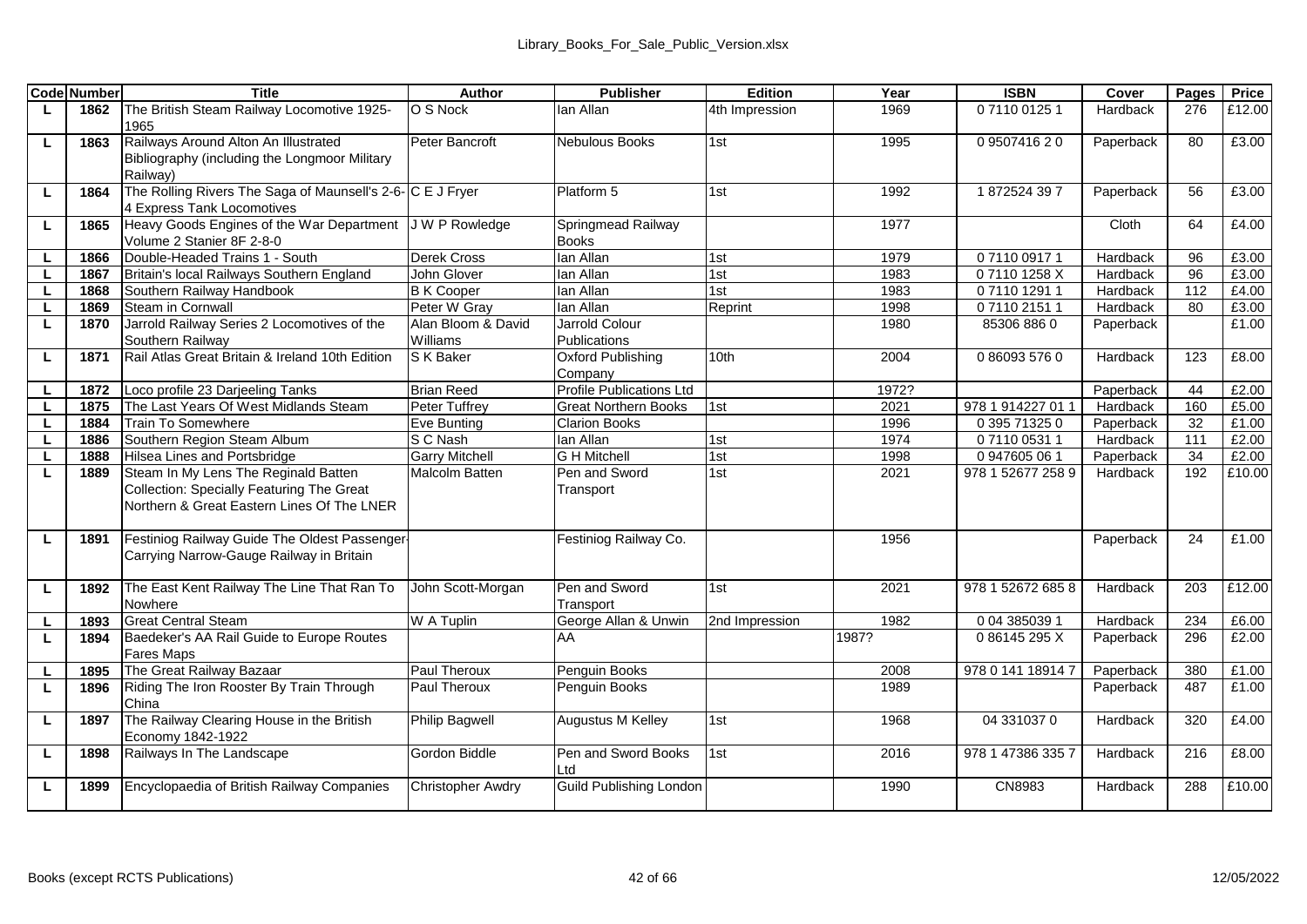| <b>Code Number</b> | Title                                                | Author           | Publisher                 | Edition | Year | <b>ISBN</b>       | Cover    | Pages Price |        |
|--------------------|------------------------------------------------------|------------------|---------------------------|---------|------|-------------------|----------|-------------|--------|
| 1900               | Britain's Lost Railways The Twentieth-Century        | John Minnis      | Aurum Press Ltd           | Updated | 2014 | 978 1 78131 332 9 | Hardback | 192         | £8.00  |
|                    | Destruction of our Finest Railway Architecture       |                  |                           |         |      |                   |          |             |        |
|                    |                                                      |                  |                           |         |      |                   |          |             |        |
| 1901               | The English Railway Station                          | Steven Parissien | English Heritage          | Reprint | 2015 | 978 1 84802 236 2 | Hardback | 164         | £10.00 |
| 1902               | Bradshaw's Descriptive Railway Handbook of           |                  | <b>Old House</b>          | Reprint | 2012 | 978 1 90840 202 8 | Hardback |             | £6.00  |
|                    | Great Britain And Ireland 1863                       |                  |                           |         |      |                   |          |             |        |
| 1904               | Narrow Gauge Panorama Steaming Along The James Waite |                  | Pen & Sword Transport 1st |         | 2021 | 978 1 52677 621 1 | Hardback | 296         | £10.00 |
|                    | Rustic And Narrow                                    |                  |                           |         |      |                   |          |             |        |
| 1905               | Locomotion. The Railway Revolution The               | Nicholas Faith   | <b>BBC Books</b>          | 1st     | 1993 | 0.563.36740.7     | Hardback | 240         | £4.00  |
|                    | Book Of The Maior TV Series                          |                  |                           |         |      |                   |          |             |        |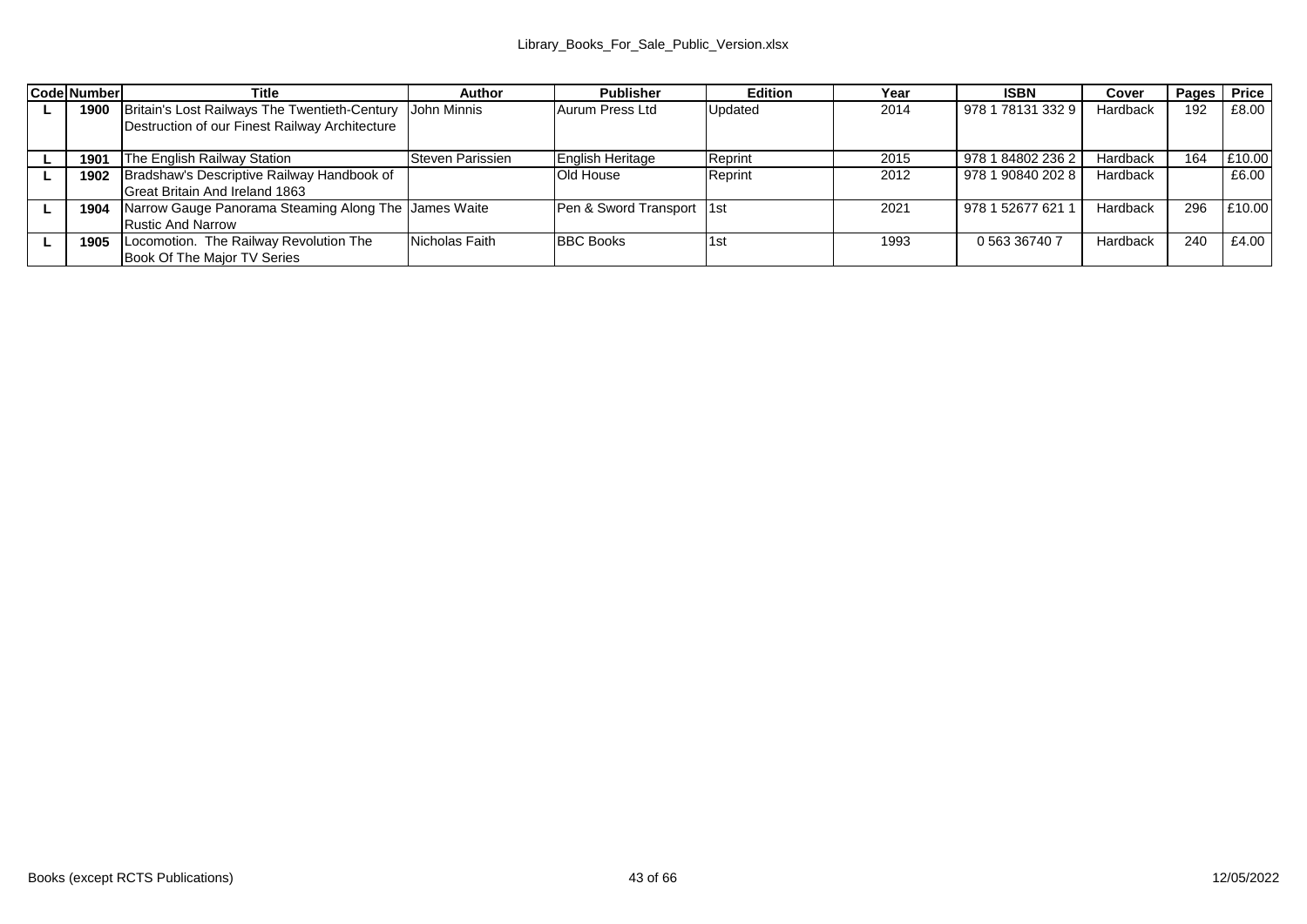|   | Code Number | <b>Title</b>                                    | Author             | <b>Publisher</b>       | <b>Edition Year</b> |      | <b>ISBN</b> | <b>Cover Pages</b> | Price  |
|---|-------------|-------------------------------------------------|--------------------|------------------------|---------------------|------|-------------|--------------------|--------|
| L | 1097        | The Somerset & Dorset Commemorated              | <b>Mike Arlett</b> | <b>Transport Video</b> |                     |      | <b>DVD</b>  |                    | £6.00  |
|   |             |                                                 |                    | Publishing             |                     |      |             |                    |        |
| L | 1098        | Highways & By-Ways of North Eastern Steam       |                    | <b>Transport Video</b> |                     |      | <b>DVD</b>  |                    | £6.00  |
|   |             |                                                 |                    | Publishing             |                     |      |             |                    |        |
| L | 1099        | <b>High Speed One</b>                           |                    | <b>Transport Video</b> |                     |      | <b>DVD</b>  |                    | £6.00  |
|   |             |                                                 |                    | Publishing             |                     |      |             |                    |        |
| L | 1100        | The East Coast Main Line Volume One Kings       |                    | <b>Transport Video</b> |                     |      | <b>DVD</b>  |                    | £6.00  |
|   |             | Cross and its Approaches                        |                    | Publishing             |                     |      |             |                    |        |
| L | 1102        | The Somerset & Dorset Railway Volume One        |                    | <b>Transport Video</b> |                     |      | <b>DVD</b>  |                    | £6.00  |
|   |             | The Route Explained                             |                    | Publishing             |                     |      |             |                    |        |
| L | 1103        | Power of Eastern Steam An exploration of        |                    | <b>Transport Video</b> |                     |      | <b>DVD</b>  |                    | £6.00  |
|   |             | various mixed traffic & freight designs on the  |                    | Publishing             |                     |      |             |                    |        |
|   |             | Scottish Eastern & North Eastern Regions        |                    |                        |                     |      |             |                    |        |
| L | 1104        | Kings Cross Suburban The Lines from Kings       |                    | <b>Transport Video</b> |                     |      | <b>DVD</b>  |                    | £6.00  |
|   |             | Cross & Broad Street to the North in the early  |                    | Publishing             |                     |      |             |                    |        |
|   |             | 1970s                                           |                    |                        |                     |      |             |                    |        |
| L | 1105        | East Coast Traction The Diesel Era              |                    | <b>Transport Video</b> |                     |      | <b>DVD</b>  |                    | £6.00  |
|   |             |                                                 |                    | Publishing             |                     |      |             |                    |        |
| L | 1106        | The Great British Steam Collection Settle &     |                    | Demand DVD             |                     | 2013 | <b>DVD</b>  |                    | £6.00  |
|   |             | Carlisle                                        |                    |                        |                     |      |             |                    |        |
| L | 1108        | The World's Greatest Railway Journeys           |                    | Musicbank Ltd          |                     | 2005 | <b>DVD</b>  |                    | E6.00  |
|   |             | Germany                                         |                    |                        |                     |      |             |                    |        |
| L | 1109        | The British Transport Films Collection Volume 7 |                    | <b>BFI</b>             |                     |      | <b>DVD</b>  |                    | £10.00 |
|   |             | The Age Of The Train (two DVDs)                 |                    |                        |                     |      |             |                    |        |
|   | 1110        | Preserved Lines The Avon Valley Railway         |                    | Demand DVD             |                     | 2011 | <b>DVD</b>  |                    | £6.00  |
| L | 1111        | Preserved Lines Swanage                         |                    | Demand DVD             |                     | 2009 | <b>DVD</b>  |                    | £6.00  |
| L | 1112        | <b>Preserved Lines Didcot</b>                   |                    | Demand DVD             |                     | 2009 | <b>DVD</b>  |                    | £6.00  |
| L | 1113        | Preserved Lines Gloucestershire Warwickshire    |                    | Demand DVD             |                     | 2010 | <b>DVD</b>  |                    | £6.00  |
|   |             | Railway                                         |                    |                        |                     |      |             |                    |        |
|   | 1114        | British Railway Journeys Northern England       |                    | Demand DVD             |                     | 1996 | <b>DVD</b>  |                    | £6.00  |
|   | 1115        | British Railway Journeys The North East         |                    | Demand DVD             |                     | 1996 | <b>DVD</b>  |                    | £6.00  |
| L | 1798        | <b>Classic Railway Newsreels</b>                | John Huntley       | Video 125              |                     | 1994 | <b>DVD</b>  |                    | £6.00  |
| п | 1799        | The Railway Children                            |                    | Carlton Television     |                     | 2005 | <b>DVD</b>  |                    | £6.00  |
| L | 1800        | Railways Of The Great War                       | Michael Portillo   | BBC / Freemantle       |                     | 2013 | <b>DVD</b>  |                    | £6.00  |
|   |             |                                                 |                    | Media                  |                     |      |             |                    |        |
| L | 1801        | British Train Disasters 1914 - 1975             |                    | <b>Strike Force</b>    |                     | 2013 | <b>DVD</b>  |                    | £6.00  |
|   |             |                                                 |                    | Entertainment          |                     |      |             |                    |        |
| L |             | 1802 The Railway Man                            |                    | Railway Man Pty Ltd    |                     | 2013 | <b>DVD</b>  |                    | £6.00  |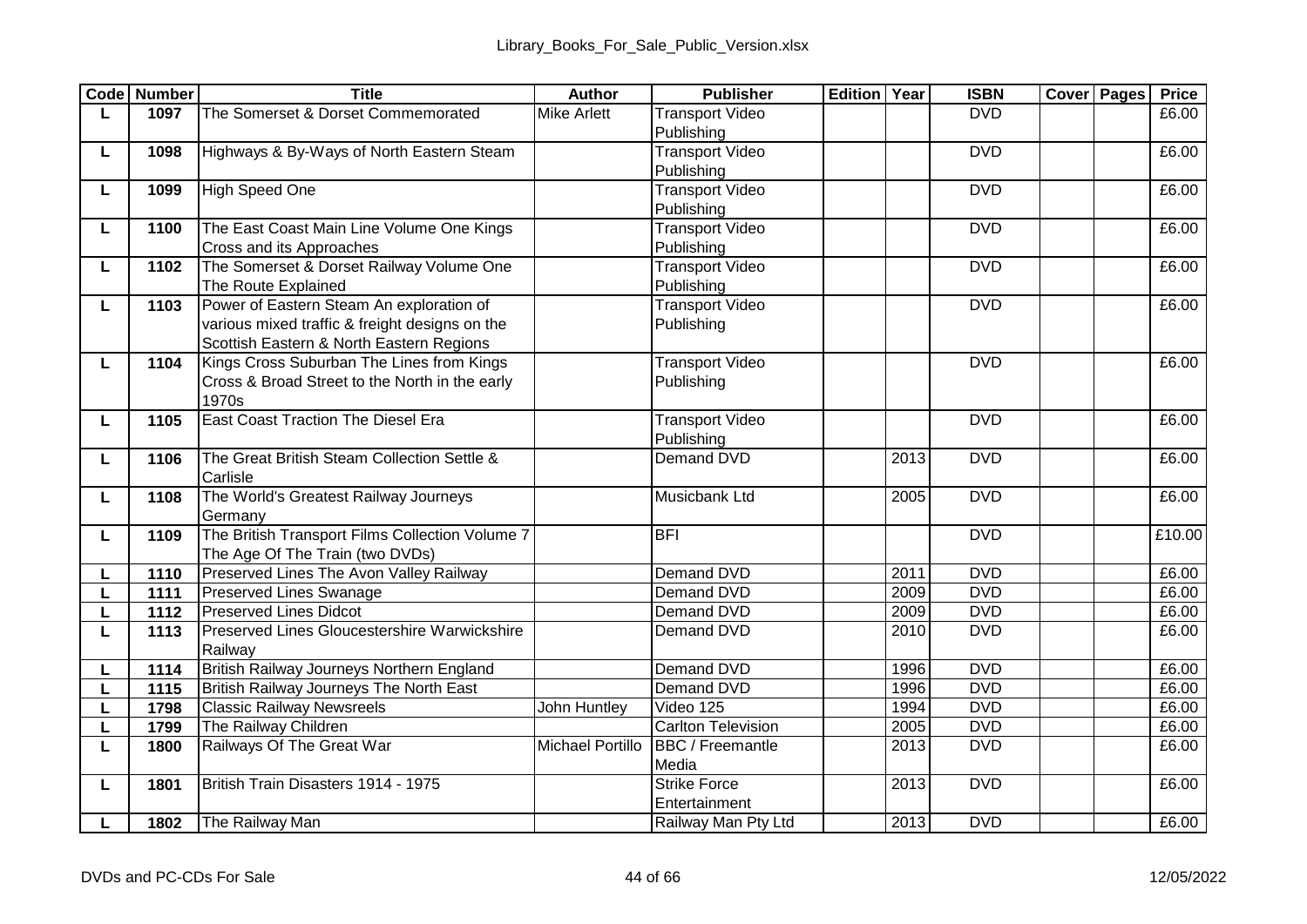| Code Number | Title                                         | Author           | Publisher                      | <b>Edition Year</b> |      | <b>ISBN</b>     | <b>Cover Pages</b> | Price |
|-------------|-----------------------------------------------|------------------|--------------------------------|---------------------|------|-----------------|--------------------|-------|
| 1803        | The Saving Of The Settle-Carlisle Railway     | Michael Portillo | <b>Creative Imagineers</b>     |                     | 2014 | <b>DVD</b>      |                    | £6.00 |
|             |                                               |                  |                                |                     |      |                 |                    |       |
| 1804        | Night Mail                                    |                  | <b>BFI</b>                     |                     | 2007 | <b>DVD</b>      |                    | £6.00 |
| 1805        | London South Coast The Series for Microsoft   |                  | <b>First Class Simulations</b> |                     | 2006 | PC CD-ROM       |                    | Ebay  |
|             | <b>Train Simulator</b>                        |                  |                                |                     |      |                 |                    |       |
| 1806        | London And South East for Microsoft Train     |                  | <b>First Class Simulations</b> |                     |      | PC CD-ROM       |                    | Ebav  |
|             | Simulator                                     |                  |                                |                     |      |                 |                    |       |
| 1807        | A4 Pacific Class Expansion For Rail Simulator |                  | <b>Just Trains</b>             |                     |      | 2010 PC CD-ROM  |                    | Ebay  |
|             | and Railworks                                 |                  |                                |                     |      |                 |                    |       |
| 1808        | Voyager Expansion For Rail Simulator          |                  | Just Trains                    |                     |      | 2008 PC DVD-ROM |                    | Ebay  |
| 1809        | Railworks 2 Train Simulator                   |                  | Railsimulator                  |                     |      | PC DVD-ROM      |                    | Ebav  |
| 1857        | British Steam Railways and how they shaped    |                  | Palanet Three                  |                     | 2006 | <b>DVD</b>      |                    | £6.00 |
|             | our history 47 The GWR Manors                 |                  | Publishing / De Agostini       |                     |      |                 |                    |       |
|             |                                               |                  |                                |                     |      |                 |                    |       |
| 1858        | British Steam Railways and how they shaped    |                  | Palanet Three                  |                     | 2006 | <b>DVD</b>      |                    | £6.00 |
|             | our history 50 The 2-6-4 Tanks                |                  | Publishing / De Agostini       |                     |      |                 |                    |       |
|             |                                               |                  |                                |                     |      |                 |                    |       |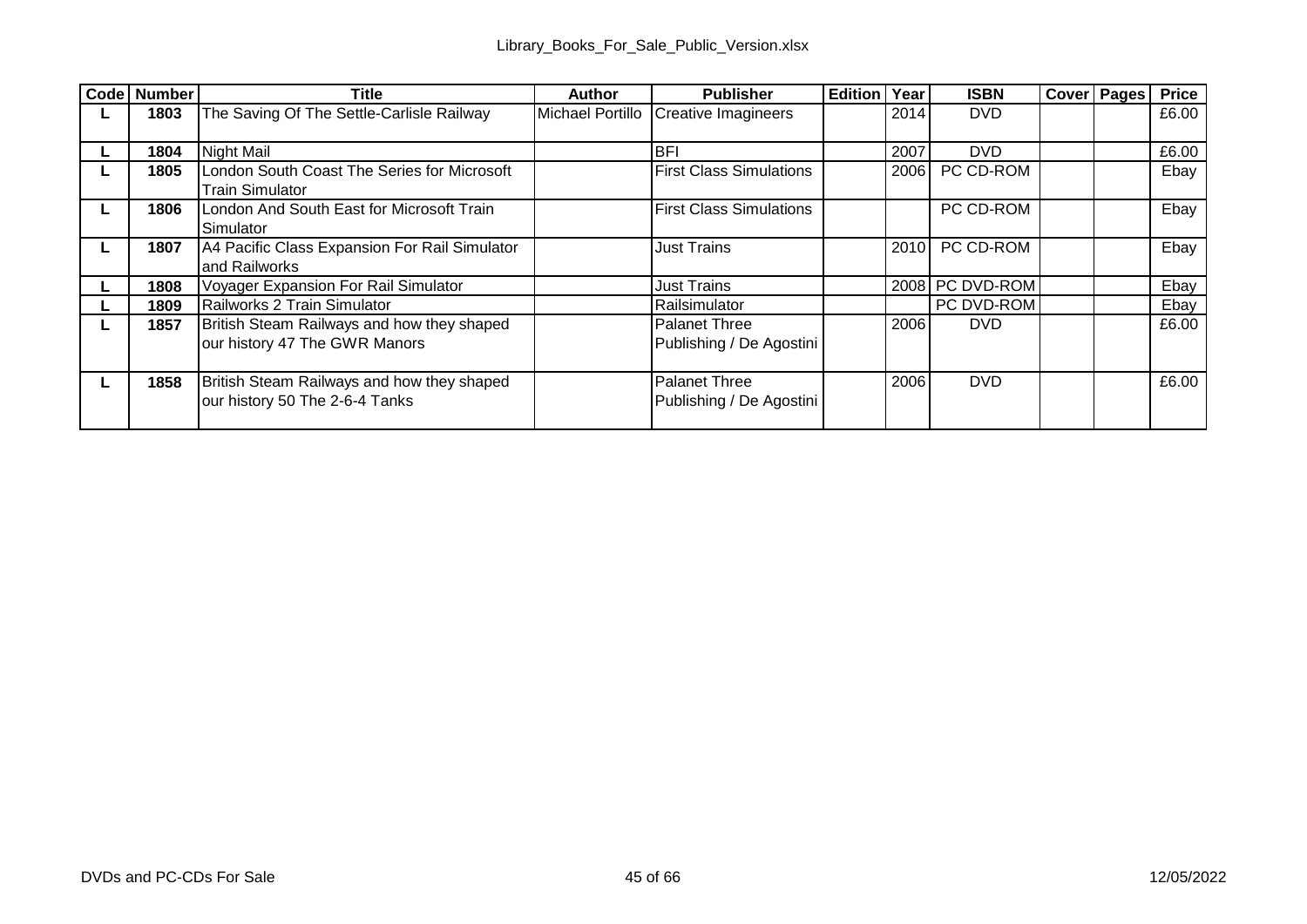|    | <b>Code Number</b> | <b>Title</b>                                                                      | Author                                  | Publisher   | Edition | Year | <b>ISBN</b> | Cover            |          | Pages Price |
|----|--------------------|-----------------------------------------------------------------------------------|-----------------------------------------|-------------|---------|------|-------------|------------------|----------|-------------|
|    | 42                 | <b>Longmoor Military Railway</b>                                                  | R A Bagnall                             | <b>RCTS</b> |         | 1966 | N/A         | Soft back        | 14       | £1.00       |
| L  | 339                | The 2-8-0 and 2-10-0 Locomotives of the War                                       | D R Pollock, D E White                  | <b>RCTS</b> |         | 1946 |             | Paperback        | 44       | £5.00       |
|    |                    | Department 1939-1945                                                              |                                         |             |         |      |             |                  |          |             |
| L  | 344                | Locomotives of the LNER Part 2A Tender Engines -                                  | Anon                                    | <b>RCTS</b> |         | 1975 |             | Cloth            | 233      | £10.00      |
|    |                    | Classes A1-A10                                                                    |                                         |             |         |      |             |                  |          |             |
| L  | 345                | Locomotives of the LNER Part 2B Tender Engines                                    | Anon                                    | <b>RCTS</b> |         | 1975 |             | Cloth            | 180      | £10.00      |
|    |                    | Classes B1 to B19                                                                 |                                         |             |         |      |             |                  |          |             |
| L  | 346                | Locomotives of the LNER Part 5 Tender Engines -                                   | Anon                                    | <b>RCTS</b> |         | 1966 |             | Cloth            | 231      | £16.00      |
|    |                    | Classes J1 to J37                                                                 |                                         |             |         |      |             |                  |          |             |
| L  | 347                | Locomotives of the LNER Part 7 Tank Engines -                                     | Anon                                    | <b>RCTS</b> |         | 1964 |             | Cloth            | 118      | £13.00      |
|    |                    | Classes A5 to H2                                                                  |                                         |             |         |      |             |                  |          |             |
| L. | 356                | Locomotive Stock Alterations 1952-4                                               | D R Pollock, E Fry, C Smith, D E White, | <b>RCTS</b> |         | 1955 |             | Paperback        | 34       | £5.00       |
|    |                    |                                                                                   | Peter Proud                             |             |         |      |             |                  |          |             |
|    | 357                | Locomotive Stock Book 1960                                                        | W T Stubbs, M G Boddy                   | <b>RCTS</b> |         | 1960 |             | <b>Paperback</b> | c90      | £6.00       |
|    | 358                | Locomotive Stock Book 1960                                                        | W T Stubbs, M G Boddy                   | <b>RCTS</b> |         | 1960 |             | Paperback        | c90      | £6.00       |
| L  | 359                | Locomotive Stock Book 1963                                                        | W T Stubbs, M G Boddy                   | <b>RCTS</b> |         | 1963 |             | Paperback        | $67 + P$ | £6.00       |
| L  | 361                | Locomotive Stock Book 1969 (Includes reprint of                                   | Hope, Belton, P Mallaband, Rodney A     | <b>RCTS</b> |         | 1969 |             | Paperback        | 114      | £6.00       |
|    |                    | 1934 Stock Book)                                                                  | Lissenden                               |             |         |      |             |                  |          |             |
| L  | 362                | Locomotive Stock Book 1969 (Includes reprint of                                   | Hope, Belton, P Mallaband, Rodney A     | <b>RCTS</b> |         | 1969 |             | Paperback        | 114      | £6.00       |
|    |                    | 1934 Stock Book)                                                                  | Lissenden                               |             |         |      |             |                  |          |             |
| L  | 363                | Locomotive Stock of British Railways 1977 Including R B Wood, P Mallaband         |                                         | <b>RCTS</b> |         | 1977 | 0901115428  | Paperback        | 49       | £4.00       |
|    |                    | <b>Detail Differences</b>                                                         |                                         |             |         |      |             |                  |          |             |
| L  | 364                | Locomotive Stock of British Railways 1977 Including R B Wood, P Mallaband         |                                         | <b>RCTS</b> |         | 1977 | 0901115428  | Paperback        | 49       | £4.00       |
|    |                    | <b>Detail Differences</b>                                                         |                                         |             |         |      |             |                  |          |             |
| L  | 365                | Locomotive Stock of British Railways 1977 Including R B Wood, P Mallaband         |                                         | <b>RCTS</b> |         | 1977 | 0901115428  | Paperback        | 49       | £4.00       |
|    |                    | <b>Detail Differences</b>                                                         |                                         |             |         |      |             |                  | 49       |             |
| г  | 366                | Locomotive Stock of British Railways 1977 Including R B Wood, P Mallaband         |                                         | <b>RCTS</b> |         | 1977 | 0901115428  | Paperback        |          | £4.00       |
|    | 367                | <b>Detail Differences</b><br>1983 Locomotive Stock Book Full Details of all       | R B Wood                                | <b>RCTS</b> |         |      | 0901115592  |                  |          | £4.00       |
| L  |                    |                                                                                   |                                         |             |         | 1983 |             | Paperback        | 104      |             |
| L  | 369                | classes with detail differences<br>1983 Locomotive Stock Book Full Details of all | R B Wood                                | <b>RCTS</b> |         | 1983 | 0901115592  | Paperback        | 104      | £4.00       |
|    |                    | classes with detail differences                                                   |                                         |             |         |      |             |                  |          |             |
|    | 370                | 1983 Locomotive Stock Book Full Details of all                                    | R B Wood                                | <b>RCTS</b> |         | 1983 | 0901115592  | Paperback        | 104      | £4.00       |
| L  |                    | classes with detail differences                                                   |                                         |             |         |      |             |                  |          |             |
| L  | 371                | 1983 Locomotive Stock Book Full Details of all                                    | R B Wood                                | <b>RCTS</b> |         | 1983 | 0901115592  | Paperback        | 104      | £4.00       |
|    |                    | classes with detail differences                                                   |                                         |             |         |      |             |                  |          |             |
| L. | 381                | Locomotives of the LNER Part 1 Preliminary Survey Many authors                    |                                         | <b>RCTS</b> |         | 1963 |             | Hardback         | 126      | £15.00      |
|    |                    |                                                                                   |                                         |             |         |      |             |                  |          |             |
| L  | 382                | Locomotives of the LNER Part 2A Tender Engines                                    | Many authors                            | <b>RCTS</b> |         | 1973 |             | Hardback         | 233      | £15.00      |
|    |                    | Classes A1-A10                                                                    |                                         |             |         |      |             |                  |          |             |
| L  | 383                | Locomotives of the LNER Part 2B Tender Engines -                                  | Many authors                            | <b>RCTS</b> |         | 1975 |             | Hardback         | 180      | £15.00      |
|    |                    | Classes B1 to B19                                                                 |                                         |             |         |      |             |                  |          |             |
|    |                    |                                                                                   |                                         |             |         |      |             |                  |          |             |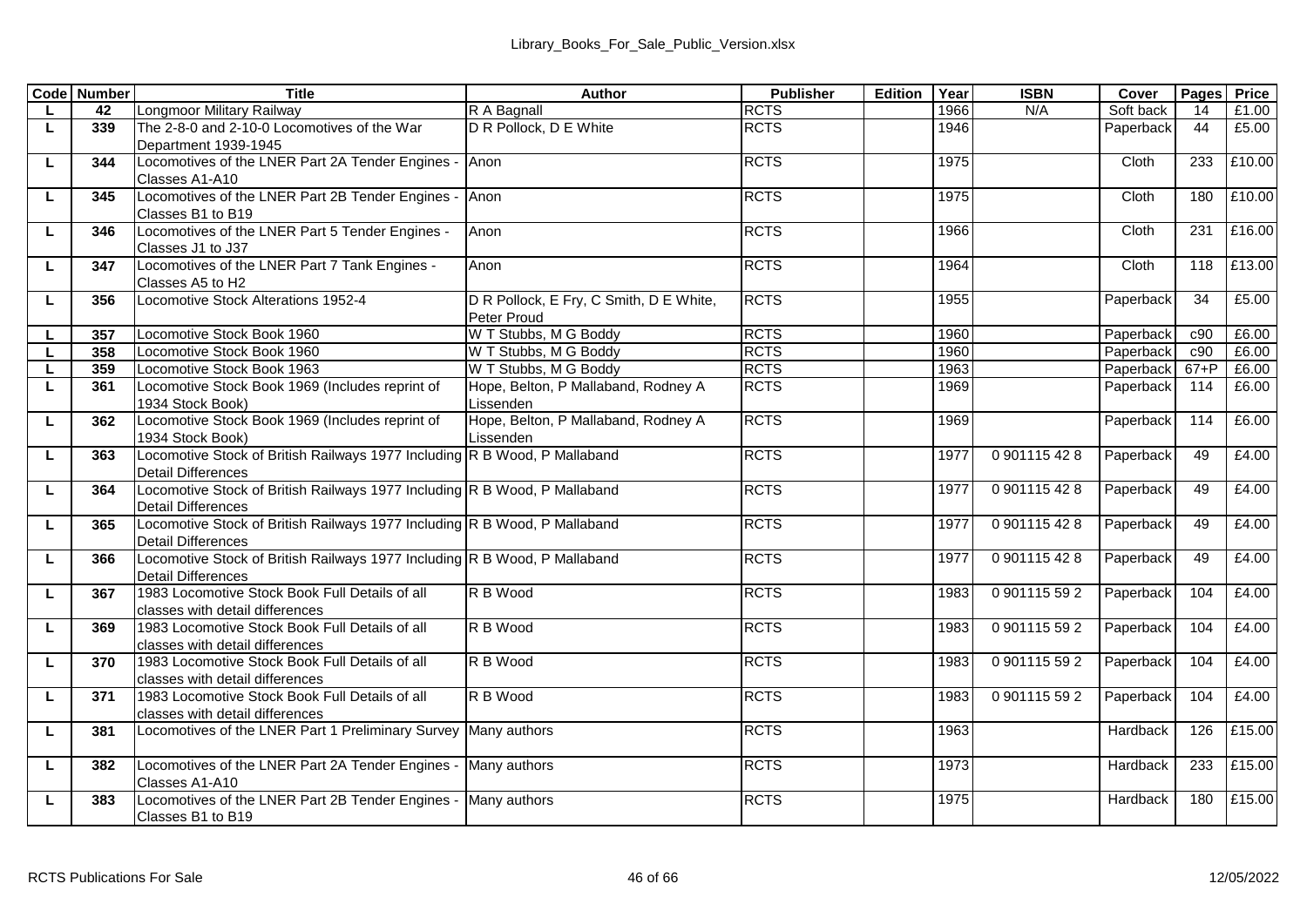|   | <b>Code</b> Number | <b>Title</b>                                                                                           | Author                                           | <b>Publisher</b>            | Edition | Year | <b>ISBN</b>   | Cover     | Pages  | Price  |
|---|--------------------|--------------------------------------------------------------------------------------------------------|--------------------------------------------------|-----------------------------|---------|------|---------------|-----------|--------|--------|
| L | 384                | Locomotives of the LNER Part 3A Classes C1 to<br>C <sub>11</sub>                                       | Many authors                                     | <b>RCTS</b>                 |         | 1979 | 0 901115 45 2 | Hardback  | 148    | £15.00 |
| г | 385                | Locomotives of the LNER Part 3B Classes D1 to<br>D <sub>12</sub>                                       | Many authors                                     | <b>RCTS</b>                 |         | 1980 | 0901115460    | Hardback  | 109    | £15.00 |
| г | 386                | Locomotives of the LNER Part 3C Classes D13 to<br>D <sub>24</sub>                                      | Many authors                                     | <b>RCTS</b>                 |         | 1981 | 0901115525    | Hardback  | 119    | £15.00 |
| г | 387                | Locomotives of the LNER Part 4 Classes D25 to E7 Many authors                                          |                                                  | <b>RCTS</b>                 |         | 1968 |               | Hardback  | 157    | £16.00 |
| г | 388                | Locomotives of the LNER Part 5 Tender Engines -<br>Classes J1 to J37                                   | Many authors                                     | <b>RCTS</b>                 |         | 1966 |               | Hardback  | 231    | £16.00 |
| г | 389                | Locomotives of the LNER Part 6A Classes J38 to<br>J41, K1 to K5                                        | Many authors                                     | <b>RCTS</b>                 |         | 1982 | 0901115533    | Hardback  | 170    | £16.00 |
| г | 390                | Locomotives of the LNER Part 6B Classes O1 to P2 Many authors                                          |                                                  | <b>RCTS</b>                 |         | 1983 | 0901115541    | Hardback  | 196    | £16.00 |
| г | 391                | Locomotives of the LNER Part 6C Tender Engines -<br>Classes Q1 to Y10                                  | Many authors                                     | <b>RCTS</b>                 |         | 1984 | 090111555X    | Hardback  | 167    | £16.00 |
| г | 392                | Locomotives of the LNER Part 7 Tank Engines -<br>Classes A5 to H2                                      | Many authors                                     | <b>RCTS</b>                 |         | 1964 |               | Hardback  | 118    | £13.00 |
| г | 393                | Locomotives of the LNER Part 8A Classes J50 to<br>J70                                                  | Many authors                                     | <b>RCTS</b>                 |         | 1970 |               | Hardback  | 102    | £14.00 |
| L | 394                | Locomotives of the LNER Part 8B Classes J71 to<br>194                                                  | Many authors                                     | <b>RCTS</b>                 |         | 1971 |               | Hardback  | 96     | £14.00 |
| г | 395                | Locomotives of the LNER Part 9A Tank Engines -<br>Classes L1 to N19                                    | Many authors                                     | <b>RCTS</b>                 |         | 1977 | 0901115401    | Hardback  | 170    | £11.00 |
| г | 396                | Locomotives of the LNER Part 9B Tank Engines -<br>Classes R1 to Y10                                    | Many authors                                     | <b>RCTS</b>                 |         | 1977 | 090111541X    | Hardback  | 116    | £11.00 |
| г | 397                | Locomotives of the LNER Part 10A Departmentals,<br>Sheds, Boiler & Tender Nos                          | Many authors                                     | <b>RCTS</b>                 |         | 1988 | 0901115657    | Hardback  | 140    | £15.00 |
| г | 398                | Locomotives of the LNER Part 10B Railcars and<br><b>Electric Stock</b>                                 | Many authors                                     | <b>RCTS</b>                 |         | 1990 | 0901115665    | Hardback  | 150    | £15.00 |
| г | 399                | Locomotives of the LNER Part 11 Supplementary<br>Information                                           | Many authors                                     | <b>RCTS</b>                 |         | 1994 | 0901115800    | Soft back | 98     | £10.00 |
| г | 404                | Locomotive Stock Book 1966                                                                             | W T Stubbs, J W Knowles, Rodney A<br>issenden    | <b>RCTS</b>                 |         | 1966 |               | Paperback | $56+P$ | £5.00  |
| г | 405                | Locomotive Stock Book 1969 (Includes reprint of<br>1934 Stock Book)                                    | Hope, Belton, P Mallaband, Rodney A<br>Lissenden | <b>RCTS</b>                 |         | 1969 |               | Paperback | 114    | £6.00  |
| г | 408                | The Railways of Nottingham An Exhibition Covering<br>130 years (1839-1969) At Wollaton Hall Nottingham | <b>East Midlands Branch</b>                      | <b>RCTS</b>                 |         | 1969 |               | Paperback | 48     | £5.00  |
| г | 409                | Railways of Dorset. An Outline of their<br>Establishment, Development and Progress from<br>1825        | J H Lucking                                      | <b>RCTS</b><br>Dorset NH&AS | 1st     | 1968 |               | Paperback | 67     | £5.00  |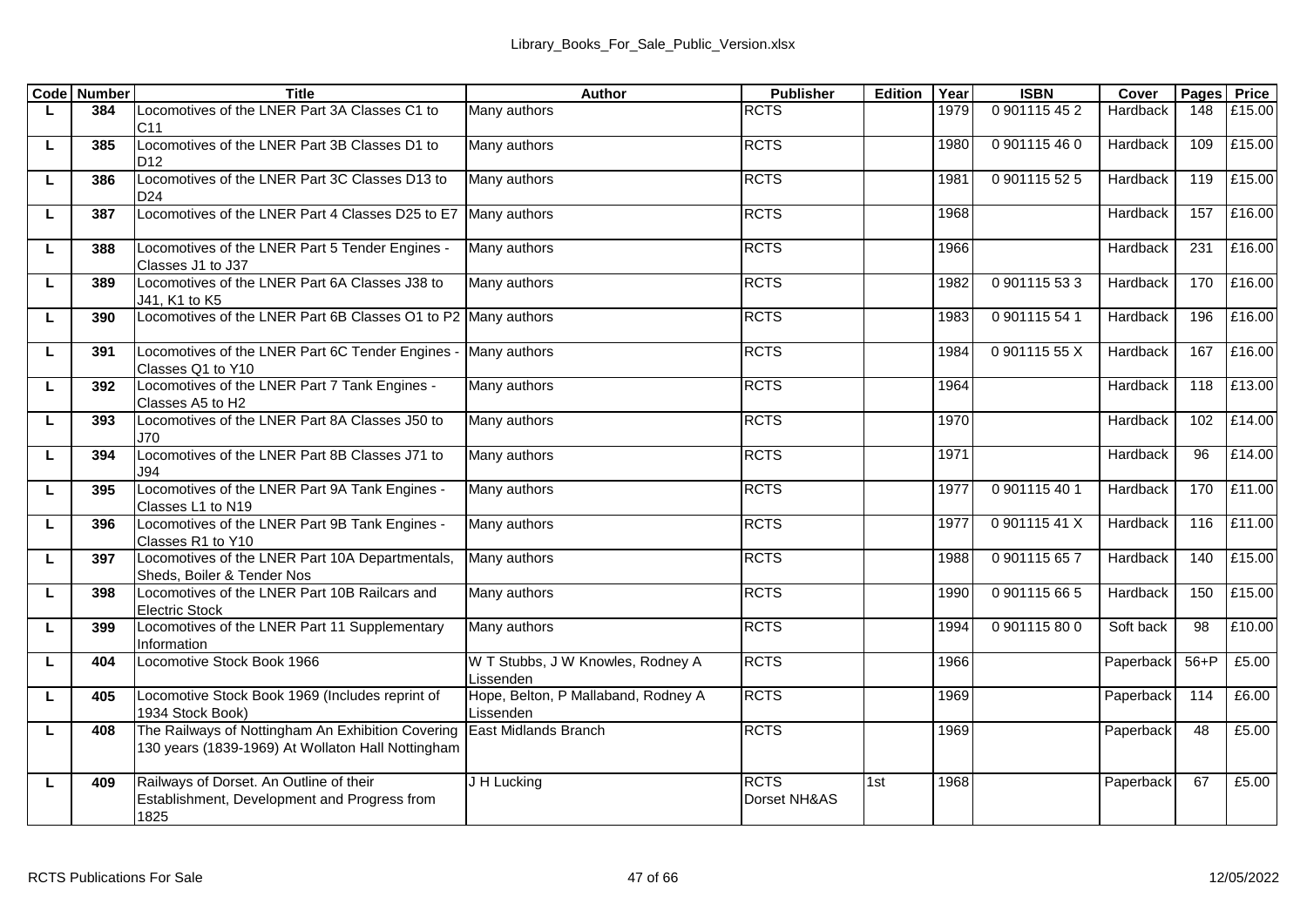|    | <b>Code Number</b> | Title                                                                                 | Author                            | Publisher   | Edition | Year | <b>ISBN</b>  | Cover     | Pages    | Price  |
|----|--------------------|---------------------------------------------------------------------------------------|-----------------------------------|-------------|---------|------|--------------|-----------|----------|--------|
|    | 411                | Great Eastern 0-6-0T's                                                                | <b>Proud Peter</b>                | <b>RCTS</b> |         | 1954 |              | Paperback | 16       | £3.00  |
| L  | 437                | The 2-8-0 and 2-10-0 Locomotives of the War                                           | D R Pollock, D E White            | <b>RCTS</b> |         | 1946 |              | Paperback | 44       | £5.00  |
|    |                    | Department 1939-1945                                                                  |                                   |             |         |      |              |           |          |        |
| L  | 438                | The Railways of Nottingham An Exhibition Covering                                     | <b>East Midlands Branch</b>       | <b>RCTS</b> |         | 1969 |              | Paperback | 48       | £5.00  |
|    |                    | 130 years (1839-1969) At Wollaton Hall Nottingham                                     |                                   |             |         |      |              |           |          |        |
|    |                    |                                                                                       |                                   |             |         |      |              |           |          |        |
|    | 439                | Yesterday's Railways Edinburgh                                                        |                                   | <b>RCTS</b> |         | 1983 | 09508589508  | Paperback | 36       | £3.00  |
| L  | 440                | Yesterday's Railways Edinburgh                                                        |                                   | <b>RCTS</b> |         | 1983 | 09508589508  | Paperback | 36       | £3.00  |
| L  | 889                | Locomotives of the London Chatham and Dover<br>Railway                                | D L Bradlev                       | <b>RCTS</b> | 1st     | 1960 |              | Hardback  | c60      | £8.00  |
| Ц  | 890                | Locomotives of the South Eastern and Chatham                                          | D L Bradlev                       | <b>RCTS</b> | 1st     | 1961 |              | Hardback  | c90      | £8.00  |
|    |                    | Railway                                                                               |                                   |             |         |      |              |           |          |        |
| L  | 891                | The Locomotive History of the South Eastern and                                       | D L Bradlev                       | <b>RCTS</b> | revised | 1980 | 0901115495   | Paperback | c160     | £8.00  |
|    |                    | Chatham Railway                                                                       |                                   |             |         |      |              |           |          |        |
| L  | 892                | Locomotives of the LSWR Part 1                                                        | D L Bradlev                       | <b>RCTS</b> | 1st     | 1965 |              | Paperback | c160     | £14.00 |
| L  | 893                | Locomotives of the LSWR Part 2                                                        | D L Bradley                       | <b>RCTS</b> | 1st     | 1967 |              | Paperback | c230     | £14.00 |
| L  | 894                | Locomotives of the LB&SCR Part 1                                                      | <b>D</b> L Bradley                | <b>RCTS</b> | 1st     | 1969 |              | Paperback | c200     | £14.00 |
| L  | 895                | The Midland Compounds                                                                 | D F Tee                           | <b>RCTS</b> | 1st     | 1962 |              | Paperback | c30      | £5.00  |
|    | 896                | Locomotives of the Southern Railway Part 1                                            | D L Bradley                       | <b>RCTS</b> | 1st     | 1975 | 0901115304   | Hardback  | c100     | £15.00 |
|    | 897                | Locomotives of the Southern Railway Part 2                                            | <b>D</b> L Bradlev                | <b>RCTS</b> | 1st     | 1976 | 0901115312   | Hardback  | c120     | £15.00 |
| L  | 898                | The Great Eastern "Claud Hamilton" Class                                              | Peter Proud                       | <b>RCTS</b> | 1st     | 1959 |              | Paperback | 26       | £4.00  |
| L  | 899                | The Locomotives of the South Eastern Railway                                          | D L Bradlev                       | <b>RCTS</b> | 1st     | 1963 |              |           |          | £9.00  |
| L  | 900                | Lord Carlisle's Railways                                                              | Brian Webb & David A Gordon       | <b>RCTS</b> | 1st     | 1978 | 0901115436   | Paperback | c140     | £7.00  |
| L  | 901                | Great Northern Railway in the East Midlands                                           | <b>Alfred Henshaw</b>             | <b>RCTS</b> | 1st     | 1999 | 0.901115843  | Paperback | 117      | £11.00 |
|    |                    | Colwick Yards Nottingham London Road - Gedling -                                      |                                   |             |         |      |              |           |          |        |
|    |                    | Basford                                                                               |                                   |             |         |      |              |           |          |        |
|    | 903                | The Jubilee 4-6-0s                                                                    | Ray Townsin                       | <b>RCTS</b> | 1st     | 2006 | 0901115940   | Hardback  | 267      | £15.00 |
| L  | 908                | Locomotives of the South Eastern Railway                                              | D L Bradlev                       | <b>RCTS</b> | 1st     | 1963 |              | Cloth     | 125      | £5.00  |
| L  | 910                | Locomotive Stock Book 1966                                                            | W T Stubbs, J W Knowles, Rodney A | <b>RCTS</b> |         | 1966 |              | Paperback | $56+P$   | £5.00  |
|    |                    |                                                                                       | Lissenden                         |             |         |      |              |           |          |        |
| L. | 912                | Locomotive Stock Book 1963                                                            | W T Stubbs, M G Boddy             | <b>RCTS</b> |         | 1963 |              | Paperback | $67 + P$ | £6.00  |
| L  | 933                | Locomotives of the LNER Part 2A Tender Engines -<br>Classes A1-A10                    | Many authors                      | <b>RCTS</b> |         | 1973 |              | Hardback  | 233      | £15.00 |
| L  | 934                | Locomotives of the LNER Part 2B Tender Engines                                        | Many authors                      | <b>RCTS</b> |         | 1975 |              | Hardback  | 180      | £15.00 |
|    |                    | Classes B1 to B19                                                                     |                                   |             |         |      |              |           |          |        |
| L  | 935                | Western Change Summer Saturdays in the West<br>1957-1995                              | Paul Chancellor                   | <b>RCTS</b> | 1st     | 1995 | 090 1115 789 | Paperback | 160      | £5.00  |
| L  | 936                | Great Northern Locomotive History Volume 1 1847- Norman Groves<br>66                  |                                   | <b>RCTS</b> | 1st     | 1986 | 0901115614   | Hardback  | 123      | £6.00  |
| L  | 937                | Great Northern Locomotive History Volume 2 1867- Norman Groves<br>95 The Stirling Era |                                   | <b>RCTS</b> | 1st     | 1991 | 0901115746   | Hardback  | 311      | £6.00  |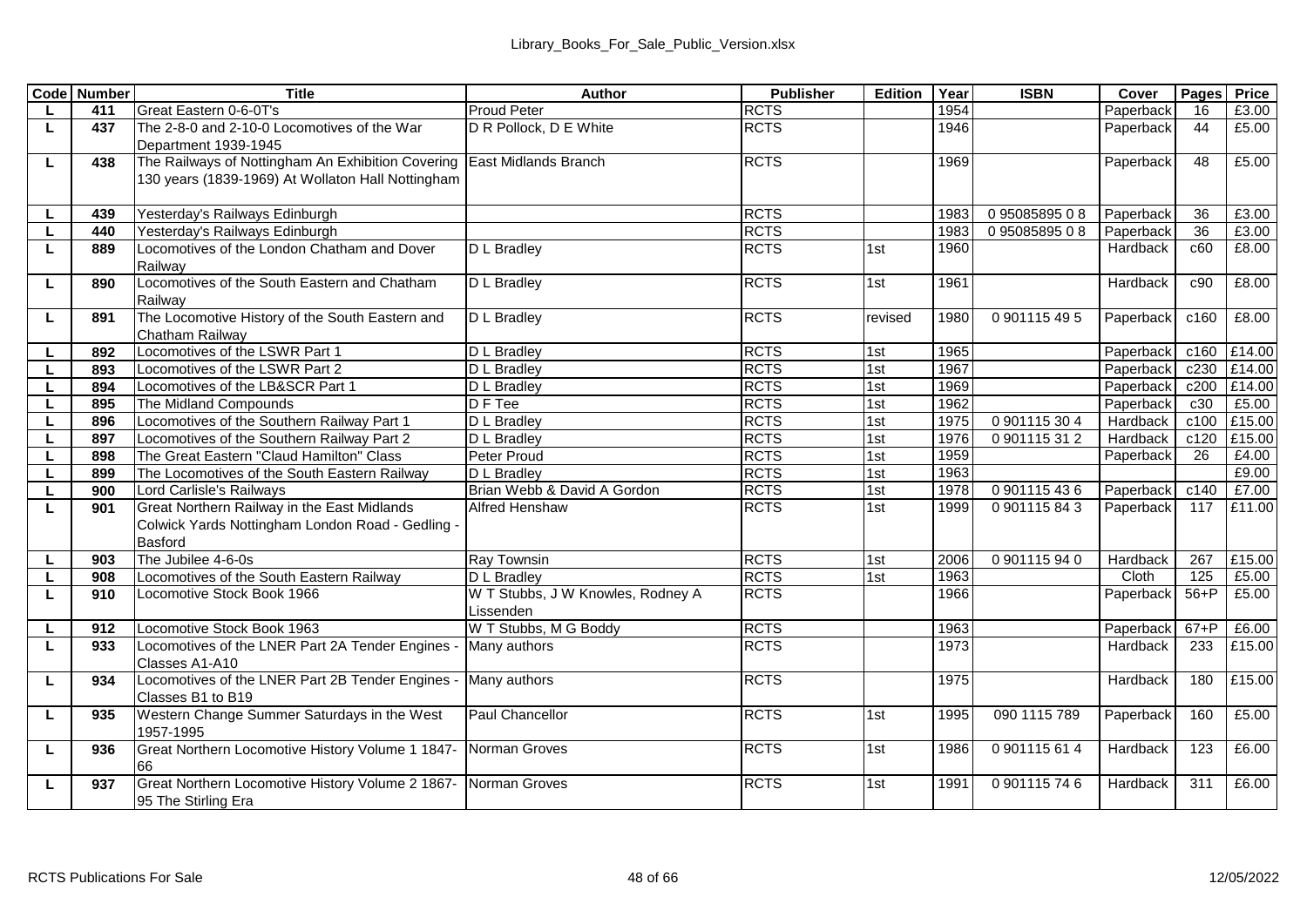|   | <b>Code Number</b> | Title                                                                  | Author                       | Publisher            | Edition | Year | <b>ISBN</b>                     | Cover           | Pages | Price  |
|---|--------------------|------------------------------------------------------------------------|------------------------------|----------------------|---------|------|---------------------------------|-----------------|-------|--------|
| L | 938                | Great Northern Locomotive History Volume 3a 1896-Norman Groves         |                              | <b>RCTS</b>          | 1st     | 1990 | 090111569X                      | <b>Hardback</b> | 237   | £6.00  |
|   |                    | 1911 The Ivatt Era                                                     |                              |                      |         |      |                                 |                 |       |        |
| П | 940                | Armstrong Whitworth A Pioneer of World Diesel                          | <b>Brian Webb</b>            | RCTS / Lightmoor 1st |         |      | 2010 978 1 899889 45 7          | Hardback        | 184   | £10.00 |
|   |                    | Traction                                                               |                              | Press                |         |      |                                 |                 |       |        |
| п | 941                | A Traveller's Guide To The Robin Hood Line                             |                              | <b>RCTS</b>          | 1st     | 1998 | 0901115835                      | Paperback       | 28    | £1.00  |
| L | 942                | Yesterday's Railways Edinburgh                                         |                              | <b>RCTS</b>          |         | 1983 | 09508589508                     | Paperback       | 36    | £3.00  |
| П | 943                | The Locomotives of the Great Western Railway Part                      |                              | <b>RCTS</b>          | 1st     | 1968 |                                 | Paperback       | c70   | £10.00 |
|   |                    | 1 Preliminary Survey                                                   |                              |                      |         |      |                                 |                 |       |        |
| г | 944                | The Locomotives of the Great Western Railway Part                      |                              | <b>RCTS</b>          | 2nd     | 1960 |                                 | Paperback       | c50   | £9.00  |
|   |                    | 8 Modern Passenger Classes                                             |                              |                      |         |      |                                 |                 |       |        |
| г | 946                | The Locomotives of the Great Western Railway Part                      |                              | <b>RCTS</b>          | 2nd     | 1956 |                                 | Paperback       | c30   | £5.00  |
|   |                    | 11 The Rail Motor Vehicles and Internal Combustion                     |                              |                      |         |      |                                 |                 |       |        |
|   |                    | Locomotives                                                            |                              |                      |         |      |                                 |                 |       |        |
| П | 967                | Shildon-Newport In Retrospect The fore-runner of                       | <b>K C Appleby</b>           | <b>RCTS</b>          | 1st     | 1990 | 0901115673                      | Paperback       | 90    | £6.00  |
|   |                    | Main Line Electrification<br>The Railways of Keynsham Featuring Fry's  | <b>Russell Leitch</b>        | <b>RCTS</b>          | 1st     | 1997 | 0901115827                      | Paperback       | 160   | £6.00  |
| П | 968                | Chocolate passenger & freight operations                               |                              |                      |         |      |                                 |                 |       |        |
| П | 989                | Plymouth's Railways In The 1930's Including "The                       | <b>Russell Leitch</b>        | <b>RCTS</b>          | 1st     | 2002 | 0901115916                      | Paperback       | 120   | £7.00  |
|   |                    | <b>GWR's Poor Relation"</b>                                            |                              |                      |         |      |                                 |                 |       |        |
| П | 1345               | The Railways of Nottingham An Exhibition Covering East Midlands Branch |                              | <b>RCTS</b>          |         | 1969 |                                 | Paperback       | 48    | £5.00  |
|   |                    | 130 years (1839-1969) At Wollaton Hall Nottingham                      |                              |                      |         |      |                                 |                 |       |        |
|   |                    |                                                                        |                              |                      |         |      |                                 |                 |       |        |
| L | 1404               | A detailed history of British Railways Standard                        |                              | <b>RCTS</b>          | 1st     | 1994 | 0901115819                      | Hardback        | 180   | £15.00 |
|   |                    | Steam Locomotives Volume One : Background to                           |                              |                      |         |      |                                 |                 |       |        |
|   |                    | Standardisation and the Pacific Classes                                |                              |                      |         |      |                                 |                 |       |        |
| L | 1405               | A detailed history of British Railways Standard                        |                              | <b>RCTS</b>          | 1st     | 2003 | 0901115932                      | Hardback        | 170   | £15.00 |
|   |                    | Steam Locomotives Volume Two: The 4-6-0 and 2-                         |                              |                      |         |      |                                 |                 |       |        |
|   |                    | 6-0 Classes                                                            |                              |                      |         |      |                                 |                 |       |        |
| г | 1406               | A detailed history of British Railways Standard                        |                              | <b>RCTS</b>          | 1st     | 1997 | 0901115770                      | Hardback        | 284   | £15.00 |
|   |                    | Steam Locomotives Volume Three : The Tank                              |                              |                      |         |      |                                 |                 |       |        |
|   |                    | <b>Engine Classes</b>                                                  |                              |                      |         |      |                                 |                 |       |        |
| г | 1407               | A detailed history of British Railways Standard                        | John Walford & Paul Harrison | <b>RCTS</b>          | 1st     | 2008 | 0901115959                      | Hardback        | 342   | £15.00 |
|   |                    | Steam Locomotives Volume Four : The 9F 2-10-0                          |                              |                      |         |      |                                 |                 |       |        |
|   |                    | Class                                                                  |                              |                      |         |      |                                 |                 |       |        |
| L | 1408               | A detailed history of British Railways Standard                        | John Walford                 | <b>RCTS</b>          | 1st     |      | 2012 978 0 901115 97 3 Hardback |                 | 208   | £15.00 |
|   |                    | Steam Locomotives Volume Five : The End of an                          |                              |                      |         |      |                                 |                 |       |        |
|   |                    | Fra                                                                    |                              |                      |         |      |                                 |                 |       |        |
| L | 1410               | The Great Northern In The East Midlands                                | Alfred Henshaw               | <b>RCTS</b>          | 1st     | 2000 | 090111586X                      | Paperback       | 140   | £12.00 |
|   |                    | Nottingham Victoria and the GC Line. The Leen                          |                              |                      |         |      |                                 |                 |       |        |
|   |                    | Valley Network and Extensions                                          |                              |                      |         |      |                                 |                 |       |        |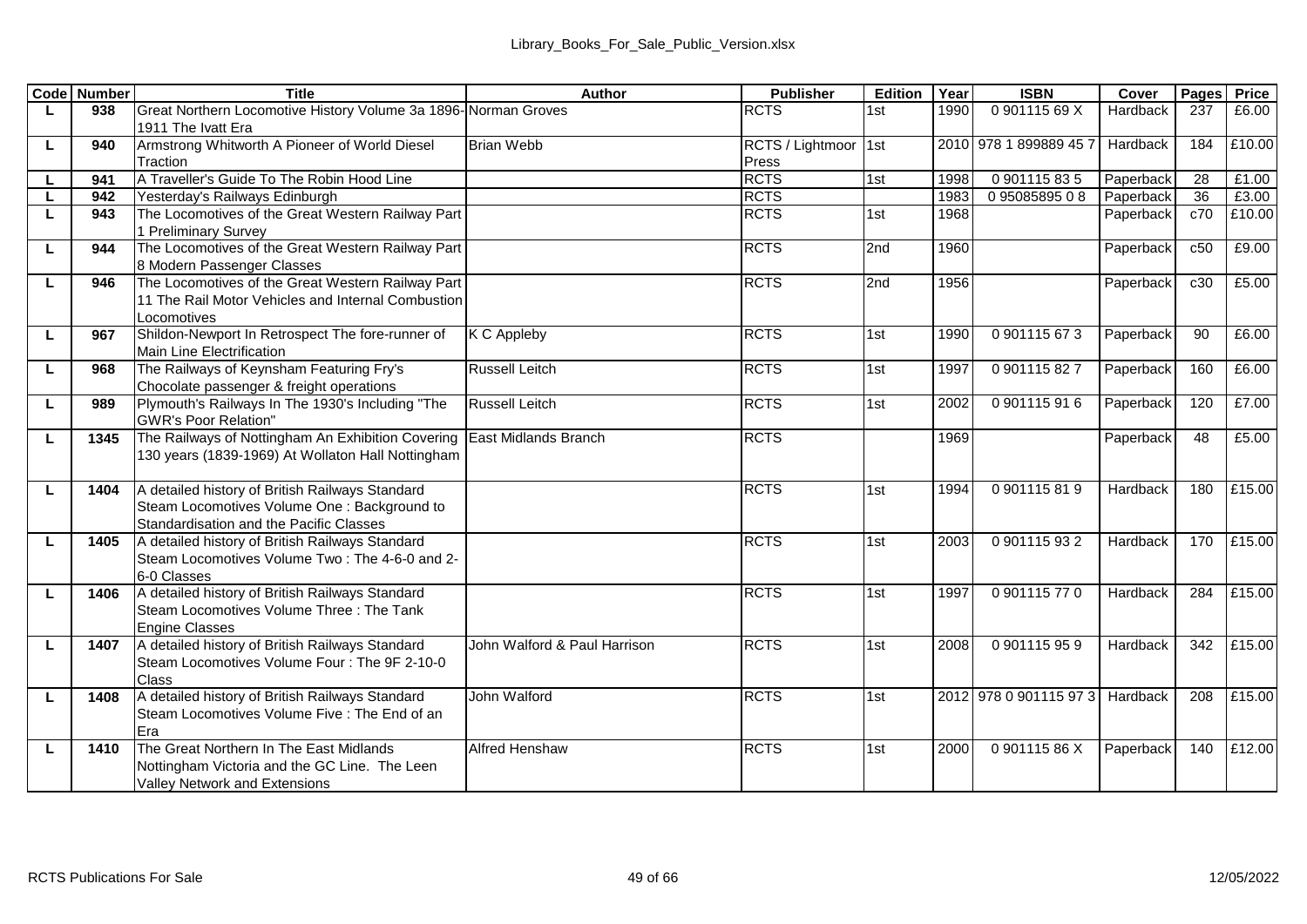|    | <b>Code</b> Number | <b>Title</b>                                                                         | Author                       | Publisher            | Edition | Year | <b>ISBN</b>            | Cover     | Pages | Price  |
|----|--------------------|--------------------------------------------------------------------------------------|------------------------------|----------------------|---------|------|------------------------|-----------|-------|--------|
| L  | 1411               | The Great Northern In The East Midlands                                              | Alfred Henshaw               | <b>RCTS</b>          | 1st     | 2003 | 0901115924             | Paperback | 185   | £15.00 |
|    |                    | Nottingham - Grantham, Bottesford - Newark,                                          |                              |                      |         |      |                        |           |       |        |
|    |                    | Melton Mowbray, The Leicester Line and Ironstone                                     |                              |                      |         |      |                        |           |       |        |
|    |                    | <b>Branches</b>                                                                      |                              |                      |         |      |                        |           |       |        |
| L  | 1412               | Armstrong Whitworth A Pioneer of World Diesel                                        | <b>Brian Webb</b>            | RCTS / Lightmoor 1st |         |      | 2010 978 1 899889 45 7 | Hardback  | 184   | £10.00 |
|    |                    | Traction                                                                             |                              | Press                |         |      |                        |           |       |        |
| L  | 1413               | The Jubilee 4-6-0s                                                                   | Rav Townsin                  | <b>RCTS</b>          | 1st     | 2006 | 0901115940             | Hardback  | 267   | £15.00 |
| п  | 1414               | The Hughes and Stanier 2-6-0s                                                        | John Young & David Tyreman   | <b>RCTS</b>          | 1st     | 2009 | 0901115967             | Hardback  | 208   | £15.00 |
| L  | 1415               | A detailed history of The Stanier Class Five 4-6-0s                                  | John Jennison                | <b>RCTS</b>          | 1st     |      | 2013 978 0 901115 98 0 | Hardback  | 288   | £15.00 |
|    |                    | Volume 1 - Nos. 5000-5471                                                            |                              |                      |         |      |                        |           |       |        |
| L  | 1416               | Western Change Summer Saturdays in the West                                          | Paul Chancellor              | <b>RCTS</b>          | 1st     | 1995 | 0901115789             | Paperback | 160   | £5.00  |
|    |                    | 1957-1995                                                                            |                              |                      |         |      |                        |           |       |        |
| г  | 1417               | Western Change Summer Saturdays in the West                                          | Paul Chancellor              | <b>RCTS</b>          | 1st     | 1995 | 090115789              | Paperback | 160   | £5.00  |
|    |                    | 1957-1995                                                                            |                              |                      |         |      |                        |           |       |        |
| г  | 1418               | Highland Railway Locomotives Book 1 Early Days                                       | JR H Cormack & J L Stevenson | <b>RCTS</b>          | 1st     | 1988 | 0901115649             | Hardback  | 161   | £7.00  |
|    |                    | To The Lochs                                                                         |                              |                      |         |      |                        |           |       |        |
| L  | 1419               | <b>LMS Diesel Locomotives And Railcars</b>                                           | E V Richards                 | <b>RCTS</b>          | 1st     | 1996 | 0901115762             | Hardback  | 223   | £17.00 |
| L  | 1420               | <b>LMS Diesel Locomotives And Railcars</b>                                           | E V Richards                 | <b>RCTS</b>          | 1st     | 1996 | 0901115762             | Hardback  | 223   | £17.00 |
| L  | 1421               | <b>LMS Locomotive Names The Named Locomotives</b>                                    | John Goodman                 | <b>RCTS</b>          | 1st     | 1994 | 0901115797             | Hardback  | 214   | £10.00 |
|    |                    | of The London Midland and Scottish Railway and its<br><b>Constituent Companies</b>   |                              |                      |         |      |                        |           |       |        |
|    | 1422               |                                                                                      | Russell Leitch               | <b>RCTS</b>          |         |      | 0901115827             | Paperback | 160   | £6.00  |
| L  |                    | The Railways of Keynsham Featuring Fry's<br>Chocolate passenger & freight operations |                              |                      | 1st     | 1997 |                        |           |       |        |
| L  | 1423               | Locomotives of the Southern Railway Part 1                                           | D L Bradlev                  | <b>RCTS</b>          | 1st     | 1975 | 0901115304             | Hardback  | c100  | £15.00 |
| г  | 1424               | Locomotives of the Southern Railway Part 2                                           | D L Bradlev                  | <b>RCTS</b>          | 1st     | 1976 | 0901115312             | Hardback  | c120  | £15.00 |
| L  | 1426               | Locomotives of the South Eastern Railway                                             | D L Bradlev                  | <b>RCTS</b>          | 1st     | 1963 |                        | Cloth     | 125   | £7.00  |
| L  | 1427               | Locomotives of the Southern Railway Part 2                                           | <b>D</b> L Bradley           | <b>RCTS</b>          | 1st     | 1976 | 0901115312             | Hardback  | c120  | £15.00 |
| г  | 1428               | Locomotives of the Great Western Railway Part 1:                                     |                              | <b>RCTS</b>          |         | 1968 |                        | Paperback | 70    | £10.00 |
|    |                    | <b>Preliminary Survey</b>                                                            |                              |                      |         |      |                        |           |       |        |
| L  | 1429               | The Locomotives of the Great Western Railway Part                                    |                              | <b>RCTS</b>          | 2nd     | 1968 |                        | Paperback | c50   | £9.00  |
|    |                    | 8 Modern Passenger Classes                                                           |                              |                      |         |      |                        |           |       |        |
| L  | 1430               | The Locomotives of the Great Western Railway Part                                    |                              | <b>RCTS</b>          | 1st     | 1974 |                        | Paperback | c190  | £20.00 |
|    |                    | 12 A Chronological And Statistical Survey                                            |                              |                      |         |      |                        |           |       |        |
| г  | 1431               | The Locomotives of the Great Western Railway Part                                    |                              | <b>RCTS</b>          | 1st     | 1993 | 0901115754             | Paperback | 160   | £15.00 |
|    |                    | 14 Names And Their Origins Railmotor Services                                        |                              |                      |         |      |                        |           |       |        |
|    |                    | War Service The Complete Preservation Story                                          |                              |                      |         |      |                        |           |       |        |
|    |                    |                                                                                      |                              |                      |         |      |                        |           |       |        |
| L. | 1432               | British Rail Coaching Stock 1980                                                     | P Mallaband & L J Bowles     | <b>RCTS</b>          | 1st     | 1980 | 0901115509             | Paperback | 128   | £4.00  |
| L  | 1433               | Locomotive Stock of British Railways 1977 Including R B Wood, P Mallaband            |                              | <b>RCTS</b>          | 1st     | 1977 | 0901115428             | Paperback | 49    | £4.00  |
|    |                    | <b>Detail Differences</b>                                                            |                              |                      |         |      |                        |           |       |        |
| L  | 1434               | Locomotives of the LNER Part 1 Preliminary Survey Many authors                       |                              | <b>RCTS</b>          | 1st     | 1963 |                        | Paperback | 126   | £15.00 |
|    |                    |                                                                                      |                              |                      |         |      |                        |           |       |        |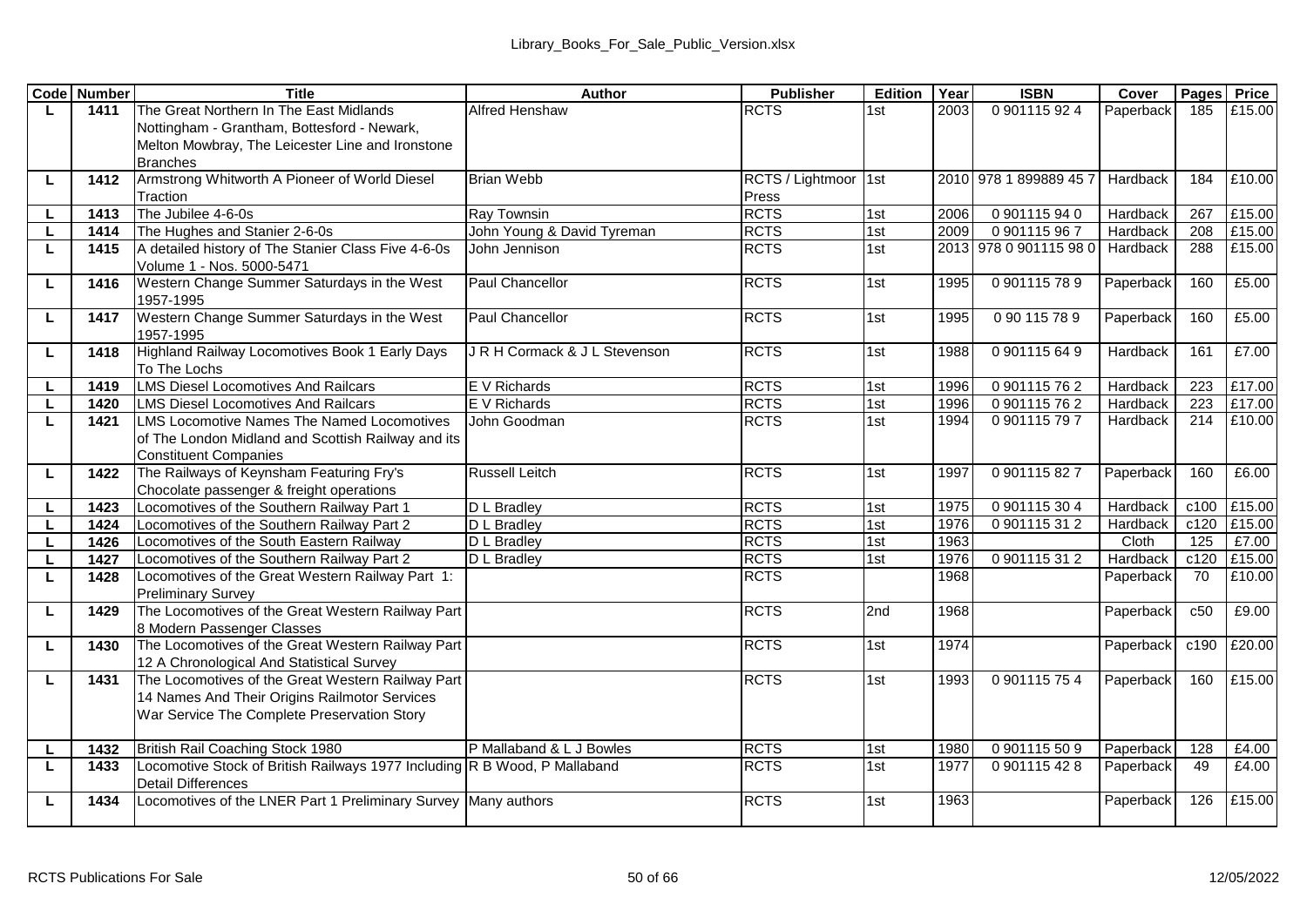|   | <b>Code Number</b> | <b>Title</b>                                                        | Author                                 | Publisher   | Edition | Year | <b>ISBN</b> | Cover     | Pages  | Price  |
|---|--------------------|---------------------------------------------------------------------|----------------------------------------|-------------|---------|------|-------------|-----------|--------|--------|
| L | 1435               | Locomotives of the LNER Part 2A Tender Engines - Many authors       |                                        | <b>RCTS</b> | 1st     | 1973 |             | Paperback | 233    | £15.00 |
|   |                    | Classes A1-A10                                                      |                                        |             |         |      |             |           |        |        |
| г | 1436               | Locomotives of the LNER Part 2A Tender Engines -                    | Many authors                           | <b>RCTS</b> | 1st     | 1973 |             | Paperback | 233    | £15.00 |
|   |                    | Classes A1-A10                                                      |                                        |             |         |      |             |           |        |        |
| п | 1437               | Locomotives of the LNER Part 2B Tender Engines - Many authors       |                                        | <b>RCTS</b> | 1st     | 1975 |             | Paperback | 180    | £15.00 |
|   |                    | Classes B1 to B19                                                   |                                        |             |         |      |             |           |        |        |
| П | 1438               | Locomotives of the LNER Part 3A Classes C1 to                       | Many authors                           | <b>RCTS</b> | 1st     | 1979 | 0901115452  | Paperback | 148    | £15.00 |
|   |                    | C11                                                                 |                                        |             |         |      |             |           |        |        |
| г | 1439               | Locomotives of the LNER Part 3B Classes D1 to                       | Many authors                           | <b>RCTS</b> | 1st     | 1980 | 0901115460  | Paperback | 109    | £15.00 |
|   | 1440               | D <sub>12</sub><br>Locomotives of the LNER Part 3C Classes D13 to   | Many authors                           | <b>RCTS</b> | 1st     | 1981 | 0901115525  | Paperback | 119    | £15.00 |
| г |                    | D <sub>24</sub>                                                     |                                        |             |         |      |             |           |        |        |
| г | 1441               | Locomotives of the LNER Part 4 Classes D25 to E7 Many authors       |                                        | <b>RCTS</b> | 1st     | 1968 |             | Paperback | 157    | £16.00 |
|   |                    |                                                                     |                                        |             |         |      |             |           |        |        |
| П | 1442               | Locomotives of the LNER Part 5 Tender Engines -                     | Many authors                           | <b>RCTS</b> | 1st     | 1966 |             | Paperback | 231    | £16.00 |
|   |                    | Classes J1 to J37                                                   |                                        |             |         |      |             |           |        |        |
| г | 1443               | Locomotives of the LNER Part 6A Classes J38 to                      | Many authors                           | <b>RCTS</b> | 1st     | 1982 | 0901115533  | Paperback | 170    | £16.00 |
|   |                    | J41, K1 to K5                                                       |                                        |             |         |      |             |           |        |        |
| П | 1444               | Locomotives of the LNER Part 6B Classes O1 to P2 Many authors       |                                        | <b>RCTS</b> | 1st     | 1983 | 0901115541  | Paperback | 196    | £16.00 |
|   |                    |                                                                     |                                        |             |         |      |             |           |        |        |
| П | 1445               | Locomotives of the LNER Part 6C Tender Engines                      | Many authors                           | <b>RCTS</b> | 1st     | 1984 | 090111555X  | Paperback | 167    | £16.00 |
|   |                    | Classes Q1 to Y10                                                   |                                        |             |         |      |             |           |        |        |
| П | 1446               | Locomotives of the LNER Part 7 Tank Engines -                       | Many authors                           | <b>RCTS</b> | 1st     | 1964 |             | Paperback | 118    | £13.00 |
|   |                    | Classes A5 to H2                                                    |                                        |             |         |      |             |           |        |        |
| г | 1447               | Locomotives of the LNER Part 8A Classes J50 to                      | Many authors                           | <b>RCTS</b> | 1st     | 1970 |             | Paperback | 102    | £14.00 |
|   |                    | J70                                                                 |                                        |             |         |      |             |           |        |        |
| П | 1448               | Locomotives of the LNER Part 8B Classes J71 to                      | Many authors                           | <b>RCTS</b> | 1st     | 1971 |             | Paperback | 96     | £14.00 |
|   |                    | J94                                                                 |                                        |             |         |      |             |           |        |        |
| П | 1449               | Locomotives of the LNER Part 9A Tank Engines -<br>Classes L1 to N19 | Many authors                           | <b>RCTS</b> | 1st     | 1977 | 0901115401  | Paperback | 170    | £11.00 |
| г | 1450               | Locomotives of the LNER Part 9B Tank Engines -                      | Many authors                           | <b>RCTS</b> | 1st     | 1977 | 090111541X  | Paperback | 116    | £11.00 |
|   |                    | Classes R1 to Y10                                                   |                                        |             |         |      |             |           |        |        |
| П | 1451               | Locomotives of the LNER Part 10A Departmentals,                     | Many authors                           | <b>RCTS</b> | 1st     | 1988 | 0901115657  | Paperback | 140    | £15.00 |
|   |                    | Sheds, Boiler & Tender Nos                                          |                                        |             |         |      |             |           |        |        |
| г | 1452               | Locomotives of the LNER Part 10B Railcars and                       | Many authors                           | <b>RCTS</b> | 1st     | 1990 | 0901115665  | Paperback | 150    | £15.00 |
|   |                    | <b>Electric Stock</b>                                               |                                        |             |         |      |             |           |        |        |
| П | 1453               | Locomotives of the LNER Part 11 Supplementary                       | Many authors                           | <b>RCTS</b> | 1st     | 1994 | 0901115800  | Paperback | 98     | £10.00 |
|   |                    | Information                                                         |                                        |             |         |      |             |           |        |        |
| г | 1454               | Locomotive Stock Book 1963                                          | W T Stubbs, M G Boddy                  | <b>RCTS</b> |         | 1963 |             | Paperback | $67+P$ | £6.00  |
| г | 1508               | Locomotive Stock Book Appendix 1947 (STOCK                          | D R Pollock, C Smith, D E White, Peter | <b>RCTS</b> |         | 1947 |             | Paperback | 28     | £4.00  |
|   |                    | CHANGES ONLY)                                                       | Proud                                  |             |         |      |             |           |        |        |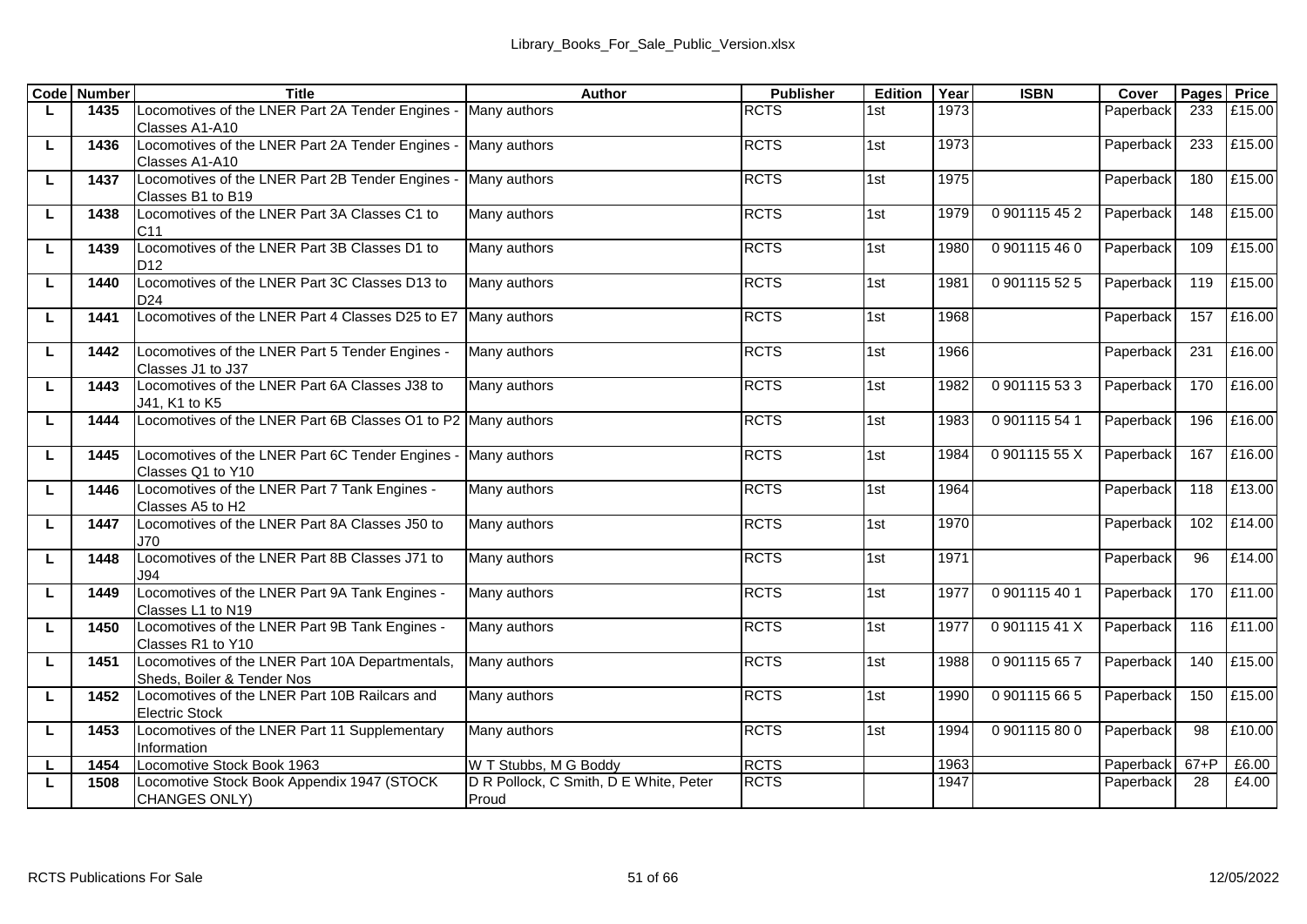|   | <b>Code</b> Number | <b>Title</b>                                                    | Author                                 | Publisher   | Edition   | Year         | <b>ISBN</b>   | Cover            | Pages    | Price           |
|---|--------------------|-----------------------------------------------------------------|----------------------------------------|-------------|-----------|--------------|---------------|------------------|----------|-----------------|
| L | 1509               | Locomotive Stock Book 1950                                      | D R Pollock, C Smith, D E White, Peter | <b>RCTS</b> |           | 1950         |               | Paperback        | 63       | £7.00           |
|   |                    |                                                                 | Proud                                  |             |           |              |               |                  |          |                 |
| г | 1510               | Locomotive Stock Book 1950                                      | D R Pollock, C Smith, D E White, Peter | <b>RCTS</b> |           | 1950         |               | Paperback        | 63       | £7.00           |
|   |                    |                                                                 | Proud                                  |             |           |              |               |                  |          |                 |
| L | 1513               | Locomotive Stock Book 1960                                      | W T Stubbs, M G Boddy                  | <b>RCTS</b> |           | 1960         |               | Paperback        | c90      | £6.00           |
| L | 1514               | Locomotive Stock Book 1963                                      | W T Stubbs, M G Boddy                  | <b>RCTS</b> |           | 1963         |               | <b>Paperback</b> | $67 + P$ | £6.00           |
| г | 1515               | Locomotive Stock Book 1966                                      | W T Stubbs, J W Knowles, Rodney A      | <b>RCTS</b> |           | 1966         |               | Paperback        | $56 + P$ | £5.00           |
|   |                    |                                                                 | Lissenden                              |             |           |              |               |                  |          |                 |
| L | 1516               | Locomotive Stock Book 1946                                      | D R Pollock, C Smith, D E White, Peter | <b>RCTS</b> |           | 1946         |               | Paperback        | 96       | £8.00           |
|   |                    |                                                                 | Proud                                  |             |           |              |               |                  |          |                 |
| п | 1529               | The Locomotive Stock Book 1948                                  | D R Pollock, P Proud, C Smith & D E    | <b>RCTS</b> | 1st       | 1948         |               | Paperback        | 52       | £3.00           |
|   |                    |                                                                 | White                                  |             |           |              |               |                  |          |                 |
| г | 1544               | A detailed history of British Railways Standard                 |                                        | <b>RCTS</b> | 2nd       | 2007         | 0.901115819   | Hardback         | 180      | £15.00          |
|   |                    | Steam Locomotives Volume One : Background to                    |                                        |             | Impressio |              |               |                  |          |                 |
|   |                    | Standardisation and the Pacific Classes                         |                                        |             |           |              |               |                  |          |                 |
| г | 1545               | A detailed history of British Railways Standard                 |                                        | <b>RCTS</b> | 1st       | 2003         | 0901115932    | Hardback         | 170      | £15.00          |
|   |                    | Steam Locomotives Volume Two: The 4-6-0 and 2-                  |                                        |             |           |              |               |                  |          |                 |
|   |                    | 6-0 Classes                                                     |                                        |             |           |              |               |                  |          |                 |
| L | 1546               | A detailed history of British Railways Standard                 |                                        | <b>RCTS</b> | 2nd       | 2007         | 0901115770    | Hardback         | 284      | £15.00          |
|   |                    | Steam Locomotives Volume Three : The Tank                       |                                        |             | Impressio |              |               |                  |          |                 |
|   |                    | <b>Engine Classes</b>                                           |                                        |             |           |              |               |                  |          |                 |
| L | 1547               | A detailed history of British Railways Standard                 | John Walford & Paul Harrison           | <b>RCTS</b> | 1st       | 2008         | 0901115959    | Hardback         | 342      | £15.00          |
|   |                    | Steam Locomotives Volume Four: The 9F 2-10-0                    |                                        |             |           |              |               |                  |          |                 |
|   |                    | Class                                                           |                                        |             |           |              |               |                  |          |                 |
| L | 1548               | Great Northern Locomotive History Volume 1 1847- Norman Groves  |                                        | <b>RCTS</b> | 1st       | 1986         | 0 901115 61 4 | Hardback         | 123      | £6.00           |
|   |                    | 66                                                              |                                        |             |           |              |               |                  |          |                 |
| L | 1549               | Great Northern Locomotive History Volume 2 1867-                | Norman Groves                          | <b>RCTS</b> | 1st       | 1991         | 0901115746    | Hardback         | 311      | £6.00           |
|   |                    | 95 The Stirling Era                                             |                                        |             |           |              |               |                  |          |                 |
| L | 1550               | Great Northern Locomotive History Volume 3a 1896-Norman Groves  |                                        | <b>RCTS</b> | 1st       | 1990         | 0.90111569X   | Hardback         | 237      | £6.00           |
|   |                    | 1911 The Ivatt Era                                              |                                        |             |           |              |               |                  |          |                 |
| L | 1551               | Great Northern Locomotive History Volume 3b 1911- Norman Groves |                                        | <b>RCTS</b> | 1st       | 1992         | 0901115703    | Hardback         | 135      | £6.00           |
|   |                    | 1922 The Greslev Era                                            | JR H Cormack & J L Stevenson           | <b>RCTS</b> |           |              | 0901115649    |                  | 161      | £7.00           |
| г | 1552               | Highland Railway Locomotives Book 1 Early Days<br>To The Lochs  |                                        |             | 1st       | 1988         |               | Hardback         |          |                 |
|   |                    |                                                                 |                                        |             |           |              |               |                  |          |                 |
| г | 1553               | Highland Railway Locomotives Book 2 The                         | JR H Cormack & J L Stevenson           | <b>RCTS</b> | 1st       | 1990         | 090111572X    | Hardback         | 176      | £7.00           |
|   | 1554               | Drummond, Smith & Cumming Classes                               |                                        | <b>RCTS</b> |           |              |               |                  |          |                 |
| L |                    | Locomotives of the L.B.&S.C.R. Part 1                           | D L Bradlev                            |             | 1st       | 1969<br>1963 |               | Paperback        | 180      | £8.00<br>£15.00 |
| п | 1555               | Locomotives of the LNER Part 1 Preliminary Survey Many authors  |                                        | <b>RCTS</b> | 1st       |              |               | Paperback        | 126      |                 |
| г | 1556               | Locomotives of the LNER Part 2A Tender Engines                  | Many authors                           | <b>RCTS</b> | 1st       | 1973         |               | Paperback        | 233      | £15.00          |
|   |                    | Classes A1-A10                                                  |                                        |             |           |              |               |                  |          |                 |
|   |                    |                                                                 |                                        |             |           |              |               |                  |          |                 |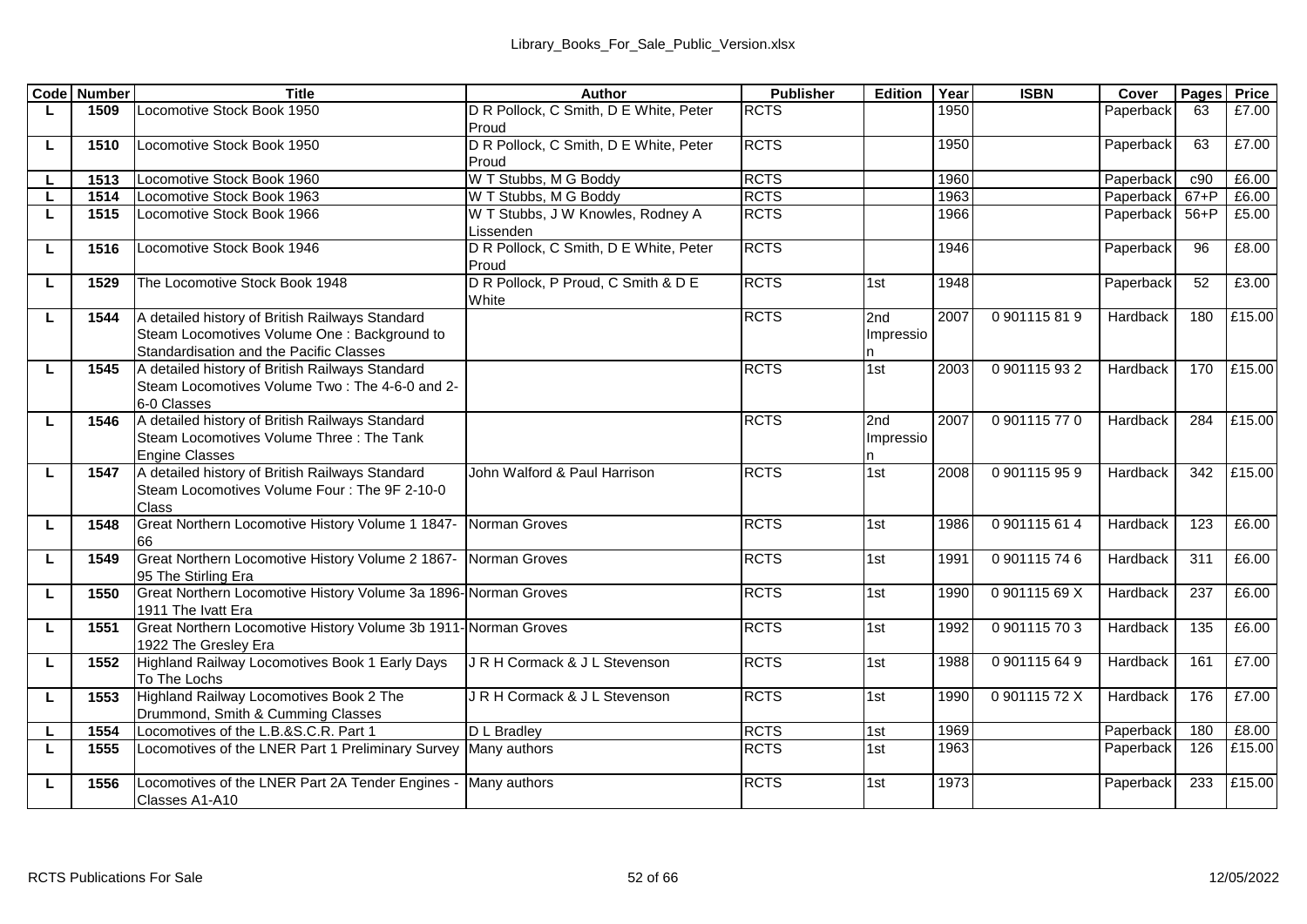|   | <b>Code</b> Number | Title                                                                              | Author            | <b>Publisher</b>          | Edition          | Year | <b>ISBN</b>            | Cover     | Pages | Price  |
|---|--------------------|------------------------------------------------------------------------------------|-------------------|---------------------------|------------------|------|------------------------|-----------|-------|--------|
| L | 1557               | Locomotives of the LNER Part 2B Tender Engines - Many authors<br>Classes B1 to B19 |                   | <b>RCTS</b>               | 1st              | 1975 |                        | Paperback | 180   | £15.00 |
| L | 1558               | Locomotives of the LNER Part 3A Classes C1 to<br>C <sub>11</sub>                   | Many authors      | <b>RCTS</b>               | 1st              | 1979 | 0901115452             | Paperback | 148   | £15.00 |
| п | 1559               | Locomotives of the LNER Part 3C Classes D13 to<br>D <sub>24</sub>                  | Many authors      | <b>RCTS</b>               | 1st              | 1981 | 0901115525             | Paperback | 119   | £15.00 |
| г | 1560               | Locomotives of the LNER Part 4 Classes D25 to E7 Many authors                      |                   | <b>RCTS</b>               | 1st              | 1968 |                        | Paperback | 157   | £16.00 |
| L | 1561               | Locomotives of the LNER Part 5 Tender Engines -<br>Classes J1 to J37               | Many authors      | <b>RCTS</b>               | 1st              | 1966 |                        | Paperback | 231   | £16.00 |
| п | 1562               | Locomotives of the LNER Part 6A Classes J38 to<br>J41. K1 to K5                    | Many authors      | <b>RCTS</b>               | 1st              | 1982 | 0.901115533            | Paperback | 170   | £16.00 |
| г | 1563               | Locomotives of the LNER Part 6B Classes O1 to P2 Many authors                      |                   | <b>RCTS</b>               | 1st              | 1983 | 0901115541             | Paperback | 196   | £16.00 |
| П | 1564               | Locomotives of the LNER Part 6C Tender Engines - Many authors<br>Classes Q1 to Y10 |                   | <b>RCTS</b>               | 1st              | 1984 | 090111555X             | Paperback | 167   | £16.00 |
| L | 1565               | Locomotives of the LNER Part 9B Tank Engines -<br>Classes R1 to Y10                | Many authors      | <b>RCTS</b>               | 1st              | 1977 | 090111541X             | Paperback | 116   | £11.00 |
| П | 1566               | Locomotives of the LNER Part 10B Railcars and<br><b>Electric Stock</b>             | Many authors      | <b>RCTS</b>               | 1st              | 1990 | 0901115665             | Paperback | 150   | £15.00 |
| П | 1567               | Armstrong Whitworth A Pioneer of World Diesel<br>Traction                          | <b>Brian Webb</b> | RCTS / Lightmoor<br>Press | <sup>1</sup> st  |      | 2010 978 1 899889 45 7 | Hardback  | 184   | £10.00 |
| г | 1591               | Shildon-Newport In Retrospect The fore-runner of<br>Main Line Electrification      | K C Appleby       | <b>RCTS</b>               | 2nd<br>Impressio | 2008 | 0901115673             | Paperback | 90    | £6.00  |
| п | 1592               | Locomotives of the L.B.&S.C.R. Part 2                                              | D L Bradlev       | <b>RCTS</b>               | 1st              | 1972 |                        | Paperback | 123   | £8.00  |
| τ | 1593               | Locomotives of the L.B.&S.C.R. Part 3                                              | D L Bradley       | <b>RCTS</b>               | 1st              | 1974 |                        | Paperback | 156   | £8.00  |
| п | 1620               | The Locomotive History of the London, Chatham<br>and Dover Railway                 | D L Bradlev       | <b>RCTS</b>               | Revised          | 1979 | 0901115479             | Paperback | c140  | £8.00  |
| г | 1622               | Locomotives of the GWR Part 1: Preliminary<br>Survey                               | Anon              | <b>RCTS</b>               |                  | 1951 |                        | Cloth     | 70    | £10.00 |
| п | 1623               | Locomotives of the LNER Part 1 Preliminary Survey Many authors                     |                   | <b>RCTS</b>               | 1st              | 1963 |                        | Paperback | 126   | £15.00 |
| τ | 1624               | Locomotives of the LNER Part 10B Railcars and<br><b>Electric Stock</b>             | Many authors      | <b>RCTS</b>               | 1st              | 1990 | 0901115665             | Paperback | 150   | £15.00 |
| L | 1625               | Shildon-Newport In Retrospect The fore-runner of<br>Main Line Electrification      | K C Appleby       | <b>RCTS</b>               | 2nd<br>Impressio | 2008 | 0901115673             | Paperback | 90    | £6.00  |
| L | 1698               | The Locomotives of the Great Western Railway Part<br>8 Modern Passenger Classes    |                   | <b>RCTS</b>               | 2nd              | 1960 |                        | Paperback | c50   | £9.00  |
| г | 1827               | The Railways Of Weardale                                                           | T E Rounthwaite   | <b>RCTS</b>               | 1st              | 1965 |                        | Paperback | 37    | £8.00  |
| L | 1828               | Locomotives of the L.B.&S.C.R. Part 1                                              | D L Bradlev       | <b>RCTS</b>               | 1st              | 1969 |                        | Paperback | 180   | £8.00  |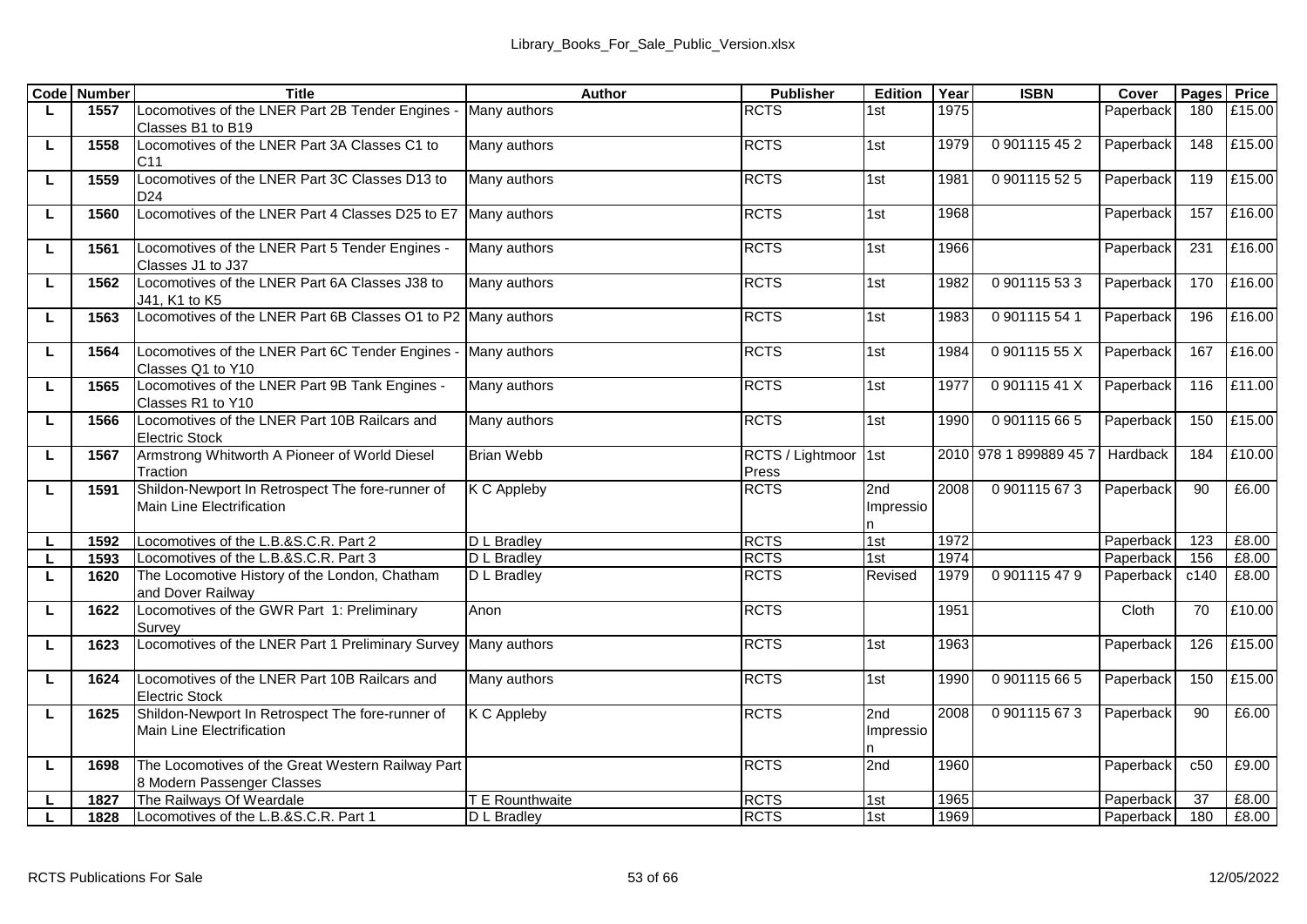| 1829<br>L<br>1830<br>τ<br>1831<br>Railway<br>1832<br>L<br>Railway<br>L<br>1833<br><b>Preliminary Survey</b><br>1834<br>г<br><b>Broad Gauge</b><br>1835<br>г<br>Absorbed Engines 1854-1921<br>1836<br>L<br>Six-wheeled Tender Engines<br>1837<br>L<br>Six-coupled Tank Engines<br>1838<br>L<br>Four-coupled Tank Engines<br>1839<br>г | Locomotives of the L.B.&S.C.R. Part 3<br>Locomotives of the Southern Railway Part 2<br>Locomotives of the London Chatham and Dover<br>Locomotives of the South Eastern and Chatham<br>Locomotives of the Great Western Railway Part 1 | D L Bradlev<br>D L Bradlev<br>D L Bradlev<br>D L Bradlev | <b>RCTS</b><br><b>RCTS</b><br><b>RCTS</b><br><b>RCTS</b> | 1st<br>1st<br>1st<br>1st | 1974<br>1976<br>1960 | 0901115312 | Paperback<br>Hardback<br>Hardback | 156<br>c120<br>c60 | £8.00<br>£15.00<br>£8.00 |
|--------------------------------------------------------------------------------------------------------------------------------------------------------------------------------------------------------------------------------------------------------------------------------------------------------------------------------------|---------------------------------------------------------------------------------------------------------------------------------------------------------------------------------------------------------------------------------------|----------------------------------------------------------|----------------------------------------------------------|--------------------------|----------------------|------------|-----------------------------------|--------------------|--------------------------|
|                                                                                                                                                                                                                                                                                                                                      |                                                                                                                                                                                                                                       |                                                          |                                                          |                          |                      |            |                                   |                    |                          |
|                                                                                                                                                                                                                                                                                                                                      |                                                                                                                                                                                                                                       |                                                          |                                                          |                          |                      |            |                                   |                    |                          |
|                                                                                                                                                                                                                                                                                                                                      |                                                                                                                                                                                                                                       |                                                          |                                                          |                          |                      |            |                                   |                    |                          |
|                                                                                                                                                                                                                                                                                                                                      |                                                                                                                                                                                                                                       |                                                          |                                                          |                          |                      |            |                                   |                    |                          |
|                                                                                                                                                                                                                                                                                                                                      |                                                                                                                                                                                                                                       |                                                          |                                                          |                          | 1961                 |            | Hardback                          | c90                | £8.00                    |
|                                                                                                                                                                                                                                                                                                                                      |                                                                                                                                                                                                                                       |                                                          |                                                          |                          |                      |            |                                   |                    |                          |
|                                                                                                                                                                                                                                                                                                                                      |                                                                                                                                                                                                                                       |                                                          | <b>RCTS</b>                                              | 1st                      | 1951                 |            | Paperback                         | c70                | £10.00                   |
|                                                                                                                                                                                                                                                                                                                                      |                                                                                                                                                                                                                                       |                                                          |                                                          |                          |                      |            |                                   |                    |                          |
|                                                                                                                                                                                                                                                                                                                                      | Locomotives of the Great Western Railway Part 2                                                                                                                                                                                       |                                                          | <b>RCTS</b>                                              | 1st                      | 1952                 |            | Paperback                         | c60                | £10.00                   |
|                                                                                                                                                                                                                                                                                                                                      | Locomotives of the Great Western Railway Part 3                                                                                                                                                                                       |                                                          | <b>RCTS</b>                                              | 1st                      | 1956                 |            | Paperback                         | c153               | £9.00                    |
|                                                                                                                                                                                                                                                                                                                                      |                                                                                                                                                                                                                                       |                                                          |                                                          |                          |                      |            |                                   |                    |                          |
|                                                                                                                                                                                                                                                                                                                                      | Locomotives of the Great Western Railway Part 4                                                                                                                                                                                       |                                                          | <b>RCTS</b>                                              | 1st                      | 1956                 |            | Paperback                         |                    | c147 £15.00              |
|                                                                                                                                                                                                                                                                                                                                      |                                                                                                                                                                                                                                       |                                                          |                                                          |                          |                      |            |                                   |                    |                          |
|                                                                                                                                                                                                                                                                                                                                      | Locomotives of the Great Western Railway Part 5                                                                                                                                                                                       |                                                          | <b>RCTS</b>                                              | 1st                      | 1958                 |            | Paperback                         |                    | c100 £15.00              |
|                                                                                                                                                                                                                                                                                                                                      |                                                                                                                                                                                                                                       |                                                          |                                                          |                          |                      |            |                                   |                    |                          |
|                                                                                                                                                                                                                                                                                                                                      | Locomotives of the Great Western Railway Part 6                                                                                                                                                                                       |                                                          | <b>RCTS</b>                                              | 1st                      | 1959                 |            | Paperback                         | c76                | £15.00                   |
|                                                                                                                                                                                                                                                                                                                                      |                                                                                                                                                                                                                                       |                                                          |                                                          |                          |                      |            |                                   |                    |                          |
|                                                                                                                                                                                                                                                                                                                                      | Locomotives of the Great Western Railway Part 7                                                                                                                                                                                       |                                                          | <b>RCTS</b>                                              | 1st                      | 1954                 |            | Paperback                         | c60                | £9.00                    |
|                                                                                                                                                                                                                                                                                                                                      | Dean's Larger Tender Engine                                                                                                                                                                                                           |                                                          |                                                          |                          |                      |            |                                   |                    |                          |
| 1840<br>L                                                                                                                                                                                                                                                                                                                            | The Locomotives of the Great Western Railway Part                                                                                                                                                                                     |                                                          | <b>RCTS</b>                                              | 1st                      | 1953                 |            | Paperback                         | c50                | £9.00                    |
| 8 Modern Passenger Classes                                                                                                                                                                                                                                                                                                           |                                                                                                                                                                                                                                       |                                                          |                                                          |                          |                      |            |                                   |                    |                          |
| 1841<br>L                                                                                                                                                                                                                                                                                                                            | Locomotives of the Great Western Railway Part 9                                                                                                                                                                                       |                                                          | <b>RCTS</b>                                              | 1st                      | 1962                 |            | Paperback                         | c60                | £10.00                   |
|                                                                                                                                                                                                                                                                                                                                      | Standard Two-Cylinder classes                                                                                                                                                                                                         |                                                          |                                                          |                          |                      |            |                                   |                    |                          |
| L<br>1842                                                                                                                                                                                                                                                                                                                            | The Locomotives of the Great Western Railway Part                                                                                                                                                                                     |                                                          | <b>RCTS</b>                                              | 1st                      | 1966                 |            | Paperback                         | c290               | £25.00                   |
|                                                                                                                                                                                                                                                                                                                                      | 10 Absorbed Engines 1922-1947                                                                                                                                                                                                         |                                                          |                                                          |                          |                      |            |                                   |                    |                          |
| 1843<br>Ц                                                                                                                                                                                                                                                                                                                            | The Locomotives of the Great Western Railway Part                                                                                                                                                                                     |                                                          | <b>RCTS</b>                                              | 1st                      | 1952                 |            | Paperback                         | c30                | £5.00                    |
|                                                                                                                                                                                                                                                                                                                                      | 11 The Rail Motor Vehicles and Internal Combustion                                                                                                                                                                                    |                                                          |                                                          |                          |                      |            |                                   |                    |                          |
| Locomotives                                                                                                                                                                                                                                                                                                                          |                                                                                                                                                                                                                                       |                                                          |                                                          |                          |                      |            |                                   |                    |                          |
| 1844<br>L                                                                                                                                                                                                                                                                                                                            | Locomotives of the Great Western Railway Part 12                                                                                                                                                                                      |                                                          | <b>RCTS</b>                                              | 1st                      | 1974                 |            | Paperback                         | c250               | £20.00                   |
|                                                                                                                                                                                                                                                                                                                                      | A Chronological And Statistical Survey                                                                                                                                                                                                |                                                          |                                                          |                          |                      |            |                                   |                    |                          |
| L<br>1845                                                                                                                                                                                                                                                                                                                            | Locomotives of the Great Western Railway Part 13                                                                                                                                                                                      |                                                          | <b>RCTS</b>                                              | 1st                      | 1983                 | 0901115606 | Paperback                         | c50                | £9.00                    |
| 1846<br>г                                                                                                                                                                                                                                                                                                                            | Preservation and Supplementary Information<br>The Locomotive History of the London Chatham and D L Bradley                                                                                                                            |                                                          | <b>RCTS</b>                                              | Revised                  | 1979                 | 0901115479 | Paperback                         | c130               | £12.00                   |
| Dover Railway                                                                                                                                                                                                                                                                                                                        |                                                                                                                                                                                                                                       |                                                          |                                                          |                          |                      |            |                                   |                    |                          |
| 1847<br>L                                                                                                                                                                                                                                                                                                                            | Locomotives of the South Eastern and Chatham                                                                                                                                                                                          | D L Bradlev                                              | <b>RCTS</b>                                              | 1st                      | 1961                 |            | Hardback                          | c90                | £8.00                    |
| Railway                                                                                                                                                                                                                                                                                                                              |                                                                                                                                                                                                                                       |                                                          |                                                          |                          |                      |            |                                   |                    |                          |
| 1848                                                                                                                                                                                                                                                                                                                                 | Locomotives of the LSWR Part 1                                                                                                                                                                                                        | D L Bradlev                                              | <b>RCTS</b>                                              | 1st                      | 1965                 |            | Paperback                         | c160               | £14.00                   |
| 1849<br>L                                                                                                                                                                                                                                                                                                                            | Locomotives of the LSWR Part 2                                                                                                                                                                                                        | D L Bradley                                              | <b>RCTS</b>                                              | 1st                      | 1967                 |            | Paperback                         | c230               | £14.00                   |
| 1850<br>L                                                                                                                                                                                                                                                                                                                            | Locomotives of the LB&SCR Part 1                                                                                                                                                                                                      | D L Bradlev                                              | <b>RCTS</b>                                              | 1st                      | 1969                 |            | Paperback                         | c200               | £14.00                   |
| 1851                                                                                                                                                                                                                                                                                                                                 |                                                                                                                                                                                                                                       |                                                          |                                                          |                          |                      |            |                                   |                    |                          |
| 1852<br>Locomotives of the LB&SCR Part 3<br>L                                                                                                                                                                                                                                                                                        | Locomotives of the LB&SCR Part 2                                                                                                                                                                                                      | D L Bradlev                                              | <b>RCTS</b>                                              | 1st                      | 1972                 |            | Paperback                         | c125               | £14.00                   |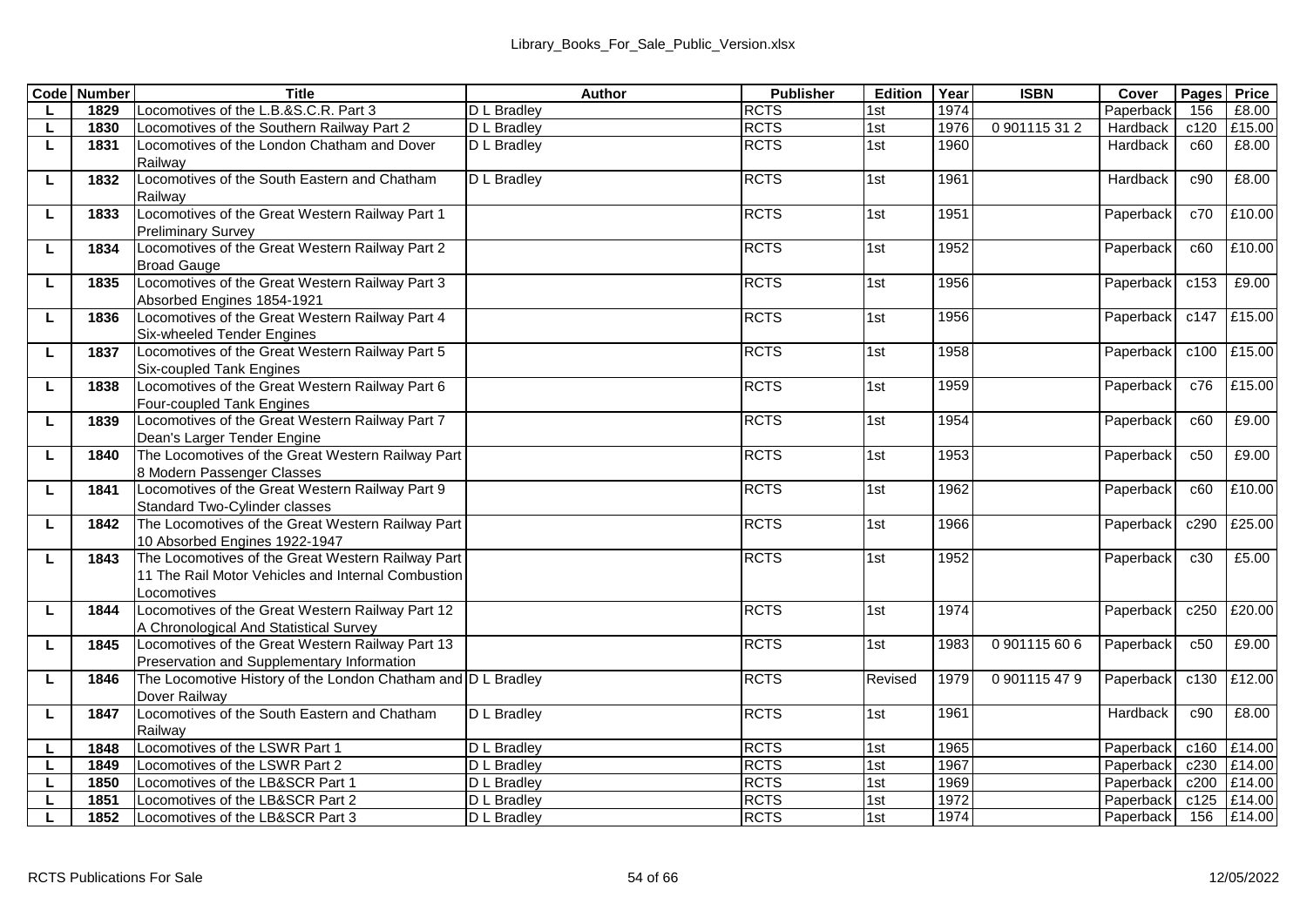| Code Number | Title                                           | Author      | <b>Publisher</b> | <b>Edition Year</b> |      | <b>ISBN</b> | Cover     | Pages Price |             |
|-------------|-------------------------------------------------|-------------|------------------|---------------------|------|-------------|-----------|-------------|-------------|
| 1853        | Locomotives of the Southern Railway Part 1      | D L Bradlev | <b>RCTS</b>      | 1st                 | 1975 | 0901115304  | Hardback  |             | c100 £15.00 |
| 1854        | Locomotives of the Southern Railway Part 2      | D L Bradlev | <b>RCTS</b>      | 1 <sub>st</sub>     | 1976 | 0901115312  | Hardback  |             | c120 £15.00 |
| 1855        | The Locomotive History of the South Eastern     | D L Bradlev | <b>RCTS</b>      | Revised             | 1985 | 0901115487  | Paperback |             | 226 £15.00  |
|             | Railway                                         |             |                  |                     |      |             |           |             |             |
| 1856        | The Locomotive History of the South Eastern and | D L Bradlev | <b>RCTS</b>      | 1st                 | 1961 |             | Paperback | c80         | £5.00       |
|             | Chatham Railway                                 |             |                  |                     |      |             |           |             |             |
| 1878        | <b>Longmoor Military Railway</b>                | R A Bagnall | <b>RCTS</b>      |                     | 1966 | N/A         | Paperback | 14          | £1.00       |
| 1879        | Longmoor Military Railway                       | R A Bagnall | <b>RCTS</b>      |                     | 1966 | N/A         | Paperback | 14          | £1.00       |
| 1880        | Longmoor Military Railway                       | R A Bagnall | <b>RCTS</b>      |                     | 1966 | N/A         | Paperback | 14          | £1.00       |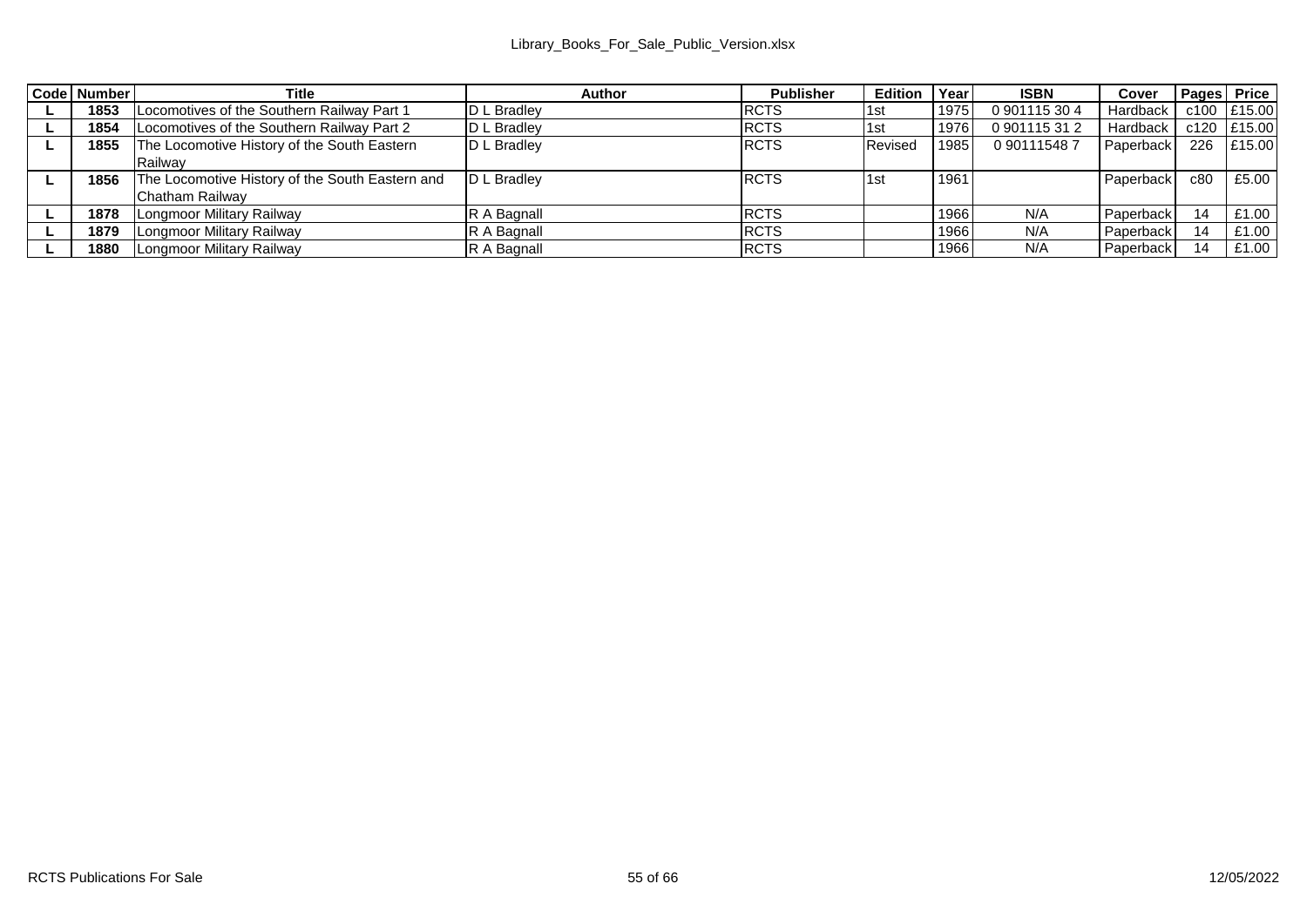| Title                                        | Volume   | Year         | Type                                     | Price            |
|----------------------------------------------|----------|--------------|------------------------------------------|------------------|
| The Railway Observer                         | Many     | Various      | About 400 loose copies                   | Offers           |
| The Railway Observer                         | 9        | 1937         | <b>Bound Volume</b>                      | £10.00           |
| The Railway Observer                         | 10       | 1938         | Bound Volume (Green)                     | £10.00           |
| The Railway Observer                         | 10       | 1938         | Unbound (Bagged)                         | £10.00           |
| The Railway Observer                         | 10       | 1938         | Unbound (Bagged).<br>Missing May issue   | £10.00           |
| The Railway Observer                         | 11       | 1939         | <b>Bound Volume</b>                      | £10.00           |
| The Railway Observer                         | 11       | 1939         | Bound Volume (Green)                     | £10.00           |
| The Railway Observer                         | 11       | 1939         | Unbound (Bagged)                         | £10.00           |
| The Railway Observer                         | 11       | 1939         | Unbound (Bagged)                         | £10.00           |
| The Railway Observer                         | 12       | 1940         | <b>Bound Volume</b>                      | £10.00           |
| The Railway Observer                         | 12       | 1940         | Bound Volume (Red)                       | £10.00           |
| The Railway Observer                         | 12       | 1940         | Bound Volume (Green)                     | £10.00           |
| The Railway Observer                         | 12       | 1940         | Unbound (Bagged)                         | £10.00           |
| The Railway Observer                         | 12       | 1940         | Unbound (Bagged)                         | £10.00           |
| The Railway Observer                         | 12       | 1940         | Unbound (Bagged)                         | £10.00           |
| The Railway Observer                         | 13       | 1941         | <b>Bound Volume</b>                      | £10.00           |
| The Railway Observer                         | 13       | 1941         | Bound Volume (Green)                     | £10.00           |
| The Railway Observer                         | 13       | 1941         | Unbound (Bagged)                         | £10.00           |
| The Railway Observer                         | 13       | 1941         | Unbound (Bagged)                         | £10.00           |
| The Railway Observer                         | 13       | 1941         | Unbound (Bagged)                         | £10.00           |
| The Railway Observer                         | 13       | 1941         | Unbound (Bagged)                         | £10.00           |
| The Railway Observer                         | 13       | 1941         | Unbound (Bagged)                         | £10.00           |
| The Railway Observer                         | 14       | 1942         | <b>Bound Volume</b>                      | £10.00           |
| The Railway Observer                         | 14       | 1942         | Bound Volume (Green)                     | £10.00           |
| The Railway Observer                         | 14       | 1942         | Unbound (Bagged)                         | £10.00           |
| The Railway Observer                         | 14       | 1942         | Unbound (Bagged)                         | £10.00           |
| The Railway Observer                         | 14       | 1942         | Unbound (Bagged)                         | £10.00           |
| The Railway Observer                         | 14       | 1942         | Unbound (Bagged)                         | £10.00           |
| The Railway Observer                         | 14       | 1942         | Unbound (Bagged)                         | £10.00           |
| The Railway Observer                         | 14       | 1943         | <b>Bound Volume</b>                      | £10.00           |
| The Railway Observer                         | 14       | 1943         | Bound Volume (Green)                     | £10.00           |
| The Railway Observer                         | 14       | 1943         | Unbound (Bagged)                         | £10.00           |
| The Railway Observer                         | 14       | 1943         | Unbound (Bagged)                         | £10.00           |
| The Railway Observer                         | 14       | 1943         | Unbound (Bagged)                         | £10.00           |
| The Railway Observer                         | 14       | 1943         | Unbound (Bagged)                         | £10.00           |
| The Railway Observer                         | 15       | 1944-1945    | Bound Volume (Red)                       | £10.00           |
| The Railway Observer                         | 15       | 1944         | <b>Bound Volume</b>                      | £10.00           |
| The Railway Observer                         | 15       | 1944         | Bound Volume (Green)                     | £10.00           |
| The Railway Observer                         | 15       | 1944         | Unbound (Bagged)                         | £10.00           |
| The Railway Observer                         | 15       | 1944         | Unbound (Bagged)                         | £10.00           |
| The Railway Observer                         | 15       | 1944         | Unbound (Bagged)                         | £10.00           |
| The Railway Observer                         | 15       | 1944         | Unbound (Bagged)                         | £10.00           |
| The Railway Observer                         | 15       | 1945         | <b>Bound Volume</b>                      | £10.00           |
| The Railway Observer                         | 15       | 1945         | <b>Bound Volume (Green)</b>              | £10.00           |
| The Railway Observer                         | 15       | 1945         | Unbound (Bagged)                         | £10.00           |
| The Railway Observer                         | 15<br>15 | 1945         | Unbound (Bagged)                         | £10.00           |
| The Railway Observer                         | 15       | 1945<br>1945 | Unbound (Bagged)                         | £10.00           |
| The Railway Observer<br>The Railway Observer | 15       |              | Unbound (Bagged)                         | £10.00           |
| The Railway Observer                         | 16       | 1945<br>1946 | Unbound (Bagged)                         | £10.00<br>£10.00 |
| The Railway Observer                         | 16       | 1946         | Bound Volume (Green)<br>Unbound (Bagged) | £10.00           |
| The Railway Observer                         | 17       | 1947         | Bound Volume (Green)                     | £10.00           |
| The Railway Observer                         | 17       | 1947         | Unbound (Bagged)                         | £10.00           |
| The Railway Observer                         | 17       | 1947         | Unbound (Bagged)                         | £10.00           |
| The Railway Observer                         | 17       | 1947         | Unbound (Bagged)                         | £10.00           |
| The Railway Observer                         | 18       | 1948         | Bound Volume (Green)                     | £10.00           |
| The Railway Observer                         | 18       | 1948         | Unbound (Bagged)                         | £10.00           |
| The Railway Observer                         | 18       | 1948         | Unbound (Bagged)                         | £10.00           |
|                                              |          |              |                                          |                  |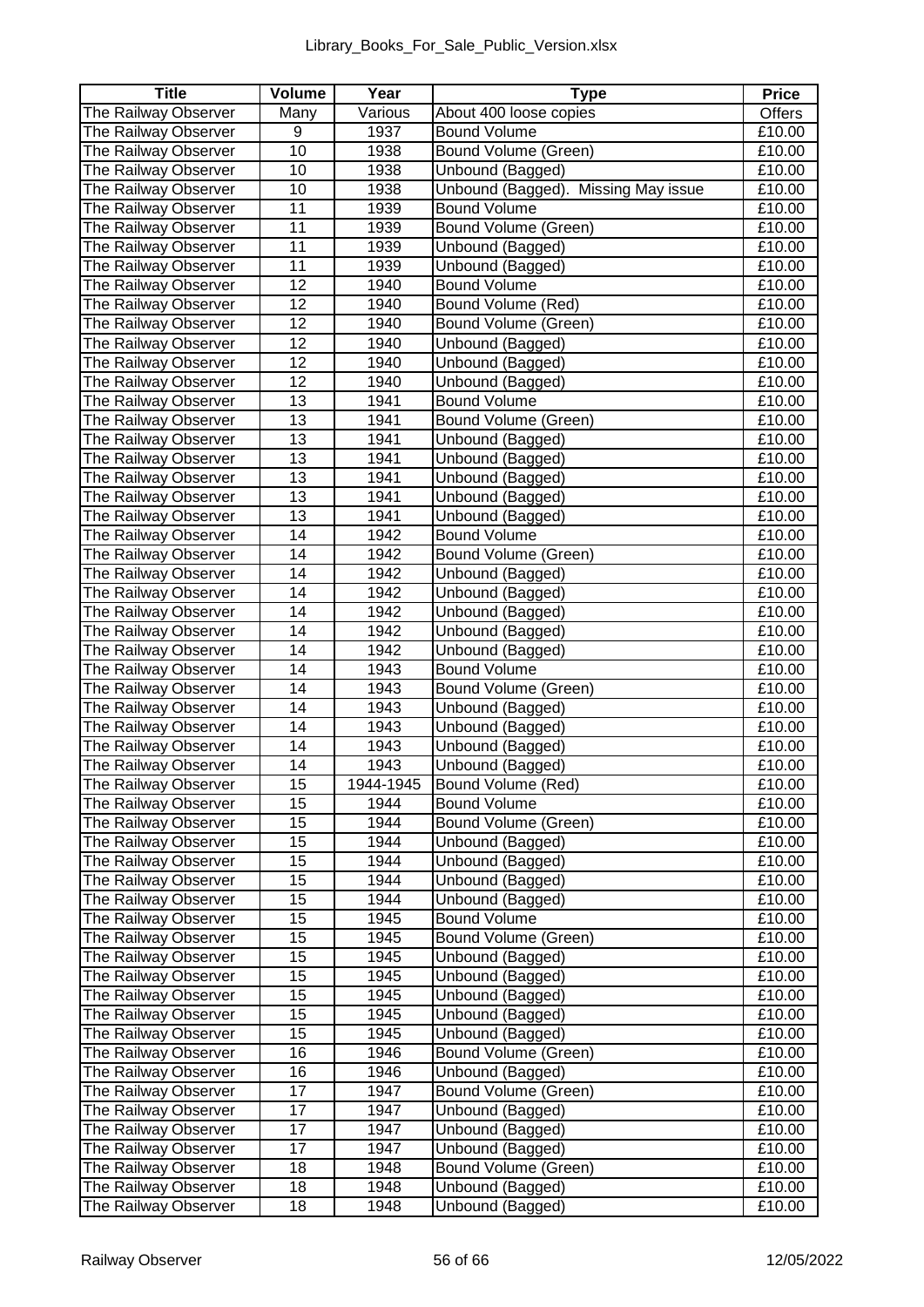| Title                | Volume          | Year  | Type                | Price  |
|----------------------|-----------------|-------|---------------------|--------|
| The Railway Observer | 18              | 1948  | Unbound (Bagged)    | £10.00 |
| The Railway Observer | 19              | 1949  | Unbound (Bagged)    | £10.00 |
| The Railway Observer | 19              | 1949  | Unbound (Bagged)    | £10.00 |
| The Railway Observer | 19              | 1949  | Unbound (Bagged)    | £10.00 |
| The Railway Observer | 19              | 1949  | Unbound (Bagged)    | £10.00 |
| The Railway Observer | 20              | 1950  | Unbound (Bagged)    | £10.00 |
| The Railway Observer | 20              | 1950  | Unbound (Bagged)    | £10.00 |
| The Railway Observer | 20              | 1950  | Unbound (Bagged)    | £10.00 |
| The Railway Observer | 21              | 1951  | Unbound (Bagged)    | £10.00 |
| The Railway Observer | 21              | 1951  | Unbound (Bagged)    | £10.00 |
| The Railway Observer | 21              | 1951  | Unbound (Bagged)    | £10.00 |
| The Railway Observer | 21              | 1951  | Unbound (Bagged)    | £10.00 |
| The Railway Observer | 22              | 1952  | Unbound (Bagged)    | £10.00 |
| The Railway Observer | $\overline{22}$ | 1952  | Unbound (Bagged)    | £10.00 |
| The Railway Observer | 22              | 1952  | Unbound (Bagged)    | £10.00 |
| The Railway Observer | 23              | 1953  | Unbound (Bagged)    | £10.00 |
| The Railway Observer | 23              | 1953  | Unbound (Bagged)    | £10.00 |
| The Railway Observer | 23              | 1953  | Unbound (Bagged)    | £10.00 |
| The Railway Observer | 24              | 1954  | Unbound (Bagged)    | £10.00 |
| The Railway Observer | 24              | 1954  | Unbound (Bagged)    | £10.00 |
| The Railway Observer | 24              | 1954  | Unbound (Bagged)    | £10.00 |
| The Railway Observer | 24              | 1954  | Unbound (Bagged)    | £10.00 |
| The Railway Observer | 25?             | 1955? | Unbound (Bagged)    | £10.00 |
| The Railway Observer | 25?             | 1955? | Unbound (Bagged)    | £10.00 |
| The Railway Observer | 25?             | 1955? | Unbound (Bagged)    | £10.00 |
| The Railway Observer | 27              | 1957  | <b>Bound Volume</b> | £10.00 |
| The Railway Observer | 27              | 1957  | Unbound (Bagged)    | £10.00 |
| The Railway Observer | 29              | 1959  | Unbound (Bagged)    | £10.00 |
| The Railway Observer | 35              | 1965  | Easibinder          | £10.00 |
| The Railway Observer | 36              | 1966  | Easibinder          | £10.00 |
| The Railway Observer | 36              | 1966  | Unbound (Bagged)    | £10.00 |
| The Railway Observer | $\overline{37}$ | 1967  | Easibinder          | £10.00 |
| The Railway Observer | 37              | 1967  | Easibinder          | £10.00 |
| The Railway Observer | 37              | 1967  | Unbound (Bagged)    | £10.00 |
| The Railway Observer | 38              | 1968  | Easibinder          | £10.00 |
| The Railway Observer | 38              | 1968  | Easibinder          | £10.00 |
| The Railway Observer | 38              | 1968  | Easibinder          | £10.00 |
| The Railway Observer | 38              | 1968  | Unbound (Bagged)    | £10.00 |
| The Railway Observer | 39              | 1969  | Easibinder          | £10.00 |
| The Railway Observer | 39              | 1969  | Easibinder          | £10.00 |
| The Railway Observer | 40              | 1970  | Easibinder          | £10.00 |
| The Railway Observer | 40              | 1970  | Easibinder          | £10.00 |
| The Railway Observer | 40              | 1970  | Unbound (Bagged)    | £10.00 |
| The Railway Observer | 41              | 1971  | <b>Bound Volume</b> | £10.00 |
| The Railway Observer | 41              | 1971  | Easibinder          | £10.00 |
| The Railway Observer | 42              | 1972  | Easibinder          | £10.00 |
| The Railway Observer | 42              | 1972  | Easibinder          | £10.00 |
| The Railway Observer | 43              | 1973  | Easibinder          | £10.00 |
| The Railway Observer | 44              | 1974  | Easibinder          | £10.00 |
| The Railway Observer | 45              | 1975  | Easibinder          | £10.00 |
| The Railway Observer | 47              | 1977  | Easibinder          | £10.00 |
| The Railway Observer | 47              | 1977  | Easibinder          | £10.00 |
| The Railway Observer | 48              | 1978  | Easibinder          | £10.00 |
| The Railway Observer | 49              | 1979  | Easibinder          | £10.00 |
| The Railway Observer | 49              | 1979  | Easibinder          | £10.00 |
| The Railway Observer | 50              | 1980  | Easibinder          | £10.00 |
| The Railway Observer | 51              | 1981  | Easibinder          | £10.00 |
| The Railway Observer | 52              | 1982  | Easibinder          | £10.00 |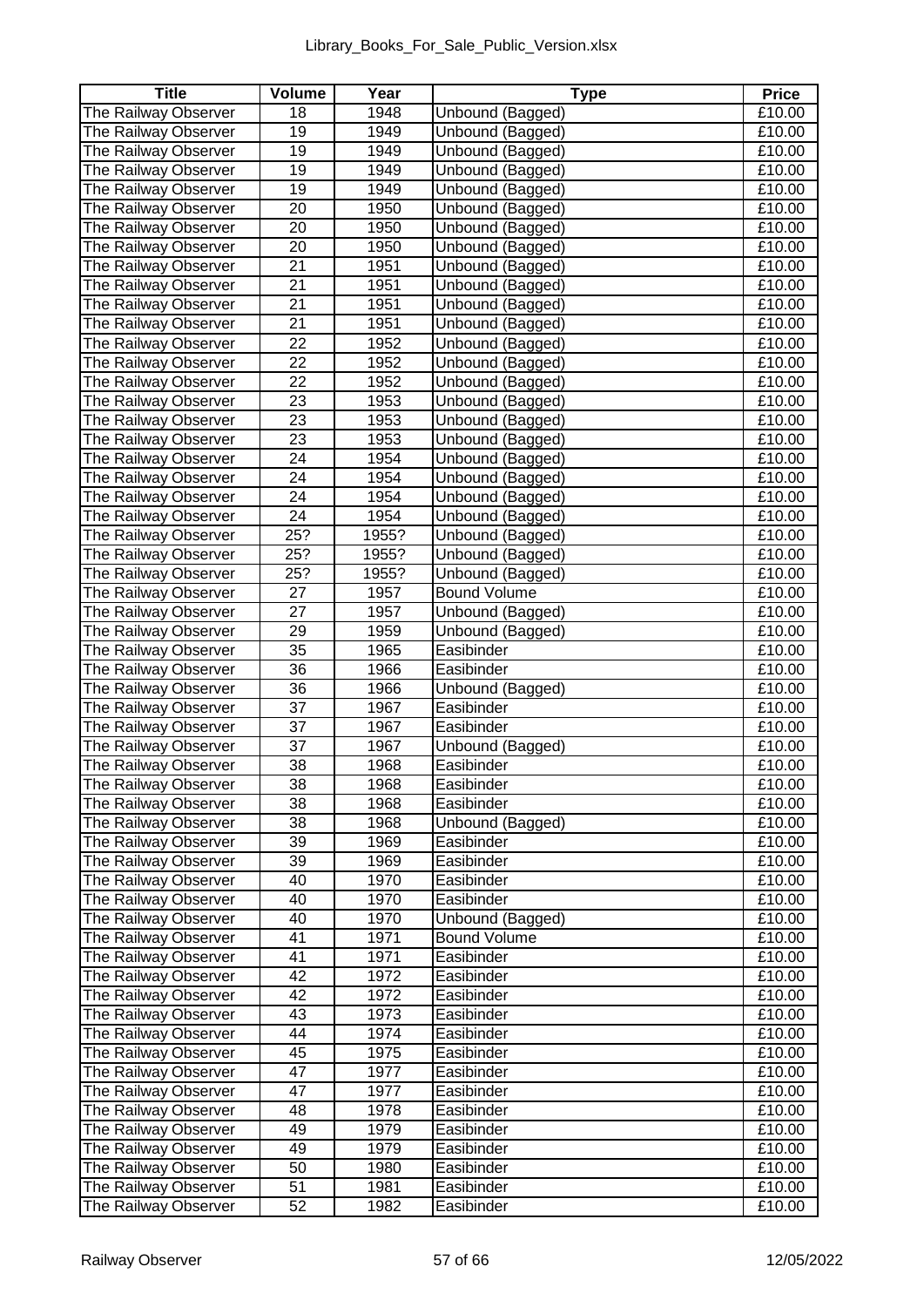| <b>Title</b>         | Volume | Year | Type               | Price  |
|----------------------|--------|------|--------------------|--------|
| The Railway Observer | 53     | 1983 | Easibinder         | £10.00 |
| The Railway Observer | 49     | 1984 | Easibinder         | £10.00 |
| The Railway Observer | 50     | 1985 | Easibinder         | £10.00 |
| The Railway Observer | 58     | 1988 | Bound Volume (Red) | £10.00 |
| The Railway Observer | 74     | 2004 | <b>Unbound</b>     | £10.00 |
| The Railway Observer | 75     | 2005 | <b>Unbound</b>     | £10.00 |
| The Railway Observer | 76     | 2006 | Unbound            | £10.00 |
| The Railway Observer | 77     | 2007 | <b>Unbound</b>     | £10.00 |
| The Railway Observer | 78     | 2008 | Unbound            | £10.00 |
| The Railway Observer | 79     | 2009 | Unbound            | £10.00 |
| The Railway Observer | 80     | 2010 | Unbound            | £10.00 |
| The Railway Observer | 81     | 2011 | Unbound            | £10.00 |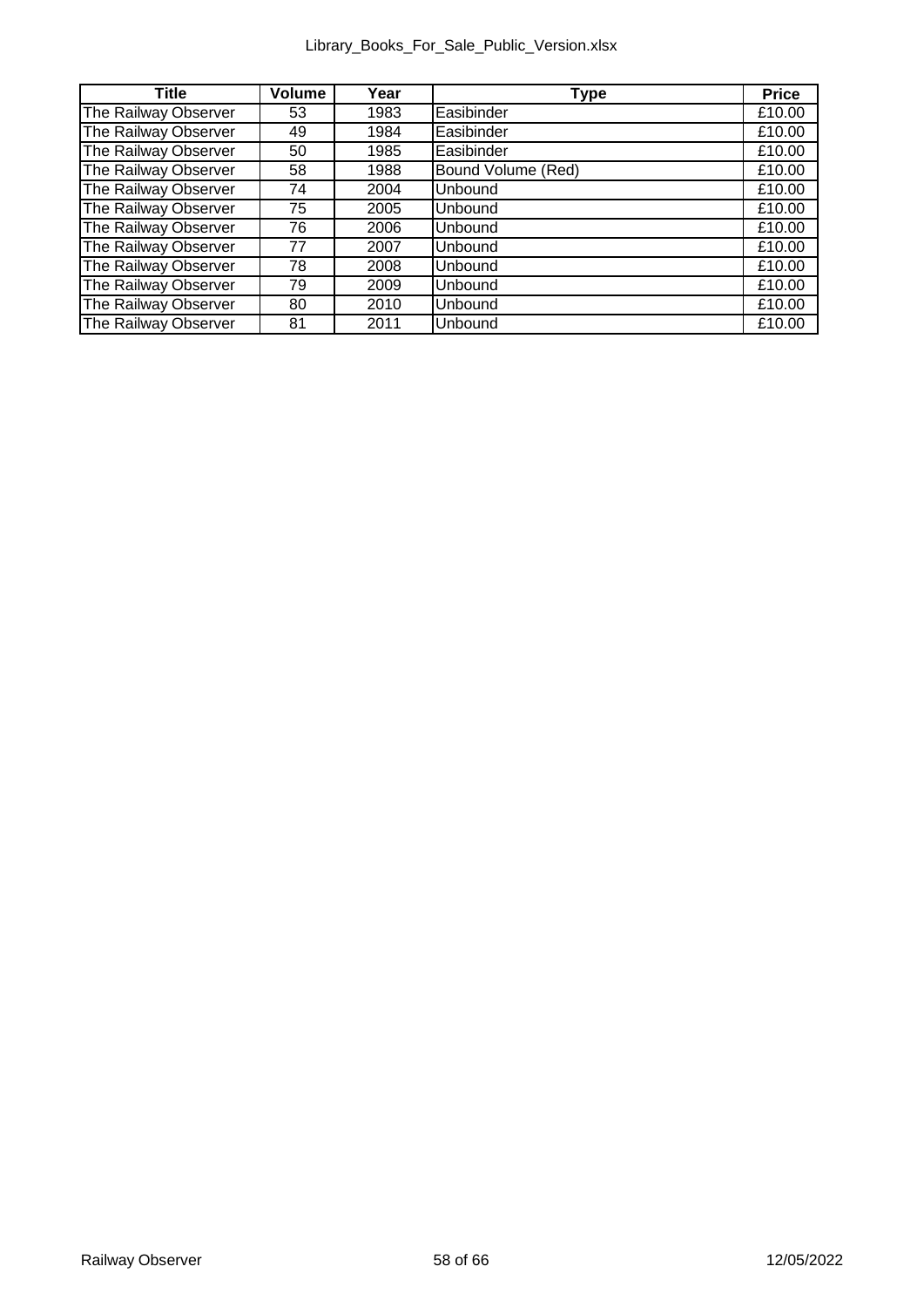## **Various Bound Volumes of the following magazines are availiable for sale.**

Please enquire for availiablity and prices. Other magazines may be availiable…........

| Name                                | Volume         | <b>Issues</b> | Date                   | <b>Notes</b>            |
|-------------------------------------|----------------|---------------|------------------------|-------------------------|
| <b>British Railways Illustrated</b> | $\overline{2}$ | $1 - 6$       | 1991                   | Check years before sale |
| <b>British Railways Illustrated</b> | 2              | $1 - 12$      | 1991-1993              | Check years before sale |
| <b>British Railways Illustrated</b> | 3              | $1 - 6$       | 1993-1994              | Check years before sale |
| <b>British Railways Illustrated</b> | 3              | $7 - 12$      | 1993-1994              | Check years before sale |
| <b>British Railways Illustrated</b> | 4              | $1 - 12$      | 1994-1995              | Check years before sale |
| <b>British Railways Illustrated</b> | 5              | $1 - 6$       | 1995                   | Check years before sale |
| <b>British Railways Illustrated</b> | 5              | $7 - 12$      | 1995-1996              | Check years before sale |
| <b>British Railways Illustrated</b> | 6              | $1 - 6$       | 1996                   | Check years before sale |
| <b>British Railways Illustrated</b> | 6              | $7 - 12$      | 1996-1997              | Check years before sale |
| <b>British Railways Illustrated</b> | 8              | $1 - 6$       | 1998-1999              | Check years before sale |
| <b>British Railways Illustrated</b> | 8              | $7 - 12$      | 1998-1999              | Check years before sale |
| Great Western Railway Journal       | 3              | $17 - 24$     | 1996-1997              |                         |
| <b>Railway Bylines</b>              | $\overline{1}$ |               | 1995-1997              |                         |
| Railway Bylines                     | $\overline{2}$ |               | 1995-1997              |                         |
| <b>Railway Bylines</b>              | 4              | $1 - 6$       | 1998-1999              |                         |
| Railway Bylines                     | 4              | $7 - 12$      | 1998-1999              |                         |
| Railway Magazine                    | 50             |               | <b>July - Dec 1924</b> |                         |
| Railway Magazine                    | 50             |               | Jan - June 1922        |                         |
| Railway Magazine                    | 51             |               | <b>July - Dec 1922</b> |                         |
| Railway Magazine                    | 52             |               | Jan - June 1923        |                         |
| Railway Magazine                    | 54             |               | Jan - June 1924        |                         |
| Railway Magazine                    | 59             |               | <b>July - Dec 1926</b> |                         |
| Railway Magazine                    | 80             |               | <b>July - Dec 1923</b> |                         |
| Railway Magazine                    | 80             |               | Jan - June 1937        |                         |
| Railway Magazine                    | 92             |               | 1946                   |                         |
| Railway Magazine                    | 93             |               | 1947                   |                         |
| Railway Magazine                    | 93             |               | 1947                   |                         |
| Railway Magazine                    | 94             |               | 1948                   |                         |
| Railway Magazine                    | 94             |               | 1948                   |                         |
| Railway Magazine                    | 95             |               | 1949                   |                         |
| Railway Magazine                    | 95             |               | 1949                   |                         |
| Railway Magazine                    | 96             |               | 1950                   |                         |
| Railway Magazine                    | 96             |               | 1950                   |                         |
| Railway Magazine                    | 97             |               | 1951                   |                         |
| Railway Magazine                    | 97             |               | 1951                   |                         |
| Railway Magazine                    | 98             |               | 1952                   |                         |
| Railway Magazine                    | 98             |               | 1952                   |                         |
| Railway Magazine                    | 99             |               | 1953                   |                         |
| Railway Magazine                    | 100            |               | 1954                   |                         |
| Railway Magazine                    | 100            |               | 1954                   |                         |
| Railway Magazine                    | 101            |               | 1955                   |                         |
| Railway Magazine                    | 102            |               | 1956                   | Water damaged cover.    |
| Railway Magazine                    | 103            |               | 1957                   |                         |
| Railway Magazine                    | 104            |               | 1958                   |                         |
| Railway Magazine                    | 104            |               | 1958                   |                         |
| Railway Magazine                    | 104            |               | 1958                   |                         |
| Railway Magazine                    | 105            |               | 1959                   |                         |
| Railway Magazine                    | 105            |               | 1959                   |                         |
| Railway Magazine                    | 106            |               | 1960                   |                         |
| Railway Magazine                    | 106            |               | 1960                   |                         |
| Railway Magazine                    | 107            |               | 1961                   |                         |
| Railway Magazine                    | 107            |               | 1961                   |                         |
| Railway Magazine                    | 109            |               | Jan - Oct 1963         |                         |
| Railway Magazine                    | 110            |               | Nov 1963 - Dec 1964    |                         |
| Railway Magazine                    | 111            |               | 1965                   |                         |
| Railway Magazine                    | 111            |               | 1965                   |                         |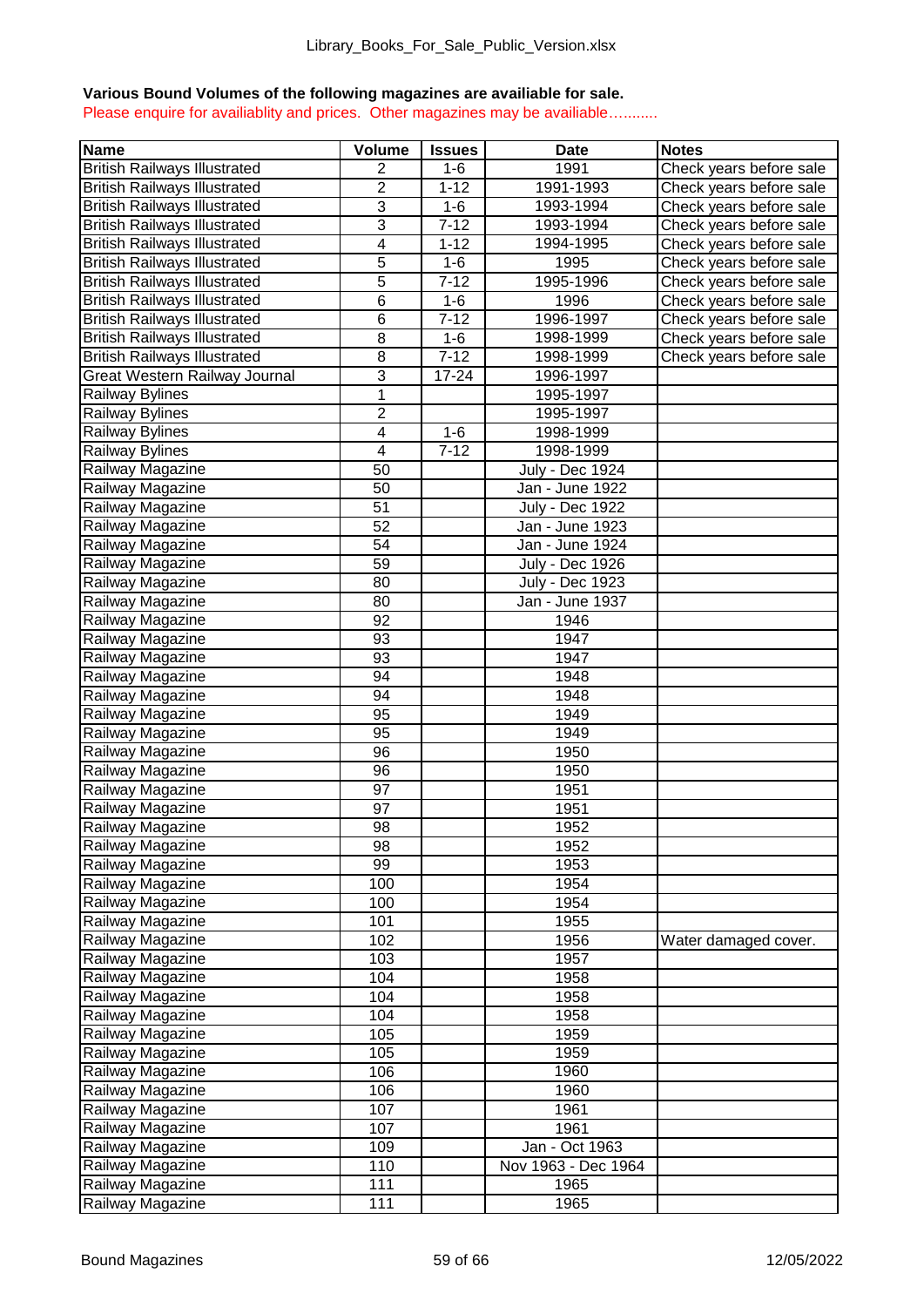| <b>Name</b>                                                                  | Volume   | <b>Issues</b> | Date         | <b>Notes</b>         |
|------------------------------------------------------------------------------|----------|---------------|--------------|----------------------|
| Railway Magazine                                                             | 113      |               | 1967         |                      |
| Railway Magazine                                                             | 114      |               | 1968         |                      |
| Railway Magazine                                                             | 115      |               | 1969         |                      |
| Railway Magazine                                                             | 128      |               | 1982         |                      |
| Railway World                                                                | 25       |               | 1964         |                      |
| <b>Railway World</b>                                                         | 26       |               | 1965         |                      |
| Railway World                                                                | 27       |               | 1966         |                      |
| <b>Railway World</b>                                                         | 28       |               | 1967         |                      |
| <b>Railway World</b>                                                         | 29       |               | 1968         |                      |
| <b>Railway World</b>                                                         | 30       |               | 1969         |                      |
| Railway World                                                                | 31       |               | 1970         |                      |
| Railway World                                                                | 32       |               | 1971         |                      |
| Railway World                                                                | 33       |               | 1972         |                      |
| <b>Railway World</b>                                                         | 34<br>35 |               | 1973<br>1974 |                      |
| <b>Railway World</b><br><b>Railway World</b>                                 |          |               | 1975         |                      |
| Railway World                                                                | 36<br>37 |               | 1976         |                      |
| Railway World                                                                | 38       |               | 1977         |                      |
| Railway World                                                                | 39       |               | 1978         |                      |
| <b>Railway World</b>                                                         | 40       |               | 1979         |                      |
| <b>Railway World</b>                                                         | 41       |               | 1980         |                      |
| <b>Railway World</b>                                                         | 42       |               | 1981         |                      |
| Railway World                                                                | 43       |               | 1982         |                      |
| Railway World                                                                | 44       |               | 1983         |                      |
| <b>Railway World</b>                                                         | 45       |               | 1984         |                      |
| Railway World                                                                | 46       |               | 1985         |                      |
| <b>Railway World</b>                                                         | 47       |               | 1986         |                      |
| <b>Railway World</b>                                                         | 48       |               | 1987         |                      |
| <b>Railway World</b>                                                         | 49       |               | 1988         |                      |
| Railway World                                                                | 50       |               | 1989         |                      |
| Railway World                                                                | 51       |               | 1990         |                      |
| Stephenson Locomotive Society                                                |          |               | 1930-1932    |                      |
| Stephenson Locomotive Society                                                |          |               | 1933-1934    |                      |
| Stephenson Locomotive Society                                                |          |               | 1935-1936    |                      |
| Stephenson Locomotive Society                                                |          |               | 1937-1938    |                      |
| Stephenson Locomotive Society                                                |          |               | 1938-1939    |                      |
| Stephenson Locomotive Society                                                |          |               | 1940-1941    |                      |
| Stephenson Locomotive Society                                                |          |               | 1942-1944    |                      |
| Stephenson Locomotive Society                                                |          |               | 1945-1946    |                      |
| Stephenson Locomotive Society                                                |          |               | 1947-1948    |                      |
| Stephenson Locomotive Society                                                |          |               | 1949-1950    |                      |
| Stephenson Locomotive Society                                                |          |               | 1951-1952    |                      |
| Stephenson Locomotive Society                                                |          |               | 1953-1954    |                      |
| <b>Trains Illustrated</b>                                                    | 11       |               | 1958         |                      |
| <b>Trains Illustrated</b>                                                    | 12       |               | 1959         |                      |
| <b>Trains Illustrated</b>                                                    | 13       |               | 1960         |                      |
| <b>Trains Illustrated</b>                                                    | 14       |               | 1961         |                      |
| The West Riding Limited                                                      | $2 - 3$  |               | 1944-1945    | 11 individual issues |
| The Locomotive Enthusiast                                                    | $1 - 3$  |               | 1944-1947    | 16 individual issues |
| Newsletter of the Vale of Rheidol                                            |          |               |              |                      |
| Railway Supporters Association                                               |          | 61-76         | 1986-1989    |                      |
| Journal of the Corris Railway Society                                        |          |               | 1978-90      |                      |
|                                                                              |          |               |              |                      |
| Journal of the Corris Railway Society<br>Corris-pondent, The (Journal of the |          |               | 1991-1994    | Missing              |
| Corris Railway Society)                                                      |          | 74-96         | 1985 - 1990  |                      |
| Corris-pondent, The (Journal of the                                          |          |               |              |                      |
| Corris Railway Society)                                                      |          | 97-112        | 1991 - 1994  |                      |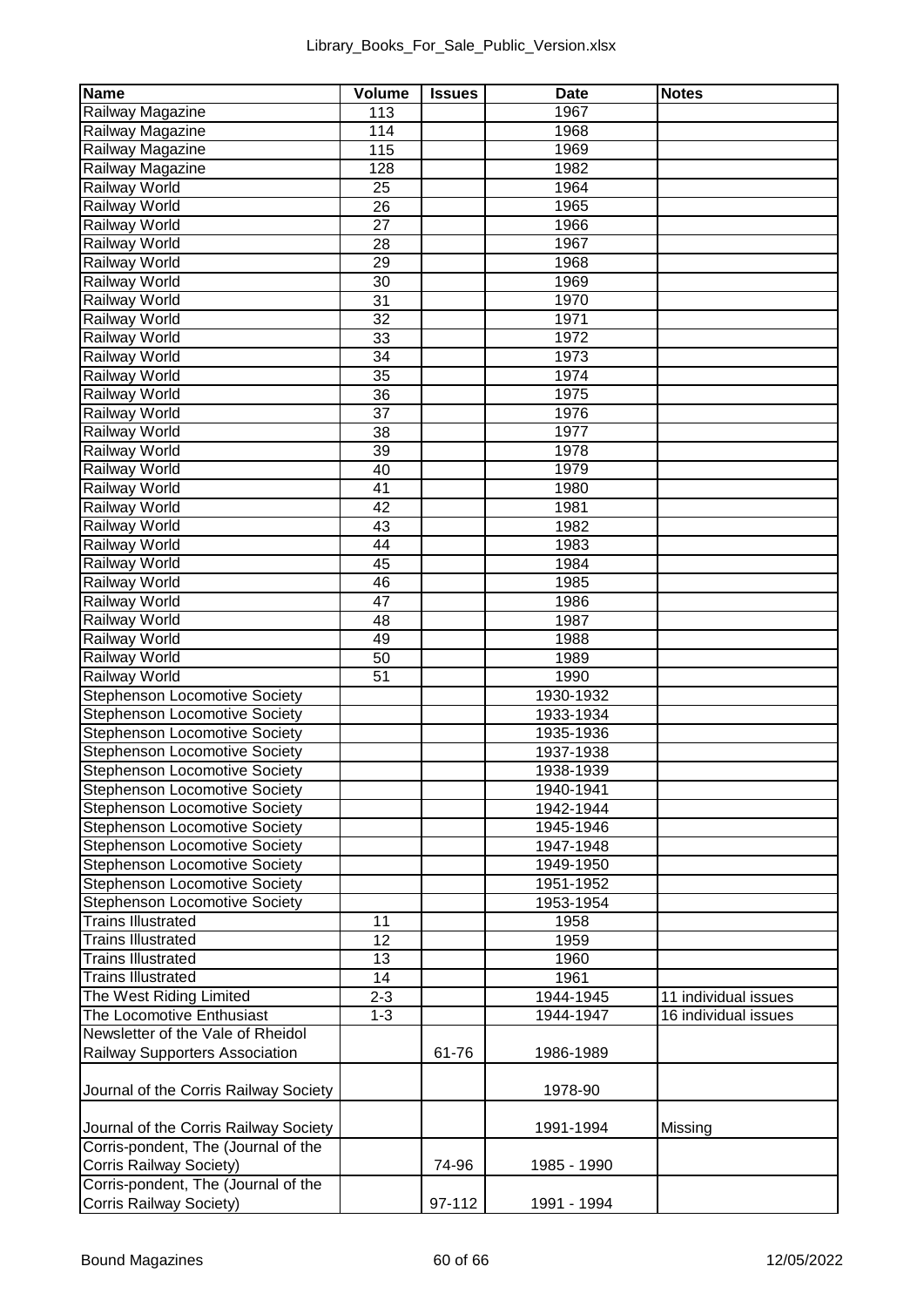| 113-126<br>1995 - 1998<br>34-46<br>1987-1994<br>47<br>1994<br>Single unbound issue.<br>East Lancashire Railway News<br>48-58<br>1995-2000<br>1985-1991<br>26-38<br>$10 - 24$<br>1991-1994<br><b>Keeping Track</b><br>25-36A<br>1995-1999<br><b>Great Western Society Newsletter</b><br>40-74<br>1970-1974<br>Great Western Society Newsletter<br>$75-14$<br>1975-1979<br>Swindon & Cricklade Newsletter<br>34-49<br>1995-1999<br>32-42<br>2002-2005<br>Relay<br>43-53<br>2006-2009<br>Relay<br>Unbound<br>A1 Locomotive Project Newsletter<br>$1 - 10$<br>1990-1993<br>Pioneer, The<br>$11 - 26$<br>1993-1997<br>Pioneer, The<br>$27 - 36$<br>1998-2001<br>5645C and E bound as<br>Railway Forum<br>$1 - 2$<br>one volume.<br>1965-1966<br>Railway Forum<br>$6.1 - 7.18$<br>1967-1973<br>5645C and E bound as<br>Railway Forum Steam<br>19-29<br>one volume<br>1973-1976<br>Newsletter of Association of Railway<br>$1 - 40$<br><b>Preservation Societies</b><br>1965-1969<br>Association of Railway Preservation<br>Societies Newsletter<br>89-121<br>1974-1976<br>Association of Railway Preservation<br>Societies Newsletter<br>122-142<br>1977-1978<br>Association of Railway Preservation<br>Societies Newsletter / Journal<br>143-159<br>1979-1980<br>Manx Transport Review<br>$52 - 62$<br>1988-1992<br>Manx Transport Review<br>63-75<br>1993-1997<br><b>Manx Transport Review</b><br>76-82<br>1998-2002<br>Woody Bay News<br>$35 - 47$<br>1988-1992<br>Bogie, The<br>$1 - 2$<br>1977-1978<br>Bound as one volume.<br>Issue numbering is<br>debatable!<br>Draig Goch / Red Dragon<br>$10 - 18$<br>1974-1976<br>Draig Goch / Red Dragon<br>19-35<br>1976-1980<br>Draig Goch / Red Dragon<br>36-51<br>1981-1984<br>Draig Goch / Red Dragon<br>$52 - 67$<br>1985-1988<br>Includes partial Index.<br>Draig Goch / Red Dragon<br>68-79<br>1989-1993<br>Diesel Fumes<br>1994-2001<br>19-33<br>Between the Lines<br>$20 - 38$<br>1998-2003<br>Chime (A4 LPS)<br>84-99<br>1992-1995<br>Chime (A4 LPS)<br>100-14<br>1996-1999<br>One volume for these<br>$\mathbf{1}$<br>1979-1980<br>two<br>One volume for these<br>Standard (BR Historical StudyGrp<br>$1 - 12$<br>Sum 1977- Feb 1980<br>two<br>1<br>1995-2001<br>Unbound<br>$1 - 5$<br>10-34<br>2002-2011<br>Diesel & Electric<br>35-50<br>2012-2018<br>Unbound<br>1975-1978<br>$1 - 12$<br>Railway Times / Standard Gauge<br>$1 - 4/7 -$<br>20<br>1978-1981<br>1980<br>1 | Name                                | Volume | <b>Issues</b> | <b>Date</b> | <b>Notes</b> |
|-----------------------------------------------------------------------------------------------------------------------------------------------------------------------------------------------------------------------------------------------------------------------------------------------------------------------------------------------------------------------------------------------------------------------------------------------------------------------------------------------------------------------------------------------------------------------------------------------------------------------------------------------------------------------------------------------------------------------------------------------------------------------------------------------------------------------------------------------------------------------------------------------------------------------------------------------------------------------------------------------------------------------------------------------------------------------------------------------------------------------------------------------------------------------------------------------------------------------------------------------------------------------------------------------------------------------------------------------------------------------------------------------------------------------------------------------------------------------------------------------------------------------------------------------------------------------------------------------------------------------------------------------------------------------------------------------------------------------------------------------------------------------------------------------------------------------------------------------------------------------------------------------------------------------------------------------------------------------------------------------------------------------------------------------------------------------------------------------------------------------------------------------------------------------------------------------------------------------------------------------------------------------------------------------------------------------------------------------------------------------------------------------------------------------------|-------------------------------------|--------|---------------|-------------|--------------|
|                                                                                                                                                                                                                                                                                                                                                                                                                                                                                                                                                                                                                                                                                                                                                                                                                                                                                                                                                                                                                                                                                                                                                                                                                                                                                                                                                                                                                                                                                                                                                                                                                                                                                                                                                                                                                                                                                                                                                                                                                                                                                                                                                                                                                                                                                                                                                                                                                             | Corris-pondent, The (Journal of the |        |               |             |              |
|                                                                                                                                                                                                                                                                                                                                                                                                                                                                                                                                                                                                                                                                                                                                                                                                                                                                                                                                                                                                                                                                                                                                                                                                                                                                                                                                                                                                                                                                                                                                                                                                                                                                                                                                                                                                                                                                                                                                                                                                                                                                                                                                                                                                                                                                                                                                                                                                                             | Corris Railway Society)             |        |               |             |              |
|                                                                                                                                                                                                                                                                                                                                                                                                                                                                                                                                                                                                                                                                                                                                                                                                                                                                                                                                                                                                                                                                                                                                                                                                                                                                                                                                                                                                                                                                                                                                                                                                                                                                                                                                                                                                                                                                                                                                                                                                                                                                                                                                                                                                                                                                                                                                                                                                                             | East Lancashire Expresss            |        |               |             |              |
|                                                                                                                                                                                                                                                                                                                                                                                                                                                                                                                                                                                                                                                                                                                                                                                                                                                                                                                                                                                                                                                                                                                                                                                                                                                                                                                                                                                                                                                                                                                                                                                                                                                                                                                                                                                                                                                                                                                                                                                                                                                                                                                                                                                                                                                                                                                                                                                                                             | East Lancashire Railway News        |        |               |             |              |
|                                                                                                                                                                                                                                                                                                                                                                                                                                                                                                                                                                                                                                                                                                                                                                                                                                                                                                                                                                                                                                                                                                                                                                                                                                                                                                                                                                                                                                                                                                                                                                                                                                                                                                                                                                                                                                                                                                                                                                                                                                                                                                                                                                                                                                                                                                                                                                                                                             | East Lancashire Railway News        |        |               |             |              |
|                                                                                                                                                                                                                                                                                                                                                                                                                                                                                                                                                                                                                                                                                                                                                                                                                                                                                                                                                                                                                                                                                                                                                                                                                                                                                                                                                                                                                                                                                                                                                                                                                                                                                                                                                                                                                                                                                                                                                                                                                                                                                                                                                                                                                                                                                                                                                                                                                             |                                     |        |               |             |              |
|                                                                                                                                                                                                                                                                                                                                                                                                                                                                                                                                                                                                                                                                                                                                                                                                                                                                                                                                                                                                                                                                                                                                                                                                                                                                                                                                                                                                                                                                                                                                                                                                                                                                                                                                                                                                                                                                                                                                                                                                                                                                                                                                                                                                                                                                                                                                                                                                                             | 28 Lines                            |        |               |             |              |
|                                                                                                                                                                                                                                                                                                                                                                                                                                                                                                                                                                                                                                                                                                                                                                                                                                                                                                                                                                                                                                                                                                                                                                                                                                                                                                                                                                                                                                                                                                                                                                                                                                                                                                                                                                                                                                                                                                                                                                                                                                                                                                                                                                                                                                                                                                                                                                                                                             | Keeping Track                       |        |               |             |              |
|                                                                                                                                                                                                                                                                                                                                                                                                                                                                                                                                                                                                                                                                                                                                                                                                                                                                                                                                                                                                                                                                                                                                                                                                                                                                                                                                                                                                                                                                                                                                                                                                                                                                                                                                                                                                                                                                                                                                                                                                                                                                                                                                                                                                                                                                                                                                                                                                                             |                                     |        |               |             |              |
|                                                                                                                                                                                                                                                                                                                                                                                                                                                                                                                                                                                                                                                                                                                                                                                                                                                                                                                                                                                                                                                                                                                                                                                                                                                                                                                                                                                                                                                                                                                                                                                                                                                                                                                                                                                                                                                                                                                                                                                                                                                                                                                                                                                                                                                                                                                                                                                                                             |                                     |        |               |             |              |
|                                                                                                                                                                                                                                                                                                                                                                                                                                                                                                                                                                                                                                                                                                                                                                                                                                                                                                                                                                                                                                                                                                                                                                                                                                                                                                                                                                                                                                                                                                                                                                                                                                                                                                                                                                                                                                                                                                                                                                                                                                                                                                                                                                                                                                                                                                                                                                                                                             |                                     |        |               |             |              |
|                                                                                                                                                                                                                                                                                                                                                                                                                                                                                                                                                                                                                                                                                                                                                                                                                                                                                                                                                                                                                                                                                                                                                                                                                                                                                                                                                                                                                                                                                                                                                                                                                                                                                                                                                                                                                                                                                                                                                                                                                                                                                                                                                                                                                                                                                                                                                                                                                             |                                     |        |               |             |              |
|                                                                                                                                                                                                                                                                                                                                                                                                                                                                                                                                                                                                                                                                                                                                                                                                                                                                                                                                                                                                                                                                                                                                                                                                                                                                                                                                                                                                                                                                                                                                                                                                                                                                                                                                                                                                                                                                                                                                                                                                                                                                                                                                                                                                                                                                                                                                                                                                                             |                                     |        |               |             |              |
|                                                                                                                                                                                                                                                                                                                                                                                                                                                                                                                                                                                                                                                                                                                                                                                                                                                                                                                                                                                                                                                                                                                                                                                                                                                                                                                                                                                                                                                                                                                                                                                                                                                                                                                                                                                                                                                                                                                                                                                                                                                                                                                                                                                                                                                                                                                                                                                                                             |                                     |        |               |             |              |
|                                                                                                                                                                                                                                                                                                                                                                                                                                                                                                                                                                                                                                                                                                                                                                                                                                                                                                                                                                                                                                                                                                                                                                                                                                                                                                                                                                                                                                                                                                                                                                                                                                                                                                                                                                                                                                                                                                                                                                                                                                                                                                                                                                                                                                                                                                                                                                                                                             |                                     |        |               |             |              |
|                                                                                                                                                                                                                                                                                                                                                                                                                                                                                                                                                                                                                                                                                                                                                                                                                                                                                                                                                                                                                                                                                                                                                                                                                                                                                                                                                                                                                                                                                                                                                                                                                                                                                                                                                                                                                                                                                                                                                                                                                                                                                                                                                                                                                                                                                                                                                                                                                             |                                     |        |               |             |              |
|                                                                                                                                                                                                                                                                                                                                                                                                                                                                                                                                                                                                                                                                                                                                                                                                                                                                                                                                                                                                                                                                                                                                                                                                                                                                                                                                                                                                                                                                                                                                                                                                                                                                                                                                                                                                                                                                                                                                                                                                                                                                                                                                                                                                                                                                                                                                                                                                                             |                                     |        |               |             |              |
|                                                                                                                                                                                                                                                                                                                                                                                                                                                                                                                                                                                                                                                                                                                                                                                                                                                                                                                                                                                                                                                                                                                                                                                                                                                                                                                                                                                                                                                                                                                                                                                                                                                                                                                                                                                                                                                                                                                                                                                                                                                                                                                                                                                                                                                                                                                                                                                                                             |                                     |        |               |             |              |
|                                                                                                                                                                                                                                                                                                                                                                                                                                                                                                                                                                                                                                                                                                                                                                                                                                                                                                                                                                                                                                                                                                                                                                                                                                                                                                                                                                                                                                                                                                                                                                                                                                                                                                                                                                                                                                                                                                                                                                                                                                                                                                                                                                                                                                                                                                                                                                                                                             |                                     |        |               |             |              |
|                                                                                                                                                                                                                                                                                                                                                                                                                                                                                                                                                                                                                                                                                                                                                                                                                                                                                                                                                                                                                                                                                                                                                                                                                                                                                                                                                                                                                                                                                                                                                                                                                                                                                                                                                                                                                                                                                                                                                                                                                                                                                                                                                                                                                                                                                                                                                                                                                             |                                     |        |               |             |              |
|                                                                                                                                                                                                                                                                                                                                                                                                                                                                                                                                                                                                                                                                                                                                                                                                                                                                                                                                                                                                                                                                                                                                                                                                                                                                                                                                                                                                                                                                                                                                                                                                                                                                                                                                                                                                                                                                                                                                                                                                                                                                                                                                                                                                                                                                                                                                                                                                                             |                                     |        |               |             |              |
|                                                                                                                                                                                                                                                                                                                                                                                                                                                                                                                                                                                                                                                                                                                                                                                                                                                                                                                                                                                                                                                                                                                                                                                                                                                                                                                                                                                                                                                                                                                                                                                                                                                                                                                                                                                                                                                                                                                                                                                                                                                                                                                                                                                                                                                                                                                                                                                                                             |                                     |        |               |             |              |
|                                                                                                                                                                                                                                                                                                                                                                                                                                                                                                                                                                                                                                                                                                                                                                                                                                                                                                                                                                                                                                                                                                                                                                                                                                                                                                                                                                                                                                                                                                                                                                                                                                                                                                                                                                                                                                                                                                                                                                                                                                                                                                                                                                                                                                                                                                                                                                                                                             |                                     |        |               |             |              |
|                                                                                                                                                                                                                                                                                                                                                                                                                                                                                                                                                                                                                                                                                                                                                                                                                                                                                                                                                                                                                                                                                                                                                                                                                                                                                                                                                                                                                                                                                                                                                                                                                                                                                                                                                                                                                                                                                                                                                                                                                                                                                                                                                                                                                                                                                                                                                                                                                             |                                     |        |               |             |              |
|                                                                                                                                                                                                                                                                                                                                                                                                                                                                                                                                                                                                                                                                                                                                                                                                                                                                                                                                                                                                                                                                                                                                                                                                                                                                                                                                                                                                                                                                                                                                                                                                                                                                                                                                                                                                                                                                                                                                                                                                                                                                                                                                                                                                                                                                                                                                                                                                                             |                                     |        |               |             |              |
|                                                                                                                                                                                                                                                                                                                                                                                                                                                                                                                                                                                                                                                                                                                                                                                                                                                                                                                                                                                                                                                                                                                                                                                                                                                                                                                                                                                                                                                                                                                                                                                                                                                                                                                                                                                                                                                                                                                                                                                                                                                                                                                                                                                                                                                                                                                                                                                                                             |                                     |        |               |             |              |
|                                                                                                                                                                                                                                                                                                                                                                                                                                                                                                                                                                                                                                                                                                                                                                                                                                                                                                                                                                                                                                                                                                                                                                                                                                                                                                                                                                                                                                                                                                                                                                                                                                                                                                                                                                                                                                                                                                                                                                                                                                                                                                                                                                                                                                                                                                                                                                                                                             |                                     |        |               |             |              |
|                                                                                                                                                                                                                                                                                                                                                                                                                                                                                                                                                                                                                                                                                                                                                                                                                                                                                                                                                                                                                                                                                                                                                                                                                                                                                                                                                                                                                                                                                                                                                                                                                                                                                                                                                                                                                                                                                                                                                                                                                                                                                                                                                                                                                                                                                                                                                                                                                             |                                     |        |               |             |              |
|                                                                                                                                                                                                                                                                                                                                                                                                                                                                                                                                                                                                                                                                                                                                                                                                                                                                                                                                                                                                                                                                                                                                                                                                                                                                                                                                                                                                                                                                                                                                                                                                                                                                                                                                                                                                                                                                                                                                                                                                                                                                                                                                                                                                                                                                                                                                                                                                                             |                                     |        |               |             |              |
|                                                                                                                                                                                                                                                                                                                                                                                                                                                                                                                                                                                                                                                                                                                                                                                                                                                                                                                                                                                                                                                                                                                                                                                                                                                                                                                                                                                                                                                                                                                                                                                                                                                                                                                                                                                                                                                                                                                                                                                                                                                                                                                                                                                                                                                                                                                                                                                                                             |                                     |        |               |             |              |
|                                                                                                                                                                                                                                                                                                                                                                                                                                                                                                                                                                                                                                                                                                                                                                                                                                                                                                                                                                                                                                                                                                                                                                                                                                                                                                                                                                                                                                                                                                                                                                                                                                                                                                                                                                                                                                                                                                                                                                                                                                                                                                                                                                                                                                                                                                                                                                                                                             |                                     |        |               |             |              |
|                                                                                                                                                                                                                                                                                                                                                                                                                                                                                                                                                                                                                                                                                                                                                                                                                                                                                                                                                                                                                                                                                                                                                                                                                                                                                                                                                                                                                                                                                                                                                                                                                                                                                                                                                                                                                                                                                                                                                                                                                                                                                                                                                                                                                                                                                                                                                                                                                             |                                     |        |               |             |              |
|                                                                                                                                                                                                                                                                                                                                                                                                                                                                                                                                                                                                                                                                                                                                                                                                                                                                                                                                                                                                                                                                                                                                                                                                                                                                                                                                                                                                                                                                                                                                                                                                                                                                                                                                                                                                                                                                                                                                                                                                                                                                                                                                                                                                                                                                                                                                                                                                                             |                                     |        |               |             |              |
|                                                                                                                                                                                                                                                                                                                                                                                                                                                                                                                                                                                                                                                                                                                                                                                                                                                                                                                                                                                                                                                                                                                                                                                                                                                                                                                                                                                                                                                                                                                                                                                                                                                                                                                                                                                                                                                                                                                                                                                                                                                                                                                                                                                                                                                                                                                                                                                                                             |                                     |        |               |             |              |
|                                                                                                                                                                                                                                                                                                                                                                                                                                                                                                                                                                                                                                                                                                                                                                                                                                                                                                                                                                                                                                                                                                                                                                                                                                                                                                                                                                                                                                                                                                                                                                                                                                                                                                                                                                                                                                                                                                                                                                                                                                                                                                                                                                                                                                                                                                                                                                                                                             |                                     |        |               |             |              |
|                                                                                                                                                                                                                                                                                                                                                                                                                                                                                                                                                                                                                                                                                                                                                                                                                                                                                                                                                                                                                                                                                                                                                                                                                                                                                                                                                                                                                                                                                                                                                                                                                                                                                                                                                                                                                                                                                                                                                                                                                                                                                                                                                                                                                                                                                                                                                                                                                             |                                     |        |               |             |              |
|                                                                                                                                                                                                                                                                                                                                                                                                                                                                                                                                                                                                                                                                                                                                                                                                                                                                                                                                                                                                                                                                                                                                                                                                                                                                                                                                                                                                                                                                                                                                                                                                                                                                                                                                                                                                                                                                                                                                                                                                                                                                                                                                                                                                                                                                                                                                                                                                                             |                                     |        |               |             |              |
|                                                                                                                                                                                                                                                                                                                                                                                                                                                                                                                                                                                                                                                                                                                                                                                                                                                                                                                                                                                                                                                                                                                                                                                                                                                                                                                                                                                                                                                                                                                                                                                                                                                                                                                                                                                                                                                                                                                                                                                                                                                                                                                                                                                                                                                                                                                                                                                                                             |                                     |        |               |             |              |
|                                                                                                                                                                                                                                                                                                                                                                                                                                                                                                                                                                                                                                                                                                                                                                                                                                                                                                                                                                                                                                                                                                                                                                                                                                                                                                                                                                                                                                                                                                                                                                                                                                                                                                                                                                                                                                                                                                                                                                                                                                                                                                                                                                                                                                                                                                                                                                                                                             |                                     |        |               |             |              |
|                                                                                                                                                                                                                                                                                                                                                                                                                                                                                                                                                                                                                                                                                                                                                                                                                                                                                                                                                                                                                                                                                                                                                                                                                                                                                                                                                                                                                                                                                                                                                                                                                                                                                                                                                                                                                                                                                                                                                                                                                                                                                                                                                                                                                                                                                                                                                                                                                             |                                     |        |               |             |              |
|                                                                                                                                                                                                                                                                                                                                                                                                                                                                                                                                                                                                                                                                                                                                                                                                                                                                                                                                                                                                                                                                                                                                                                                                                                                                                                                                                                                                                                                                                                                                                                                                                                                                                                                                                                                                                                                                                                                                                                                                                                                                                                                                                                                                                                                                                                                                                                                                                             |                                     |        |               |             |              |
|                                                                                                                                                                                                                                                                                                                                                                                                                                                                                                                                                                                                                                                                                                                                                                                                                                                                                                                                                                                                                                                                                                                                                                                                                                                                                                                                                                                                                                                                                                                                                                                                                                                                                                                                                                                                                                                                                                                                                                                                                                                                                                                                                                                                                                                                                                                                                                                                                             |                                     |        |               |             |              |
|                                                                                                                                                                                                                                                                                                                                                                                                                                                                                                                                                                                                                                                                                                                                                                                                                                                                                                                                                                                                                                                                                                                                                                                                                                                                                                                                                                                                                                                                                                                                                                                                                                                                                                                                                                                                                                                                                                                                                                                                                                                                                                                                                                                                                                                                                                                                                                                                                             |                                     |        |               |             |              |
|                                                                                                                                                                                                                                                                                                                                                                                                                                                                                                                                                                                                                                                                                                                                                                                                                                                                                                                                                                                                                                                                                                                                                                                                                                                                                                                                                                                                                                                                                                                                                                                                                                                                                                                                                                                                                                                                                                                                                                                                                                                                                                                                                                                                                                                                                                                                                                                                                             |                                     |        |               |             |              |
|                                                                                                                                                                                                                                                                                                                                                                                                                                                                                                                                                                                                                                                                                                                                                                                                                                                                                                                                                                                                                                                                                                                                                                                                                                                                                                                                                                                                                                                                                                                                                                                                                                                                                                                                                                                                                                                                                                                                                                                                                                                                                                                                                                                                                                                                                                                                                                                                                             |                                     |        |               |             |              |
|                                                                                                                                                                                                                                                                                                                                                                                                                                                                                                                                                                                                                                                                                                                                                                                                                                                                                                                                                                                                                                                                                                                                                                                                                                                                                                                                                                                                                                                                                                                                                                                                                                                                                                                                                                                                                                                                                                                                                                                                                                                                                                                                                                                                                                                                                                                                                                                                                             |                                     |        |               |             |              |
|                                                                                                                                                                                                                                                                                                                                                                                                                                                                                                                                                                                                                                                                                                                                                                                                                                                                                                                                                                                                                                                                                                                                                                                                                                                                                                                                                                                                                                                                                                                                                                                                                                                                                                                                                                                                                                                                                                                                                                                                                                                                                                                                                                                                                                                                                                                                                                                                                             |                                     |        |               |             |              |
|                                                                                                                                                                                                                                                                                                                                                                                                                                                                                                                                                                                                                                                                                                                                                                                                                                                                                                                                                                                                                                                                                                                                                                                                                                                                                                                                                                                                                                                                                                                                                                                                                                                                                                                                                                                                                                                                                                                                                                                                                                                                                                                                                                                                                                                                                                                                                                                                                             |                                     |        |               |             |              |
|                                                                                                                                                                                                                                                                                                                                                                                                                                                                                                                                                                                                                                                                                                                                                                                                                                                                                                                                                                                                                                                                                                                                                                                                                                                                                                                                                                                                                                                                                                                                                                                                                                                                                                                                                                                                                                                                                                                                                                                                                                                                                                                                                                                                                                                                                                                                                                                                                             |                                     |        |               |             |              |
|                                                                                                                                                                                                                                                                                                                                                                                                                                                                                                                                                                                                                                                                                                                                                                                                                                                                                                                                                                                                                                                                                                                                                                                                                                                                                                                                                                                                                                                                                                                                                                                                                                                                                                                                                                                                                                                                                                                                                                                                                                                                                                                                                                                                                                                                                                                                                                                                                             |                                     |        |               |             |              |
|                                                                                                                                                                                                                                                                                                                                                                                                                                                                                                                                                                                                                                                                                                                                                                                                                                                                                                                                                                                                                                                                                                                                                                                                                                                                                                                                                                                                                                                                                                                                                                                                                                                                                                                                                                                                                                                                                                                                                                                                                                                                                                                                                                                                                                                                                                                                                                                                                             | British Railways History StudyGp    |        |               |             |              |
|                                                                                                                                                                                                                                                                                                                                                                                                                                                                                                                                                                                                                                                                                                                                                                                                                                                                                                                                                                                                                                                                                                                                                                                                                                                                                                                                                                                                                                                                                                                                                                                                                                                                                                                                                                                                                                                                                                                                                                                                                                                                                                                                                                                                                                                                                                                                                                                                                             |                                     |        |               |             |              |
|                                                                                                                                                                                                                                                                                                                                                                                                                                                                                                                                                                                                                                                                                                                                                                                                                                                                                                                                                                                                                                                                                                                                                                                                                                                                                                                                                                                                                                                                                                                                                                                                                                                                                                                                                                                                                                                                                                                                                                                                                                                                                                                                                                                                                                                                                                                                                                                                                             |                                     |        |               |             |              |
|                                                                                                                                                                                                                                                                                                                                                                                                                                                                                                                                                                                                                                                                                                                                                                                                                                                                                                                                                                                                                                                                                                                                                                                                                                                                                                                                                                                                                                                                                                                                                                                                                                                                                                                                                                                                                                                                                                                                                                                                                                                                                                                                                                                                                                                                                                                                                                                                                             | Diesel & Electric                   |        |               |             |              |
|                                                                                                                                                                                                                                                                                                                                                                                                                                                                                                                                                                                                                                                                                                                                                                                                                                                                                                                                                                                                                                                                                                                                                                                                                                                                                                                                                                                                                                                                                                                                                                                                                                                                                                                                                                                                                                                                                                                                                                                                                                                                                                                                                                                                                                                                                                                                                                                                                             | Diesel & Electric                   |        |               |             |              |
|                                                                                                                                                                                                                                                                                                                                                                                                                                                                                                                                                                                                                                                                                                                                                                                                                                                                                                                                                                                                                                                                                                                                                                                                                                                                                                                                                                                                                                                                                                                                                                                                                                                                                                                                                                                                                                                                                                                                                                                                                                                                                                                                                                                                                                                                                                                                                                                                                             |                                     |        |               |             |              |
|                                                                                                                                                                                                                                                                                                                                                                                                                                                                                                                                                                                                                                                                                                                                                                                                                                                                                                                                                                                                                                                                                                                                                                                                                                                                                                                                                                                                                                                                                                                                                                                                                                                                                                                                                                                                                                                                                                                                                                                                                                                                                                                                                                                                                                                                                                                                                                                                                             | Narrow Gauge Times                  |        |               |             |              |
|                                                                                                                                                                                                                                                                                                                                                                                                                                                                                                                                                                                                                                                                                                                                                                                                                                                                                                                                                                                                                                                                                                                                                                                                                                                                                                                                                                                                                                                                                                                                                                                                                                                                                                                                                                                                                                                                                                                                                                                                                                                                                                                                                                                                                                                                                                                                                                                                                             |                                     |        |               |             |              |
|                                                                                                                                                                                                                                                                                                                                                                                                                                                                                                                                                                                                                                                                                                                                                                                                                                                                                                                                                                                                                                                                                                                                                                                                                                                                                                                                                                                                                                                                                                                                                                                                                                                                                                                                                                                                                                                                                                                                                                                                                                                                                                                                                                                                                                                                                                                                                                                                                             | Times                               |        |               |             |              |
|                                                                                                                                                                                                                                                                                                                                                                                                                                                                                                                                                                                                                                                                                                                                                                                                                                                                                                                                                                                                                                                                                                                                                                                                                                                                                                                                                                                                                                                                                                                                                                                                                                                                                                                                                                                                                                                                                                                                                                                                                                                                                                                                                                                                                                                                                                                                                                                                                             | <b>Model Trains</b>                 |        |               |             |              |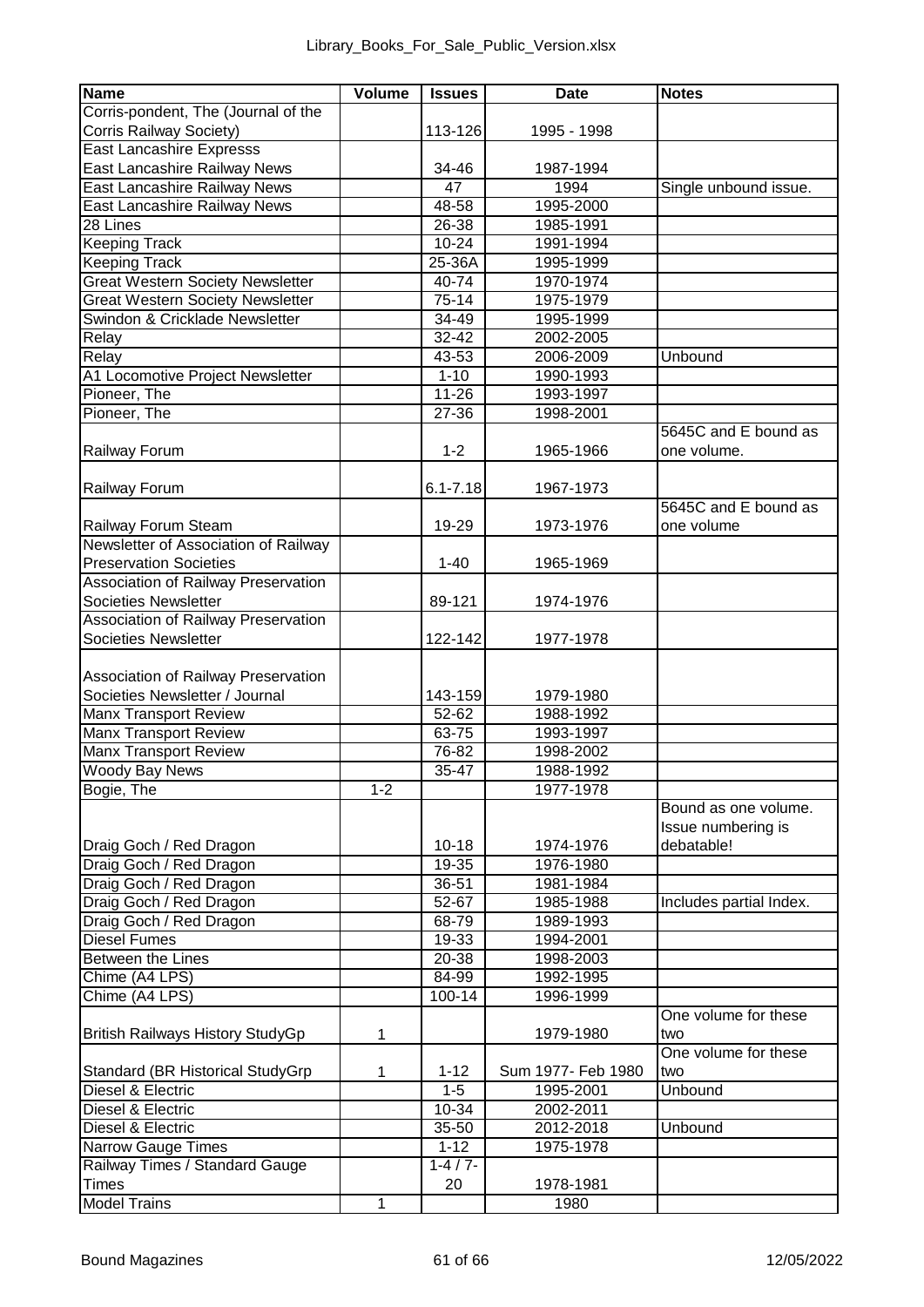| <b>Name</b>                                            | Volume         | <b>Issues</b> | Date                   | <b>Notes</b>   |
|--------------------------------------------------------|----------------|---------------|------------------------|----------------|
| <b>Model Trains</b>                                    | 2              |               | 1981                   |                |
| <b>Model Trains</b>                                    | 3              |               | Jan 1982 - Feb 1983    |                |
| <b>Model Trains</b>                                    | 4              |               | Mar-Dec 1983           | None, complete |
| <b>Scale Trains</b>                                    | 1              |               | 1982-1983              |                |
| <b>Scale Trains</b>                                    | $\overline{2}$ |               | 1983-1984              |                |
| Scale Model Trains 1                                   | 3              |               | 1984-1985              |                |
| Scale Model Trains<br>$\mathbf{1}$                     | 4              |               | 1985-1986              |                |
| Scale Model Trains<br>$\mathbf{1}$                     | 5              |               | 1986-1987              |                |
| Scale Model Trains                                     | 7              |               | 1988-1989              |                |
| Scale Model Trains 2                                   | 9              |               | 1990-1991              |                |
| Scale Model Trains 2                                   | 11             |               | 1992-1993              |                |
| Model Railway Enthusiast                               | 2              |               | 1995                   |                |
| Loco Modeller                                          | 1              | $1 - 5$       | Oct 1983 - April 1984  |                |
| British Railway Modelling                              | 1              |               | April 1993-March 1994  |                |
| British Railway Modelling                              | 2              |               | April 1994-March 1995  |                |
| British Railway Modelling                              | 3              |               | April 1995-March 1996  |                |
| Modelling Railways Illustrated                         | 1              | $1 - 6$       | 1993-1994              |                |
| Modelling Railways Illustrated                         | $\overline{2}$ |               | 1994-1995              |                |
| Modelling Railways Illustrated                         | 3              |               | 1995-1996              |                |
| Model Railway Constructor                              | 16             |               | 1949-56/9              |                |
| Model Railway Constructor                              | $17 - 18$      | 190-203       | 1949-56/9              |                |
| Model Railway Constructor                              | 19             |               | 1952                   |                |
| Model Railway Constructor                              | 20             |               | 1953                   |                |
| Model Railway Constructor                              | 22             |               | 1955                   |                |
| Model Railway Constructor                              | 26             |               | 1959                   |                |
| Model Railway Constructor                              | 31             |               | 1964                   |                |
| Model Railway Constructor                              | 32             | 369-379       | 1965                   |                |
| Model Railway Constructor                              | 33             |               | 1966                   |                |
| Model Railway Constructor                              | 34             |               | 1967                   |                |
| Model Railway Constructor                              | 35             |               | 1968                   |                |
| Model Railway Constructor                              | 36             | 417-428       | 1969                   |                |
| Model Railway Constructor                              | 37             |               | 1970                   |                |
| Model Railway Constructor                              | 38             |               | 1971                   |                |
| Model Railway Constructor                              | 39             |               | 1972                   |                |
| Model Railway Constructor                              | 40             |               | 1973                   |                |
| Model Railway Constructor                              | 41             |               | 1974                   |                |
| <b>Model Railway Constructor</b>                       | 42             |               | 1975                   |                |
| <b>Model Railway Constructor</b>                       | 43             |               | 1976                   |                |
| Model Railway Constructor                              | 44             |               | 1977                   |                |
| Model Railway Constructor                              | 45             |               | 1978                   |                |
| Model Railway Constructor                              | 46             |               | 1979                   |                |
| Model Railway Constructor                              | 47             |               | 1980                   |                |
| Model Railway Constructor                              | 48             |               | 1981                   |                |
| <b>Model Railway Constructor</b>                       | 49             |               | 1982                   |                |
| Model Railway Constructor                              | 50             |               | 1983                   |                |
| Model Railway Constructor                              | 51             |               | 1984<br>1985           |                |
| Model Railway Constructor<br>Model Railway Constructor | 52<br>53       |               | 1986                   |                |
| <b>Transport Digest</b>                                |                | 78-93         | 2005-2009              |                |
| Railways Today                                         | 1              |               | Oct 1983 - March 1984) |                |
| Modern Transport (Quarterly)                           | 1              | $1 - 10$      | 1978-1980              |                |
| Railway Modeller                                       | 6              |               | 1955                   |                |
| Railway Modeller                                       | $\overline{7}$ |               | 1956                   |                |
| Railway Modeller                                       | 8              |               | 1957                   |                |
| Railway Modeller                                       | 9              |               | 1958                   |                |
| Railway Modeller                                       | 10             |               | 1959                   |                |
| Railway Modeller                                       | 11             |               | 1960                   |                |
| Railway Modeller                                       | 12             |               | 1961                   |                |
| <b>Railway Modeller</b>                                | 13             |               | 1962                   |                |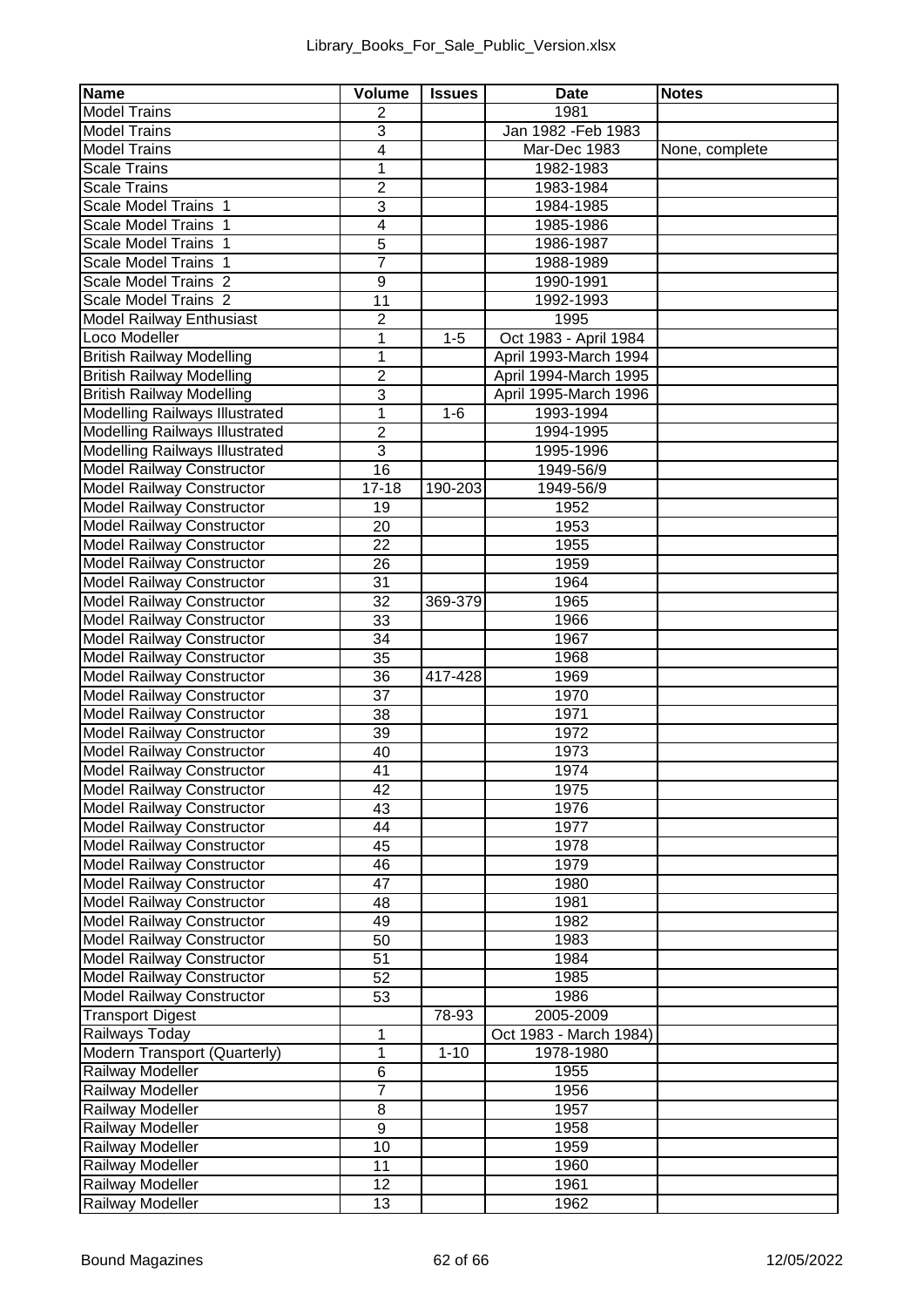| Name                                 | Volume   | <b>Issues</b> | Date         | <b>Notes</b>  |
|--------------------------------------|----------|---------------|--------------|---------------|
| Railway Modeller                     | 14       |               | 1963         |               |
| Railway Modeller                     | 15       |               | 1964         |               |
| Railway Modeller                     | 16       |               | 1965         |               |
| Railway Modeller                     | 17       |               | 1966         |               |
| Railway Modeller                     | 18       |               | 1967         |               |
| Railway Modeller                     | 19       |               | 1968         |               |
| Railway Modeller                     | 20       |               | 1969         |               |
| Railway Modeller                     | 21       |               | 1970         |               |
| Railway Modeller                     | 22       |               | 1971         |               |
| Railway Modeller                     | 23       |               | 1972         |               |
| Railway Modeller                     | 24       |               | 1973         |               |
| Railway Modeller                     | 25       |               | 1974         |               |
| Railway Modeller                     | 26       |               | 1975         |               |
| Railway Modeller                     | 27       |               | 1976         |               |
| Railway Modeller                     | 28       |               | 1977         |               |
| Railway Modeller                     | 29       |               | 1978         |               |
| Railway Modeller                     | 30       |               | 1979         |               |
| Railway Modeller                     | 31<br>32 |               | 1980<br>1981 |               |
| Railway Modeller                     |          |               |              |               |
| Railway Modeller<br>Railway Modeller | 33<br>34 |               | 1982<br>1983 |               |
|                                      | 35       |               | 1984         |               |
| Railway Modeller<br>Railway Modeller |          |               | 1985         |               |
| Railway Modeller                     | 36<br>37 |               | 1985         |               |
| Railway Modeller                     | 38       |               | 1987         |               |
| Railway Modeller                     | 39       |               | 1988         |               |
| Railway Modeller                     | 40       |               | 1989         |               |
| Railway Modeller                     | 41       |               | 1990         |               |
| Railway Modeller                     | 42       |               | 1991         |               |
| Railway Modeller                     | 43       |               | 1992         |               |
| Railway Modeller                     | 44       |               | 1993         |               |
| Railway Modeller                     | 45       |               | 1994         |               |
| Railway Modeller                     | 46       |               | 1995         |               |
| Railway Modeller                     | 47       |               | 1996         |               |
| Railway Modeller                     | 48       |               | 1997         |               |
| Railway Modeller                     | 49       |               | 1998         |               |
| Railway Modeller                     | 50       |               | 1999         |               |
| Railway Modeller                     | 51       |               | 2000         |               |
| Railway Modeller                     | 52       |               | 2001         |               |
| Railway Modeller                     | 53       |               | 2002         |               |
| Railway Modeller                     | 54       |               | 2003         |               |
| Railway Modeller                     | 55       |               | 2004         |               |
| Railway Modeller                     | 56       | 651-662       | 2005         |               |
| Railway Modeller                     | 57       | 663-674       | 2006         | Marked Vol 34 |
| Railway Modeller                     | 58       | 675-686       | 2007         |               |
| Railway Modeller                     | 59       |               | 2008         |               |
| Railway Modeller                     | 60       |               | 2009         |               |
| Railway Photography & Video          |          | $1 - 3$       | 1986         |               |
| <b>Continental Modeller</b>          | $1 - 3$  |               | 1979-1981    |               |
| <b>Continental Modeller</b>          | $4 - 5$  |               | 1982-1983    |               |
| <b>Continental Modeller</b>          | $6 - 7$  |               | 1984-1985    |               |
| Continental Modeller                 | $8 - 9$  |               | 1986-1987    |               |
| Continental Modeller                 | 10       |               | 1988-1989    |               |
| Continental Modeller                 | 12       |               | 1990         |               |
| <b>Continental Modeller</b>          | 13       |               | 1991         |               |
| <b>Continental Modeller</b>          | 14       |               | 1992         |               |
| <b>Continental Modeller</b>          | 15       |               | 1993         |               |
| Continental Modeller                 | 16       |               | 1994         |               |
| <b>Continental Modeller</b>          | 17       |               | 1995         |               |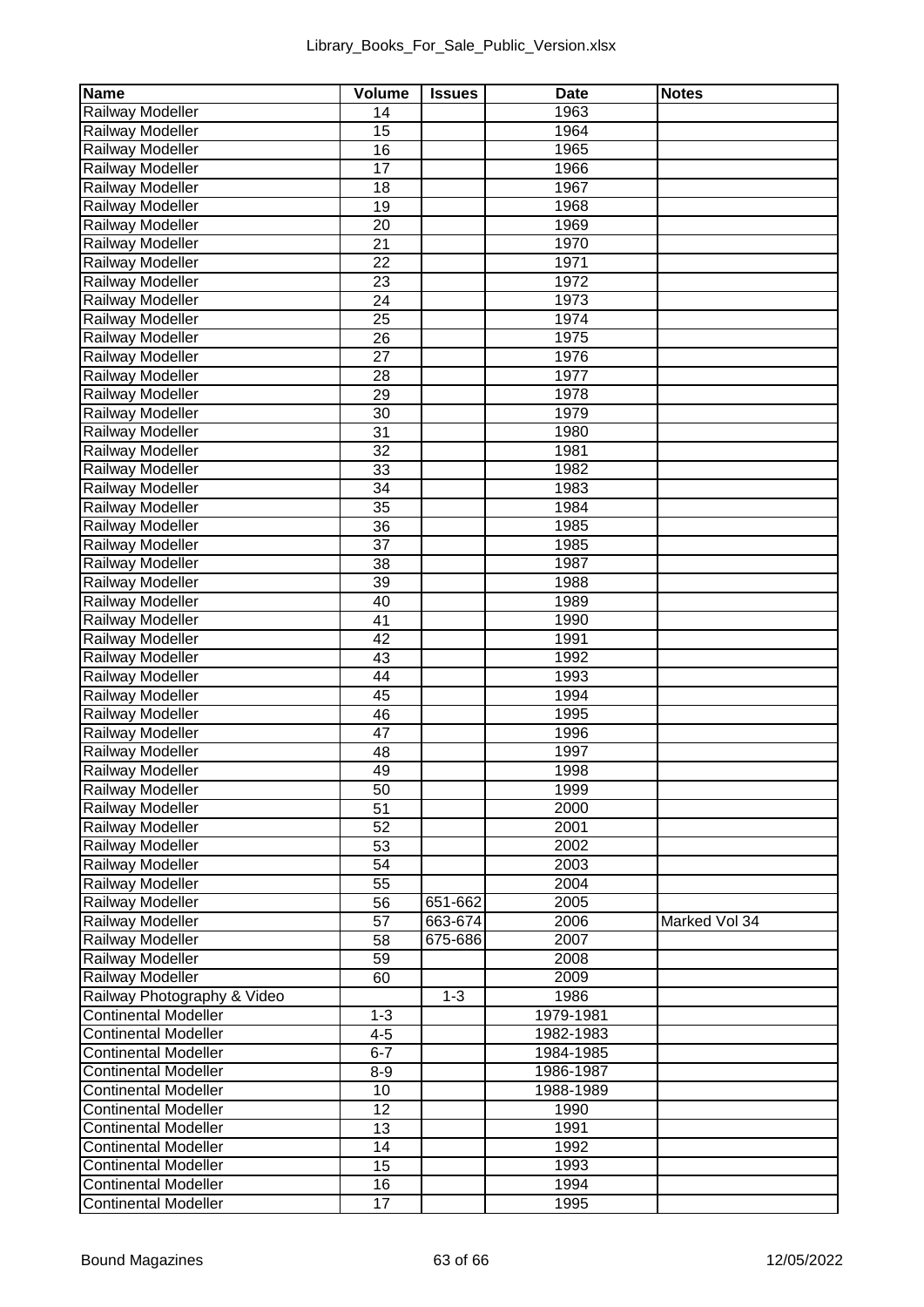| Name                             | Volume         | Issues   | Date      | <b>Notes</b>      |
|----------------------------------|----------------|----------|-----------|-------------------|
| <b>Continental Modeller</b>      | 18             |          | 1996      |                   |
| <b>Continental Modeller</b>      | 19             |          | 1997      |                   |
| <b>Continental Modeller</b>      | 20             |          | 1998      |                   |
| <b>Continental Modeller</b>      | 21             |          | 1999      |                   |
| <b>Continental Modeller</b>      | 22             |          | 2000      |                   |
| Modellers' Back Track            | $1 - 2$        |          | 1991-1993 |                   |
| Modellers' Back Track            | $3-4$          |          | 1993-1995 |                   |
| Model Railway News               | Part $2 + 26$  |          | 1949-1950 |                   |
| <b>Model Railway News</b>        | 27             |          | 1951      |                   |
| Model Railway News               | 28             |          | 1952      |                   |
| Model Railway News               | 30             |          | 1954      |                   |
| <b>Model Railway News</b>        | 31             |          | 1955      |                   |
| <b>Model Railway News</b>        | 32             |          | 1956      |                   |
| Model Railway News               | 38             |          | 1962      |                   |
| <b>Model Railway News</b>        | 39             |          | 1963      |                   |
| <b>Model Railway News</b>        | 43             |          | 1967      |                   |
| Model Railway News               | 44             |          | 1968      |                   |
| <b>Model Railway News</b>        | 45             |          | 1969      |                   |
| Model Railways 1st series        | 1              | $1 - 16$ | 1971-1972 |                   |
| Model Railways 1st series        | 2              |          | 1973      |                   |
| Model Railways 1st series        | 3              |          | 1974      |                   |
| Model Railways 1st series        | 4              |          | 1975      |                   |
| Model Railways 1st series        | 5              |          | 1976      |                   |
| Model Railways 1st series        | 6              |          | 1977      |                   |
| Model Railways 1st series        | 7              |          | 1978      |                   |
| Model Railways 1st series        | 8              |          | 1979      |                   |
| Model Railways 1st series        | 9              |          | 1980      | Volume 8 on spine |
| Model Railways 1st series        | 10             |          | 1981      |                   |
| Model Railways 1st series        | 11             |          | 1982      |                   |
| Model Railways 1st series        | 12             |          | 1983      |                   |
| Model Railways 1st series        | 13             |          | 1984      |                   |
|                                  | $1 - 2$        |          |           | Wrongly numbered  |
| Your Model Railways              |                |          | 1984-1985 | 7326A             |
|                                  |                |          |           | Wrongly numbered  |
| Your Model Railways              | 3              |          | 1986      | 7326B             |
| Model Railways 2nd series + Your |                |          |           |                   |
| Model Railways                   | 4              | $1 - 6$  | 1987      |                   |
| Model Railways 2nd series        | 5              |          | 1988      |                   |
| Model Railways 2nd series        | 6              |          | 1989      |                   |
| Model Railways 2nd series        | 7              |          | 1990      |                   |
| Model Railways 2nd series        | 8              |          | 1991      |                   |
| Model Railways 2nd series        | 9              |          | 1992      |                   |
| Model Railways 2nd series        | $10 - 11$      |          | 1993-1994 |                   |
| <b>Practical Model Railways</b>  | 1              |          | 1983-1984 |                   |
| <b>Practical Model Railways</b>  | 3              |          | 1985-1986 |                   |
| <b>Practical Model Railways</b>  | $\overline{2}$ |          | 1984-1985 |                   |
| <b>Practical Model Railways</b>  | 4              |          | 1986-1987 |                   |
| <b>Practical Model Railways</b>  |                |          | 1987-1989 |                   |
| Locomotives Large & Small        |                | $1 - 12$ | 1979-1982 |                   |
| Between the Lines                |                | $1 - 79$ | 1981-1989 | Missing           |
| Bahamas Locomotive Society Jrl   |                | 16-29    | 1994-1997 |                   |
| L.T.S.R. Society Chronicle       |                | $1 - 12$ | 1992-1996 |                   |
| Cheltenham Railfans Newsletter   | $1 - 5$        | $1 - 45$ | 1982-1986 |                   |
| Inter City Magazine              | $4 - 5$        |          | 1976-1977 |                   |
| Inter City Magazine              | $6 - 7$        |          | 1978-1979 |                   |
| Inter City Magazine              | $8 = 9$        |          | 1980-1981 |                   |
| Inter City Magazine              | $10 - 11$      |          | 1982-1983 |                   |
| Inter City Magazine              | $12 - 13$      |          | 1984-1985 |                   |
| Inter City Magazine              | $22 - 23$      |          | 1994-1995 |                   |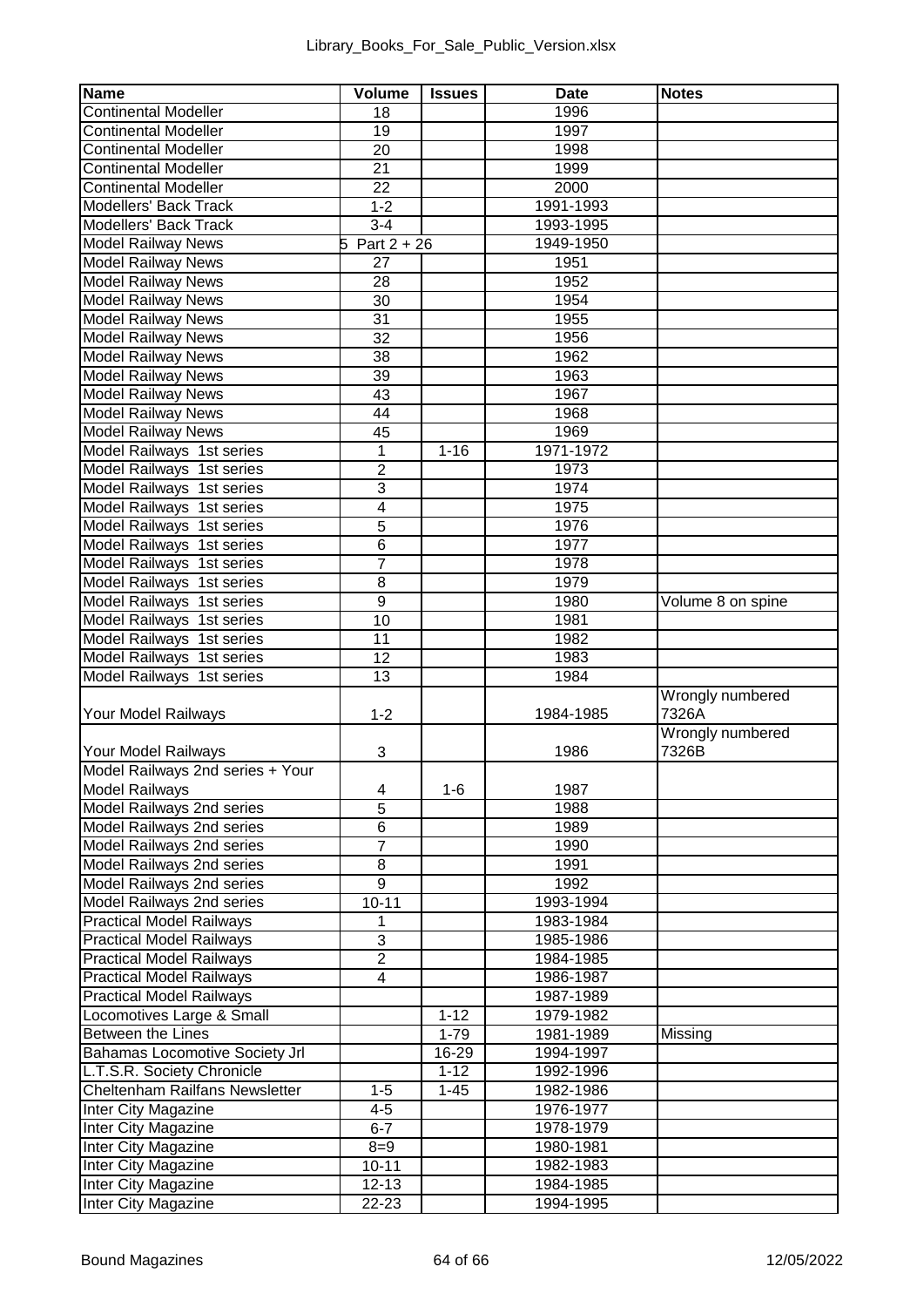| Name                                                   | Volume             | <b>Issues</b>       | Date                   | <b>Notes</b>         |
|--------------------------------------------------------|--------------------|---------------------|------------------------|----------------------|
| Inter City Magazine                                    | 24-25              |                     | 1996-1997              |                      |
| British Rail Data Update                               |                    |                     | May 1986 - Dec 1988    |                      |
| Monmouthshire Railway Society                          |                    |                     |                        |                      |
| Journal                                                | 19-21              |                     | 1984-1986              |                      |
| Monmouthshire Railway Society                          |                    |                     |                        |                      |
| Journal                                                | $22 - 24$          |                     | 1987-1989              |                      |
|                                                        |                    |                     |                        |                      |
| Home Counties Railway Club Newsl                       | $7 - 8$            |                     | 1961-1962              |                      |
| N.R.E.A. Magazine                                      |                    | 16-40               | 1979-1985              |                      |
| Big Four, The                                          |                    | 26-42               | 1967-1971              |                      |
| Big Four, The                                          |                    | 43-56               | 1971-1976              |                      |
| South Bedfordshire Loco Club                           |                    |                     |                        |                      |
| Journal                                                |                    | 228-245             | 1988-1990              |                      |
| South Bedfordshire Loco Club                           |                    |                     |                        |                      |
| Journal                                                |                    | 246-263             | 1991-1993              |                      |
| South Bedfordshire Loco Club                           |                    |                     |                        |                      |
| Journal                                                |                    | 264-281             | 1994-1996              |                      |
| North-West Railway Enthusiast                          | 1                  |                     | 1981-1982              |                      |
| North-West Railway Enthusiast                          | $\overline{2}$     |                     | 1982-1983              |                      |
| National Freight Scene                                 |                    | 36-52               | 1993-1995              |                      |
| <b>Inter City Express</b>                              |                    | $3 - 10$            | 1975-1977              | Missing              |
| <b>Inter City Express</b>                              |                    | $8 - 9$             | 1978-1979              | Missing              |
| <b>Inter City Express</b>                              | $8 - 10$           |                     | Jan 1980 - Oct 1982    |                      |
|                                                        |                    |                     |                        |                      |
| Inter City Express                                     | $10 - 12$          |                     | Dec 1982 - August 1984 |                      |
|                                                        | 12-15              |                     | Sept 1984 - Dec 1987   |                      |
| <b>Inter City Express</b><br><b>Inter City Express</b> | 1991:1-5 Year book |                     | 1990-1991              | Missing              |
|                                                        |                    | D7000-              |                        |                      |
|                                                        |                    | D7012               |                        |                      |
| <b>Inter City Express</b>                              |                    |                     | Dec 1991 - April 1995  |                      |
| Inter City Express YEARBOOKS                           |                    |                     | 1984-1990              |                      |
| Terminus                                               | $5 - 7$            |                     | 1982-1984              |                      |
| Terminus                                               | $8 - 10$           |                     | 1985-1987              |                      |
| Leader                                                 |                    | $1 - 12$<br>$1 - 2$ | 1968-1970              |                      |
| Leader                                                 |                    |                     | 1981-1993              |                      |
| <b>Track Topics</b>                                    | 19-24              | 219-278             | 1967-1971              |                      |
| <b>Track Topics</b>                                    | 24-29              | 279-337             | 1972-1976              |                      |
| <b>Black Eight</b>                                     |                    | Various             | 1970-1973              | Unbound.             |
| <b>Black Eight</b>                                     |                    | $17 - 35$           | 1973-1977              |                      |
| <b>Black Eight</b>                                     |                    | 36-50               | 1978-1981              |                      |
| <b>Black Eight</b>                                     |                    | 51-66               | 1982-1985              |                      |
| <b>Black Eight</b>                                     |                    | 67-78               | 1986-1989              |                      |
| <b>Black Eight</b>                                     |                    | 78-90               | 1989-1993              | Issue 78 duplicated. |
| <b>Black Eight</b>                                     |                    | 91-102              | 1994-1998              |                      |
| <b>Black Eight</b>                                     |                    | 103-114             | 1999-2003              |                      |
| <b>Black Eight</b>                                     |                    | 115-125             | 2004-2009              |                      |
| <b>Black Eight</b>                                     |                    | Various             | 2010-2019              | Unbound.             |
| Half Cab, The                                          |                    | $1 - 15$            | 1983-1987              |                      |
| Foxcote Manor Society Newsletter                       |                    | 50-84               | 1977-1983              |                      |
| Foxcote Manor Society Newsletter                       |                    | 85-119              | 1983-1991              |                      |
| Syphon! (Syphon Extra odd nos)                         |                    | $31 - 60$           | 1991-1993              |                      |
| British Railways Multiple Unit SG                      |                    | $1 - 15$            | 1986-1988              |                      |
| <b>Transport Ticket Society Journal</b>                |                    | 241-252             | 1984                   |                      |
| <b>Transport Ticket Society Journal</b>                |                    | 253-264             | 1985                   | Unbound.             |
| <b>Transport Ticket Society Journal</b>                |                    | 265-276             | 1986                   |                      |
| <b>Transport Ticket Society Journal</b>                |                    | 277-287             | 1987                   |                      |
| <b>Transport Ticket Society Journal</b>                |                    | 288-299             | 1988                   |                      |
| <b>Transport Ticket Society Journal</b>                |                    | 300-311             | 1989                   |                      |
| <b>Transport Ticket Society Journal</b>                |                    | 312-323             | 1990                   |                      |
| <b>Transport Ticket Society Journal</b>                |                    | 324-335             | 1991                   |                      |